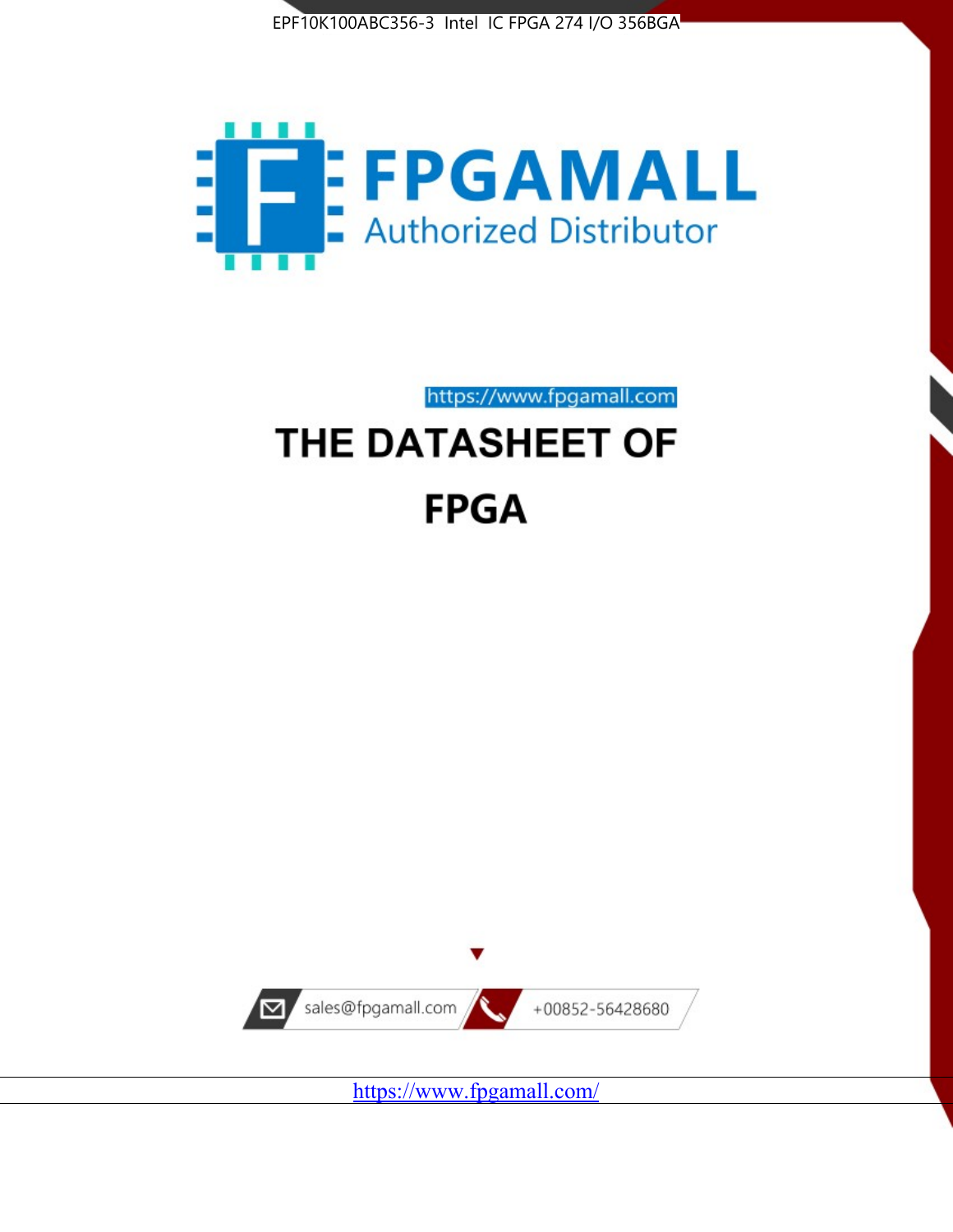#### EPF10K100ABC356-3 Intel IC FPGA 274 I/O 356BGA





## **FLEX 10K**

### **Embedded Programmable Logic Device Family**

#### **January 2003, ver. 4.2 Data Sheet**

**Features...** ■ The industry's first embedded programmable logic device (PLD) family, providing System-on-a-Programmable-Chip (SOPC) integration

- Embedded array for implementing megafunctions, such as efficient memory and specialized logic functions
- Logic array for general logic functions
- High density
	- 10,000 to 250,000 typical gates (see Tables 1 and 2)
	- Up to 40,960 RAM bits; 2,048 bits per embedded array block (EAB), all of which can be used without reducing logic capacity
- System-level features
	- $MultiVolt<sup>TM</sup> I/O interface support$
	- 5.0-V tolerant input pins in FLEX® 10KA devices
	- Low power consumption (typical specification less than 0.5 mA in standby mode for most devices)
	- FLEX 10K and FLEX 10KA devices support peripheral component interconnect Special Interest Group (PCI SIG) *PCI Local Bus Specification, Revision 2.2*
	- FLEX 10KA devices include pull-up clamping diode, selectable on a pin-by-pin basis for 3.3-V PCI compliance
	- Select FLEX 10KA devices support 5.0-V PCI buses with eight or fewer loads
	- Built-in Joint Test Action Group (JTAG) boundary-scan test (BST) circuitry compliant with IEEE Std. 1149.1-1990, available without consuming any device logic

#### *Table 1. FLEX 10K Device Features*

| <b>Feature</b>                    | <b>EPF10K10</b><br>EPF10K10A | <b>EPF10K20</b> | <b>EPF10K30</b><br><b>EPF10K30A</b> | <b>EPF10K40</b> | <b>EPF10K50</b><br><b>EPF10K50V</b> |
|-----------------------------------|------------------------------|-----------------|-------------------------------------|-----------------|-------------------------------------|
| Typical gates (logic and RAM) (1) | 10,000                       | 20,000          | 30,000                              | 40,000          | 50,000                              |
| Maximum system gates              | 31,000                       | 63,000          | 69,000                              | 93,000          | 116,000                             |
| Logic elements (LEs)              | 576                          | 1,152           | 1,728                               | 2,304           | 2,880                               |
| Logic array blocks (LABs)         | 72                           | 144             | 216                                 | 288             | 360                                 |
| Embedded array blocks (EABs)      | 3                            | 6               | 6                                   | 8               | 10                                  |
| <b>Total RAM bits</b>             | 6.144                        | 12,288          | 12,288                              | 16,384          | 20,480                              |
| Maximum user I/O pins             | 150                          | 189             | 246                                 | 189             | 310                                 |

#### **Altera Corporation 1**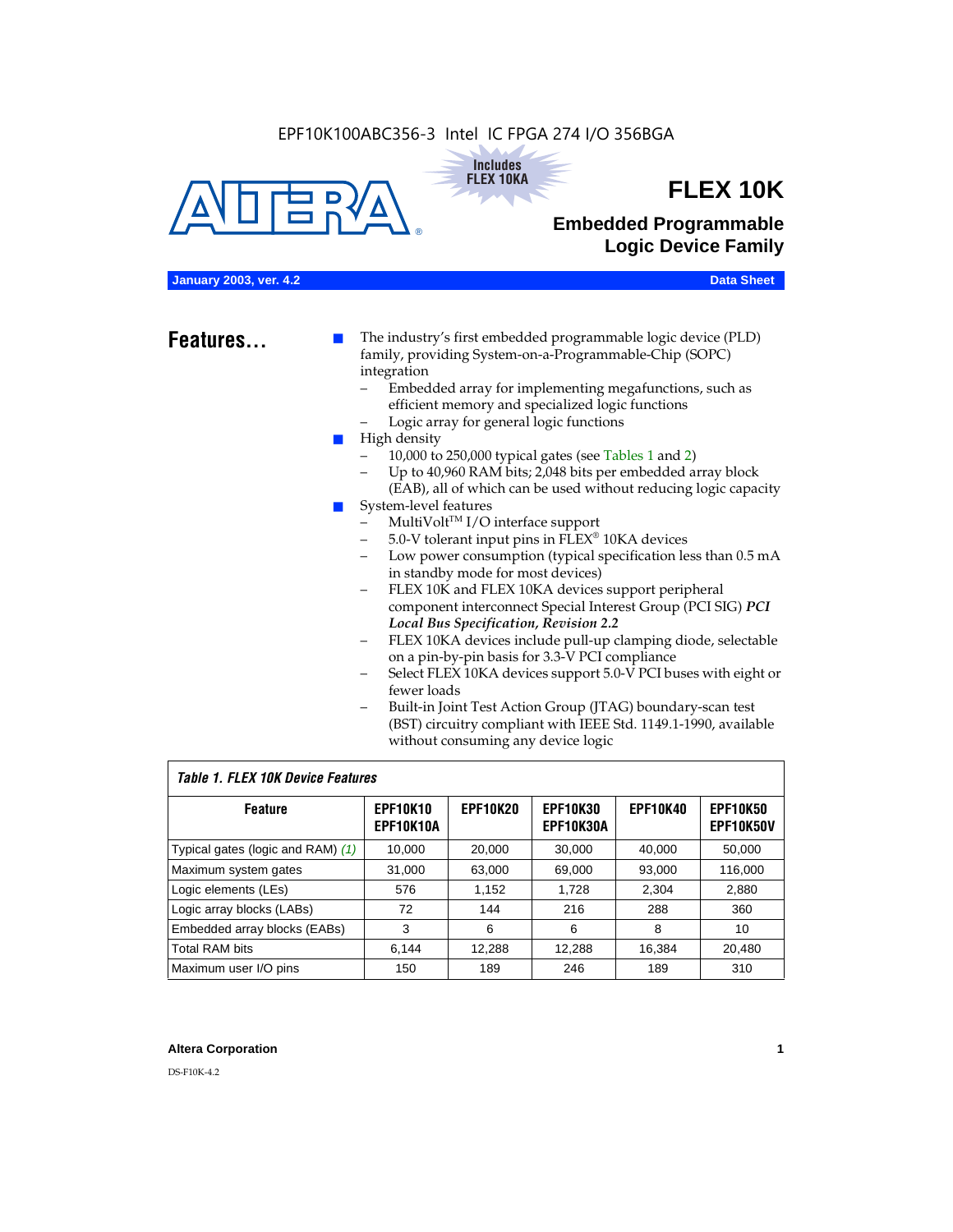| Table 2. FLEX 10K Device Features    |                 |                                |                   |                   |  |
|--------------------------------------|-----------------|--------------------------------|-------------------|-------------------|--|
| <b>Feature</b>                       | <b>EPF10K70</b> | <b>EPF10K100</b><br>EPF10K100A | <b>EPF10K130V</b> | <b>EPF10K250A</b> |  |
| Typical gates (logic and<br>RAM) (1) | 70.000          | 100.000                        | 130.000           | 250,000           |  |
| Maximum system gates                 | 118,000         | 158,000                        | 211,000           | 310,000           |  |
| <b>LE<sub>s</sub></b>                | 3.744           | 4,992                          | 6,656             | 12,160            |  |
| LABs                                 | 468             | 624                            | 832               | 1.520             |  |
| EABs                                 | 9               | 12                             | 16                | 20                |  |
| <b>Total RAM bits</b>                | 18,432          | 24.576                         | 32,768            | 40,960            |  |
| Maximum user I/O pins                | 358             | 406                            | 470               | 470               |  |

#### *Note to tables:*

(1) The embedded IEEE Std. 1149.1 JTAG circuitry adds up to 31,250 gates in addition to the listed typical or maximum system gates.

### **...and More Features**

- Devices are fabricated on advanced processes and operate with a 3.3-V or 5.0-V supply voltage (see Table 3
- In-circuit reconfigurability (ICR) via external configuration device, intelligent controller, or JTAG port
- $ClockLock^{TM}$  and  $ClockBoost^{TM}$  options for reduced clock delay/skew and clock multiplication
- Built-in low-skew clock distribution trees
- 100% functional testing of all devices; test vectors or scan chains are not required

| Table 3. Supply Voltages for FLEX 10K & FLEX 10KA Devices |               |  |  |  |
|-----------------------------------------------------------|---------------|--|--|--|
| 5.0-V Devices                                             | 3.3-V Devices |  |  |  |
| EPF10K10                                                  | EPF10K10A     |  |  |  |
| EPF10K20                                                  | EPF10K30A     |  |  |  |
| EPF10K30                                                  | EPF10K50V     |  |  |  |
| EPF10K40                                                  | EPF10K100A    |  |  |  |
| EPF10K50                                                  | EPF10K130V    |  |  |  |
| EPF10K70                                                  | EPF10K250A    |  |  |  |
| EPF10K100                                                 |               |  |  |  |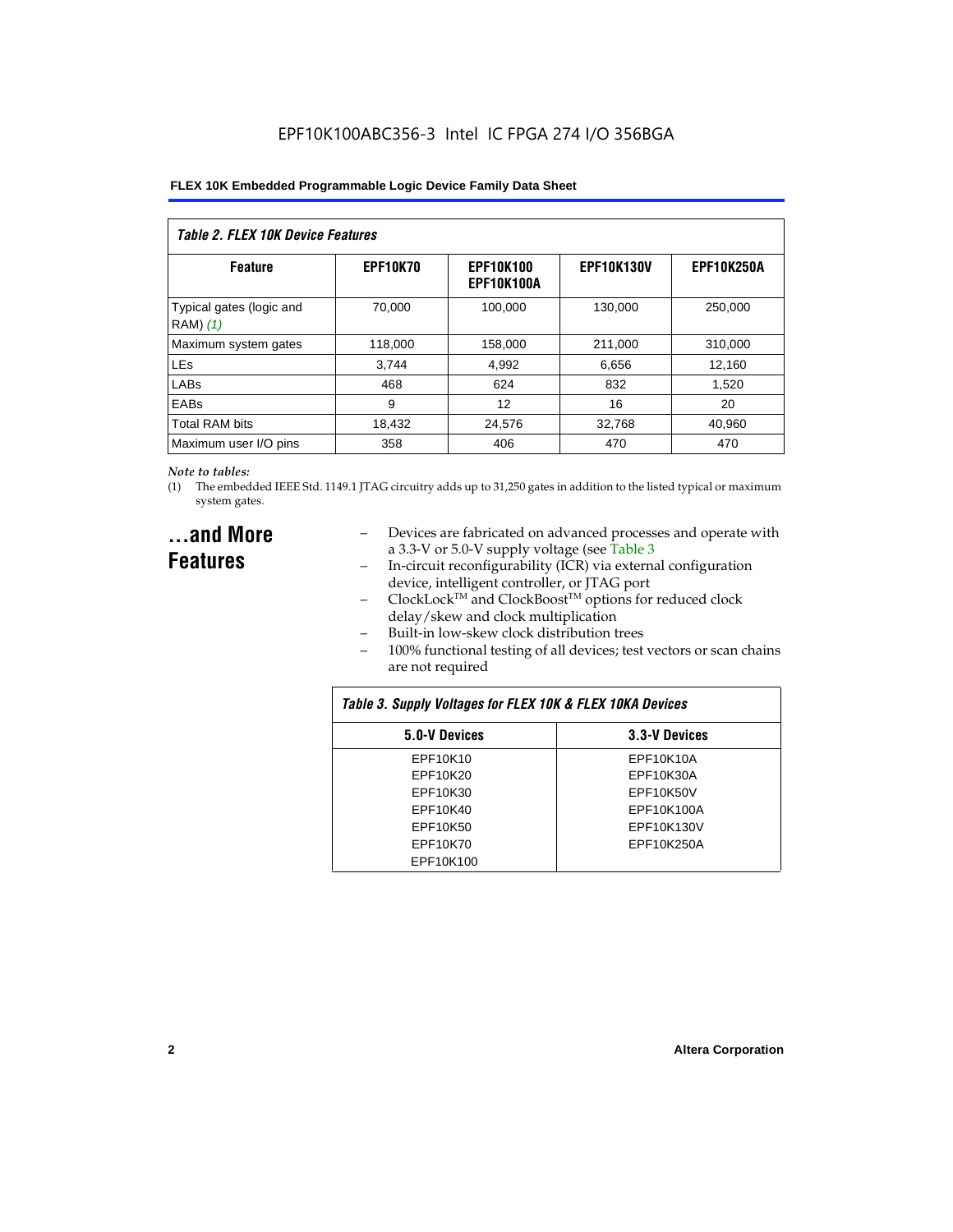- Flexible interconnect
	- FastTrack® Interconnect continuous routing structure for fast, predictable interconnect delays
	- Dedicated carry chain that implements arithmetic functions such as fast adders, counters, and comparators (automatically used by software tools and megafunctions)
	- Dedicated cascade chain that implements high-speed, high-fan-in logic functions (automatically used by software tools and megafunctions)
	- Tri-state emulation that implements internal tri-state buses
	- Up to six global clock signals and four global clear signals
- Powerful I/O pins
	- Individual tri-state output enable control for each pin
	- Open-drain option on each I/O pin
	- Programmable output slew-rate control to reduce switching noise
	- FLEX 10KA devices support hot-socketing
- Peripheral register for fast setup and clock-to-output delay
- Flexible package options
	- Available in a variety of packages with 84 to 600 pins (see Tables 4 and 5)
	- Pin-compatibility with other FLEX 10K devices in the same package
	- FineLine BGA<sup>TM</sup> packages maximize board space efficiency
- Software design support and automatic place-and-route provided by Altera development systems for Windows-based PCs and Sun SPARCstation, HP 9000 Series 700/800 workstations
- Additional design entry and simulation support provided by EDIF 2 0 0 and 3 0 0 netlist files, library of parameterized modules (LPM), DesignWare components, Verilog HDL, VHDL, and other interfaces to popular EDA tools from manufacturers such as Cadence, Exemplar Logic, Mentor Graphics, OrCAD, Synopsys, Synplicity, VeriBest, and Viewlogic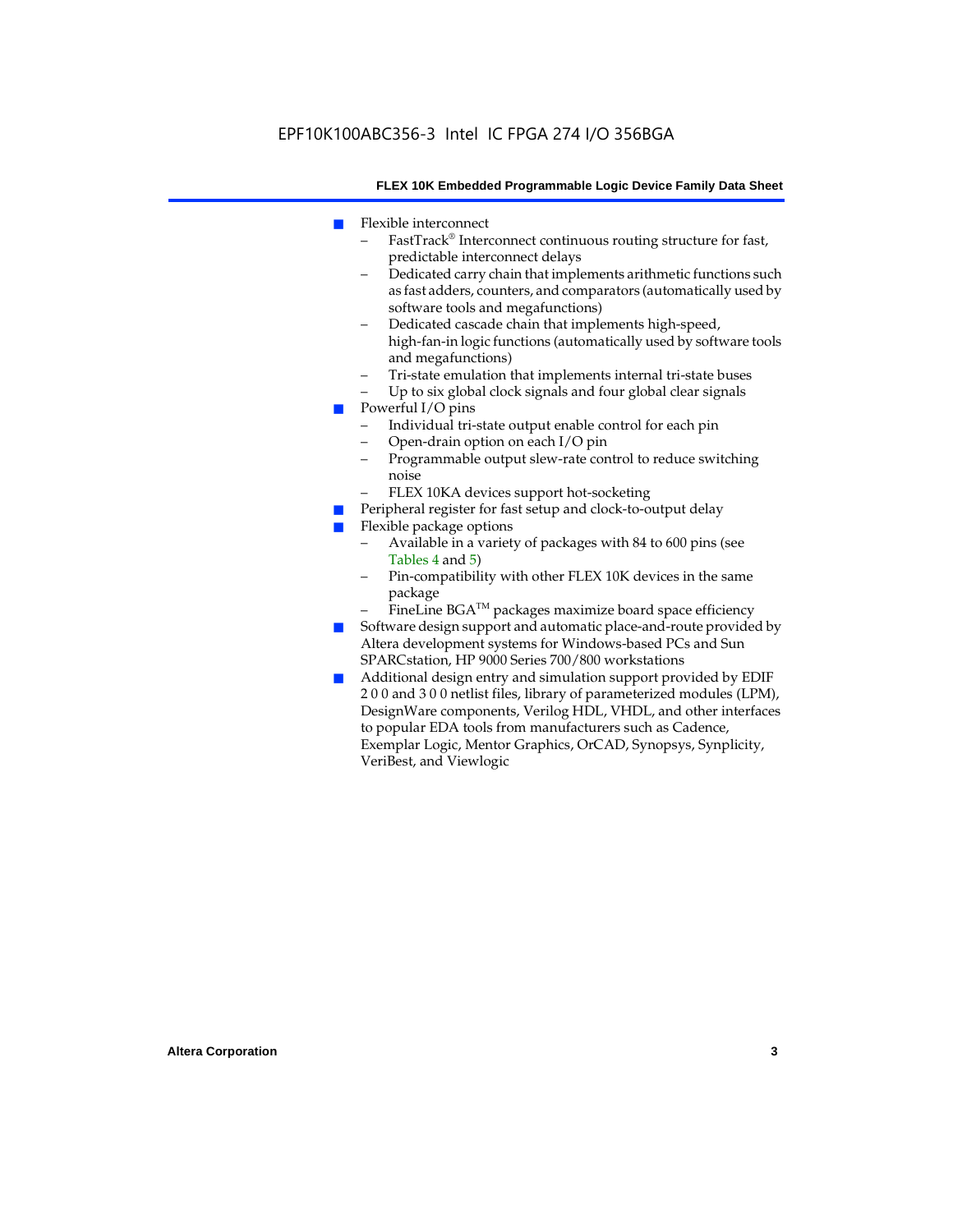### EPF10K100ABC356-3 Intel IC FPGA 274 I/O 356BGA

#### **FLEX 10K Embedded Programmable Logic Device Family Data Sheet**

| <b>Device</b> | 84-Pin<br><b>PLCC</b> | $100-Pin$<br><b>TQFP</b> | 144-Pin TQFP | 208-Pin<br><b>PQFP</b><br><b>ROFP</b> | <b>240-Pin</b><br><b>PQFP</b><br><b>ROFP</b> |
|---------------|-----------------------|--------------------------|--------------|---------------------------------------|----------------------------------------------|
| EPF10K10      | 59                    |                          | 102          | 134                                   |                                              |
| EPF10K10A     |                       | 66                       | 102          | 134                                   |                                              |
| EPF10K20      |                       |                          | 102          | 147                                   | 189                                          |
| EPF10K30      |                       |                          |              | 147                                   | 189                                          |
| EPF10K30A     |                       |                          | 102          | 147                                   | 189                                          |
| EPF10K40      |                       |                          |              | 147                                   | 189                                          |
| EPF10K50      |                       |                          |              |                                       | 189                                          |
| EPF10K50V     |                       |                          |              |                                       | 189                                          |
| EPF10K70      |                       |                          |              |                                       | 189                                          |
| EPF10K100     |                       |                          |              |                                       |                                              |
| EPF10K100A    |                       |                          |              |                                       | 189                                          |
| EPF10K130V    |                       |                          |              |                                       |                                              |
| EPF10K250A    |                       |                          |              |                                       |                                              |

| Table 5. FLEX 10K Package Options & I/O Pin Count (Continued)<br>Note $(1)$ |                       |                |                                |                |                                |                |                       |
|-----------------------------------------------------------------------------|-----------------------|----------------|--------------------------------|----------------|--------------------------------|----------------|-----------------------|
| Device                                                                      | 503-Pin<br><b>PGA</b> | 599-Pin<br>PGA | 256-Pin<br><b>FineLine BGA</b> | 356-Pin<br>BGA | 484-Pin<br><b>FineLine BGA</b> | 600-Pin<br>BGA | 403-Pin<br><b>PGA</b> |
| EPF10K10                                                                    |                       |                |                                |                |                                |                |                       |
| EPF10K10A                                                                   |                       |                | 150                            |                | 150 $(2)$                      |                |                       |
| EPF10K20                                                                    |                       |                |                                |                |                                |                |                       |
| EPF10K30                                                                    |                       |                |                                | 246            |                                |                |                       |
| EPF10K30A                                                                   |                       |                | 191                            | 246            | 246                            |                |                       |
| EPF10K40                                                                    |                       |                |                                |                |                                |                |                       |
| EPF10K50                                                                    |                       |                |                                | 274            |                                |                | 310                   |
| EPF10K50V                                                                   |                       |                |                                | 274            |                                |                |                       |
| EPF10K70                                                                    | 358                   |                |                                |                |                                |                |                       |
| EPF10K100                                                                   | 406                   |                |                                |                |                                |                |                       |
| EPF10K100A                                                                  |                       |                |                                | 274            | 369                            | 406            |                       |
| EPF10K130V                                                                  |                       | 470            |                                |                |                                | 470            |                       |
| EPF10K250A                                                                  |                       | 470            |                                |                |                                | 470            |                       |

 $\mathbf{r}$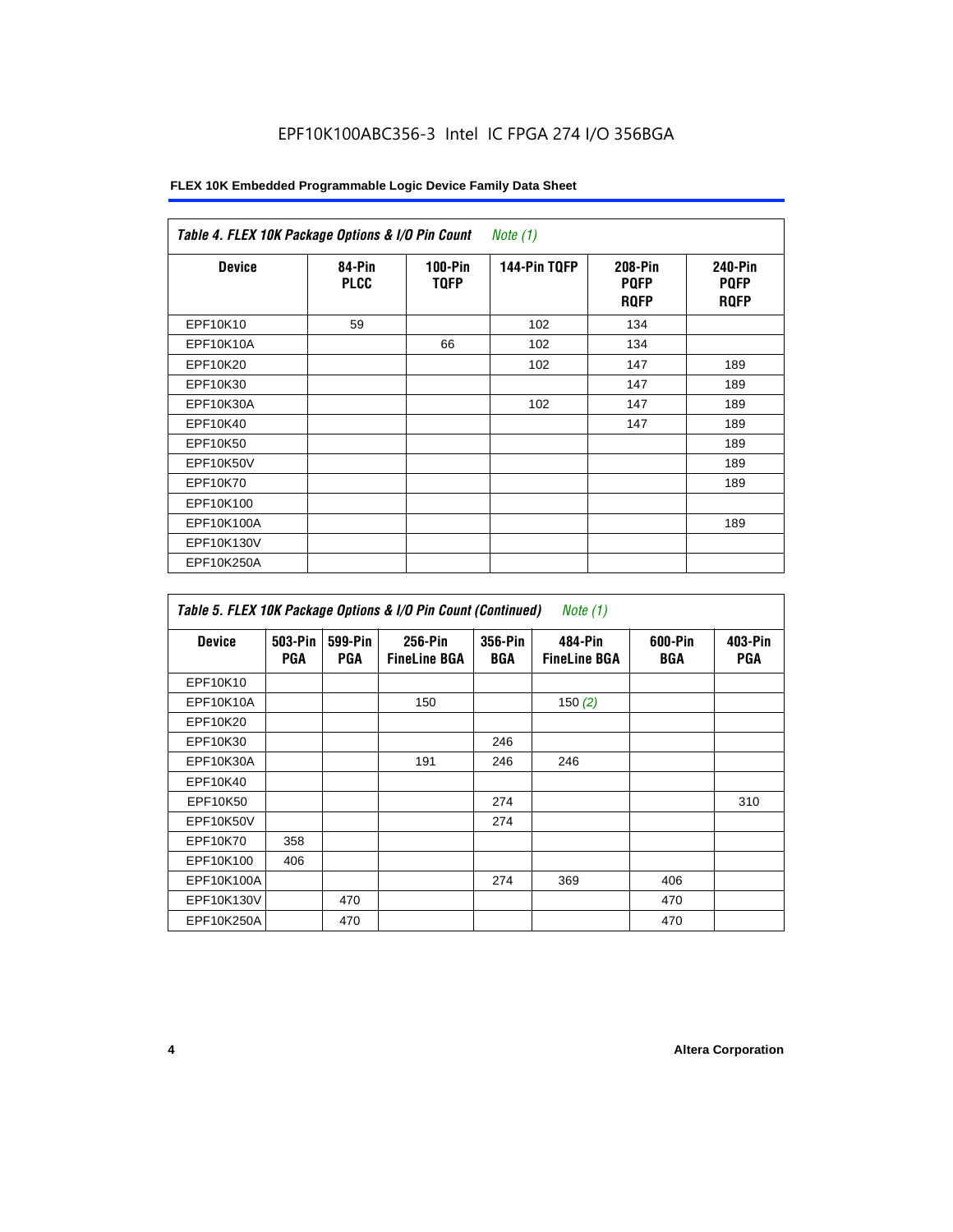## *Notes to tables:*

- FLEX 10K and FLEX 10KA device package types include plastic J-lead chip carrier (PLCC), thin quad flat pack (TQFP), plastic quad flat pack (PQFP), power quad flat pack (RQFP), ball-grid array (BGA), pin-grid array (PGA), and FineLine BGA™ packages.
- (2) This option is supported with a 256-pin FineLine BGA package. By using SameFrame pin migration, all FineLine BGA packages are pin compatible. For example, a board can be designed to support both 256-pin and 484-pin FineLine BGA packages. The Altera software automatically avoids conflicting pins when future migration is set.

### **General Description**

Altera's FLEX 10K devices are the industry's first embedded PLDs. Based on reconfigurable CMOS SRAM elements, the Flexible Logic Element MatriX (FLEX) architecture incorporates all features necessary to implement common gate array megafunctions. With up to 250,000 gates, the FLEX 10K family provides the density, speed, and features to integrate entire systems, including multiple 32-bit buses, into a single device.

FLEX 10K devices are reconfigurable, which allows 100% testing prior to shipment. As a result, the designer is not required to generate test vectors for fault coverage purposes. Additionally, the designer does not need to manage inventories of different ASIC designs; FLEX 10K devices can be configured on the board for the specific functionality required.

Table 6 shows FLEX 10K performance for some common designs. All performance values were obtained with Synopsys DesignWare or LPM functions. No special design technique was required to implement the applications; the designer simply inferred or instantiated a function in a Verilog HDL, VHDL, Altera Hardware Description Language (AHDL), or schematic design file.

| TADIE D. FLEA TUN & FLEA TUNA FEITUITITAIICE  |                                                       |             |                   |                   |                   |                   |            |
|-----------------------------------------------|-------------------------------------------------------|-------------|-------------------|-------------------|-------------------|-------------------|------------|
| Application                                   | <b>Performance</b><br><b>Resources</b><br><b>Used</b> |             |                   |                   |                   | <b>Units</b>      |            |
|                                               | <b>LEs</b>                                            | <b>EABs</b> | -1 Speed<br>Grade | -2 Speed<br>Grade | -3 Speed<br>Grade | -4 Speed<br>Grade |            |
| 16-bit loadable<br>counter $(1)$              | 16                                                    | $\mathbf 0$ | 204               | 166               | 125               | 95                | <b>MHz</b> |
| 16-bit accumulator (1)                        | 16                                                    | $\Omega$    | 204               | 166               | 125               | 95                | <b>MHz</b> |
| 16-to-1 multiplexer $(2)$                     | 10                                                    | $\Omega$    | 4.2               | 5.8               | 6.0               | 7.0               | ns         |
| $256 \times 8$ RAM read<br>cycle speed $(3)$  | $\Omega$                                              | 1           | 172               | 145               | 108               | 84                | <b>MHz</b> |
| $256 \times 8$ RAM write<br>cycle speed $(3)$ | 0                                                     | 1           | 106               | 89                | 68                | 63                | <b>MHz</b> |

*Table 6. FLEX 10K & FLEX 10KA Performance*

#### *Notes:*

(1) The speed grade of this application is limited because of clock high and low specifications.

(2) This application uses combinatorial inputs and outputs.

(3) This application uses registered inputs and outputs.

#### **Altera Corporation 5**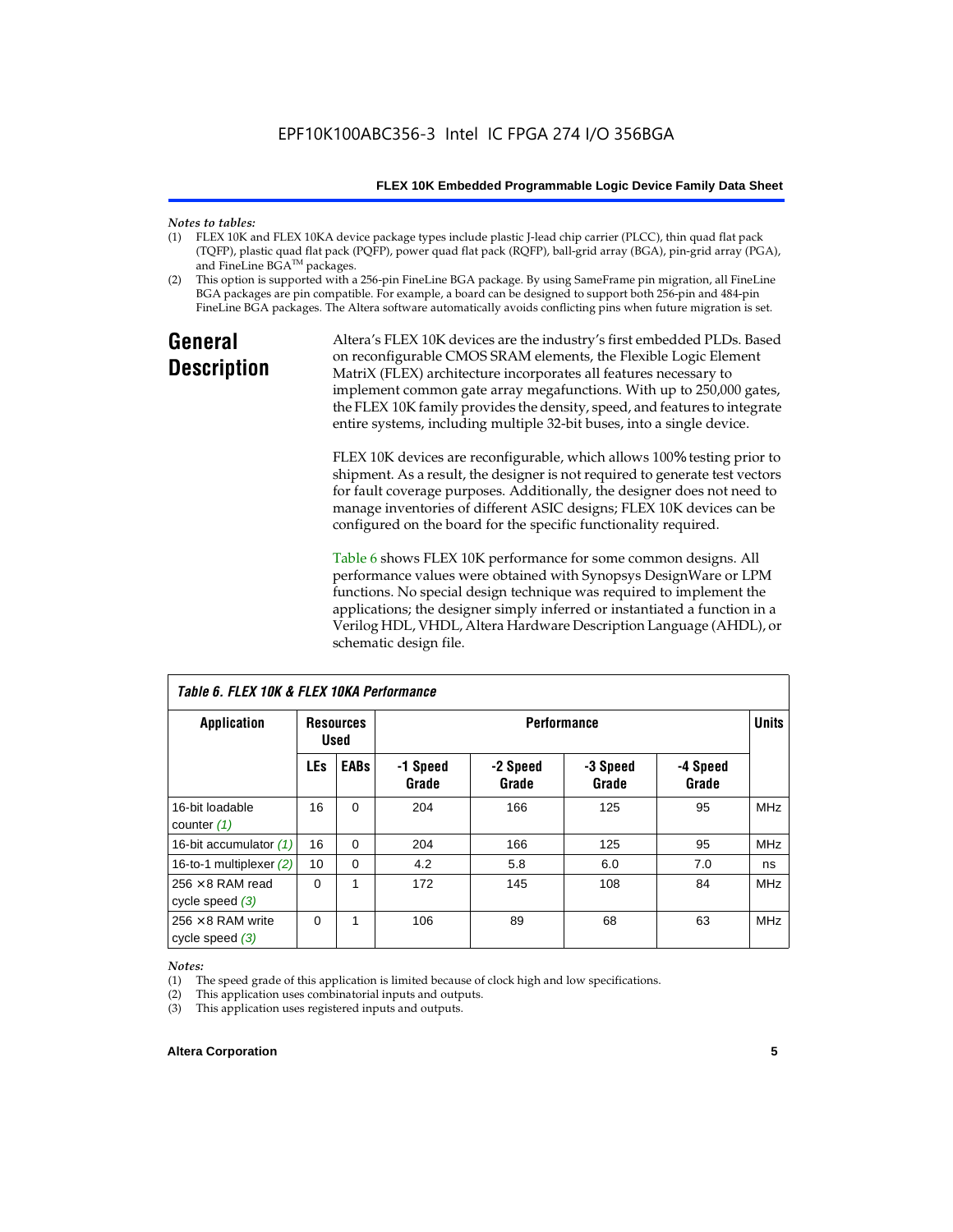The FLEX 10K architecture is similar to that of embedded gate arrays, the fastest-growing segment of the gate array market. As with standard gate arrays, embedded gate arrays implement general logic in a conventional "sea-of-gates" architecture. In addition, embedded gate arrays have dedicated die areas for implementing large, specialized functions. By embedding functions in silicon, embedded gate arrays provide reduced die area and increased speed compared to standard gate arrays. However, embedded megafunctions typically cannot be customized, limiting the designer's options. In contrast, FLEX 10K devices are programmable, providing the designer with full control over embedded megafunctions and general logic while facilitating iterative design changes during debugging.

Each FLEX 10K device contains an embedded array and a logic array. The embedded array is used to implement a variety of memory functions or complex logic functions, such as digital signal processing (DSP), microcontroller, wide-data-path manipulation, and data-transformation functions. The logic array performs the same function as the sea-of-gates in the gate array: it is used to implement general logic, such as counters, adders, state machines, and multiplexers. The combination of embedded and logic arrays provides the high performance and high density of embedded gate arrays, enabling designers to implement an entire system on a single device.

FLEX 10K devices are configured at system power-up with data stored in an Altera serial configuration device or provided by a system controller. Altera offers the EPC1, EPC2, EPC16, and EPC1441 configuration devices, which configure FLEX 10K devices via a serial data stream. Configuration data can also be downloaded from system RAM or from Altera's BitBlaster<sup>™</sup> serial download cable or ByteBlasterMV<sup>™</sup> parallel port download cable. After a FLEX 10K device has been configured, it can be reconfigured in-circuit by resetting the device and loading new data. Because reconfiguration requires less than 320 ms, real-time changes can be made during system operation.

FLEX 10K devices contain an optimized interface that permits microprocessors to configure FLEX 10K devices serially or in parallel, and synchronously or asynchronously. The interface also enables microprocessors to treat a FLEX 10K device as memory and configure the device by writing to a virtual memory location, making it very easy for the designer to reconfigure the device.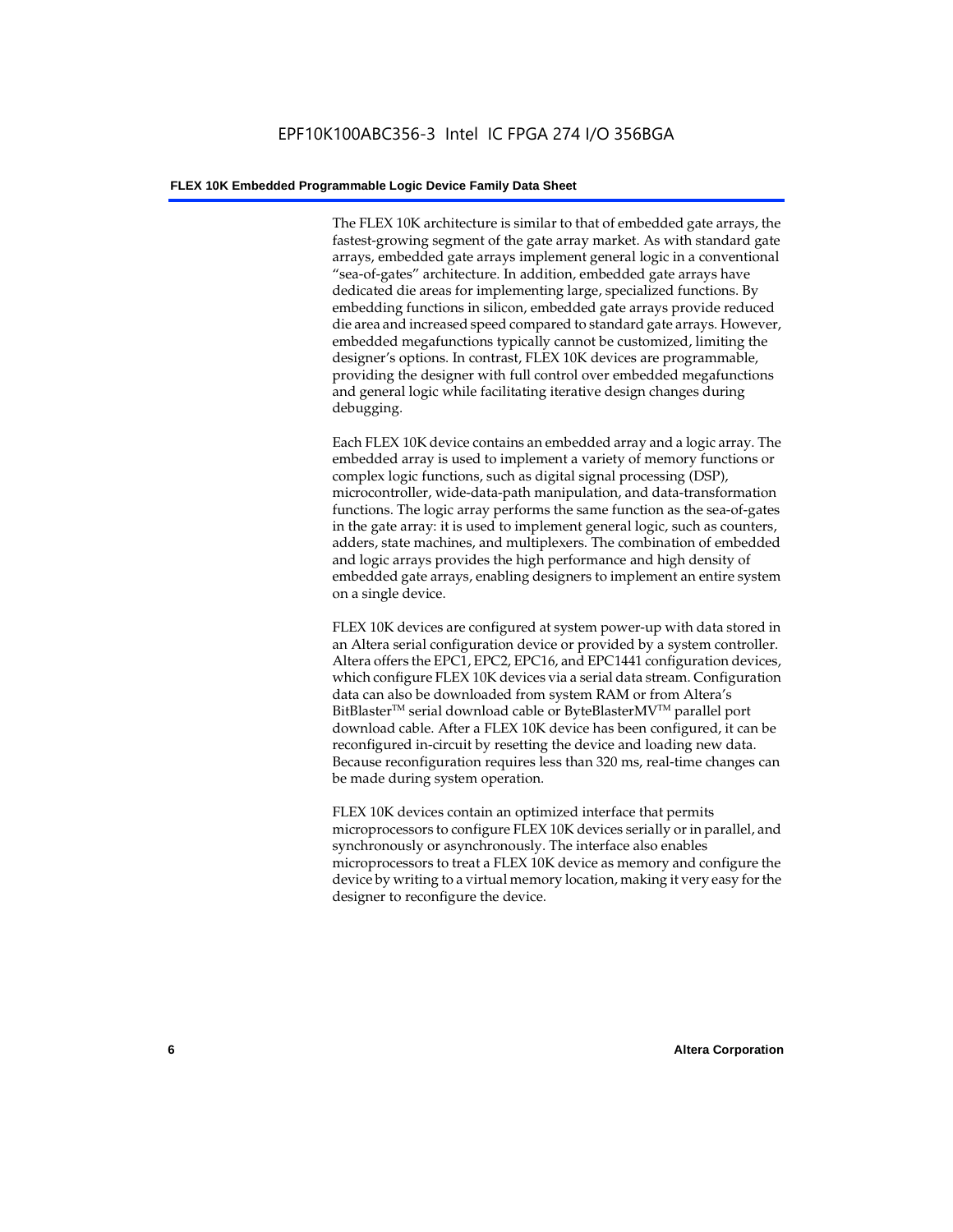For more information, see the following documents:

- *Configuration Devices for APEX & FLEX Devices Data Sheet*
- $BitBlaster$  Serial Download Cable Data Sheet
- *ByteBlasterMV Parallel Port Download Cable Data Sheet*
- *Application Note 116 (Configuring APEX 20K, FLEX 10K & FLEX 6000 Devices)*

FLEX 10K devices are supported by Altera development systems; single, integrated packages that offer schematic, text (including AHDL), and waveform design entry, compilation and logic synthesis, full simulation and worst-case timing analysis, and device configuration. The Altera software provides EDIF 2 0 0 and 3 0 0, LPM, VHDL, Verilog HDL, and other interfaces for additional design entry and simulation support from other industry-standard PC- and UNIX workstation-based EDA tools.

The Altera software works easily with common gate array EDA tools for synthesis and simulation. For example, the Altera software can generate Verilog HDL files for simulation with tools such as Cadence Verilog-XL. Additionally, the Altera software contains EDA libraries that use devicespecific features such as carry chains which are used for fast counter and arithmetic functions. For instance, the Synopsys Design Compiler library supplied with the Altera development systems include DesignWare functions that are optimized for the FLEX 10K architecture.

The Altera development systems run on Windows-based PCs and Sun SPARCstation, and HP 9000 Series 700/800 workstations.



f See the *MAX+PLUS II Programmable Logic Development System & Software Data Sheet* for more information.

### **Functional Description**

Each FLEX 10K device contains an embedded array to implement memory and specialized logic functions, and a logic array to implement general logic.

The embedded array consists of a series of EABs. When implementing memory functions, each EAB provides 2,048 bits, which can be used to create RAM, ROM, dual-port RAM, or first-in first-out (FIFO) functions. When implementing logic, each EAB can contribute 100 to 600 gates towards complex logic functions, such as multipliers, microcontrollers, state machines, and DSP functions. EABs can be used independently, or multiple EABs can be combined to implement larger functions.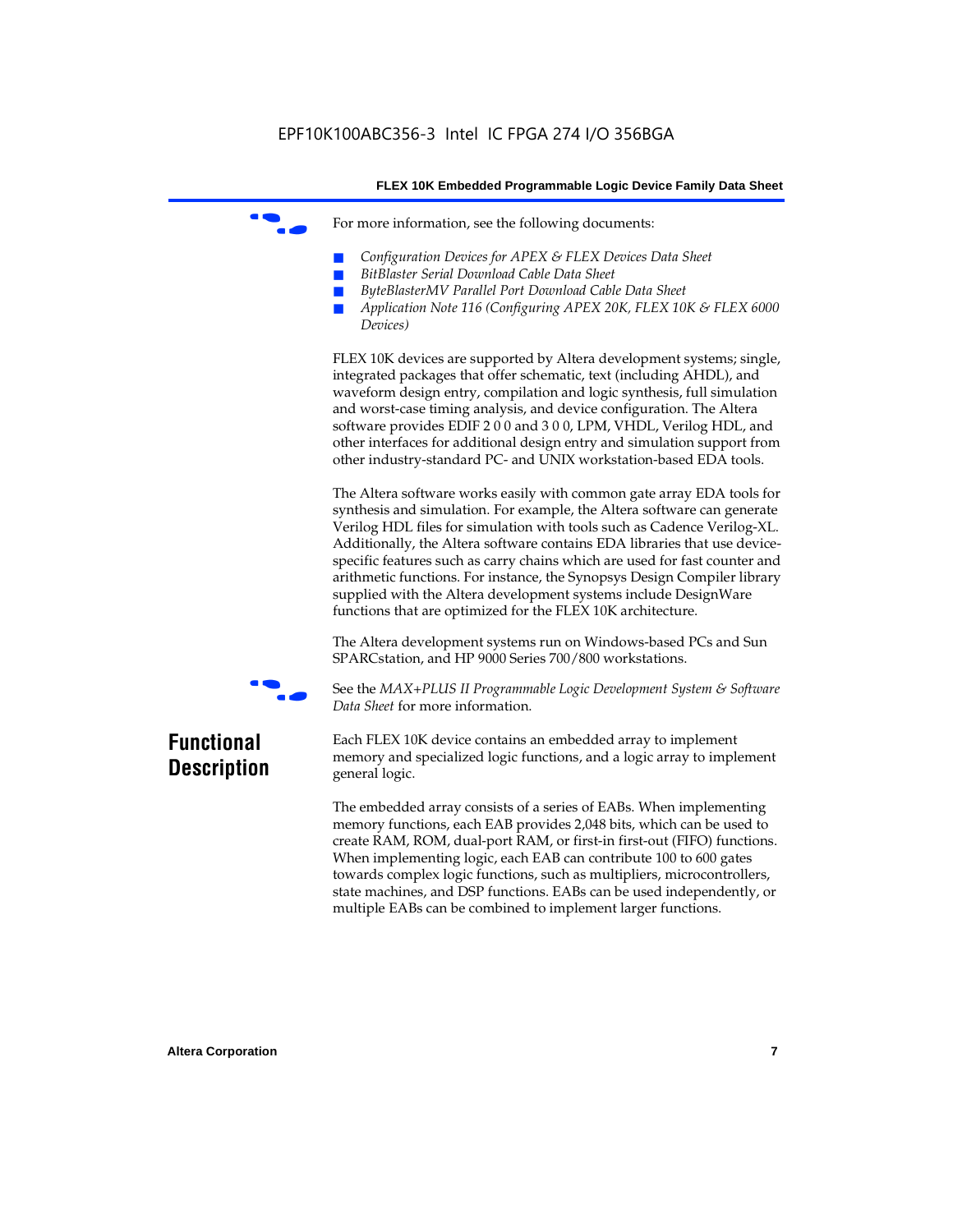The logic array consists of logic array blocks (LABs). Each LAB contains eight LEs and a local interconnect. An LE consists of a 4-input look-up table (LUT), a programmable flipflop, and dedicated signal paths for carry and cascade functions. The eight LEs can be used to create medium-sized blocks of logic—8-bit counters, address decoders, or state machines—or combined across LABs to create larger logic blocks. Each LAB represents about 96 usable gates of logic.

Signal interconnections within FLEX 10K devices and to and from device pins are provided by the FastTrack Interconnect, a series of fast, continuous row and column channels that run the entire length and width of the device.

Each I/O pin is fed by an I/O element (IOE) located at the end of each row and column of the FastTrack Interconnect. Each IOE contains a bidirectional I/O buffer and a flipflop that can be used as either an output or input register to feed input, output, or bidirectional signals. When used with a dedicated clock pin, these registers provide exceptional performance. As inputs, they provide setup times as low as 1.6 ns and hold times of 0 ns; as outputs, these registers provide clock-to-output times as low as 5.3 ns. IOEs provide a variety of features, such as JTAG BST support, slew-rate control, tri-state buffers, and open-drain outputs.

Figure 1 shows a block diagram of the FLEX 10K architecture. Each group of LEs is combined into an LAB; LABs are arranged into rows and columns. Each row also contains a single EAB. The LABs and EABs are interconnected by the FastTrack Interconnect. IOEs are located at the end of each row and column of the FastTrack Interconnect.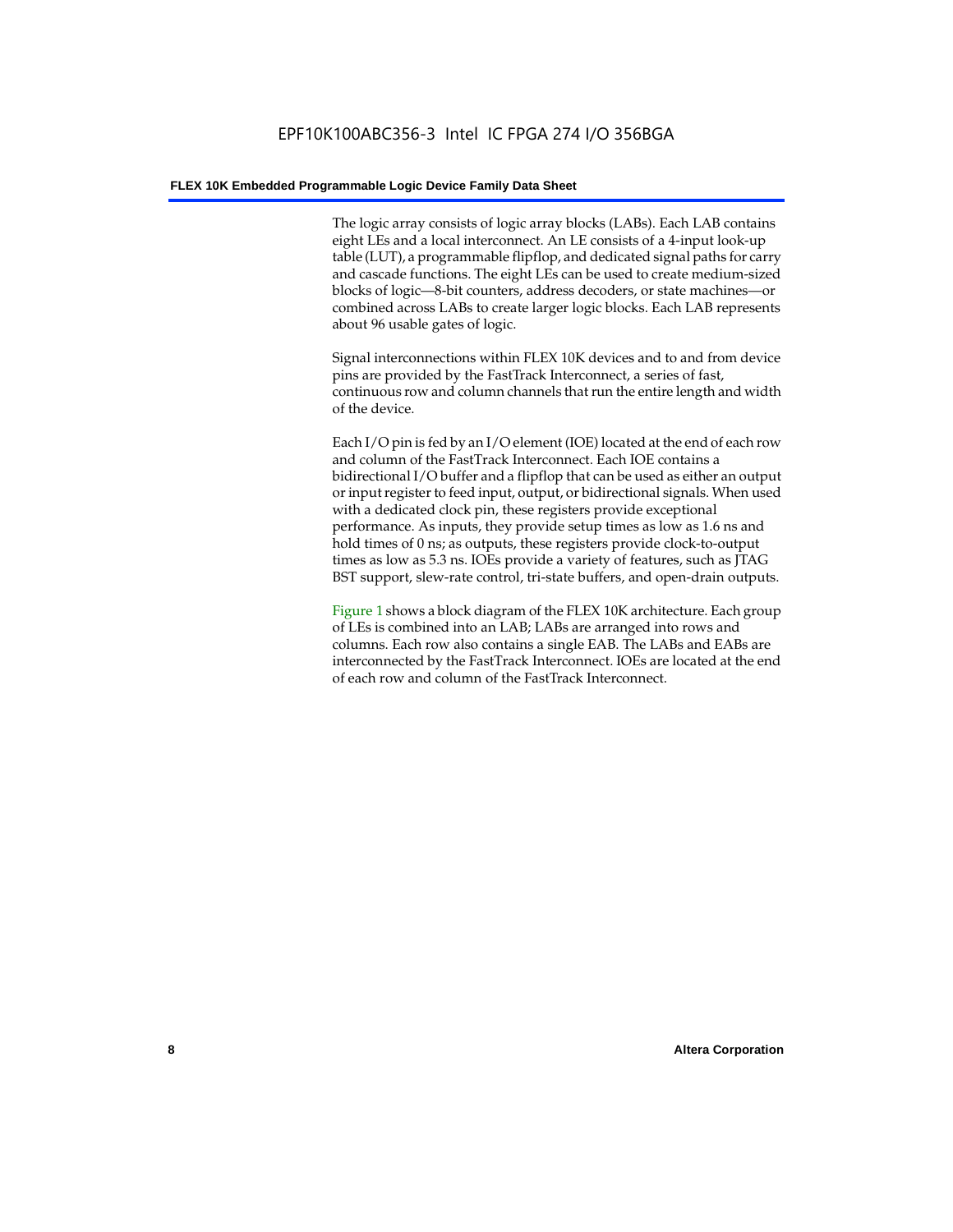

#### *Figure 1. FLEX 10K Device Block Diagram*

FLEX 10K devices provide six dedicated inputs that drive the flipflops' control inputs to ensure the efficient distribution of high-speed, low-skew (less than 1.5 ns) control signals. These signals use dedicated routing channels that provide shorter delays and lower skews than the FastTrack Interconnect. Four of the dedicated inputs drive four global signals. These four global signals can also be driven by internal logic, providing an ideal solution for a clock divider or an internally generated asynchronous clear signal that clears many registers in the device.

### **Embedded Array Block**

The EAB is a flexible block of RAM with registers on the input and output ports, and is used to implement common gate array megafunctions. The EAB is also suitable for functions such as multipliers, vector scalars, and error correction circuits, because it is large and flexible. These functions can be combined in applications such as digital filters and microcontrollers.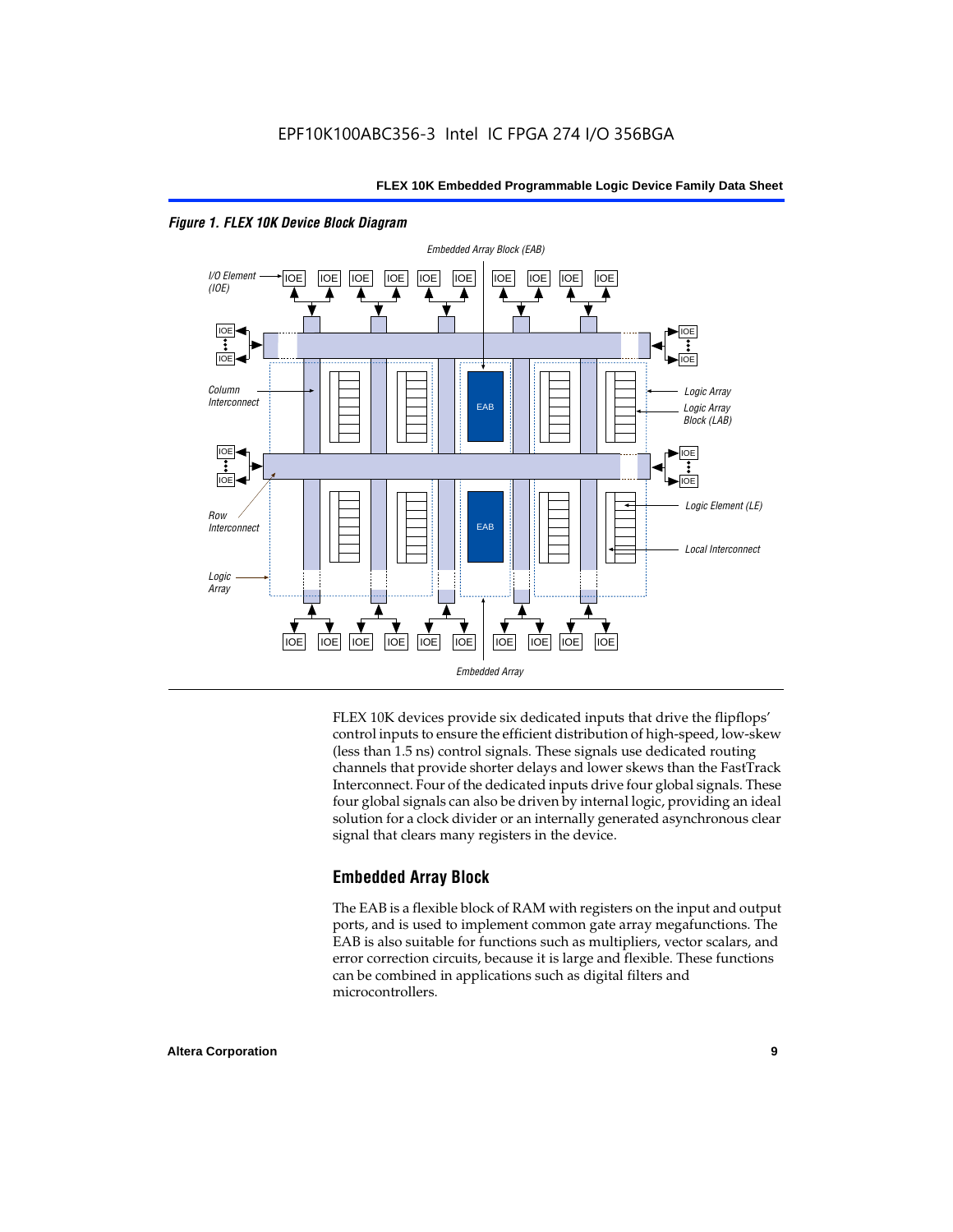Logic functions are implemented by programming the EAB with a readonly pattern during configuration, creating a large LUT. With LUTs, combinatorial functions are implemented by looking up the results, rather than by computing them. This implementation of combinatorial functions can be faster than using algorithms implemented in general logic, a performance advantage that is further enhanced by the fast access times of EABs. The large capacity of EABs enables designers to implement complex functions in one logic level without the routing delays associated with linked LEs or field-programmable gate array (FPGA) RAM blocks. For example, a single EAB can implement a  $4 \times 4$  multiplier with eight inputs and eight outputs. Parameterized functions such as LPM functions can automatically take advantage of the EAB.

The EAB provides advantages over FPGAs, which implement on-board RAM as arrays of small, distributed RAM blocks. These FPGA RAM blocks contain delays that are less predictable as the size of the RAM increases. In addition, FPGA RAM blocks are prone to routing problems because small blocks of RAM must be connected together to make larger blocks. In contrast, EABs can be used to implement large, dedicated blocks of RAM that eliminate these timing and routing concerns.

EABs can be used to implement synchronous RAM, which is easier to use than asynchronous RAM. A circuit using asynchronous RAM must generate the RAM write enable (WE) signal, while ensuring that its data and address signals meet setup and hold time specifications relative to the WE signal. In contrast, the EAB's synchronous RAM generates its own WE signal and is self-timed with respect to the global clock. A circuit using the EAB's self-timed RAM need only meet the setup and hold time specifications of the global clock.

When used as RAM, each EAB can be configured in any of the following sizes:  $256 \times 8$ ,  $512 \times 4$ ,  $1,024 \times 2$ , or  $2,048 \times 1$ . See Figure 2.



**10 Altera Corporation**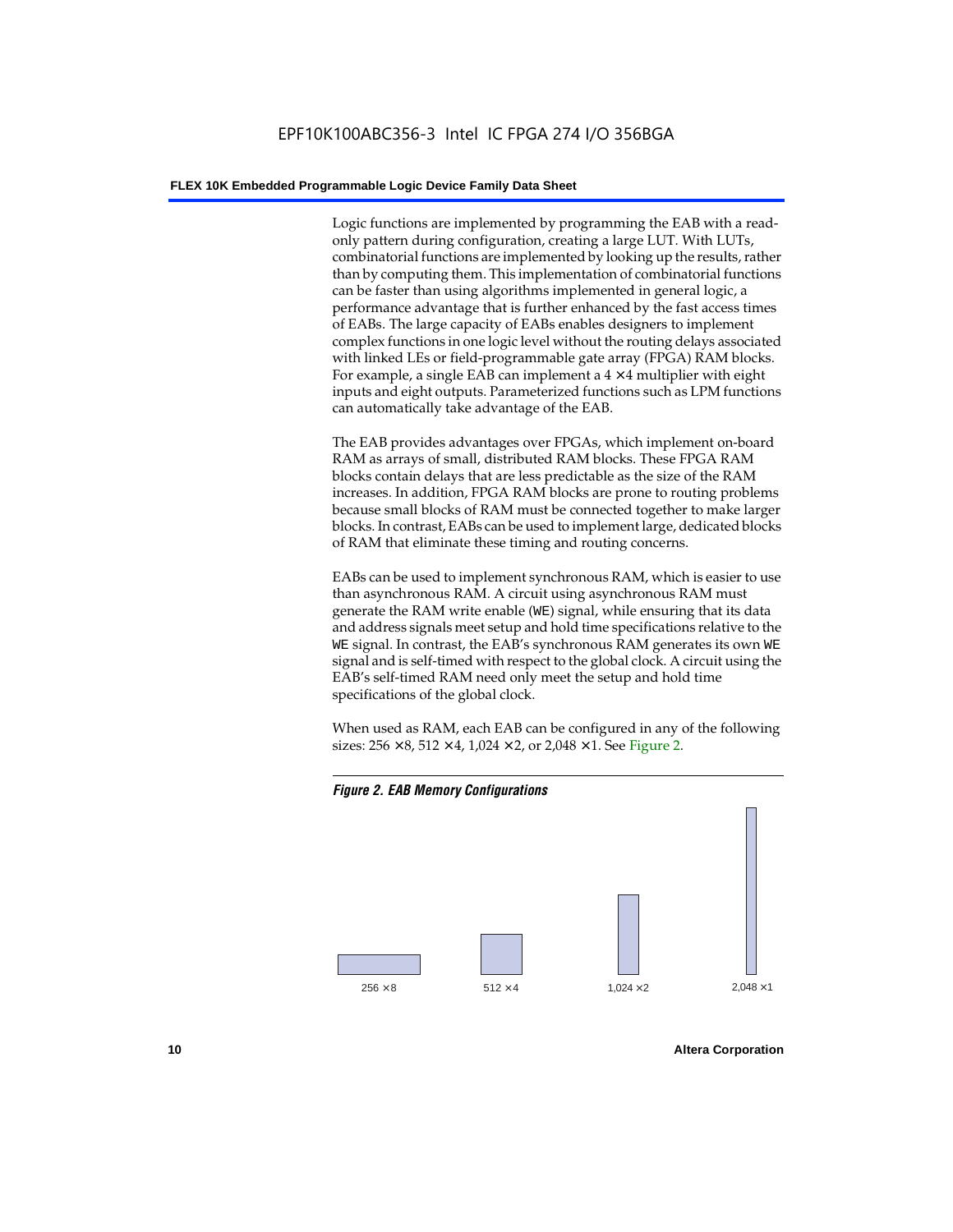Larger blocks of RAM are created by combining multiple EABs. For example, two  $256 \times 8$  RAM blocks can be combined to form a  $256 \times 16$  RAM block; two 512  $\times$  4 blocks of RAM can be combined to form a  $512 \times 8$  RAM block. See Figure 3.



If necessary, all EABs in a device can be cascaded to form a single RAM block. EABs can be cascaded to form RAM blocks of up to 2,048 words without impacting timing. Altera's software automatically combines EABs to meet a designer's RAM specifications.

EABs provide flexible options for driving and controlling clock signals. Different clocks can be used for the EAB inputs and outputs. Registers can be independently inserted on the data input, EAB output, or the address and WE inputs. The global signals and the EAB local interconnect can drive the WE signal. The global signals, dedicated clock pins, and EAB local interconnect can drive the EAB clock signals. Because the LEs drive the EAB local interconnect, the LEs can control the WE signal or the EAB clock signals.

Each EAB is fed by a row interconnect and can drive out to row and column interconnects. Each EAB output can drive up to two row channels and up to two column channels; the unused row channel can be driven by other LEs. This feature increases the routing resources available for EAB outputs. See Figure 4.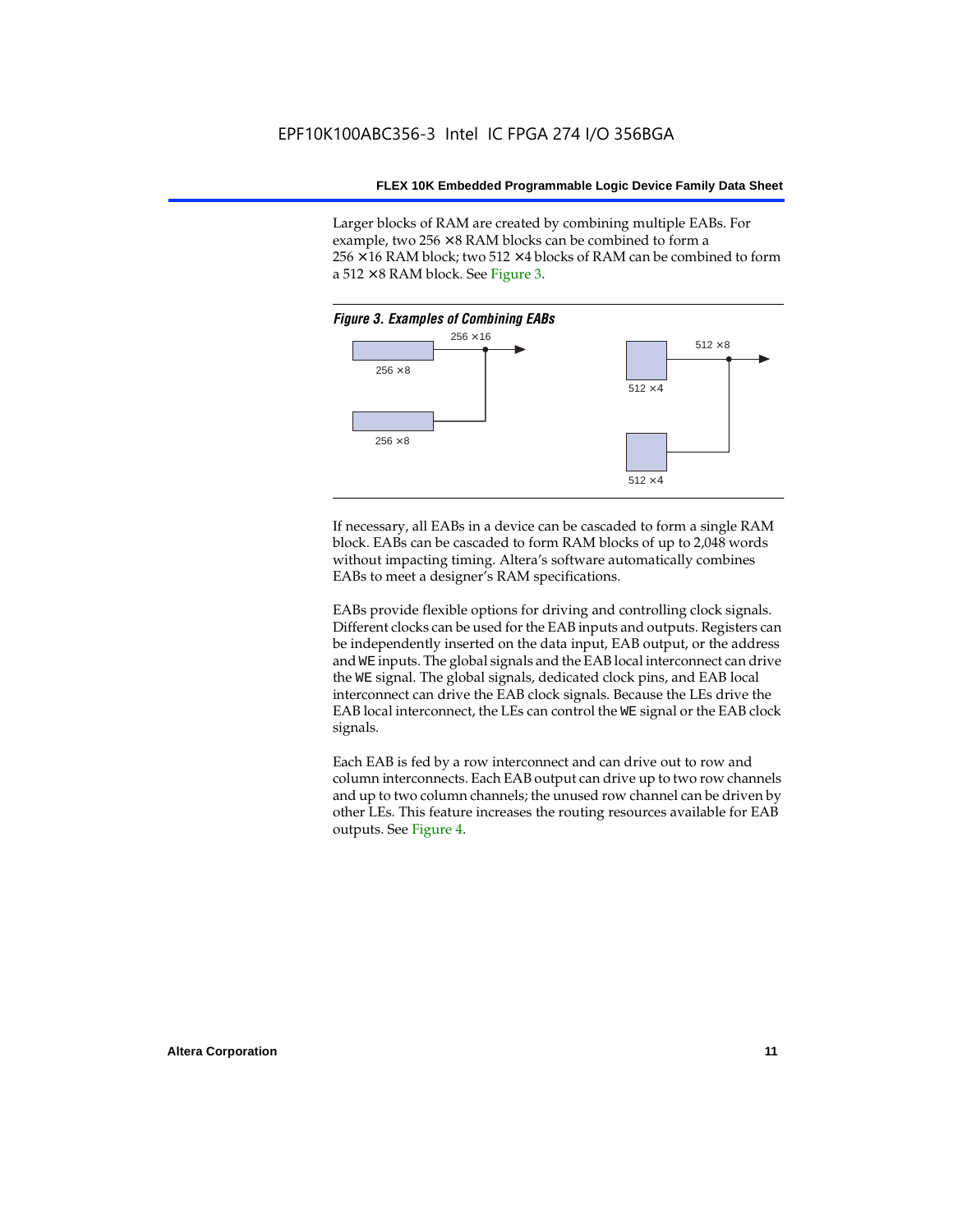

*Note:*<br>(1) **H** 

(1) EPF10K10, EPF10K10A, EPF10K20, EPF10K30, EPF10K30A, EPF10K40, EPF10K50, and EPF10K50V devices have 22 EAB local interconnect channels; EPF10K70, EPF10K100, EPF10K100A, EPF10K130V, and EPF10K250A devices have 26.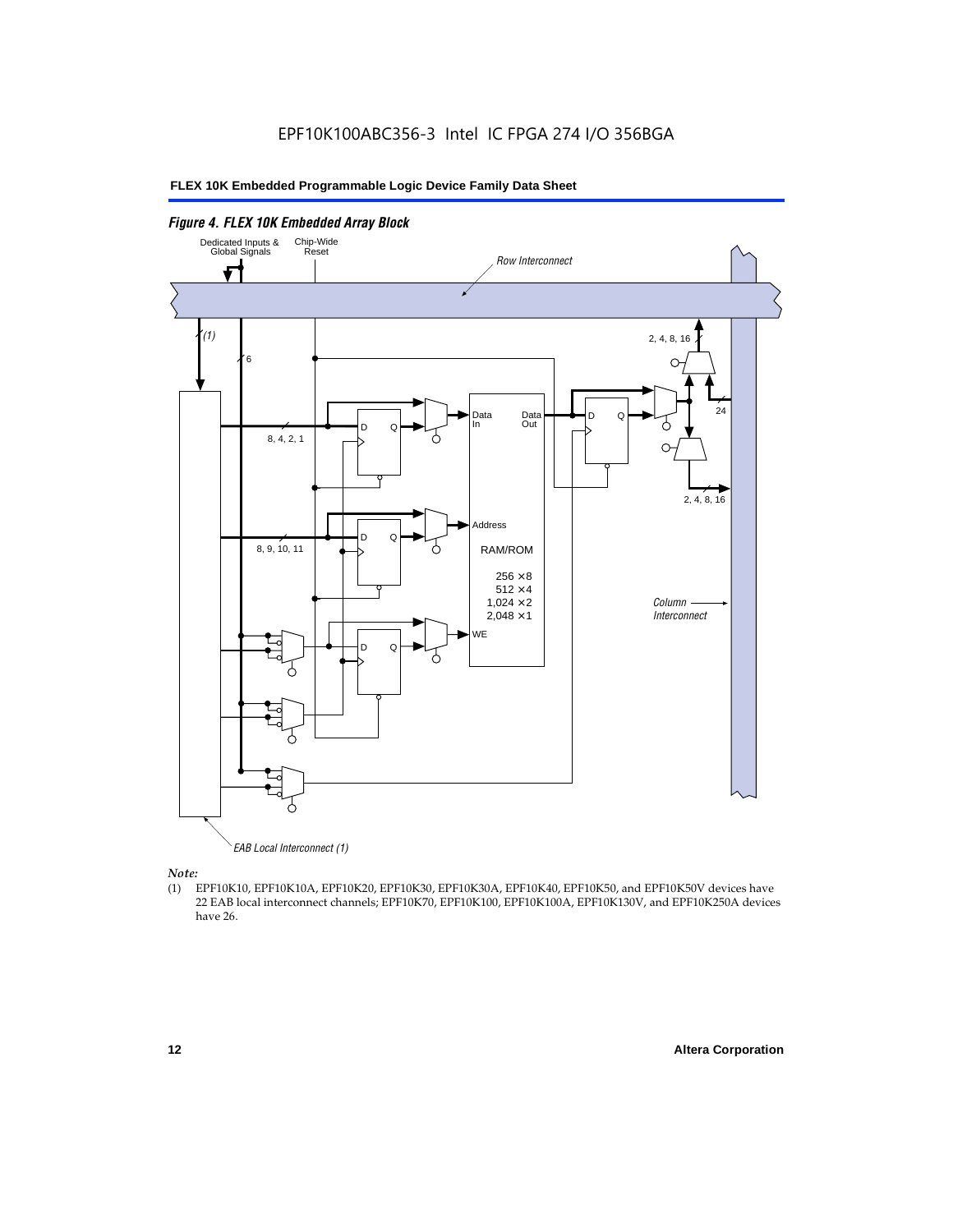### **Logic Array Block**

Each LAB consists of eight LEs, their associated carry and cascade chains, LAB control signals, and the LAB local interconnect. The LAB provides the coarse-grained structure to the FLEX 10K architecture, facilitating efficient routing with optimum device utilization and high performance. See Figure 5.



#### *Notes:*

- (1) EPF10K10, EPF10K10A, EPF10K20, EPF10K30, EPF10K30A, EPF10K40, EPF10K50, and EPF10K50V devices have 22 inputs to the LAB local interconnect channel from the row; EPF10K70, EPF10K100, EPF10K100A, EPF10K130V, and EPF10K250A devices have 26.
- (2) EPF10K10, EPF10K10A, EPF10K20, EPF10K30, EPF10K30A, EPF10K40, EPF10K50, and EPF10K50V devices have 30 LAB local interconnect channels; EPF10K70, EPF10K100, EPF10K100A, EPF10K130V, and EPF10K250A devices have 34 LABs.

#### **Altera Corporation 13 13**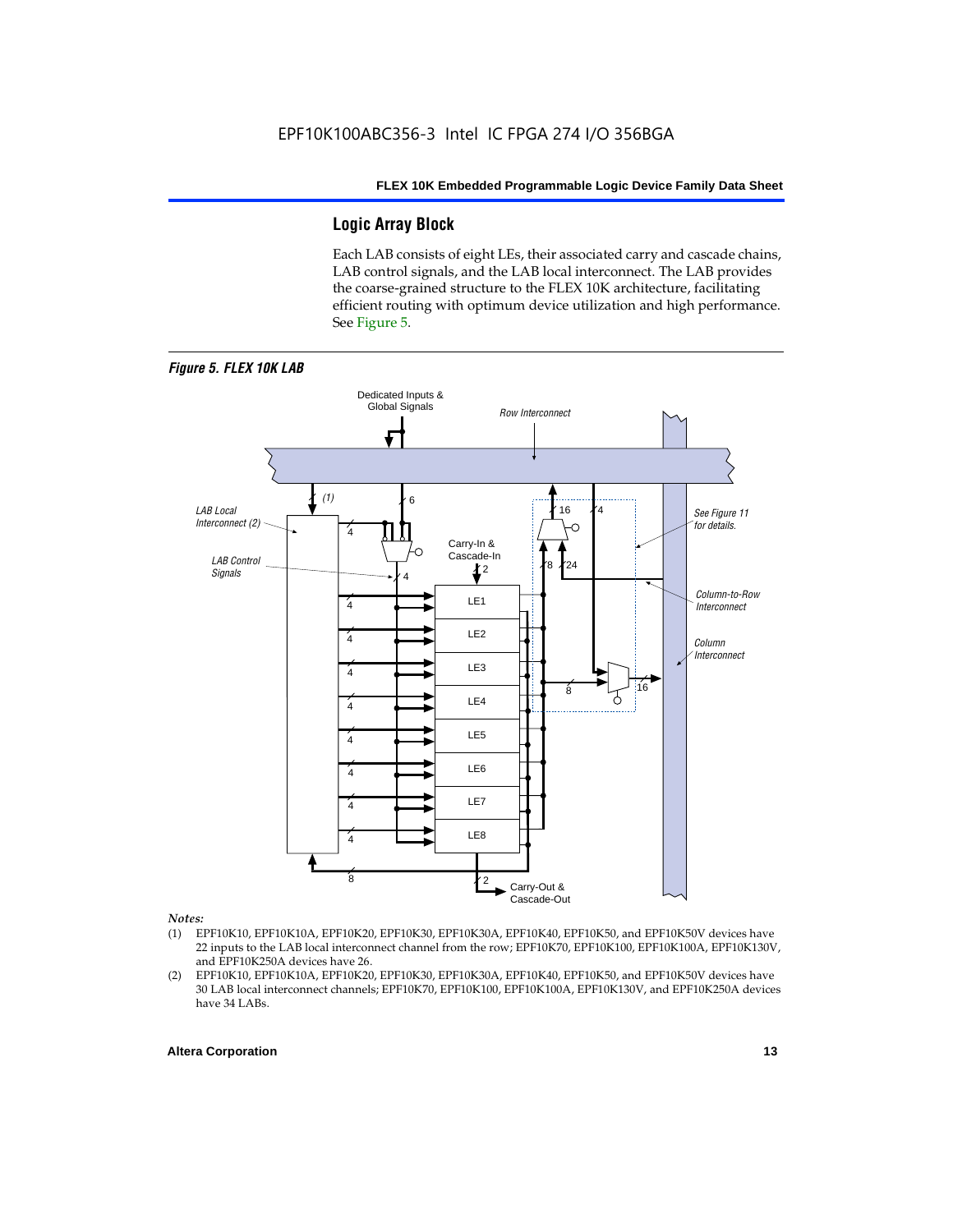Each LAB provides four control signals with programmable inversion that can be used in all eight LEs. Two of these signals can be used as clocks; the other two can be used for clear/preset control. The LAB clocks can be driven by the dedicated clock input pins, global signals, I/O signals, or internal signals via the LAB local interconnect. The LAB preset and clear control signals can be driven by the global signals, I/O signals, or internal signals via the LAB local interconnect. The global control signals are typically used for global clock, clear, or preset signals because they provide asynchronous control with very low skew across the device. If logic is required on a control signal, it can be generated in one or more LEs in any LAB and driven into the local interconnect of the target LAB. In addition, the global control signals can be generated from LE outputs.

### **Logic Element**

The LE, the smallest unit of logic in the FLEX 10K architecture, has a compact size that provides efficient logic utilization. Each LE contains a four-input LUT, which is a function generator that can quickly compute any function of four variables. In addition, each LE contains a programmable flipflop with a synchronous enable, a carry chain, and a cascade chain. Each LE drives both the local and the FastTrack Interconnect. See Figure 6.



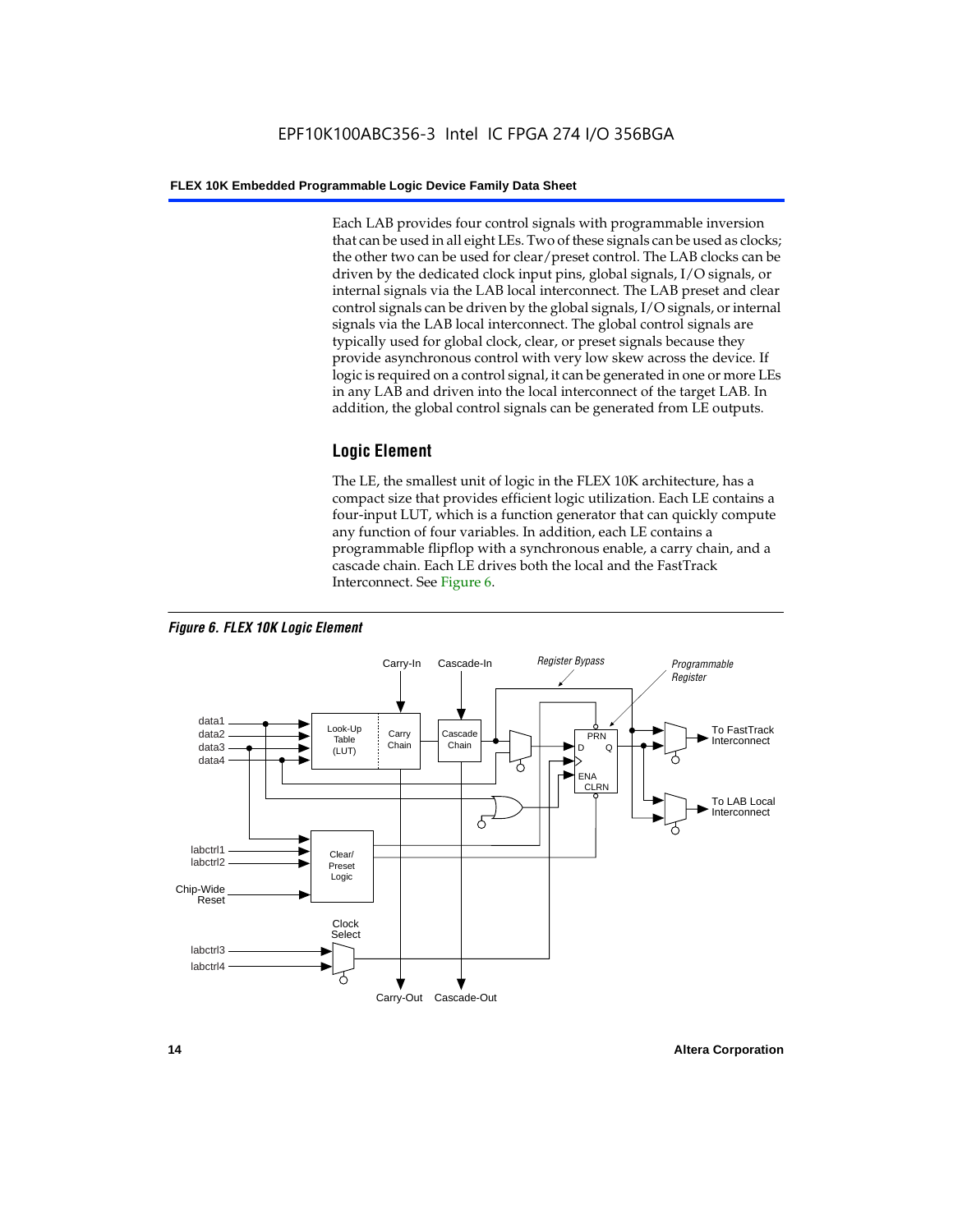The programmable flipflop in the LE can be configured for D, T, JK, or SR operation. The clock, clear, and preset control signals on the flipflop can be driven by global signals, general-purpose I/O pins, or any internal logic. For combinatorial functions, the flipflop is bypassed and the output of the LUT drives the output of the LE.

The LE has two outputs that drive the interconnect; one drives the local interconnect and the other drives either the row or column FastTrack Interconnect. The two outputs can be controlled independently. For example, the LUT can drive one output while the register drives the other output. This feature, called register packing, can improve LE utilization because the register and the LUT can be used for unrelated functions.

The FLEX 10K architecture provides two types of dedicated high-speed data paths that connect adjacent LEs without using local interconnect paths: carry chains and cascade chains. The carry chain supports highspeed counters and adders; the cascade chain implements wide-input functions with minimum delay. Carry and cascade chains connect all LEs in an LAB and all LABs in the same row. Intensive use of carry and cascade chains can reduce routing flexibility. Therefore, the use of these chains should be limited to speed-critical portions of a design.

#### *Carry Chain*

The carry chain provides a very fast (as low as 0.2 ns) carry-forward function between LEs. The carry-in signal from a lower-order bit drives forward into the higher-order bit via the carry chain, and feeds into both the LUT and the next portion of the carry chain. This feature allows the FLEX 10K architecture to implement high-speed counters, adders, and comparators of arbitrary width efficiently. Carry chain logic can be created automatically by the Compiler during design processing, or manually by the designer during design entry. Parameterized functions such as LPM and DesignWare functions automatically take advantage of carry chains.

Carry chains longer than eight LEs are automatically implemented by linking LABs together. For enhanced fitting, a long carry chain skips alternate LABs in a row. A carry chain longer than one LAB skips either from even-numbered LAB to even-numbered LAB, or from oddnumbered LAB to odd-numbered LAB. For example, the last LE of the first LAB in a row carries to the first LE of the third LAB in the row. The carry chain does not cross the EAB at the middle of the row. For instance, in the EPF10K50 device, the carry chain stops at the eighteenth LAB and a new one begins at the nineteenth LAB.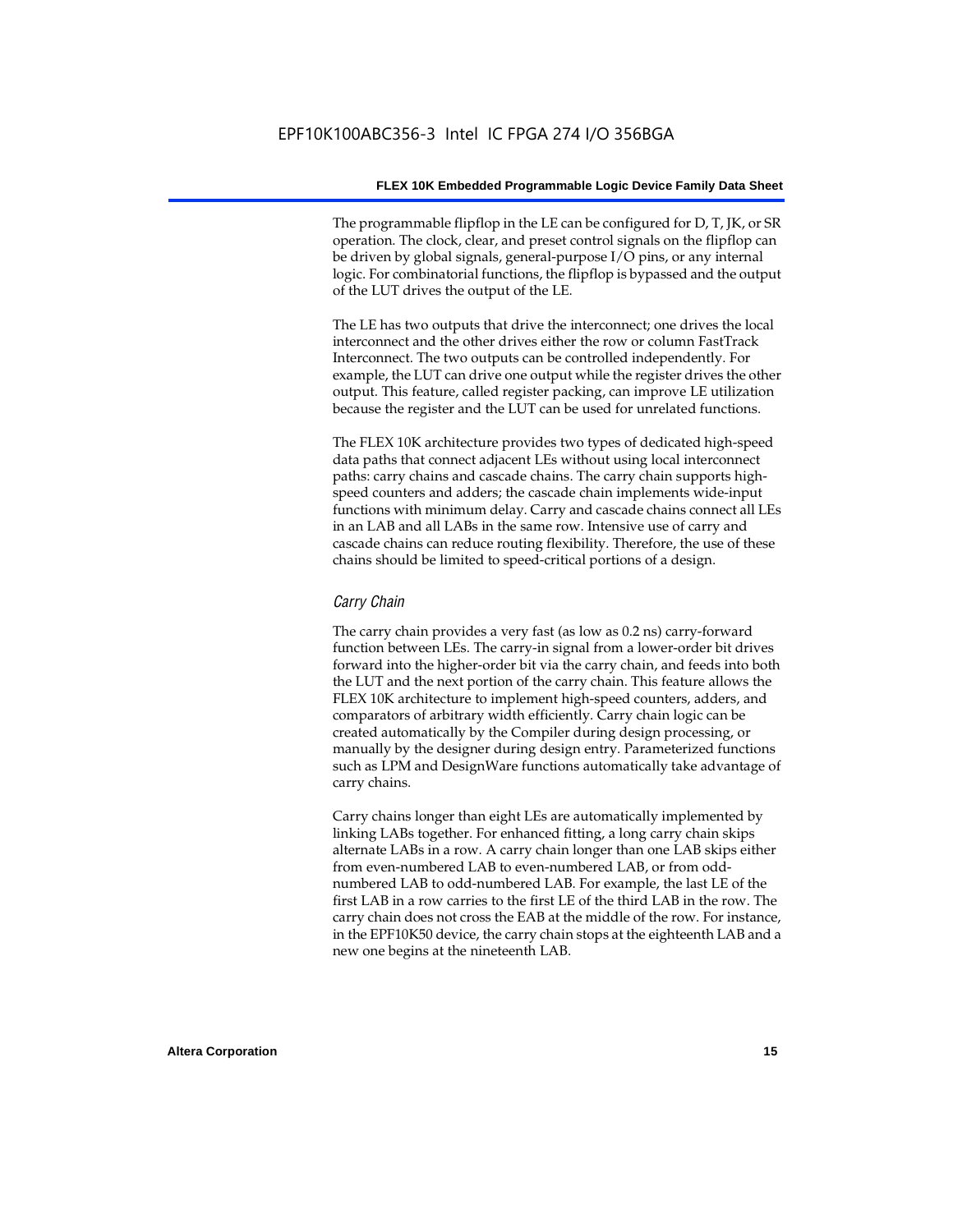Figure 7 shows how an *n*-bit full adder can be implemented in  $n + 1$  LEs with the carry chain. One portion of the LUT generates the sum of two bits using the input signals and the carry-in signal; the sum is routed to the output of the LE. The register can either be bypassed for simple adders or be used for an accumulator function. The carry chain logic generates the carry-out signal, which is routed directly to the carry-in signal of the nexthigher-order bit. The final carry-out signal is routed to an LE, where it can be used as a general-purpose signal.



*Figure 7. Carry Chain Operation (n-bit Full Adder)*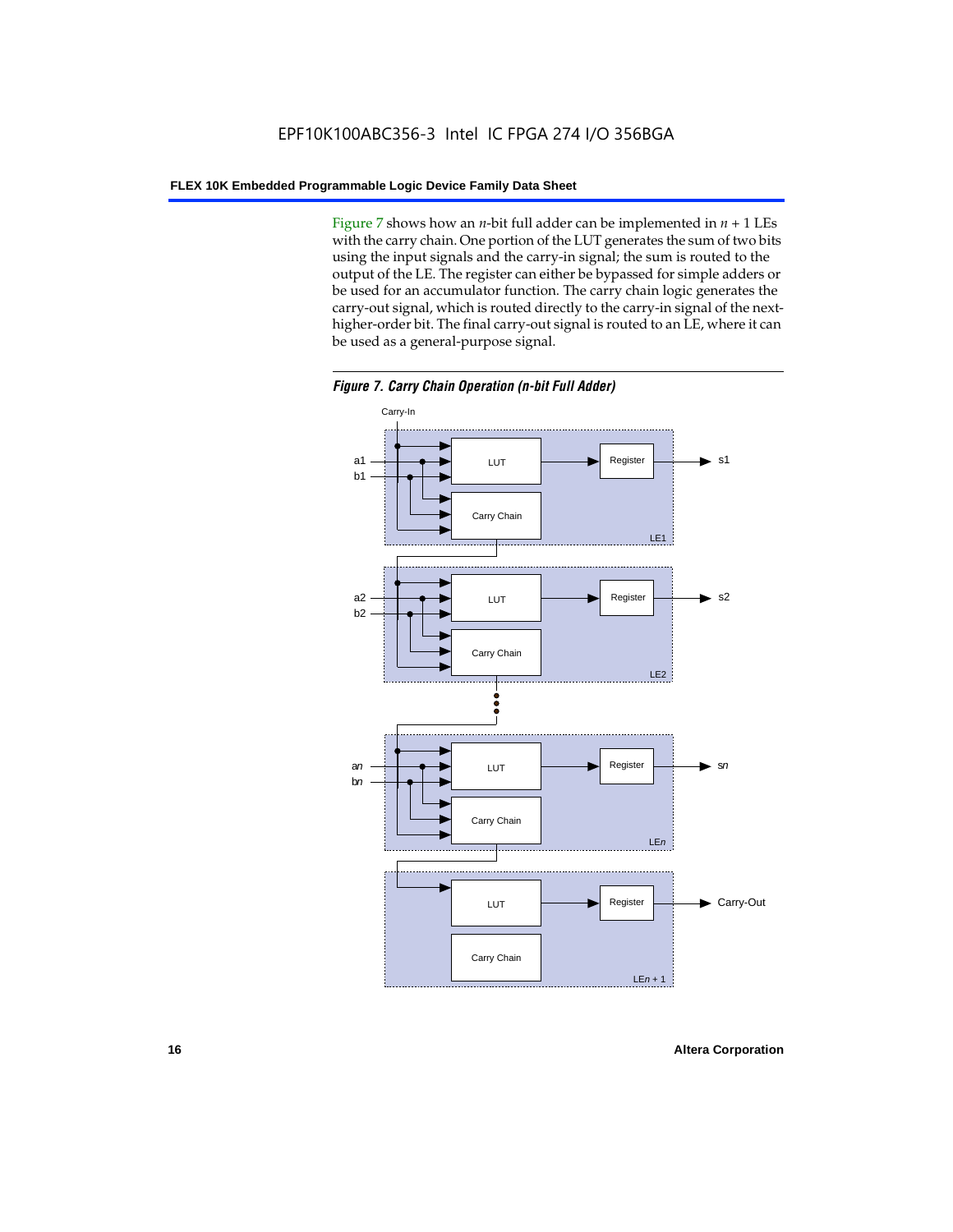#### *Cascade Chain*

With the cascade chain, the FLEX 10K architecture can implement functions that have a very wide fan-in. Adjacent LUTs can be used to compute portions of the function in parallel; the cascade chain serially connects the intermediate values. The cascade chain can use a logical AND or logical OR (via De Morgan's inversion) to connect the outputs of adjacent LEs. Each additional LE provides four more inputs to the effective width of a function, with a delay as low as 0.7 ns per LE. Cascade chain logic can be created automatically by the Compiler during design processing, or manually by the designer during design entry.

Cascade chains longer than eight bits are implemented automatically by linking several LABs together. For easier routing, a long cascade chain skips every other LAB in a row. A cascade chain longer than one LAB skips either from even-numbered LAB to even-numbered LAB, or from odd-numbered LAB to odd-numbered LAB (e.g., the last LE of the first LAB in a row cascades to the first LE of the third LAB). The cascade chain does not cross the center of the row (e.g., in the EPF10K50 device, the cascade chain stops at the eighteenth LAB and a new one begins at the nineteenth LAB). This break is due to the EAB's placement in the middle of the row.

Figure 8 shows how the cascade function can connect adjacent LEs to form functions with a wide fan-in. These examples show functions of 4*n* variables implemented with *n* LEs. The LE delay is as low as 1.6 ns; the cascade chain delay is as low as 0.7 ns. With the cascade chain, 3.7 ns is needed to decode a 16-bit address.



#### *Figure 8. Cascade Chain Operation*

**Altera Corporation 17 17**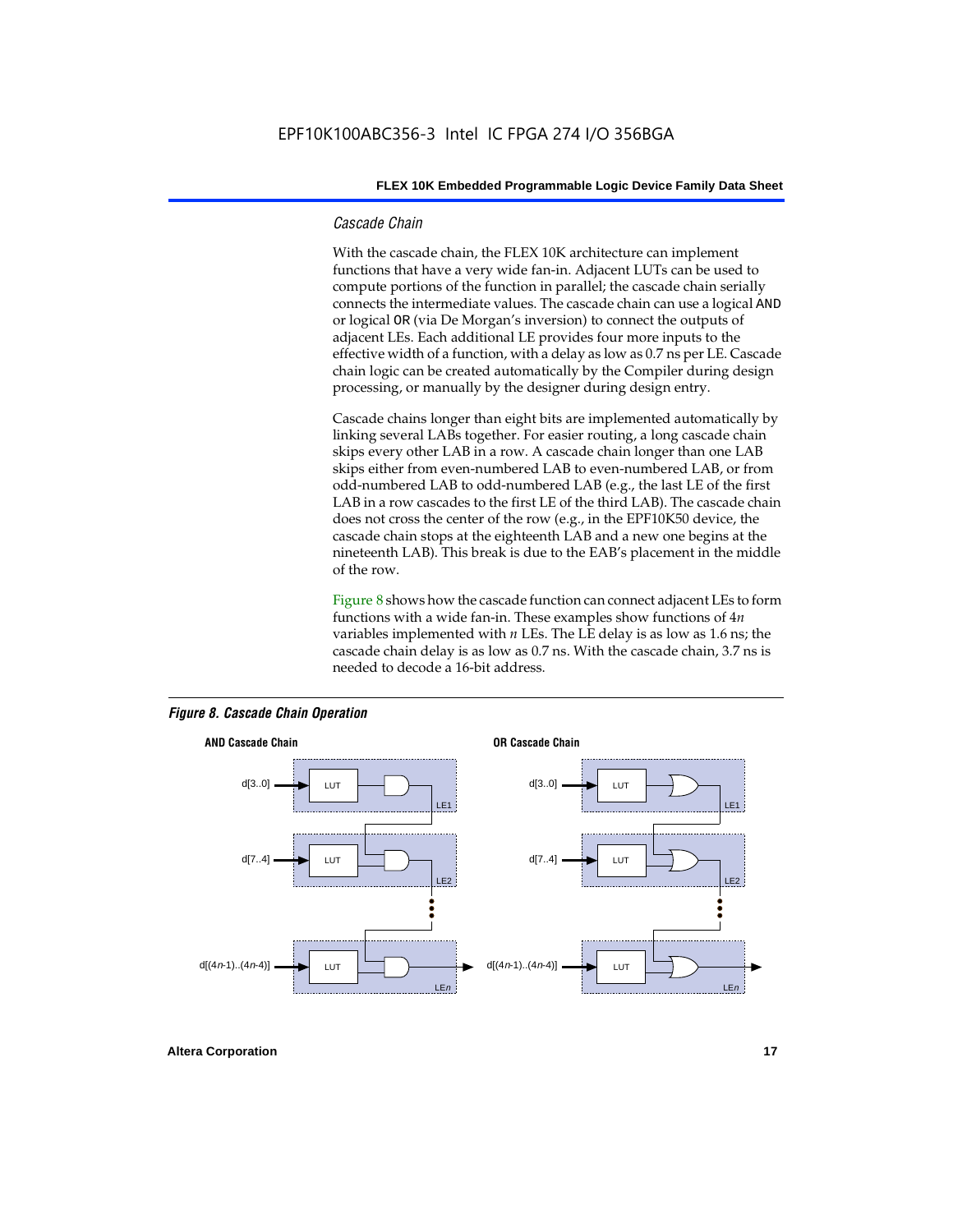#### *LE Operating Modes*

The FLEX 10K LE can operate in the following four modes:

- Normal mode
- Arithmetic mode
- Up/down counter mode
- Clearable counter mode

Each of these modes uses LE resources differently. In each mode, seven available inputs to the LE—the four data inputs from the LAB local interconnect, the feedback from the programmable register, and the carry-in and cascade-in from the previous LE—are directed to different destinations to implement the desired logic function. Three inputs to the LE provide clock, clear, and preset control for the register. The Altera software, in conjunction with parameterized functions such as LPM and DesignWare functions, automatically chooses the appropriate mode for common functions such as counters, adders, and multipliers. If required, the designer can also create special-purpose functions which use a specific LE operating mode for optimal performance.

The architecture provides a synchronous clock enable to the register in all four modes. The Altera software can set DATA1 to enable the register synchronously, providing easy implementation of fully synchronous designs.

Figure 9 shows the LE operating modes.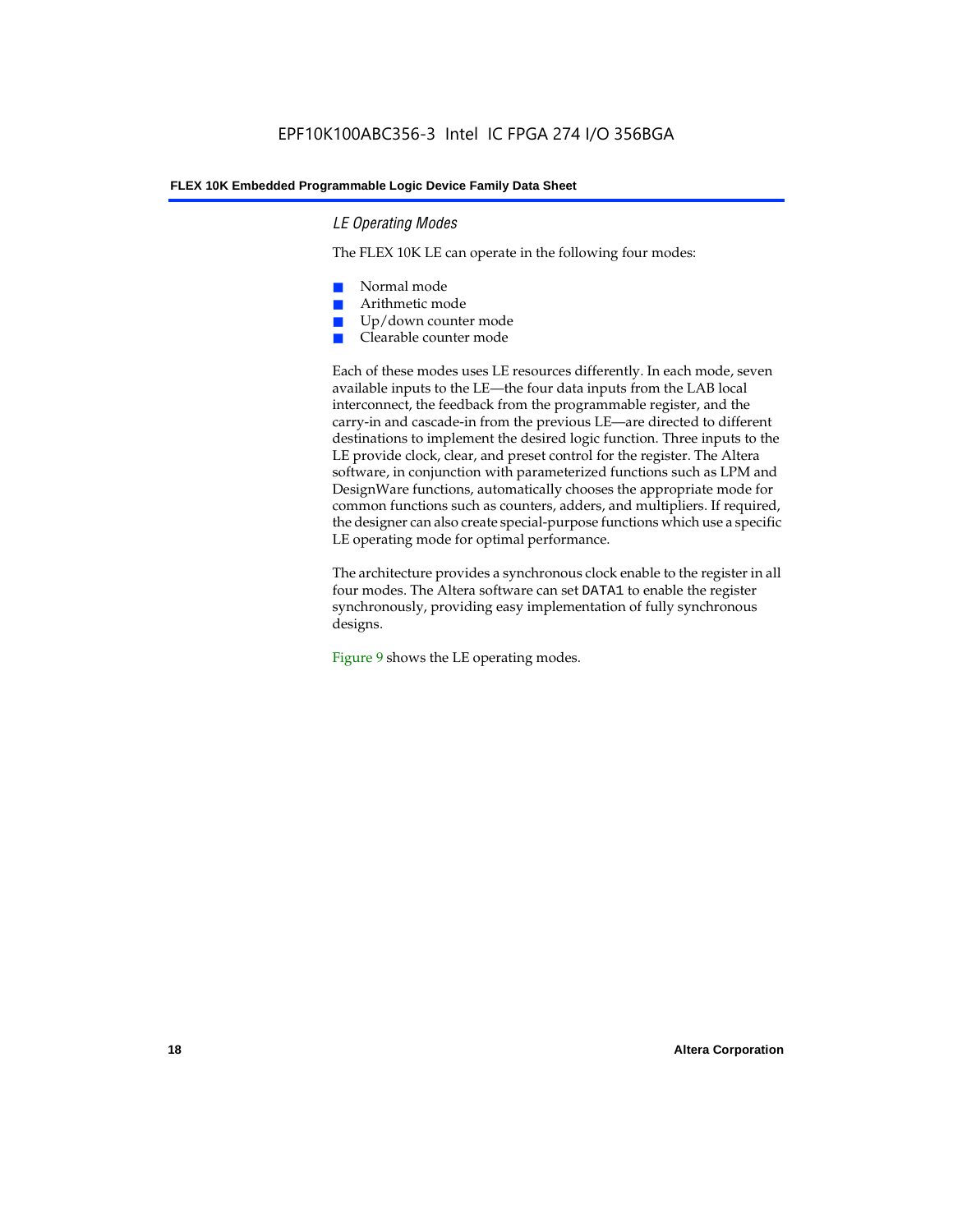### *Figure 9. FLEX 10K LE Operating Modes*







#### **Up/Down Counter Mode**



#### **Clearable Counter Mode**



#### *Note:*

(1) Packed registers cannot be used with the cascade chain.

#### **Altera Corporation 19**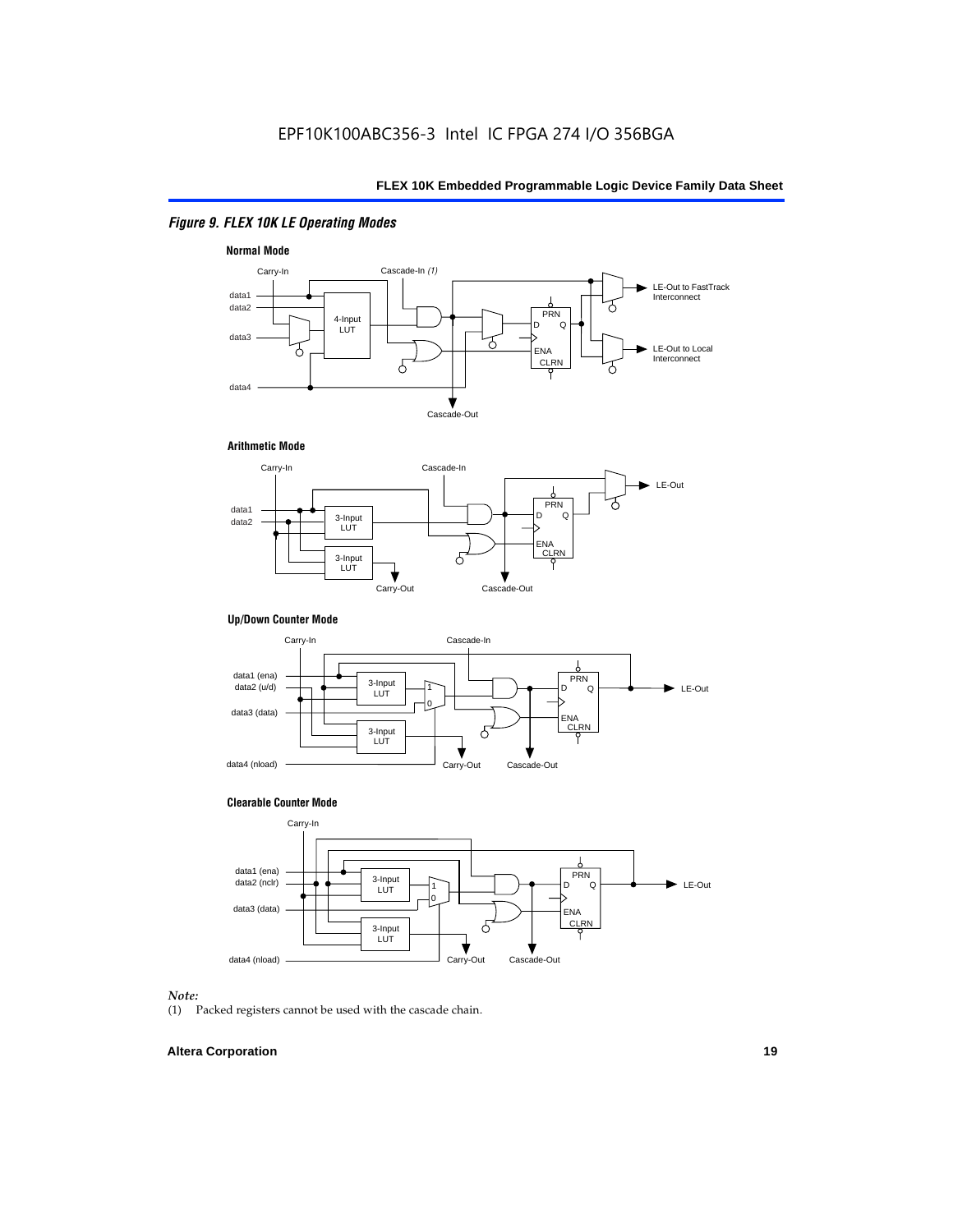#### **Normal Mode**

The normal mode is suitable for general logic applications and wide decoding functions that can take advantage of a cascade chain. In normal mode, four data inputs from the LAB local interconnect and the carry-in are inputs to a four-input LUT. The Compiler automatically selects the carry-in or the DATA3 signal as one of the inputs to the LUT. The LUT output can be combined with the cascade-in signal to form a cascade chain through the cascade-out signal. Either the register or the LUT can be used to drive both the local interconnect and the FastTrack Interconnect at the same time.

The LUT and the register in the LE can be used independently; this feature is known as register packing. To support register packing, the LE has two outputs; one drives the local interconnect and the other drives the FastTrack Interconnect. The DATA4 signal can drive the register directly, allowing the LUT to compute a function that is independent of the registered signal; a three-input function can be computed in the LUT, and a fourth independent signal can be registered. Alternatively, a four-input function can be generated, and one of the inputs to this function can be used to drive the register. The register in a packed LE can still use the clock enable, clear, and preset signals in the LE. In a packed LE, the register can drive the FastTrack Interconnect while the LUT drives the local interconnect, or vice versa.

#### **Arithmetic Mode**

The arithmetic mode offers 2 three-input LUTs that are ideal for implementing adders, accumulators, and comparators. One LUT computes a three-input function, and the other generates a carry output. As shown in Figure 9 on page 19, the first LUT uses the carry-in signal and two data inputs from the LAB local interconnect to generate a combinatorial or registered output. For example, in an adder, this output is the sum of three signals: a, b, and carry-in. The second LUT uses the same three signals to generate a carry-out signal, thereby creating a carry chain. The arithmetic mode also supports simultaneous use of the cascade chain.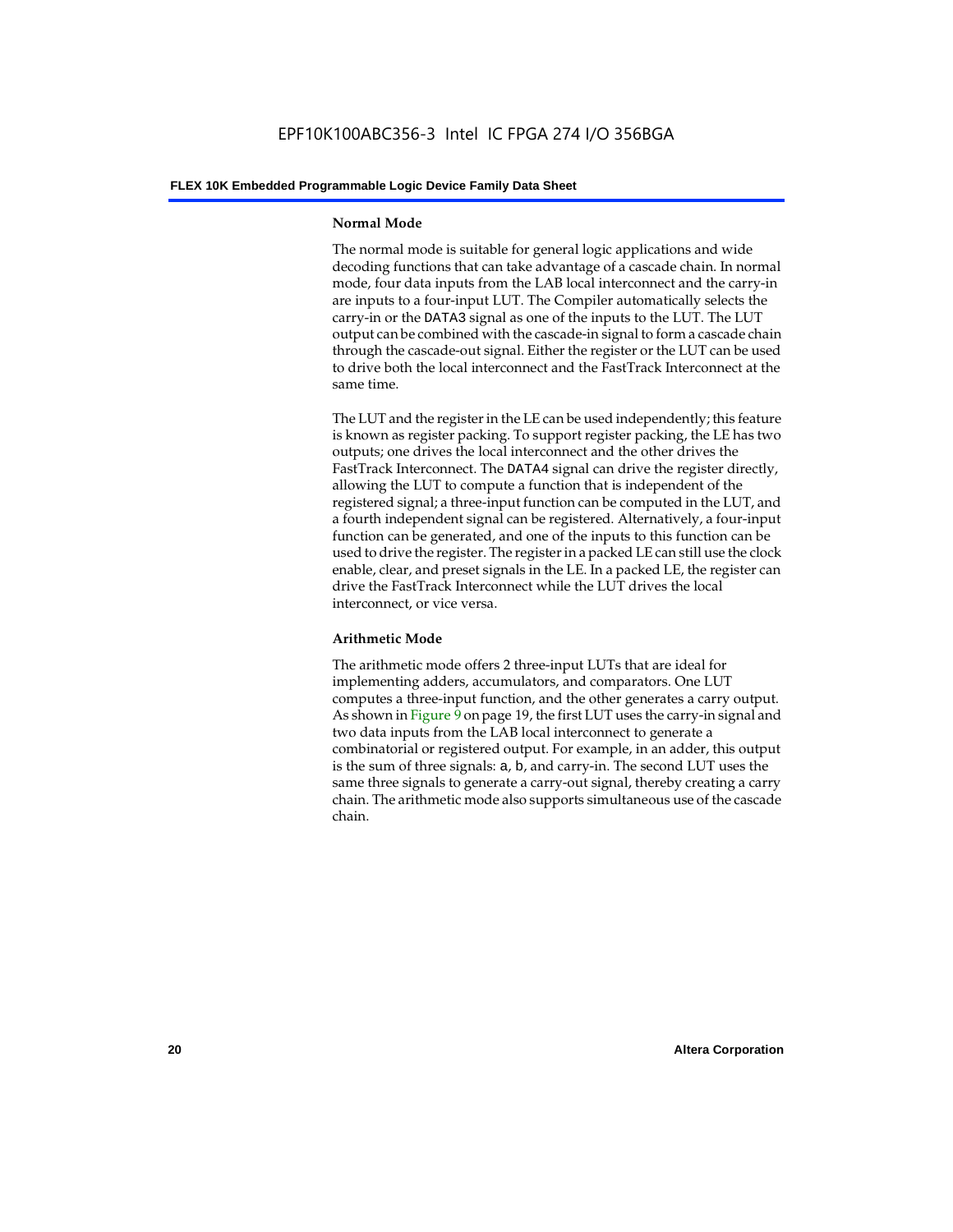#### **Up/Down Counter Mode**

The up/down counter mode offers counter enable, clock enable, synchronous up/down control, and data loading options. These control signals are generated by the data inputs from the LAB local interconnect, the carry-in signal, and output feedback from the programmable register. The Up/down counter mode uses 2 three-input LUTs: one generates the counter data, and the other generates the fast carry bit. A 2-to-1 multiplexer provides synchronous loading. Data can also be loaded asynchronously with the clear and preset register control signals, without using the LUT resources.

#### **Clearable Counter Mode**

The clearable counter mode is similar to the up/down counter mode, but supports a synchronous clear instead of the up/down control. The clear function is substituted for the cascade-in signal in the up/down counter mode. Clearable counter mode uses 2 three-input LUTs: one generates the counter data, and the other generates the fast carry bit. Synchronous loading is provided by a 2-to-1 multiplexer. The output of this multiplexer is ANDed with a synchronous clear signal.

#### *Internal Tri-State Emulation*

Internal tri-state emulation provides internal tri-stating without the limitations of a physical tri-state bus. In a physical tri-state bus, the tri-state buffers' output enable (OE) signals select which signal drives the bus. However, if multiple OE signals are active, contending signals can be driven onto the bus. Conversely, if no OE signals are active, the bus will float. Internal tri-state emulation resolves contending tri-state buffers to a low value and floating buses to a high value, thereby eliminating these problems. The Altera software automatically implements tri-state bus functionality with a multiplexer.

#### *Clear & Preset Logic Control*

Logic for the programmable register's clear and preset functions is controlled by the DATA3, LABCTRL1, and LABCTRL2 inputs to the LE. The clear and preset control structure of the LE asynchronously loads signals into a register. Either LABCTRL1 or LABCTRL2 can control the asynchronous clear. Alternatively, the register can be set up so that LABCTRL1 implements an asynchronous load. The data to be loaded is driven to DATA3; when LABCTRL1 is asserted, DATA3 is loaded into the register.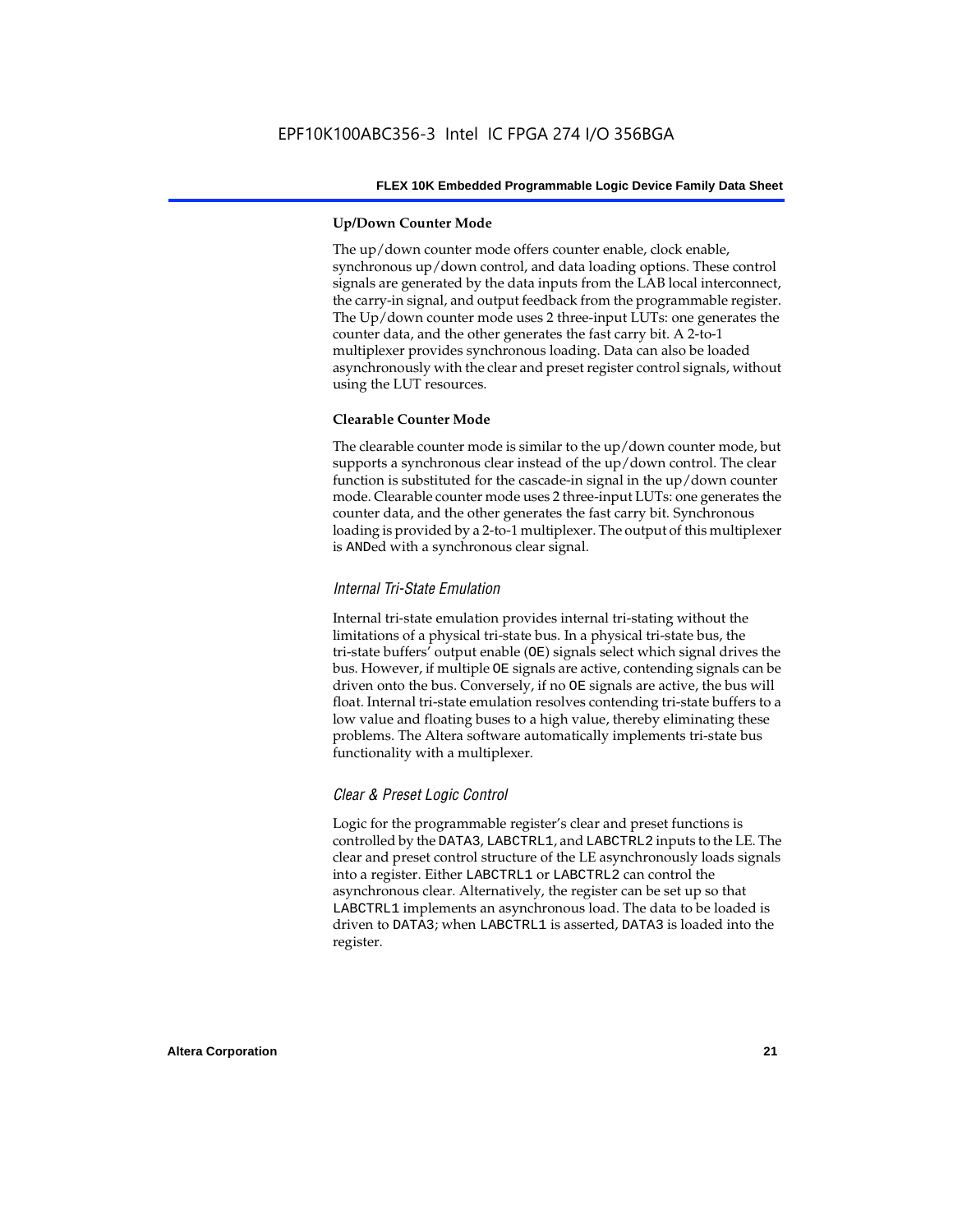During compilation, the Compiler automatically selects the best control signal implementation. Because the clear and preset functions are activelow, the Compiler automatically assigns a logic high to an unused clear or preset.

The clear and preset logic is implemented in one of the following six modes chosen during design entry:

- Asynchronous clear
- Asynchronous preset
- Asynchronous clear and preset
- Asynchronous load with clear
- Asynchronous load with preset
- Asynchronous load without clear or preset

In addition to the six clear and preset modes, FLEX 10K devices provide a chip-wide reset pin that can reset all registers in the device. Use of this feature is set during design entry. In any of the clear and preset modes, the chip-wide reset overrides all other signals. Registers with asynchronous presets may be preset when the chip-wide reset is asserted. Inversion can be used to implement the asynchronous preset. Figure 10 shows examples of how to enter a section of a design for the desired functionality.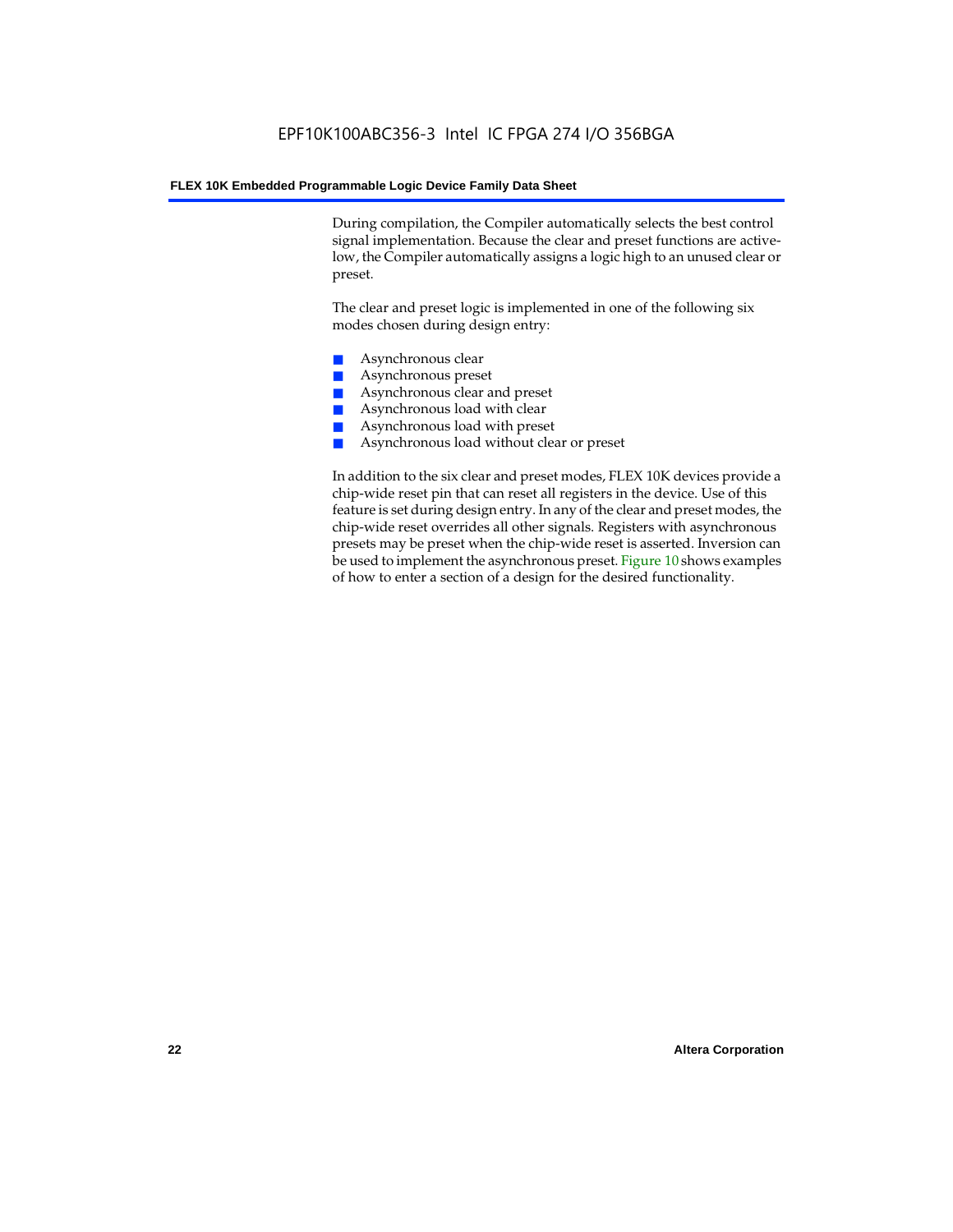### *Figure 10. LE Clear & Preset Modes*



#### **Asynchronous Clear**

The flipflop can be cleared by either LABCTRL1 or LABCTRL2. In this mode, the preset signal is tied to  $V_{CC}$  to deactivate it.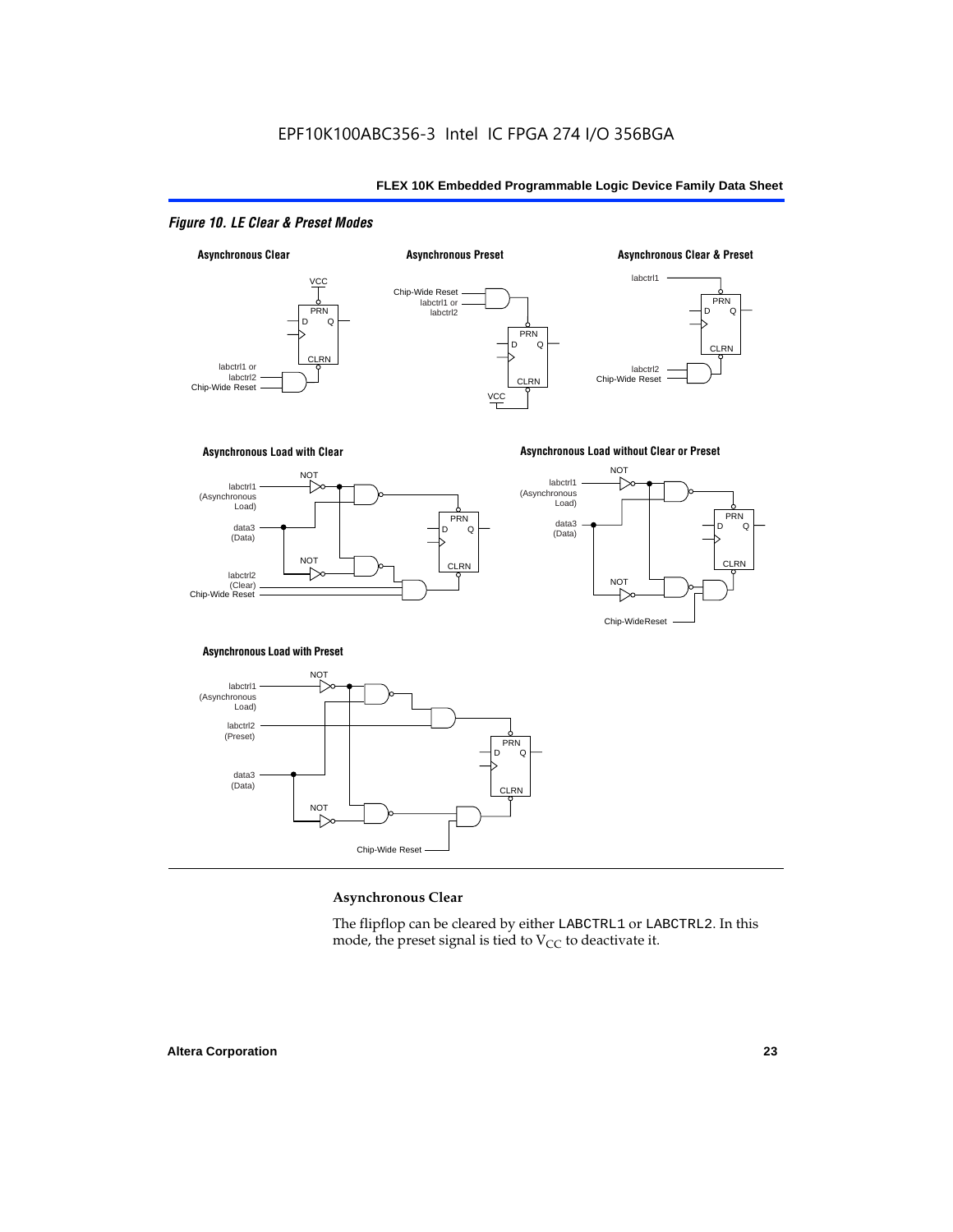#### **Asynchronous Preset**

An asynchronous preset is implemented as either an asynchronous load, or with an asynchronous clear. If DATA3 is tied to  $V_{CC}$ , asserting LABCTRL1 asynchronously loads a one into the register. Alternatively, the Altera software can provide preset control by using the clear and inverting the input and output of the register. Inversion control is available for the inputs to both LEs and IOEs. Therefore, if a register is preset by only one of the two LABCTRL signals, the DATA3 input is not needed and can be used for one of the LE operating modes.

#### **Asynchronous Preset & Clear**

When implementing asynchronous clear and preset, LABCTRL1 controls the preset and LABCTRL2 controls the clear. DATA3 is tied to  $V_{CC}$ , therefore, asserting LABCTRL1 asynchronously loads a one into the register, effectively presetting the register. Asserting LABCTRL2 clears the register.

#### **Asynchronous Load with Clear**

When implementing an asynchronous load in conjunction with the clear, LABCTRL1 implements the asynchronous load of DATA3 by controlling the register preset and clear. LABCTRL2 implements the clear by controlling the register clear; LABCTRL2 does not have to feed the preset circuits.

#### **Asynchronous Load with Preset**

When implementing an asynchronous load in conjunction with preset, the Altera software provides preset control by using the clear and inverting the input and output of the register. Asserting LABCTRL2 presets the register, while asserting LABCTRL1 loads the register. The Altera software inverts the signal that drives DATA3 to account for the inversion of the register's output.

#### **Asynchronous Load without Preset or Clear**

When implementing an asynchronous load without preset or clear, LABCTRL1 implements the asynchronous load of DATA3 by controlling the register preset and clear.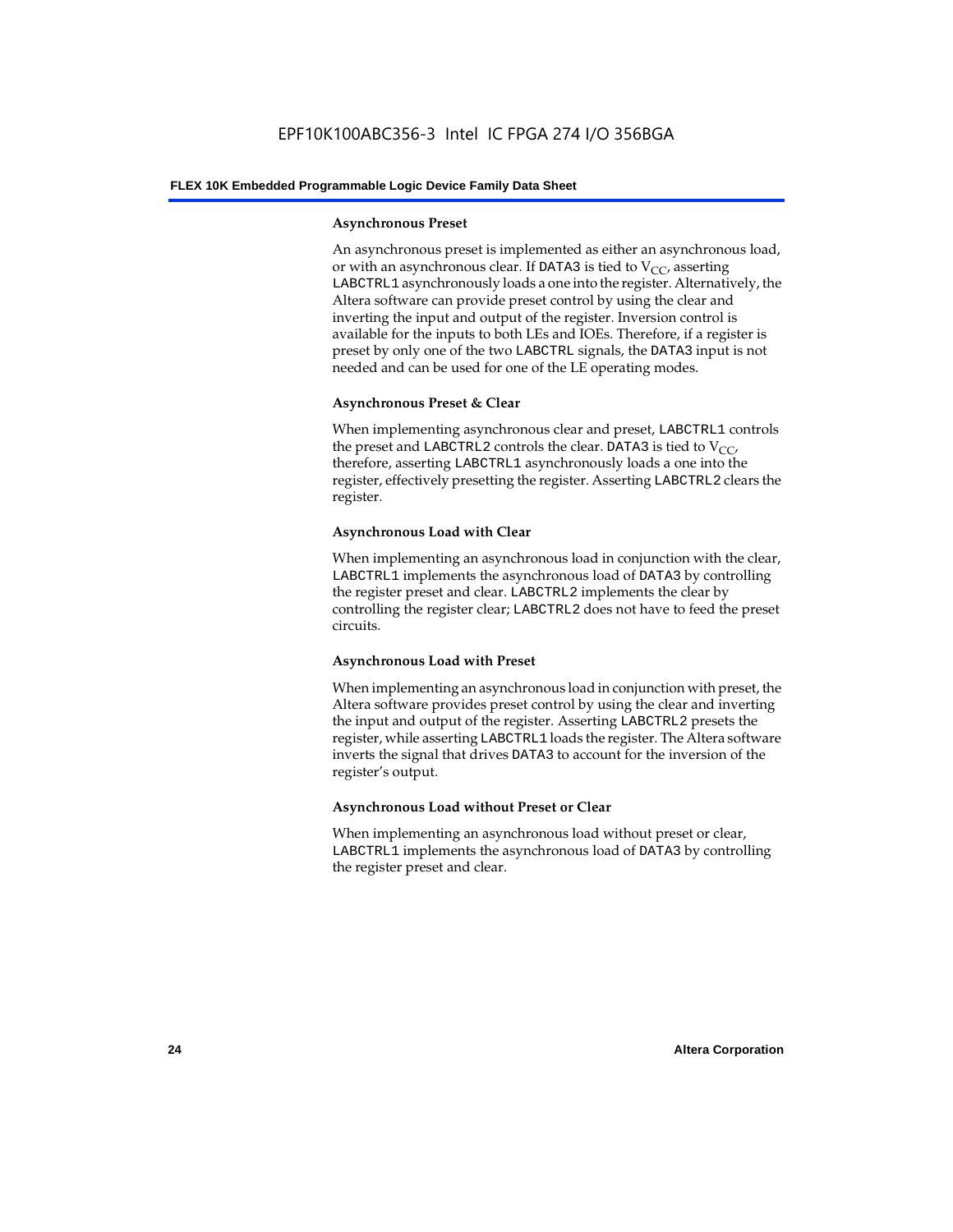#### **FastTrack Interconnect**

In the FLEX 10K architecture, connections between LEs and device I/O pins are provided by the FastTrack Interconnect, which is a series of continuous horizontal and vertical routing channels that traverse the device. This global routing structure provides predictable performance, even in complex designs. In contrast, the segmented routing in FPGAs requires switch matrices to connect a variable number of routing paths, increasing the delays between logic resources and reducing performance.

The FastTrack Interconnect consists of row and column interconnect channels that span the entire device. Each row of LABs is served by a dedicated row interconnect. The row interconnect can drive I/O pins and feed other LABs in the device. The column interconnect routes signals between rows and can drive I/O pins.

A row channel can be driven by an LE or by one of three column channels. These four signals feed dual 4-to-1 multiplexers that connect to two specific row channels. These multiplexers, which are connected to each LE, allow column channels to drive row channels even when all eight LEs in an LAB drive the row interconnect.

Each column of LABs is served by a dedicated column interconnect. The column interconnect can then drive I/O pins or another row's interconnect to route the signals to other LABs in the device. A signal from the column interconnect, which can be either the output of an LE or an input from an I/O pin, must be routed to the row interconnect before it can enter an LAB or EAB. Each row channel that is driven by an IOE or EAB can drive one specific column channel.

Access to row and column channels can be switched between LEs in adjacent pairs of LABs. For example, an LE in one LAB can drive the row and column channels normally driven by a particular LE in the adjacent LAB in the same row, and vice versa. This routing flexibility enables routing resources to be used more efficiently. See Figure 11.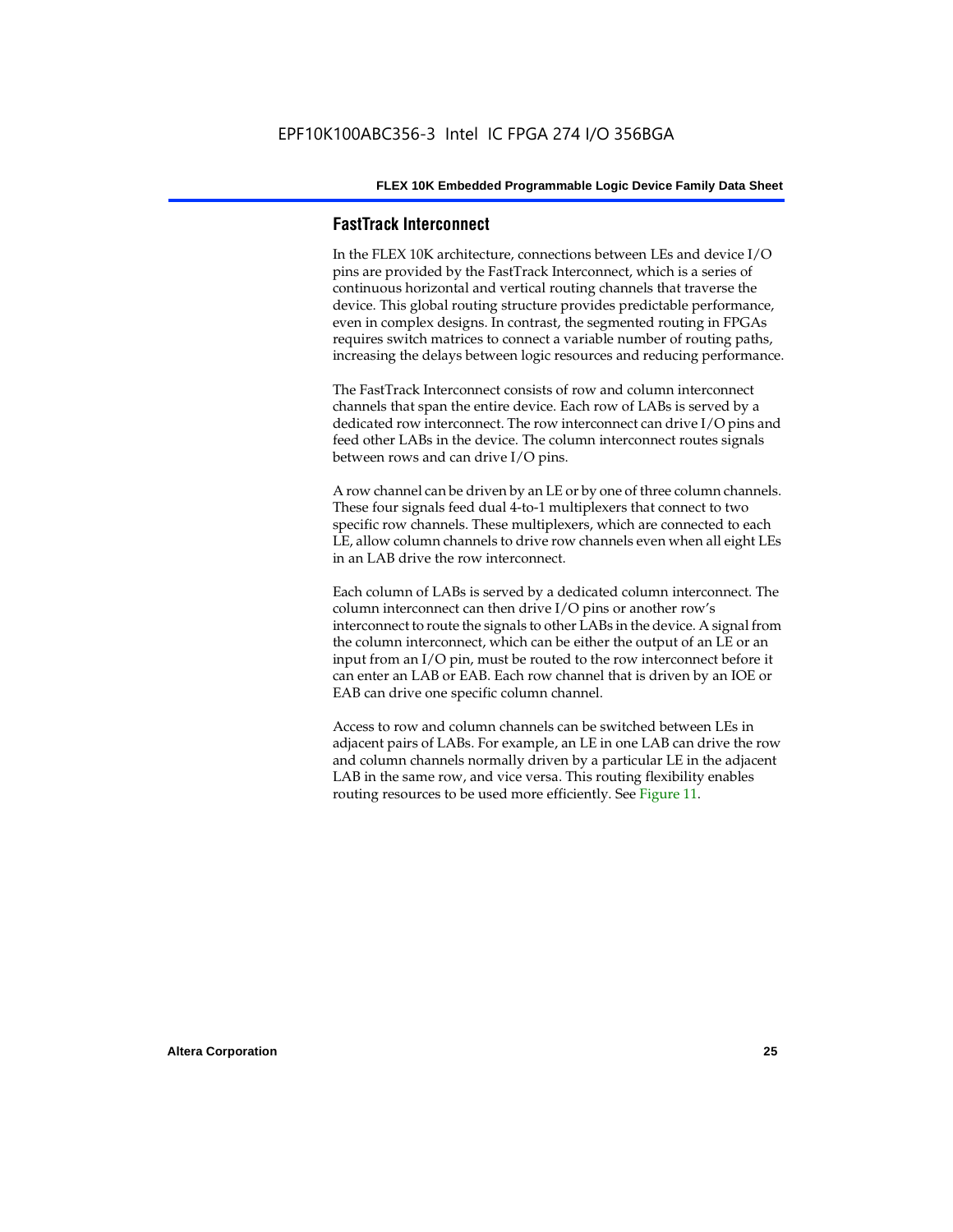### *Figure 11. LAB Connections to Row & Column Interconnect*

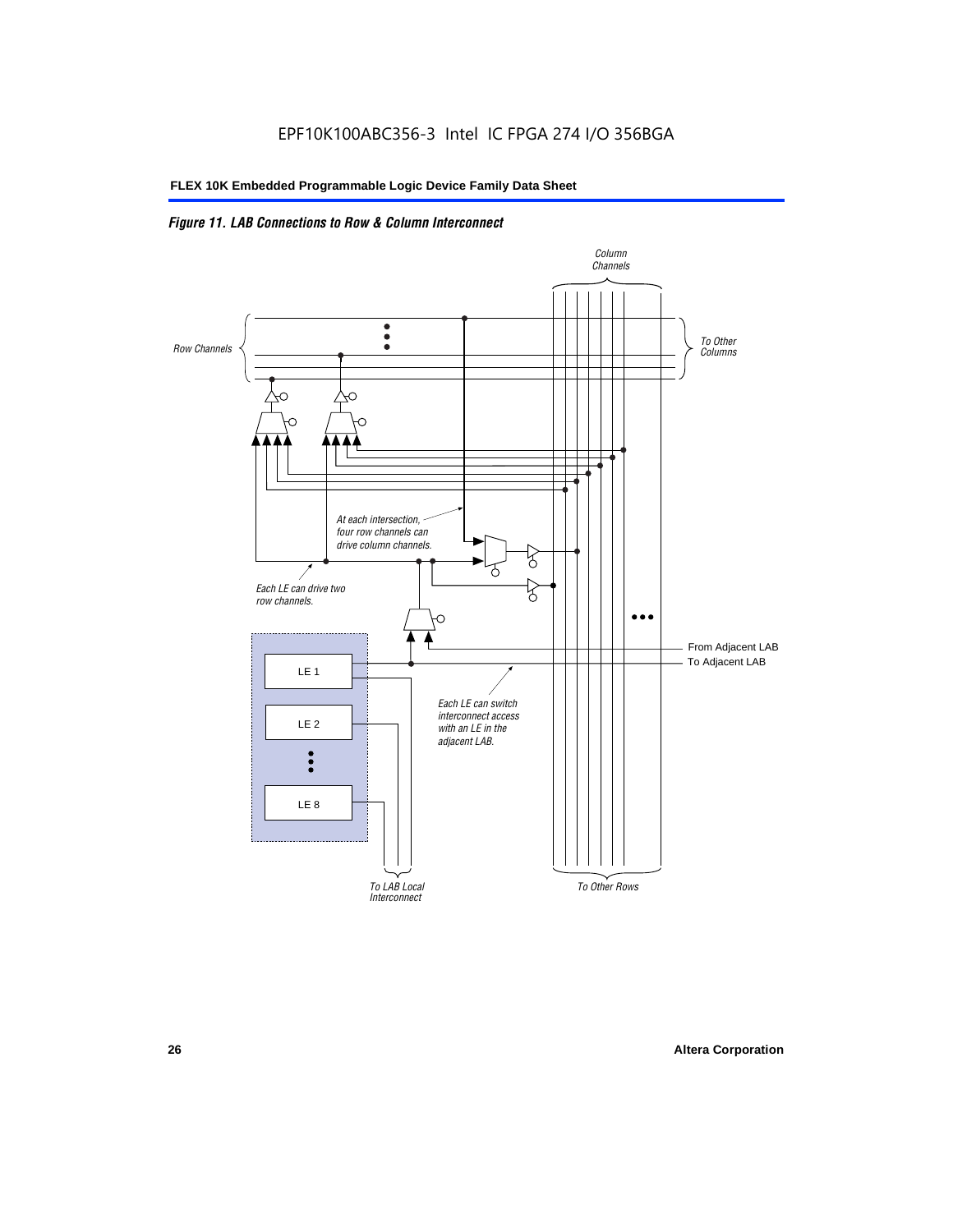For improved routing, the row interconnect is comprised of a combination of full-length and half-length channels. The full-length channels connect to all LABs in a row; the half-length channels connect to the LABs in half of the row. The EAB can be driven by the half-length channels in the left half of the row and by the full-length channels. The EAB drives out to the full-length channels. In addition to providing a predictable, row-wide interconnect, this architecture provides increased routing resources. Two neighboring LABs can be connected using a half-row channel, thereby saving the other half of the channel for the other half of the row.

Table 7 summarizes the FastTrack Interconnect resources available in each FLEX 10K device.

| Table 7. FLEX 10K FastTrack Interconnect Resources |             |                            |                |                               |  |
|----------------------------------------------------|-------------|----------------------------|----------------|-------------------------------|--|
| <b>Device</b>                                      | <b>Rows</b> | <b>Channels per</b><br>Row | <b>Columns</b> | <b>Channels per</b><br>Column |  |
| EPF10K10                                           | 3           | 144                        | 24             | 24                            |  |
| EPF10K10A                                          |             |                            |                |                               |  |
| EPF10K20                                           | 6           | 144                        | 24             | 24                            |  |
| EPF10K30                                           | 6           | 216                        | 36             | 24                            |  |
| EPF10K30A                                          |             |                            |                |                               |  |
| EPF10K40                                           | 8           | 216                        | 36             | 24                            |  |
| EPF10K50                                           | 10          | 216                        | 36             | 24                            |  |
| <b>EPF10K50V</b>                                   |             |                            |                |                               |  |
| EPF10K70                                           | 9           | 312                        | 52             | 24                            |  |
| EPF10K100                                          | 12          | 312                        | 52             | 24                            |  |
| EPF10K100A                                         |             |                            |                |                               |  |
| EPF10K130V                                         | 16          | 312                        | 52             | 32                            |  |
| EPF10K250A                                         | 20          | 456                        | 76             | 40                            |  |

In addition to general-purpose I/O pins, FLEX 10K devices have six dedicated input pins that provide low-skew signal distribution across the device. These six inputs can be used for global clock, clear, preset, and peripheral output enable and clock enable control signals. These signals are available as control signals for all LABs and IOEs in the device.

The dedicated inputs can also be used as general-purpose data inputs because they can feed the local interconnect of each LAB in the device. However, the use of dedicated inputs as data inputs can introduce additional delay into the control signal network.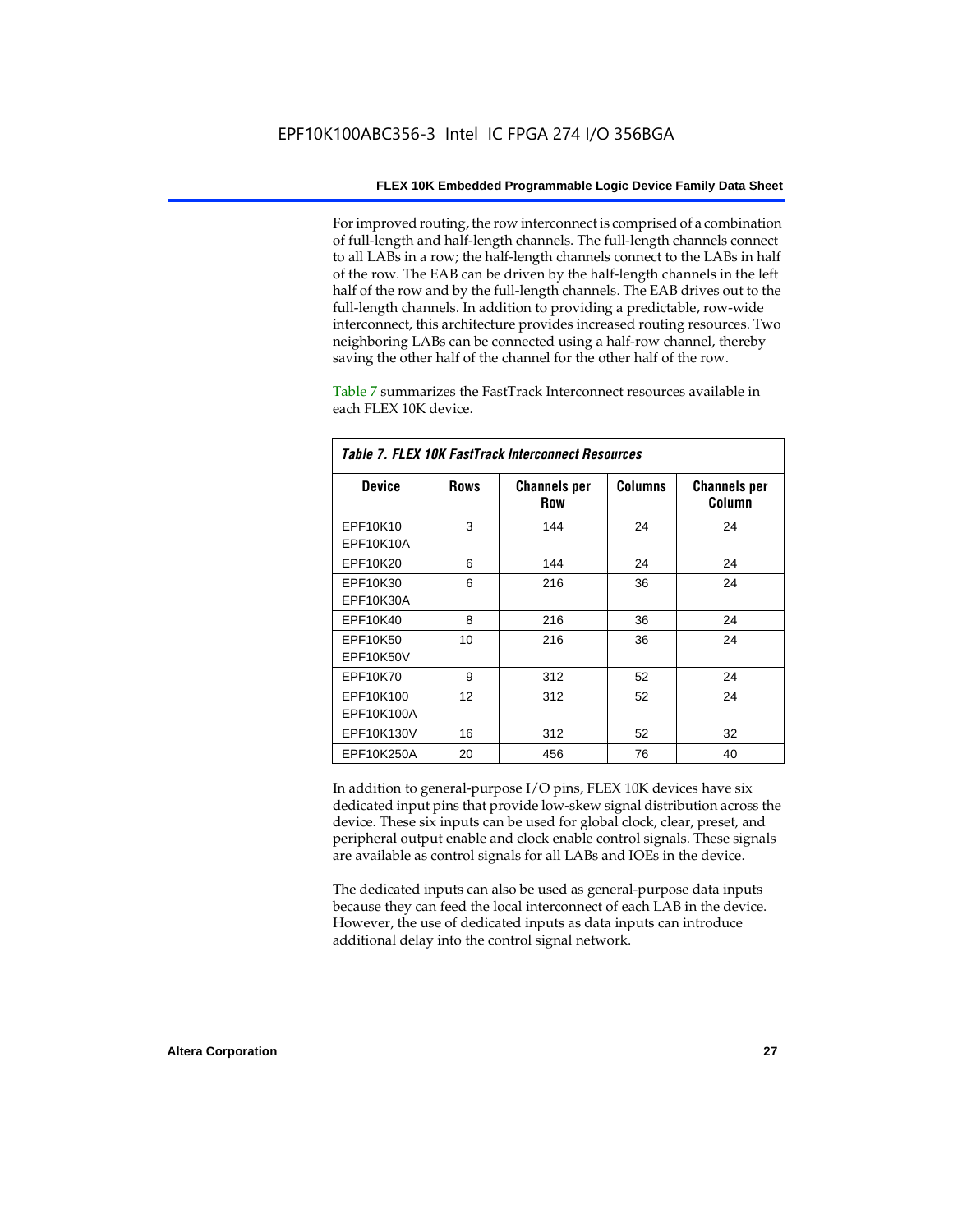Figure 12 shows the interconnection of adjacent LABs and EABs with row, column, and local interconnects, as well as the associated cascade and carry chains. Each LAB is labeled according to its location: a letter represents the row and a number represents the column. For example, LAB B3 is in row B, column 3.



*Figure 12. Interconnect Resources*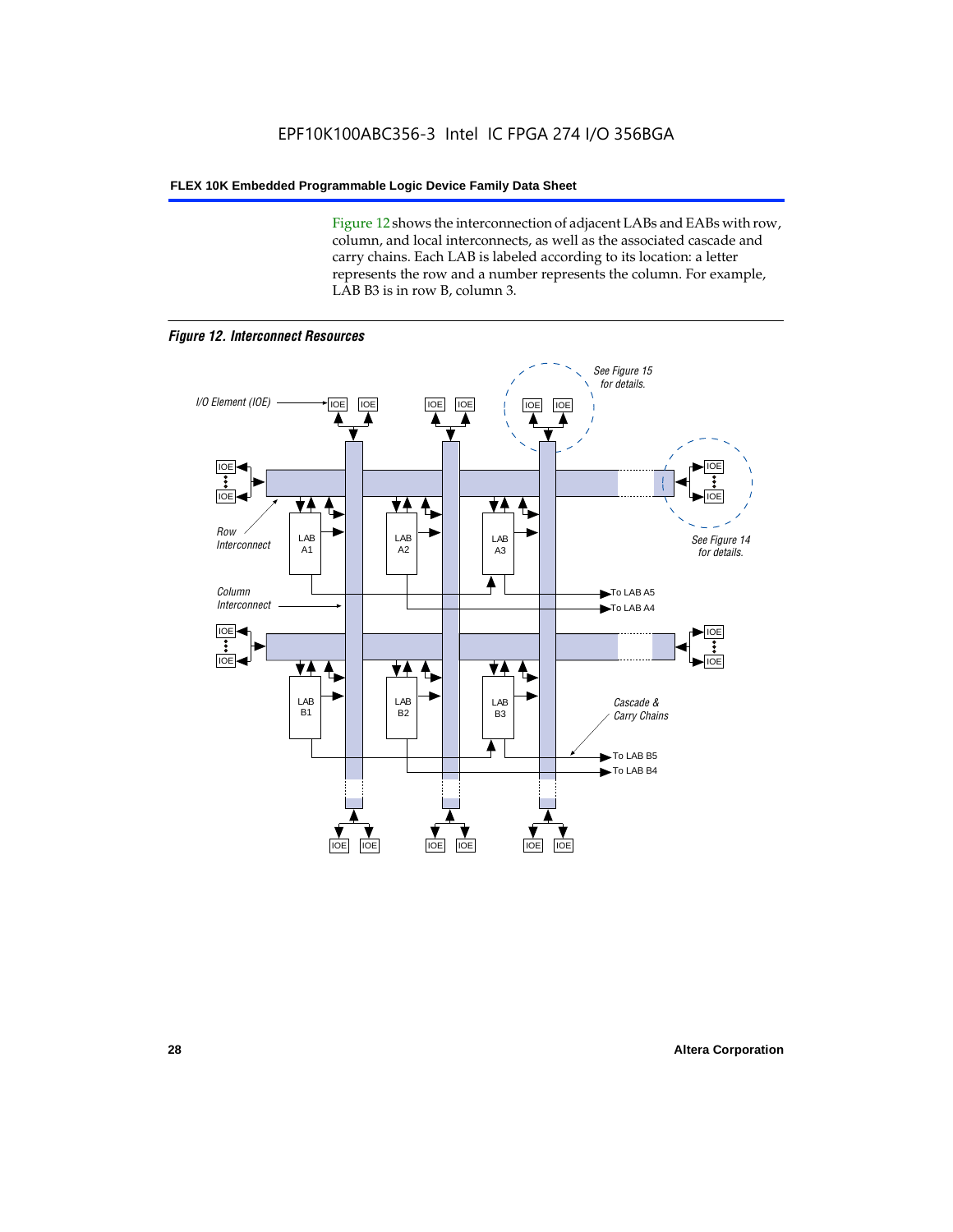#### **I/O Element**

An I/O element (IOE) contains a bidirectional I/O buffer and a register that can be used either as an input register for external data that requires a fast setup time, or as an output register for data that requires fast clockto-output performance. In some cases, using an LE register for an input register will result in a faster setup time than using an IOE register. IOEs can be used as input, output, or bidirectional pins. For bidirectional registered I/O implementation, the output register should be in the IOE and, the data input and output enable register should be LE registers placed adjacent to the bidirectional pin. The Compiler uses the programmable inversion option to invert signals from the row and column interconnect automatically where appropriate. Figure 13 shows the bidirectional I/O registers.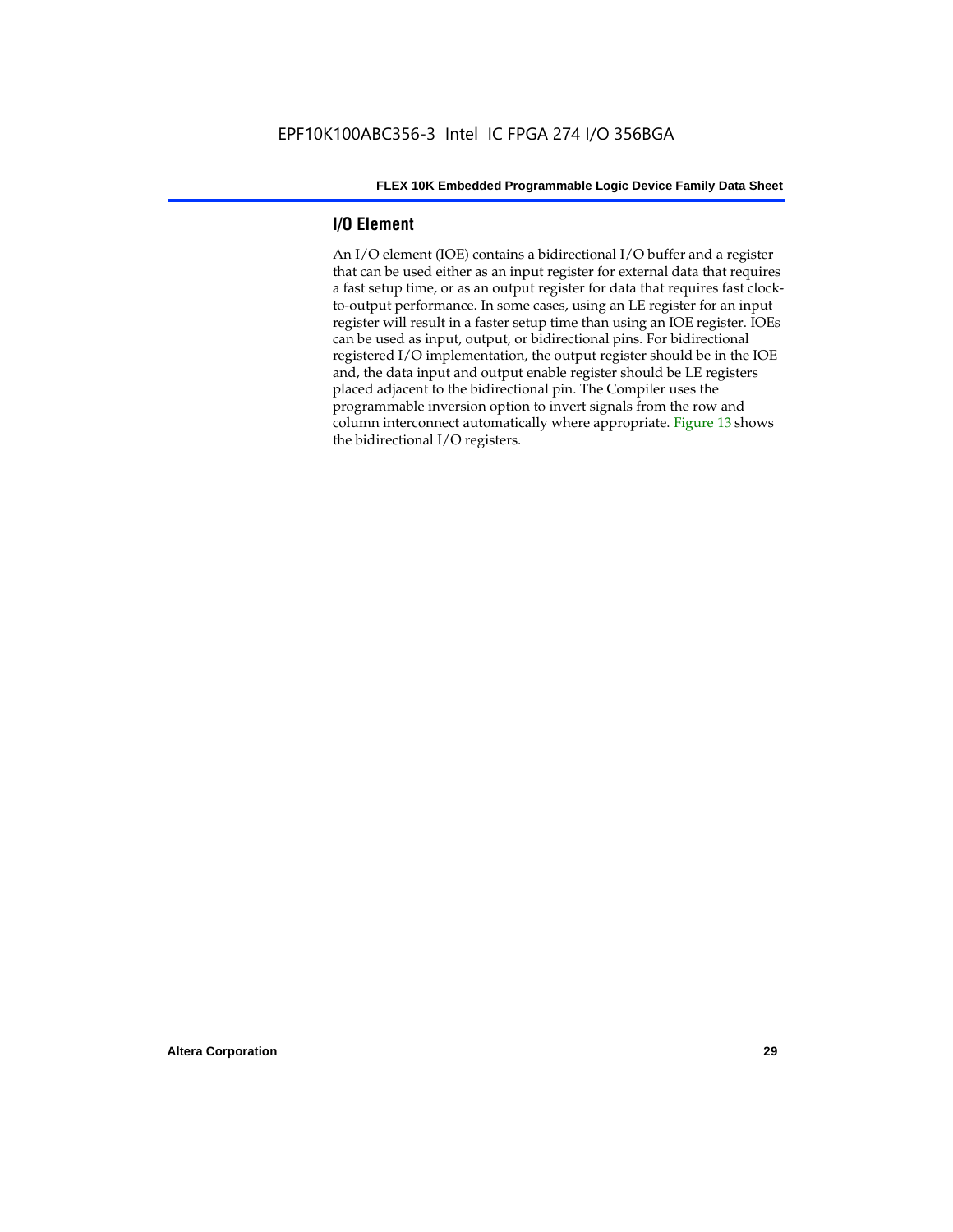#### *Figure 13. Bidirectional I/O Registers*

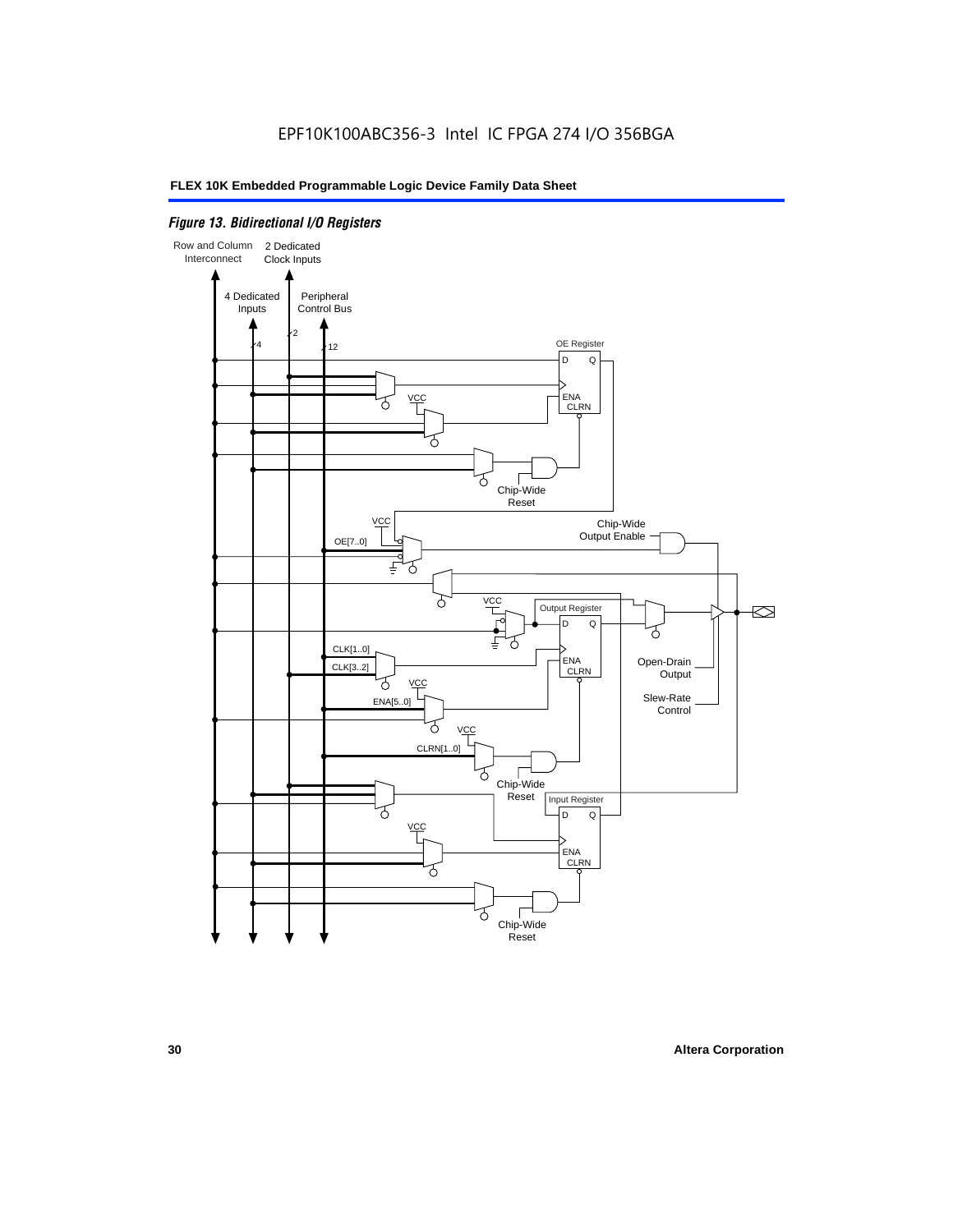Each IOE selects the clock, clear, clock enable, and output enable controls from a network of I/O control signals called the peripheral control bus. The peripheral control bus uses high-speed drivers to minimize signal skew across devices; it provides up to 12 peripheral control signals that can be allocated as follows:

- Up to eight output enable signals
- Up to six clock enable signals
- Up to two clock signals
- Up to two clear signals

If more than six clock enable or eight output enable signals are required, each IOE on the device can be controlled by clock enable and output enable signals driven by specific LEs. In addition to the two clock signals available on the peripheral control bus, each IOE can use one of two dedicated clock pins. Each peripheral control signal can be driven by any of the dedicated input pins or the first LE of each LAB in a particular row. In addition, an LE in a different row can drive a column interconnect, which causes a row interconnect to drive the peripheral control signal. The chip-wide reset signal will reset all IOE registers, overriding any other control signals.

Tables 8 and 9 list the sources for each peripheral control signal, and the rows that can drive global signals. These tables also show how the output enable, clock enable, clock, and clear signals share 12 peripheral control signals.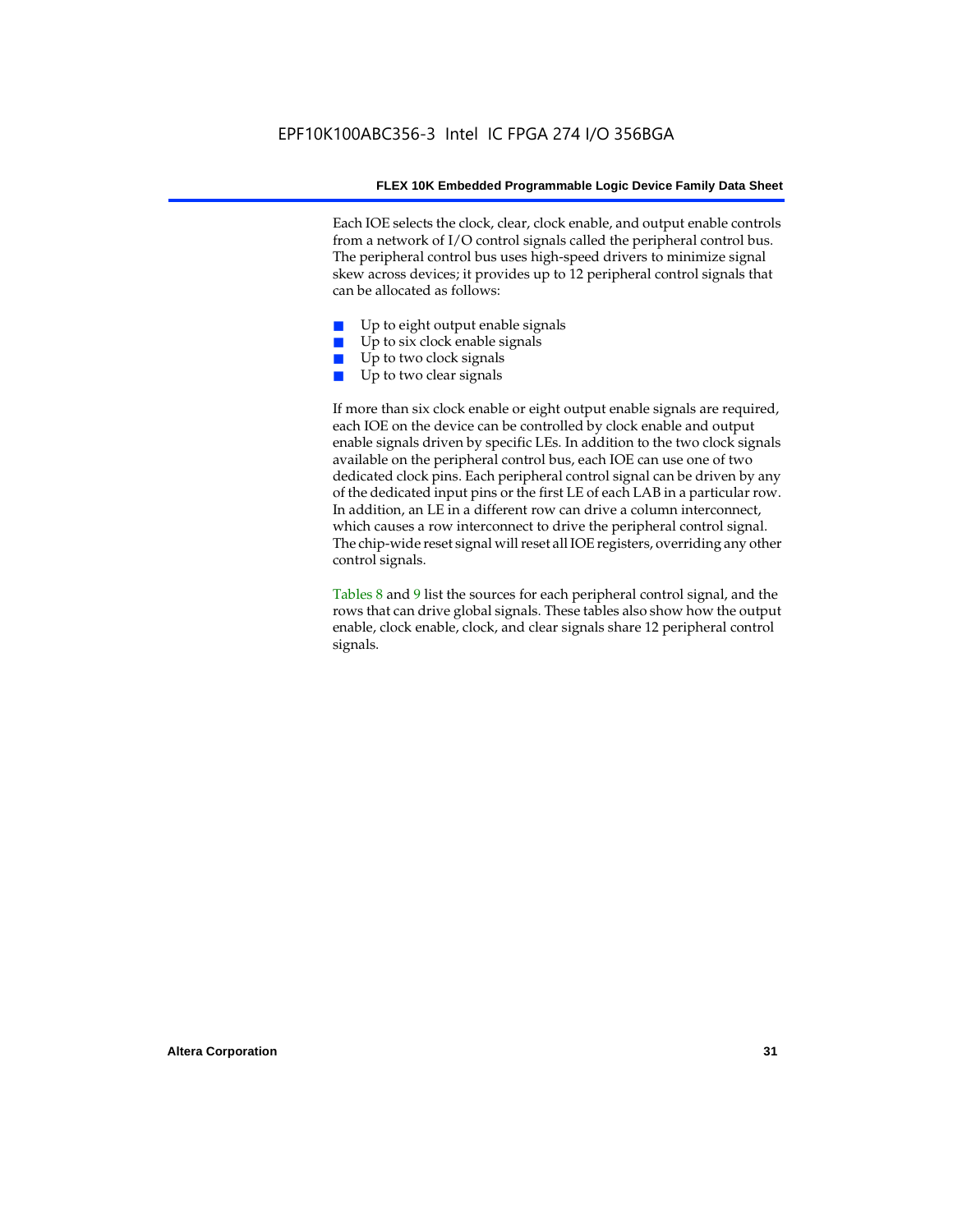| Table 8. EPF10K10, EPF10K20, EPF10K30, EPF10K40 & EPF10K50 Peripheral Bus Sources |                              |                 |                              |                 |                              |
|-----------------------------------------------------------------------------------|------------------------------|-----------------|------------------------------|-----------------|------------------------------|
| <b>Peripheral</b><br><b>Control Signal</b>                                        | <b>EPF10K10</b><br>EPF10K10A | <b>EPF10K20</b> | <b>EPF10K30</b><br>EPF10K30A | <b>EPF10K40</b> | <b>EPF10K50</b><br>EPF10K50V |
| OE0                                                                               | Row A                        | Row A           | Row A                        | Row A           | Row A                        |
| OE1                                                                               | Row A                        | Row B           | Row B                        | Row C           | Row B                        |
| OE2                                                                               | Row B                        | Row C           | Row C                        | Row D           | Row D                        |
| OE3                                                                               | Row B                        | Row D           | Row D                        | Row E           | Row F                        |
| OE4                                                                               | Row C                        | Row E           | Row E                        | Row F           | Row H                        |
| OE5                                                                               | Row C                        | Row F           | Row F                        | Row G           | Row J                        |
| CLKENA0/CLK0/GLOBAL0                                                              | Row A                        | Row A           | Row A                        | Row B           | Row A                        |
| CLKENA1/OE6/GLOBAL1                                                               | Row A                        | Row B           | Row B                        | Row C           | Row C                        |
| CLKENA2/CLR0                                                                      | Row B                        | Row C           | Row C                        | Row D           | Row E                        |
| CLKENA3/OE7/GLOBAL2                                                               | Row B                        | Row D           | Row D                        | Row E           | Row G                        |
| CLKENA4/CLR1                                                                      | Row C                        | Row E           | Row E                        | Row F           | Row I                        |
| CLKENA5/CLK1/GLOBAL3                                                              | Row C                        | Row F           | Row F                        | Row H           | Row J                        |

### *Table 9. EPF10K70, EPF10K100, EPF10K130V & EPF10K250A Peripheral Bus Sources*

| Peripheral<br><b>Control Signal</b> | <b>EPF10K70</b> | <b>EPF10K100</b><br>EPF10K100A | <b>EPF10K130V</b> | <b>EPF10K250A</b> |
|-------------------------------------|-----------------|--------------------------------|-------------------|-------------------|
| OE0                                 | Row A           | Row A                          | Row C             | Row E             |
| OE1                                 | Row B           | Row C                          | Row E             | Row G             |
| OE <sub>2</sub>                     | Row D           | Row E                          | Row G             | Row I             |
| OE3                                 | Row I           | Row L                          | Row N             | Row P             |
| OE4                                 | Row G           | Row I                          | Row K             | Row M             |
| OE5                                 | Row H           | Row K                          | Row M             | Row O             |
| CLKENA0/CLK0/GLOBAL0                | Row E           | Row F                          | Row H             | Row J             |
| CLKENA1/OE6/GLOBAL1                 | Row C           | Row D                          | Row F             | Row H             |
| CLKENA2/CLR0                        | Row B           | Row B                          | Row D             | Row F             |
| CLKENA3/OE7/GLOBAL2                 | Row F           | Row H                          | Row J             | Row L             |
| CLKENA4/CLR1                        | Row H           | Row J                          | Row L             | Row N             |
| CLKENA5/CLK1/GLOBAL3                | Row E           | Row G                          | Row I             | Row K             |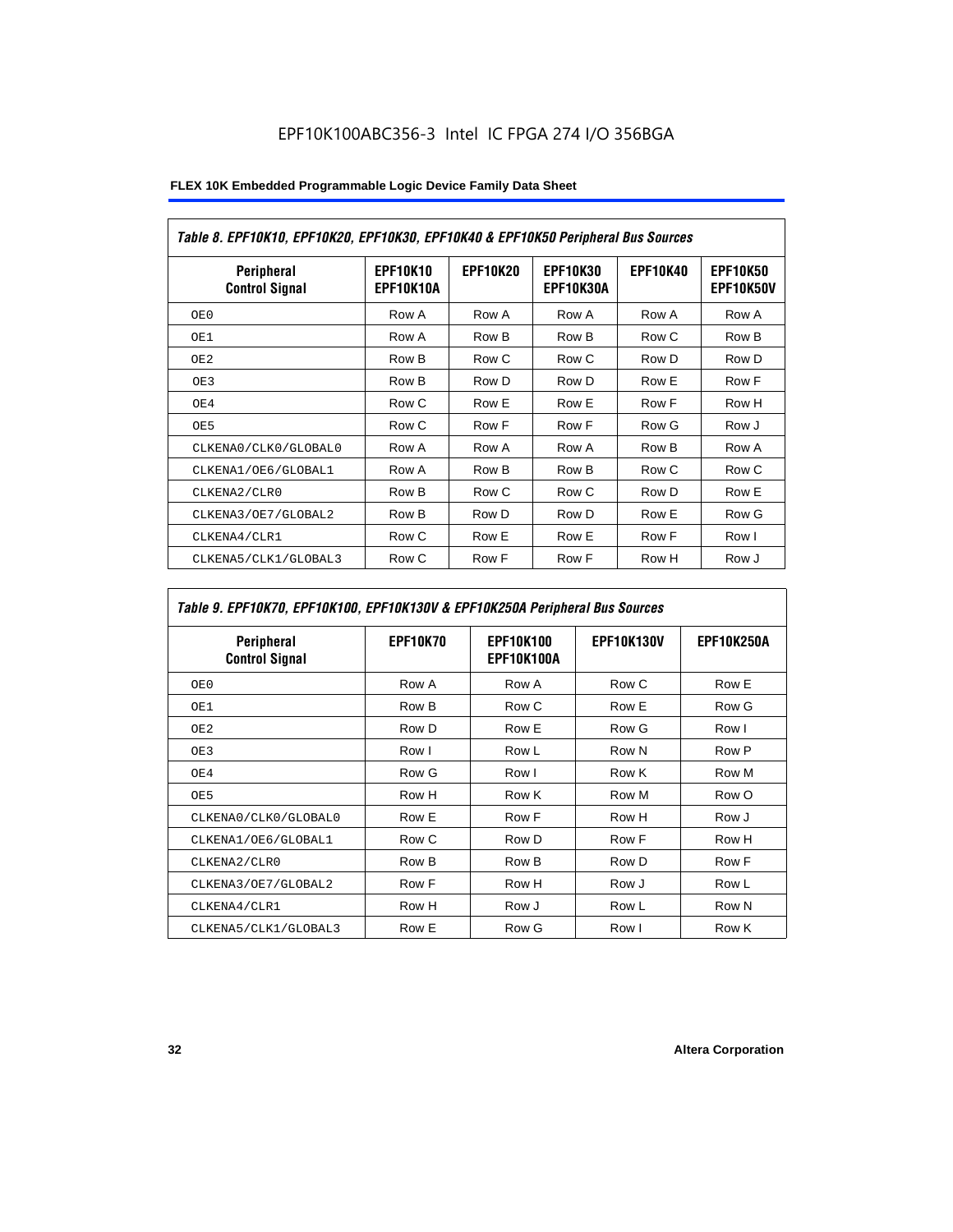Signals on the peripheral control bus can also drive the four global signals, referred to as GLOBAL0 through GLOBAL3 in Tables 8 and 9. The internally generated signal can drive the global signal, providing the same low-skew, low-delay characteristics for an internally generated signal as for a signal driven by an input. This feature is ideal for internally generated clear or clock signals with high fan-out. When a global signal is driven by internal logic, the dedicated input pin that drives that global signal cannot be used. The dedicated input pin should be driven to a known logic state (such as ground) and not be allowed to float.

When the chip-wide output enable pin is held low, it will tri-state all pins on the device. This option can be set in the Global Project Device Options menu. Additionally, the registers in the IOE can be reset by holding the chip-wide reset pin low.

#### *Row-to-IOE Connections*

When an IOE is used as an input signal, it can drive two separate row channels. The signal is accessible by all LEs within that row. When an IOE is used as an output, the signal is driven by a multiplexer that selects a signal from the row channels. Up to eight IOEs connect to each side of each row channel. See Figure 14.

#### *Figure 14. FLEX 10K Row-to-IOE Connections*

*The values for m and n are provided in Table 10.*

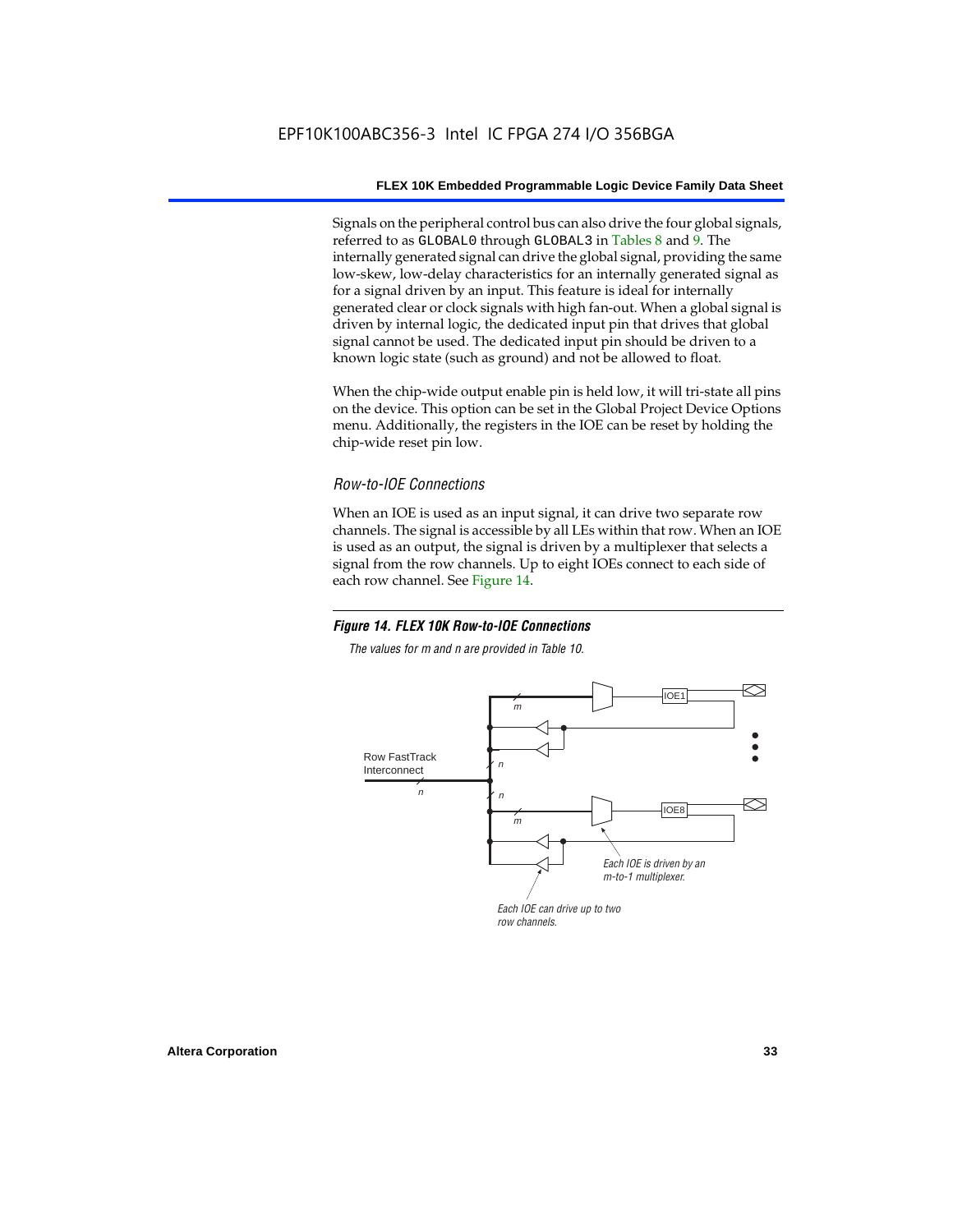| Table 10. FLEX 10K Row-to-IOE Interconnect Resources |                      |                          |  |  |  |
|------------------------------------------------------|----------------------|--------------------------|--|--|--|
| <b>Device</b>                                        | Channels per Row (n) | Row Channels per Pin (m) |  |  |  |
| EPF10K10<br>EPF10K10A                                | 144                  | 18                       |  |  |  |
| EPF10K20                                             | 144                  | 18                       |  |  |  |
| EPF10K30<br>EPF10K30A                                | 216                  | 27                       |  |  |  |
| EPF10K40                                             | 216                  | 27                       |  |  |  |
| EPF10K50<br>EPF10K50V                                | 216                  | 27                       |  |  |  |
| EPF10K70                                             | 312                  | 39                       |  |  |  |
| EPF10K100<br>EPF10K100A                              | 312                  | 39                       |  |  |  |
| EPF10K130V                                           | 312                  | 39                       |  |  |  |
| EPF10K250A                                           | 456                  | 57                       |  |  |  |

Table 10 lists the FLEX 10K row-to-IOE interconnect resources.

#### *Column-to-IOE Connections*

When an IOE is used as an input, it can drive up to two separate column channels. When an IOE is used as an output, the signal is driven by a multiplexer that selects a signal from the column channels. Two IOEs connect to each side of the column channels. Each IOE can be driven by column channels via a multiplexer. The set of column channels that each IOE can access is different for each IOE. See Figure 15.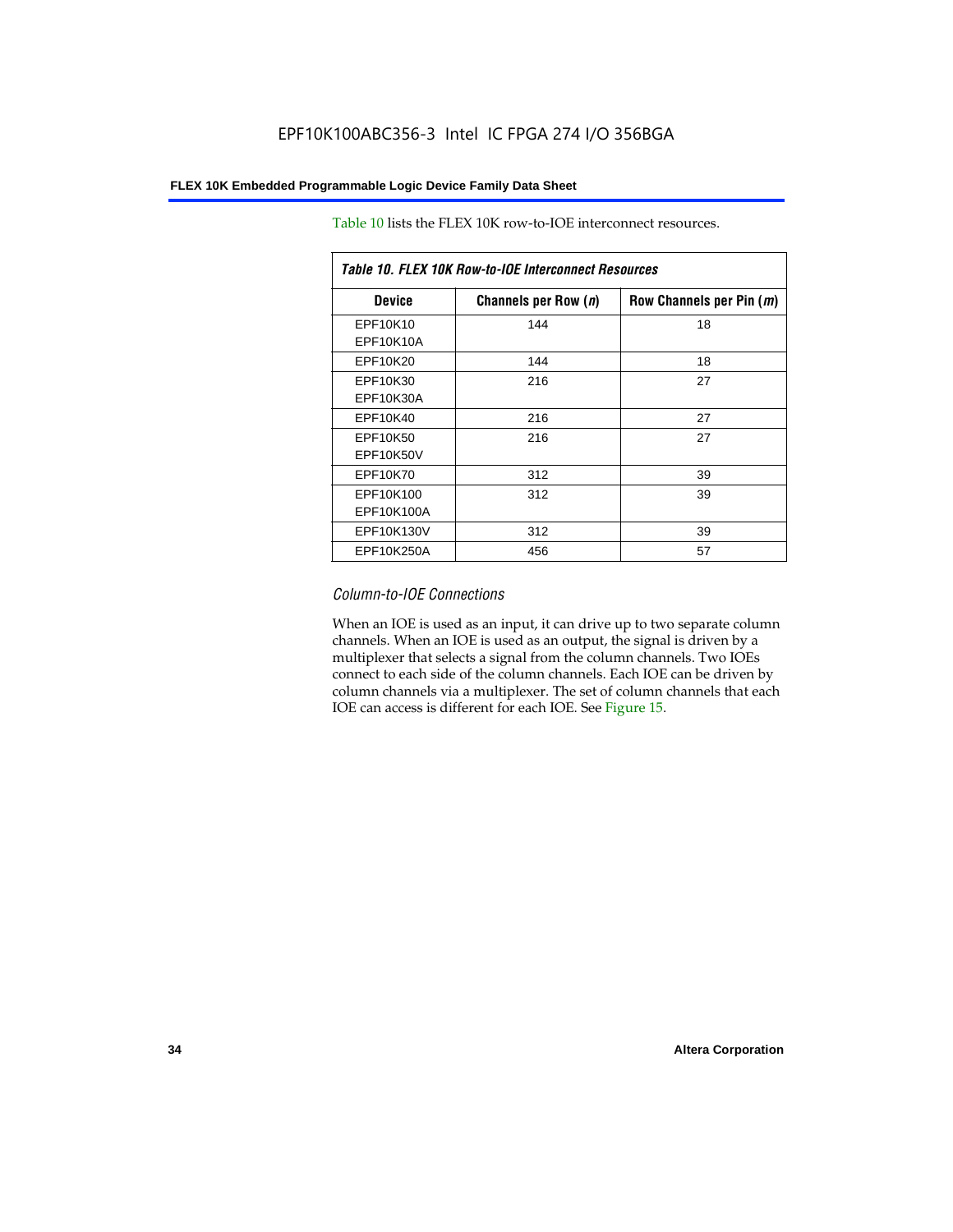#### *Figure 15. FLEX 10K Column-to-IOE Connections*

*The values for m and n are provided in Table 11.*



#### Table 11 lists the FLEX 10K column-to-IOE interconnect resources.

| <b>Table 11. FLEX 10K Column-to-IOE Interconnect Resources</b> |                         |                            |  |  |  |
|----------------------------------------------------------------|-------------------------|----------------------------|--|--|--|
| <b>Device</b>                                                  | Channels per Column (n) | Column Channel per Pin (m) |  |  |  |
| EPF10K10<br>EPF10K10A                                          | 24                      | 16                         |  |  |  |
| EPF10K20                                                       | 24                      | 16                         |  |  |  |
| EPF10K30<br>EPF10K30A                                          | 24                      | 16                         |  |  |  |
| EPF10K40                                                       | 24                      | 16                         |  |  |  |
| EPF10K50<br>EPF10K50V                                          | 24                      | 16                         |  |  |  |
| EPF10K70                                                       | 24                      | 16                         |  |  |  |
| EPF10K100<br>EPF10K100A                                        | 24                      | 16                         |  |  |  |
| EPF10K130V                                                     | 32                      | 24                         |  |  |  |
| EPF10K250A                                                     | 40                      | 32                         |  |  |  |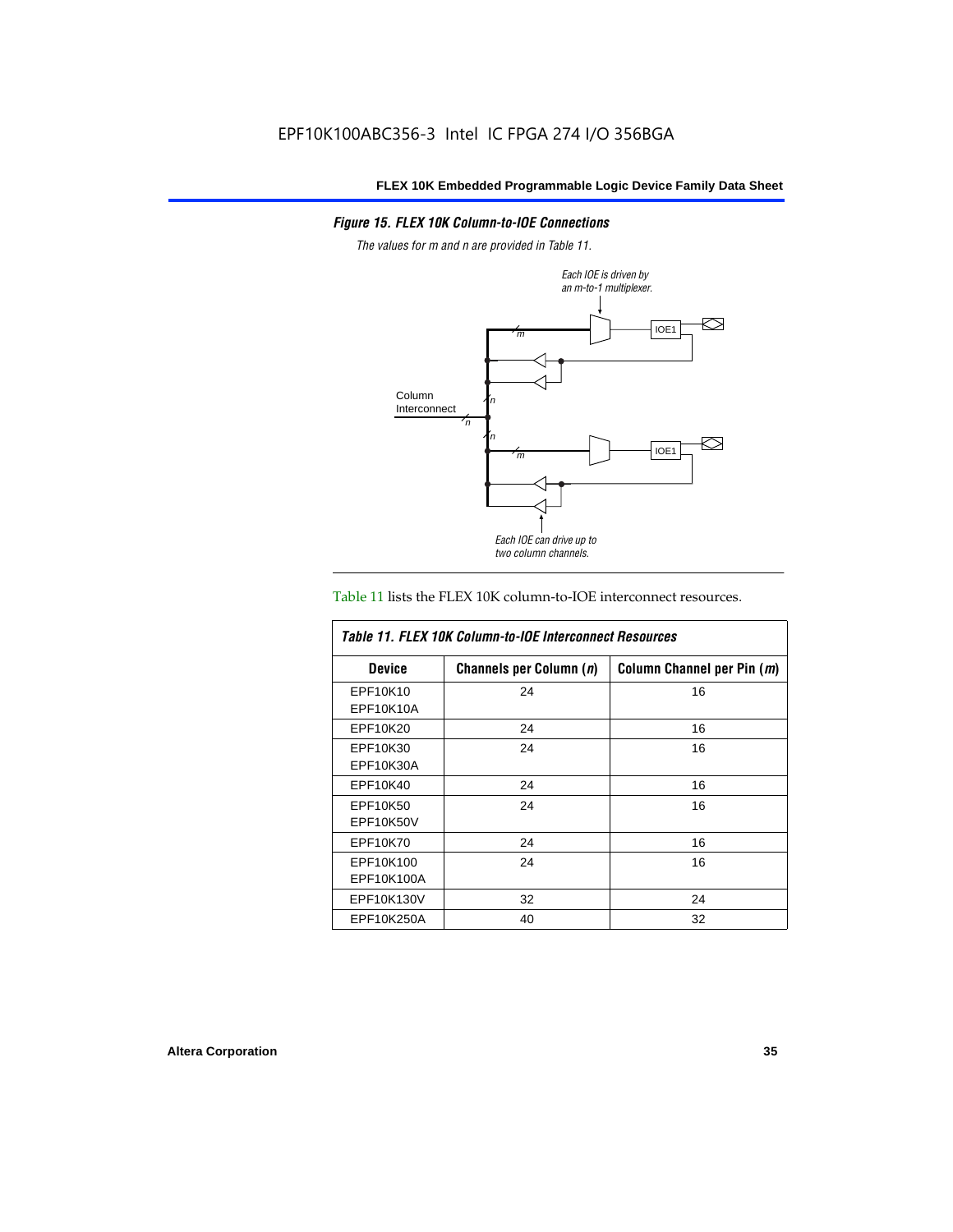# **SameFrame Pin-Outs**

FLEX 10KE devices support the SameFrame pin-out feature for FineLine BGA packages. The SameFrame pin-out feature is the arrangement of balls on FineLine BGA packages such that the lower-ballcount packages form a subset of the higher-ball-count packages. SameFrame pin-outs provide the flexibility to migrate not only from device to device within the same package, but also from one package to another. A given printed circuit board (PCB) layout can support multiple device density/package combinations. For example, a single board layout can support a range of devices from an EPF10K10A device in a 256-pin FineLine BGA package to an EPF10K100A device in a 484-pin FineLine BGA package.

The Altera software provides support to design PCBs with SameFrame pin-out devices. Devices can be defined for present and future use. The Altera software generates pin-outs describing how to lay out a board to take advantage of this migration (see Figure 16).







256-Pin FineLine BGA Package (Reduced I/O Count or Logic Requirements) 484-Pin FineLine BGA Package (Increased I/O Count or Logic Requirements)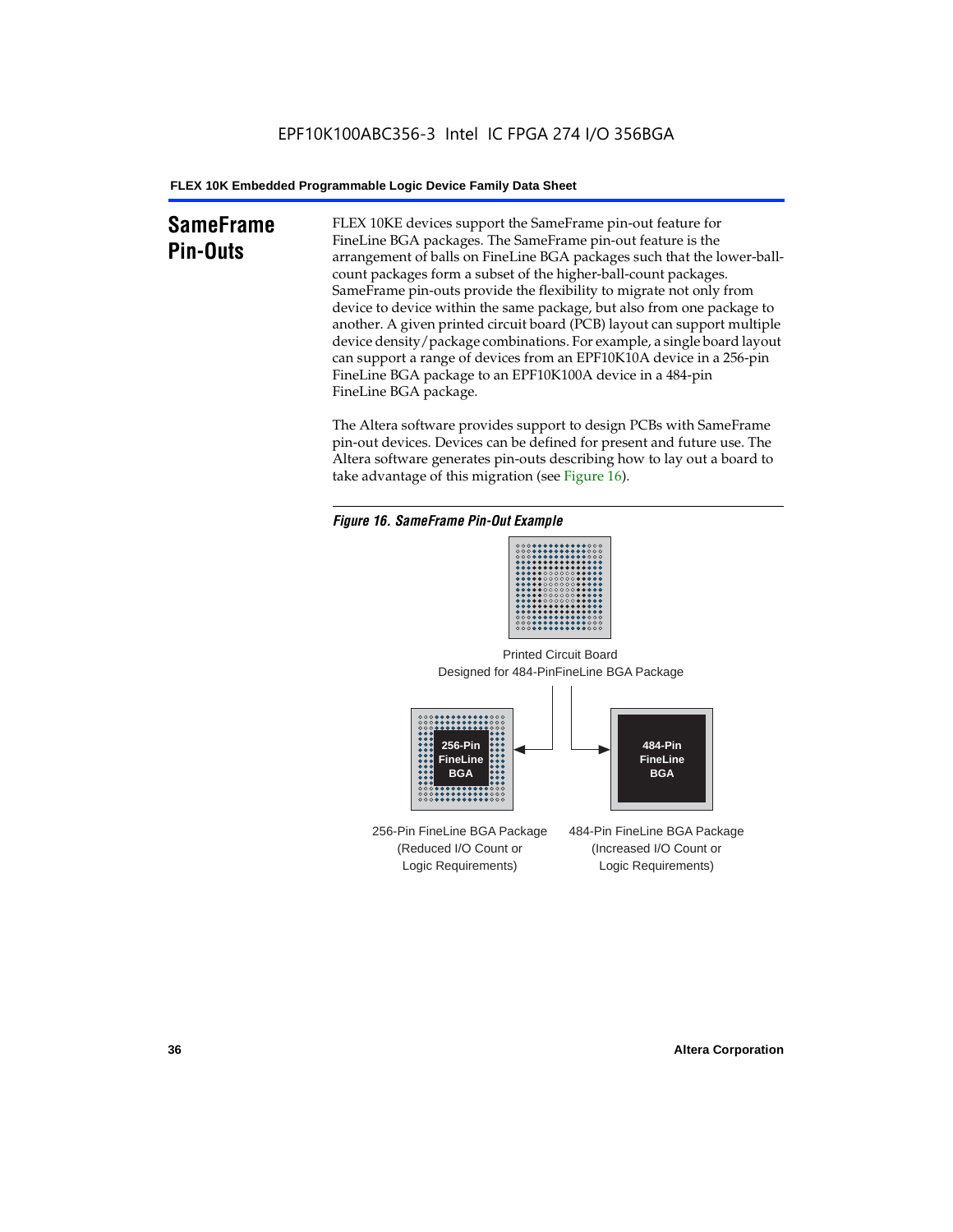| ClockLock &<br>ClockBoost<br><b>Features</b> | To support high-speed designs, selected FLEX 10K devices offer optional<br>ClockLock and ClockBoost circuitry containing a phase-locked loop (PLL)<br>that is used to increase design speed and reduce resource usage. The<br>ClockLock circuitry uses a synchronizing PLL that reduces the clock delay<br>and skew within a device. This reduction minimizes clock-to-output and<br>setup times while maintaining zero hold times. The ClockBoost circuitry,<br>which provides a clock multiplier, allows the designer to enhance device<br>area efficiency by sharing resources within the device. The ClockBoost<br>feature allows the designer to distribute a low-speed clock and multiply<br>that clock on-device. Combined, the ClockLock and ClockBoost features<br>provide significant improvements in system performance and<br>bandwidth.                |
|----------------------------------------------|---------------------------------------------------------------------------------------------------------------------------------------------------------------------------------------------------------------------------------------------------------------------------------------------------------------------------------------------------------------------------------------------------------------------------------------------------------------------------------------------------------------------------------------------------------------------------------------------------------------------------------------------------------------------------------------------------------------------------------------------------------------------------------------------------------------------------------------------------------------------|
|                                              | The ClockLock and ClockBoost features in FLEX 10K devices are enabled<br>through the Altera software. External devices are not required to use these<br>features. The output of the ClockLock and ClockBoost circuits is not<br>available at any of the device pins.                                                                                                                                                                                                                                                                                                                                                                                                                                                                                                                                                                                                |
|                                              | The ClockLock and ClockBoost circuitry locks onto the rising edge of the<br>incoming clock. The circuit output can only drive the clock inputs of<br>registers; the generated clock cannot be gated or inverted.                                                                                                                                                                                                                                                                                                                                                                                                                                                                                                                                                                                                                                                    |
|                                              | The dedicated clock pin (GCLK1) supplies the clock to the ClockLock and<br>ClockBoost circuitry. When the dedicated clock pin is driving the<br>ClockLock or ClockBoost circuitry, it cannot drive elsewhere in the device.                                                                                                                                                                                                                                                                                                                                                                                                                                                                                                                                                                                                                                         |
|                                              | In designs that require both a multiplied and non-multiplied clock, the<br>clock trace on the board can be connected to GCLK1. With the Altera<br>software, GCLK1 can feed both the ClockLock and ClockBoost circuitry in<br>the FLEX 10K device. However, when both circuits are used, the other<br>clock pin (GCLK0) cannot be used. Figure 17 shows a block diagram of<br>how to enable both the ClockLock and ClockBoost circuits in the Altera<br>software. The example shown is a schematic, but a similar approach<br>applies for designs created in AHDL, VHDL, and Verilog HDL. When the<br>ClockLock and ClockBoost circuits are used simultaneously, the input<br>frequency parameter must be the same for both circuits. In Figure 17, the<br>input frequency must meet the requirements specified when the<br>ClockBoost multiplication factor is two. |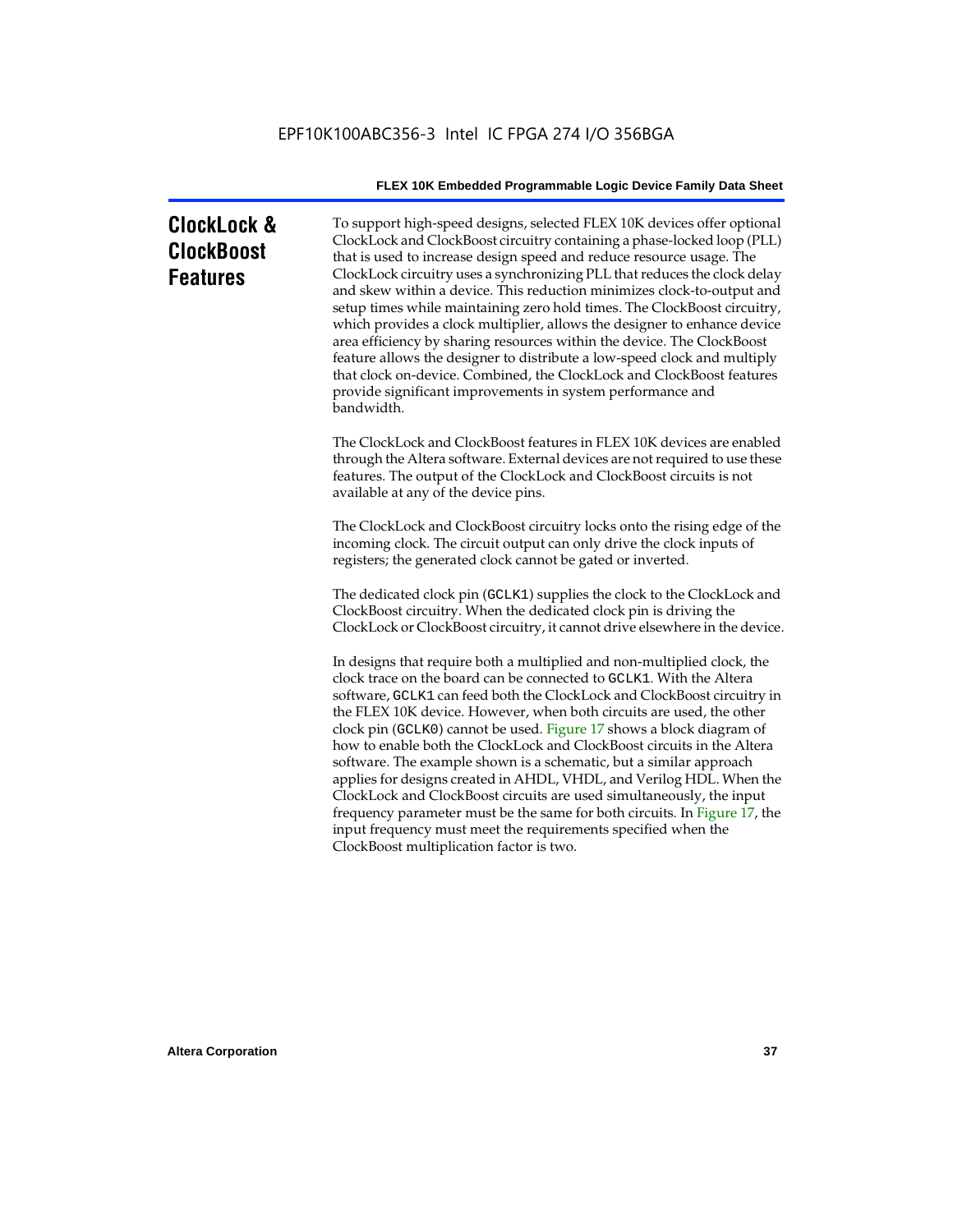

*Figure 17. Enabling ClockLock & ClockBoost in the Same Design*

To use both the ClockLock and ClockBoost circuits in the same design, designers must use Revision C EPF10K100GC503-3DX devices and MAX+PLUS II software versions 7.2 or higher. The die revision is indicated by the third digit of the nine-digit code on the top side of the device.

# **Output Configuration**

This section discusses the peripheral component interconnect (PCI) pull-up clamping diode option, slew-rate control, open-drain output option, MultiVolt I/O interface, and power sequencing for FLEX 10K devices. The PCI pull-up clamping diode, slew-rate control, and open-drain output options are controlled pin-by-pin via Altera logic options. The MultiVolt I/O interface is controlled by connecting  $V_{\text{CCIO}}$  to a different voltage than  $V_{\text{CCINT}}$ . Its effect can be simulated in the Altera software via the **Global Project Device Options** dialog box (Assign menu).

# **PCI Clamping Diodes**

The EPF10K10A and EPF10K30A devices have a pull-up clamping diode on every I/O, dedicated input, and dedicated clock pin. PCI clamping diodes clamp the transient overshoot caused by reflected waves to the  $V_{\text{CCIO}}$  value and are required for 3.3-V PCI compliance. Clamping diodes can also be used to limit overshoot in other systems.

Clamping diodes are controlled on a pin-by-pin basis via a logic option in the Altera software. When  $V_{\text{CCIO}}$  is 3.3 V, a pin that has the clamping diode turned on can be driven by a 2.5-V or 3.3-V signal, but not a 5.0-V signal. When  $V_{\text{CCIO}}$  is 2.5 V, a pin that has the clamping diode turned on can be driven by a 2.5-V signal, but not a 3.3-V or 5.0-V signal. However, a clamping diode can be turned on for a subset of pins, which allows devices to bridge between a 3.3-V PCI bus and a 5.0-V device.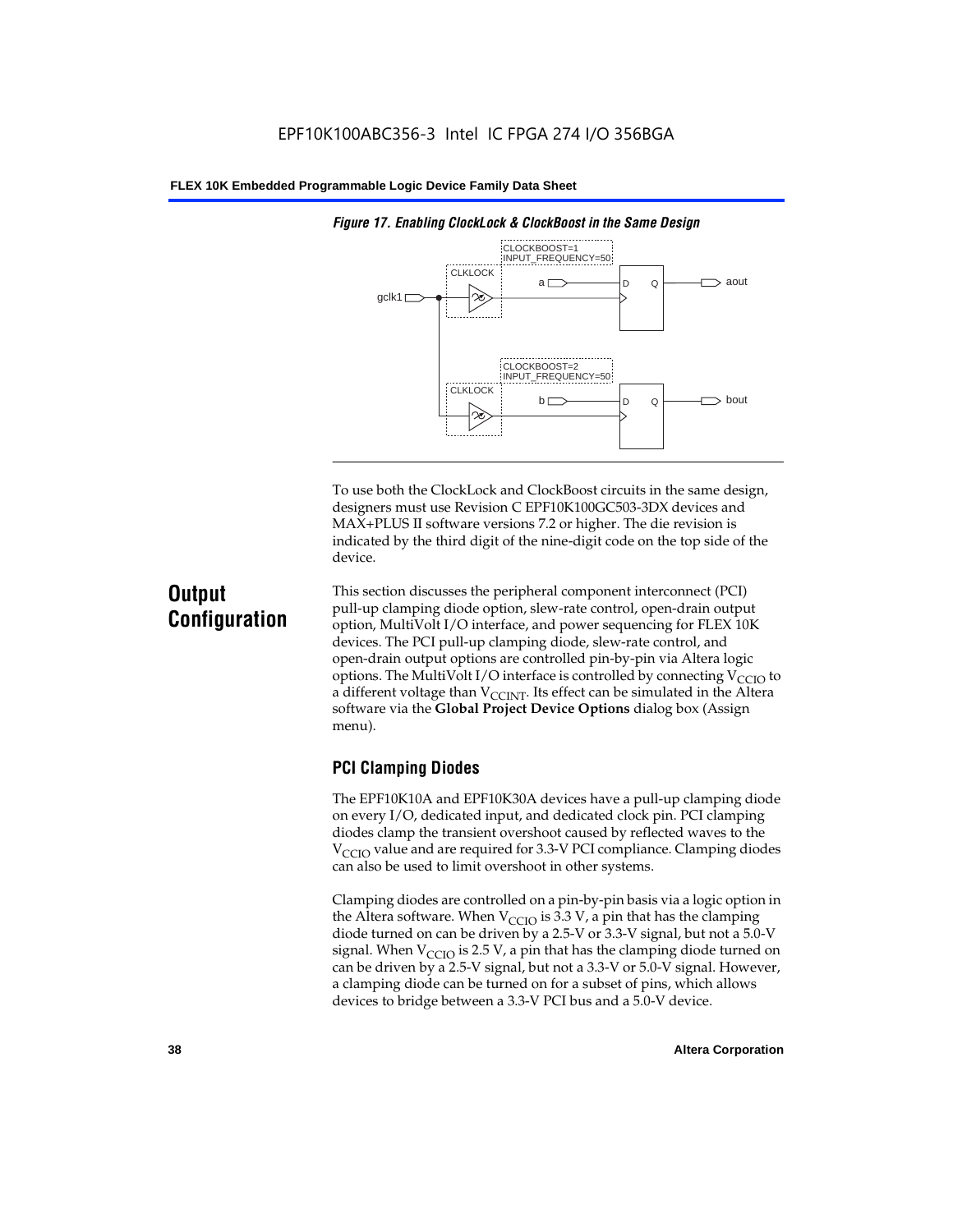#### **Slew-Rate Control**

The output buffer in each IOE has an adjustable output slew rate that can be configured for low-noise or high-speed performance. A slower slew rate reduces system noise and adds a maximum delay of approximately 2.9 ns. The fast slew rate should be used for speed-critical outputs in systems that are adequately protected against noise. Designers can specify the slew rate on a pin-by-pin basis during design entry or assign a default slew rate to all pins on a device-wide basis. The slow slew rate setting affects only the falling edge of the output.

# **Open-Drain Output Option**

FLEX 10K devices provide an optional open-drain (electrically equivalent to an open-collector) output for each I/O pin. This open-drain output enables the device to provide system-level control signals (e.g., interrupt and write enable signals) that can be asserted by any of several devices. It can also provide an additional wired-OR plane. Additionally, the Altera software can convert tri-state buffers with grounded data inputs to opendrain pins automatically.

Open-drain output pins on FLEX 10K devices (with a pull-up resistor to the 5.0-V supply) can drive 5.0-V CMOS input pins that require a  $V<sub>IH</sub>$  of 3.5 V. When the open-drain pin is active, it will drive low. When the pin is inactive, the trace will be pulled up to 5.0 V by the resistor. The open-drain pin will only drive low or tri-state; it will never drive high. The rise time is dependent on the value of the pull-up resistor and load impedance. The  $I_{\text{OL}}$  current specification should be considered when selecting a pull-up resistor.

Output pins on 5.0-V FLEX 10K devices with  $V_{\text{CCIO}} = 3.3$  V or 5.0 V (with a pull-up resistor to the 5.0-V supply) can also drive 5.0-V CMOS input pins. In this case, the pull-up transistor will turn off when the pin voltage exceeds 3.3 V. Therefore, the pin does not have to be open-drain.

## **MultiVolt I/O Interface**

The FLEX 10K device architecture supports the MultiVolt I/O interface feature, which allows FLEX 10K devices to interface with systems of differing supply voltages. These devices have one set of  $V_{CC}$  pins for internal operation and input buffers (VCCINT) and another set for I/O output drivers (VCCIO).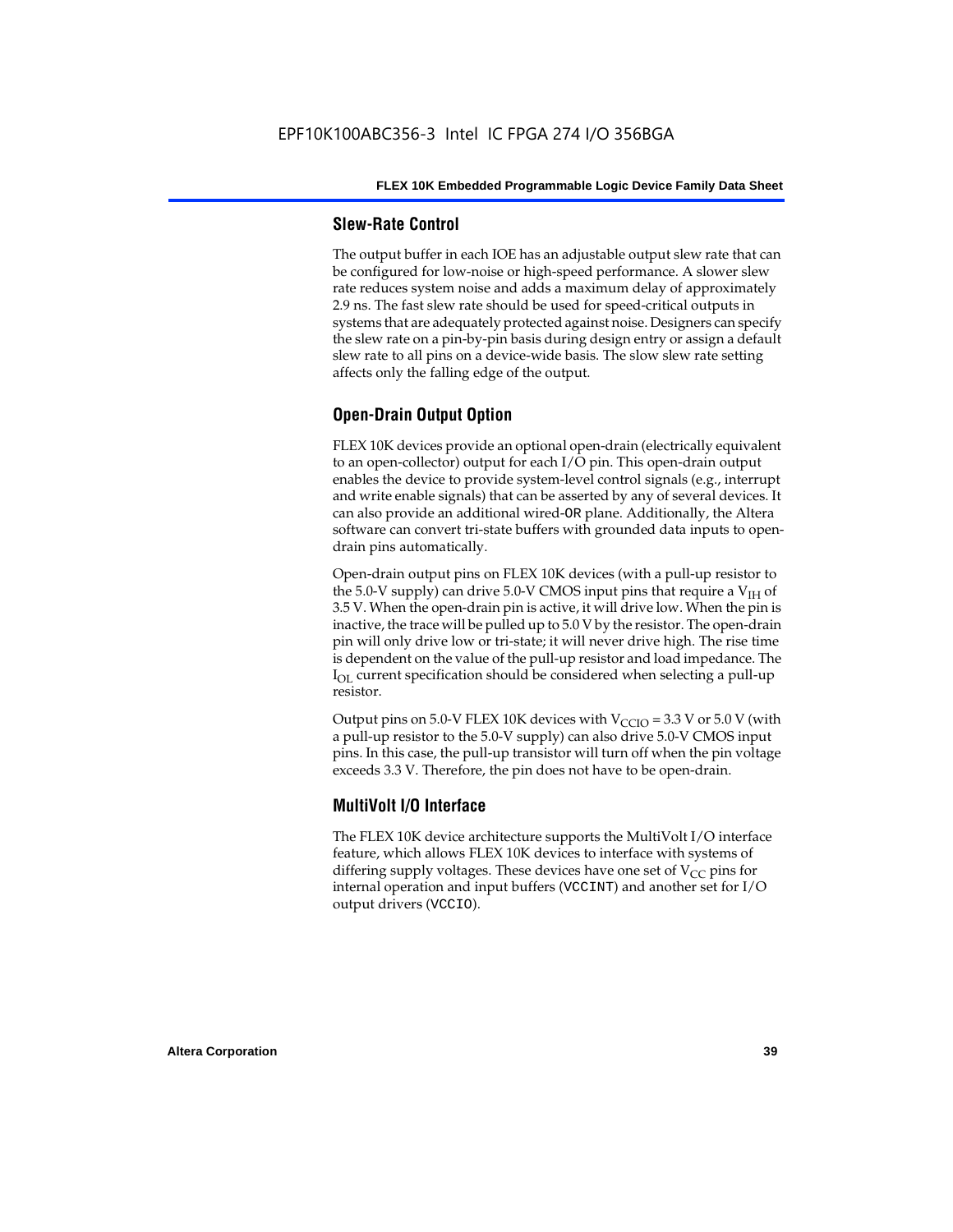Table 12 describes the FLEX 10K device supply voltages and MultiVolt I/O support levels.

| Table 12. Supply Voltages & MultiVolt I/O Support Levels |                          |                    |                  |                                         |  |
|----------------------------------------------------------|--------------------------|--------------------|------------------|-----------------------------------------|--|
| <b>Devices</b>                                           |                          | Supply Voltage (V) |                  | <b>MultiVolt I/O Support Levels (V)</b> |  |
|                                                          | <b>V<sub>CCINT</sub></b> | V <sub>CCIO</sub>  | Input            | <b>Output</b>                           |  |
| FLEX 10K (1)                                             | 5.0                      | 5.0                | 3.3 or 5.0       | 5.0                                     |  |
|                                                          | 5.0                      | 3.3                | 3.3 or 5.0       | 3.3 or 5.0                              |  |
| EPF10K50V (1)                                            | 3.3                      | 3.3                | 3.3 or 5.0       | 3.3 or 5.0                              |  |
| EPF10K130V                                               | 3.3                      | 3.3                | 3.3 or 5.0       | 3.3 or 5.0                              |  |
| FLEX 10KA (1)                                            | 3.3                      | 3.3                | 2.5, 3.3, or 5.0 | 3.3 or 5.0                              |  |
|                                                          | 3.3                      | 2.5                | 2.5, 3.3, or 5.0 | 2.5                                     |  |

*Note*

(1) 240-pin QFP packages do not support the MultiVolt I/O features, so they do not have separate V<sub>CCIO</sub> pins.

# **Power Sequencing & Hot-Socketing**

Because FLEX 10K devices can be used in a multi-voltage environment, they have been designed specifically to tolerate any possible power-up sequence. The  $V_{\text{CCIO}}$  and  $V_{\text{CCINT}}$  power supplies can be powered in any order.

Signals can be driven into FLEX 10KA devices before and during power up without damaging the device. Additionally, FLEX 10KA devices do not drive out during power up. Once operating conditions are reached, FLEX 10KA devices operate as specified by the user.

# **IEEE Std. 1149.1 (JTAG) Boundary-Scan Support**

All FLEX 10K devices provide JTAG BST circuitry that complies with the IEEE Std. 1149.1-1990 specification. All FLEX 10K devices can also be configured using the JTAG pins through the BitBlaster serial download cable, or ByteBlasterMV parallel port download cable, or via hardware that uses the Jam<sup>TM</sup> programming and test language. JTAG BST can be performed before or after configuration, but not during configuration. FLEX 10K devices support the JTAG instructions shown in Table 13.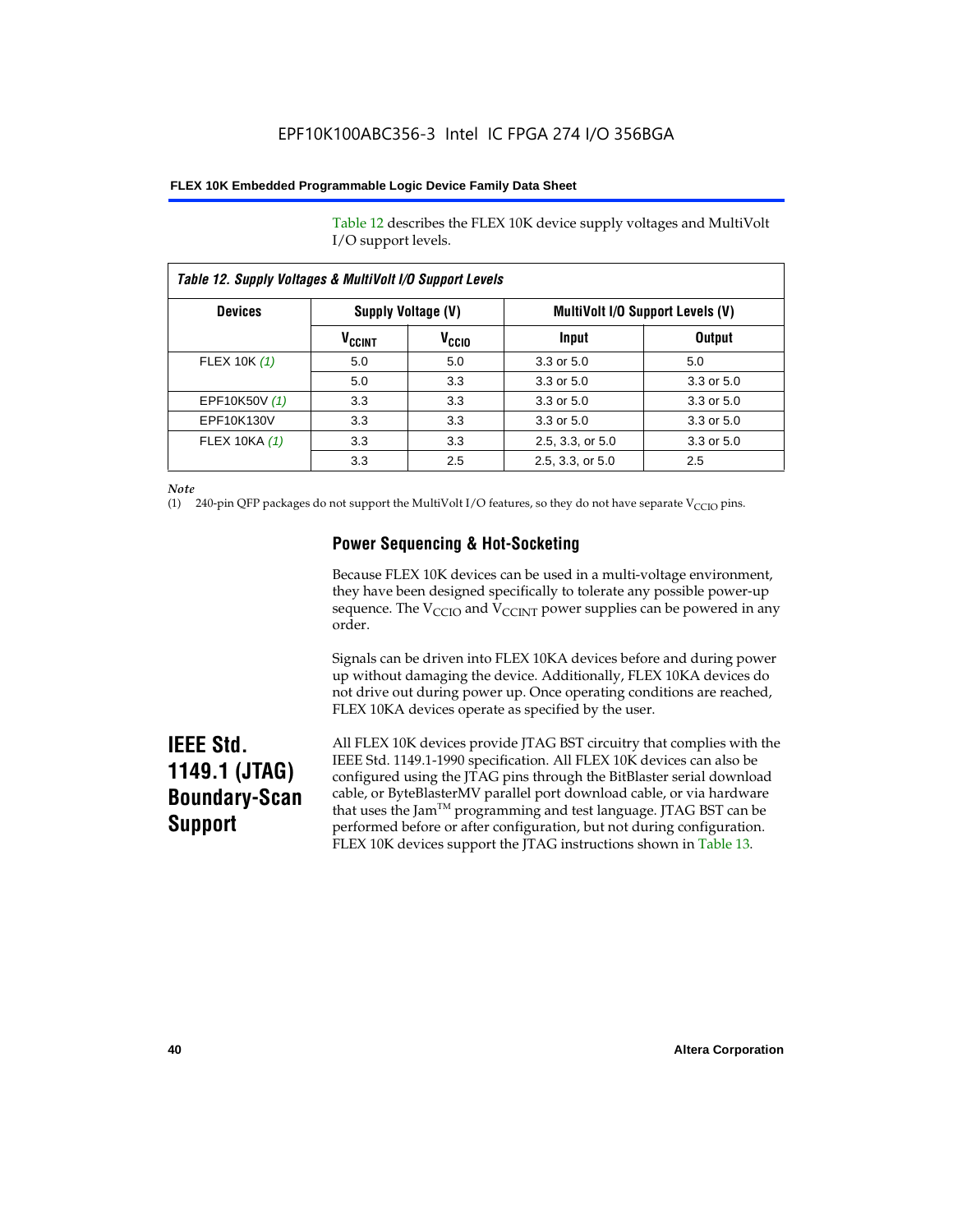|                         | <b>Table 13. FLEX 10K JTAG Instructions</b>                                                                                                                                                                                                 |  |  |  |  |
|-------------------------|---------------------------------------------------------------------------------------------------------------------------------------------------------------------------------------------------------------------------------------------|--|--|--|--|
| <b>JTAG Instruction</b> | <b>Description</b>                                                                                                                                                                                                                          |  |  |  |  |
| SAMPLE/PRELOAD          | Allows a snapshot of signals at the device pins to be captured and examined during<br>normal device operation, and permits an initial data pattern output at the device pins.                                                               |  |  |  |  |
| <b>EXTEST</b>           | Allows the external circuitry and board-level interconnections to be tested by forcing a<br>test pattern at the output pins and capturing test results at the input pins.                                                                   |  |  |  |  |
| <b>BYPASS</b>           | Places the 1-bit bypass register between the TDI and TDO pins, which allows the BST<br>data to pass synchronously through a selected device to adjacent devices during normal<br>device operation.                                          |  |  |  |  |
| <b>USERCODE</b>         | Selects the user electronic signature (USERCODE) register and places it between the<br>TDI and TDO pins, allowing the USERCODE to be serially shifted out of TDO.                                                                           |  |  |  |  |
| <b>IDCODE</b>           | Selects the IDCODE register and places it between TDI and TDO, allowing the IDCODE<br>to be serially shifted out of TDO.                                                                                                                    |  |  |  |  |
| <b>ICR Instructions</b> | These instructions are used when configuring a FLEX 10K device via JTAG ports with a<br>BitBlaster, or ByteBlasterMV or MasterBlaster download cable, or using a Jam File<br>(.jam) or Jam Byte-Code File (.jbc) via an embedded processor. |  |  |  |  |

The instruction register length of FLEX 10K devices is 10 bits. The USERCODE register length in FLEX 10K devices is 32 bits; 7 bits are determined by the user, and 25 bits are predetermined. Tables 14 and 15 show the boundary-scan register length and device IDCODE information for FLEX 10K devices.

| Table 14. FLEX 10K Boundary-Scan Register Length |                                                |  |  |  |
|--------------------------------------------------|------------------------------------------------|--|--|--|
| <b>Device</b>                                    | <b>Boundary-Scan</b><br><b>Register Length</b> |  |  |  |
| EPF10K10, EPF10K10A                              | 480                                            |  |  |  |
| EPF10K20                                         | 624                                            |  |  |  |
| EPF10K30, EPF10K30A                              | 768                                            |  |  |  |
| EPF10K40                                         | 864                                            |  |  |  |
| EPF10K50, EPF10K50V                              | 960                                            |  |  |  |
| EPF10K70                                         | 1,104                                          |  |  |  |
| EPF10K100, EPF10K100A                            | 1,248                                          |  |  |  |
| EPF10K130V                                       | 1,440                                          |  |  |  |
| EPF10K250A                                       | 1,440                                          |  |  |  |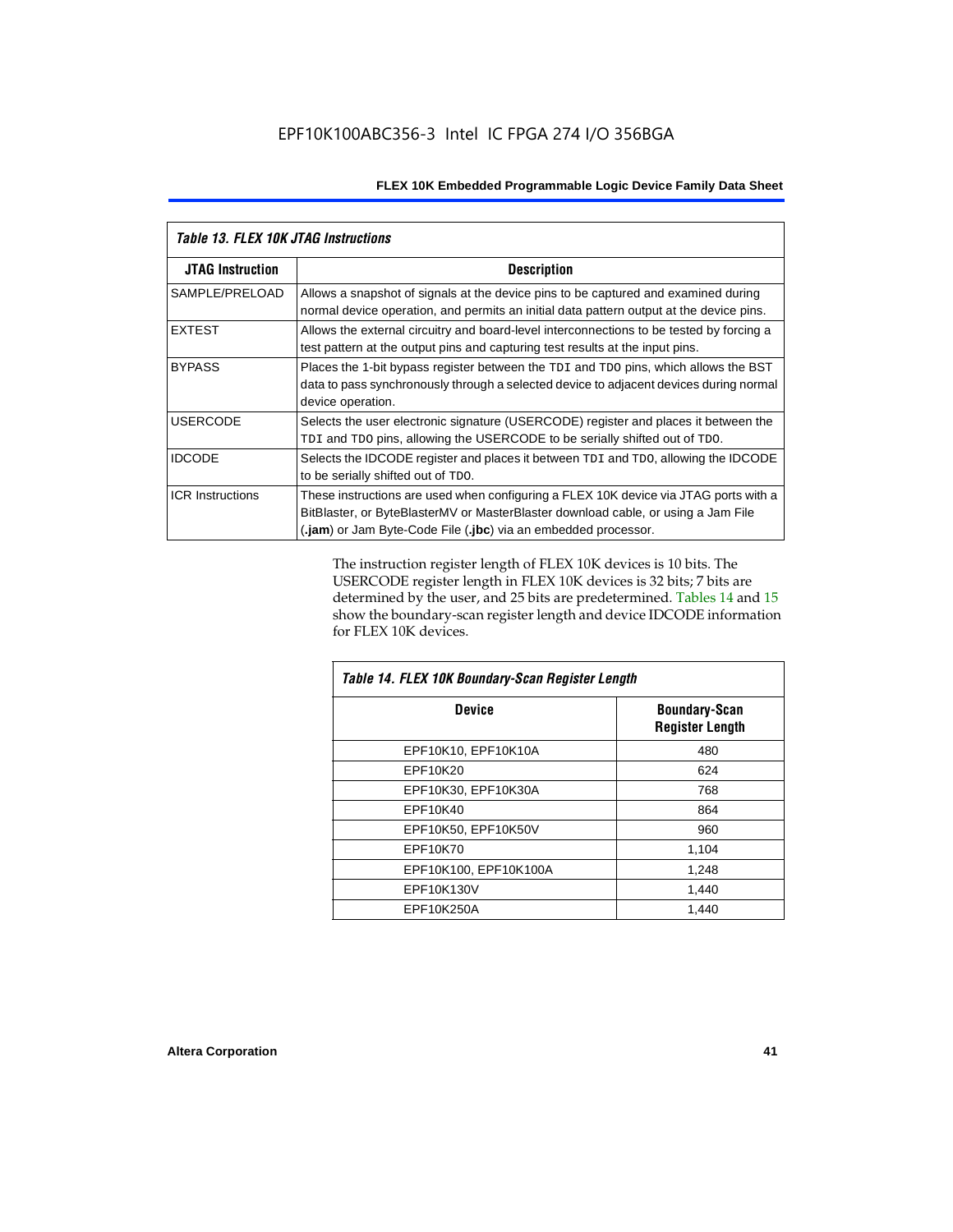| Table 15. 32-Bit FLEX 10K Device IDCODE<br>Note (1) |                            |                                           |                                                       |                    |  |  |  |  |
|-----------------------------------------------------|----------------------------|-------------------------------------------|-------------------------------------------------------|--------------------|--|--|--|--|
| <b>Device</b>                                       | <b>IDCODE (32 Bits)</b>    |                                           |                                                       |                    |  |  |  |  |
|                                                     | <b>Version</b><br>(4 Bits) | <b>Part Number</b><br>$(16 \text{ bits})$ | <b>Manufacturer's Identity</b><br>$(11 \text{ bits})$ | 1 $(1$ Bit)<br>(2) |  |  |  |  |
| EPF10K10, EPF10K10A                                 | 0000                       | 0001<br>0000<br>0001 0000                 | 00001101110                                           | $\mathbf{1}$       |  |  |  |  |
| EPF10K20                                            | 0000                       | 0000 0010 0000<br>0001                    | 00001101110                                           | 1                  |  |  |  |  |
| EPF10K30, EPF10K30A                                 | 0000                       | 0001 0000 0011 0000                       | 00001101110                                           | 1                  |  |  |  |  |
| EPF10K40                                            | 0000                       | 0000<br>0100<br>0001<br>0000              | 00001101110                                           | $\mathbf{1}$       |  |  |  |  |
| EPF10K50, EPF10K50V                                 | 0000                       | 0001 0000 0101 0000                       | 00001101110                                           | 1                  |  |  |  |  |
| EPF10K70                                            | 0000                       | 0000 0111 0000<br>0001                    | 00001101110                                           | $\mathbf{1}$       |  |  |  |  |
| EPF10K100, EPF10K100A                               | 0000                       | 0001 0000 0000<br>0000                    | 00001101110                                           | 1                  |  |  |  |  |
| EPF10K130V                                          | 0000                       | 0000<br>0001 0011 0000                    | 00001101110                                           | 1                  |  |  |  |  |
| EPF10K250A                                          | 0000                       | 0000<br>0010 0101 0000                    | 00001101110                                           | $\mathbf{1}$       |  |  |  |  |

#### *Notes:*

(1) The most significant bit (MSB) is on the left.

(2) The least significant bit (LSB) for all JTAG IDCODEs is 1.

FLEX 10K devices include weak pull-ups on JTAG pins.



**for more information, see the following documents:** 

- *Application Note 39 (IEEE 1149.1 (JTAG) Boundary-Scan Testing in Altera Devices)*
- *BitBlaster Serial Download Cable Data Sheet*
- *ByteBlasterMV Parallel Port Download Cable Data Sheet*
- *Jam Programming & Test Language Specification*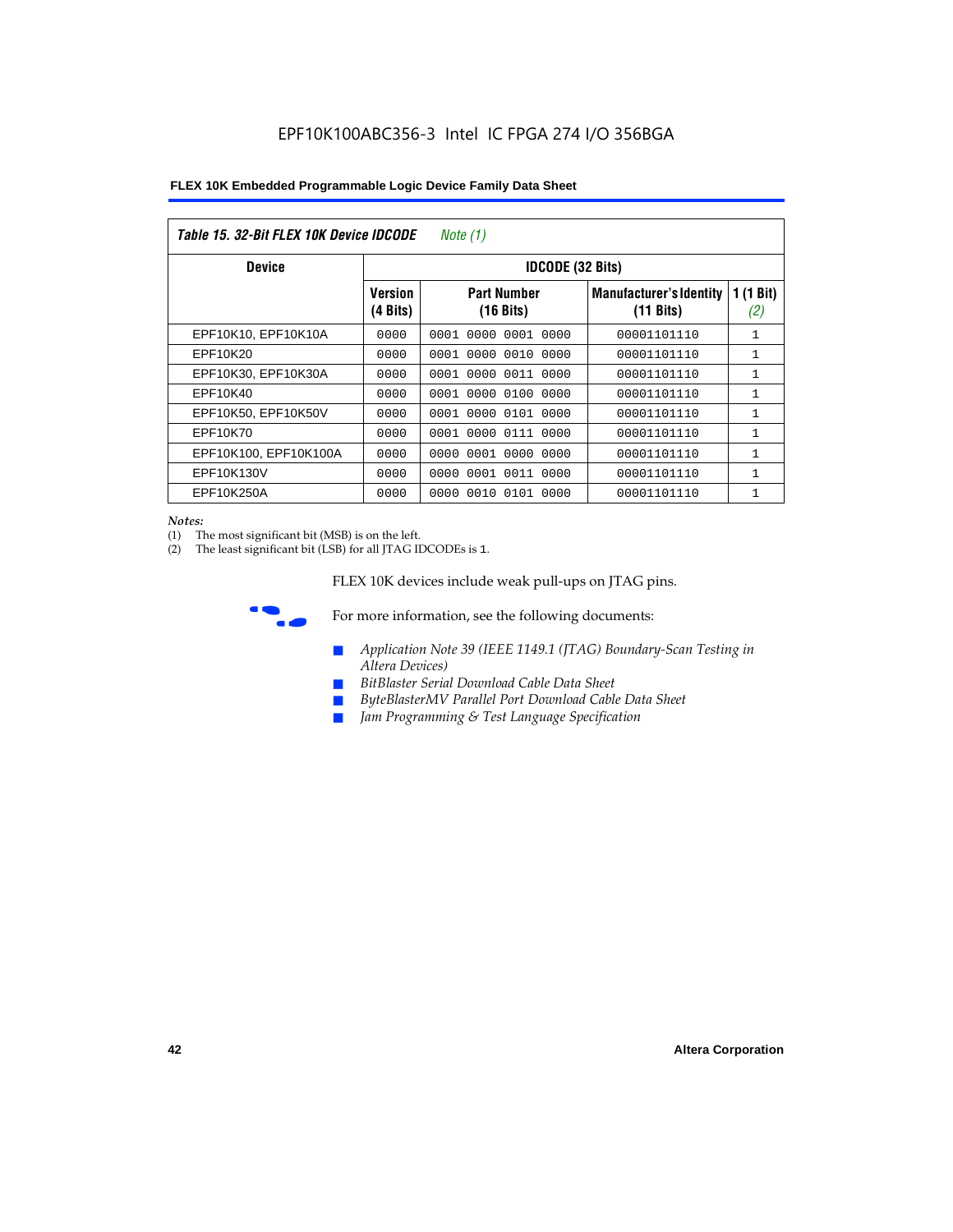Figure 18 shows the timing requirements for the JTAG signals.

*Figure 18. JTAG Waveforms*



Table 16 shows the timing parameters and values for FLEX 10K devices.

| Table 16. JTAG Timing Parameters & Values |                                                |     |            |      |  |
|-------------------------------------------|------------------------------------------------|-----|------------|------|--|
| <b>Symbol</b>                             | Parameter                                      | Min | <b>Max</b> | Unit |  |
| $t_{\rm JCP}$                             | <b>TCK clock period</b>                        | 100 |            | ns   |  |
| t <sub>JCH</sub>                          | TCK clock high time                            | 50  |            | ns   |  |
| $t_{JCL}$                                 | TCK clock low time                             | 50  |            | ns   |  |
| tjpsu                                     | JTAG port setup time                           | 20  |            | ns   |  |
| t <sub>JPH</sub>                          | JTAG port hold time                            | 45  |            | ns   |  |
| <sup>t</sup> JPCO                         | JTAG port clock to output                      |     | 25         | ns   |  |
| t <sub>JPZX</sub>                         | JTAG port high impedance to valid output       |     | 25         | ns   |  |
| t <sub>JPXZ</sub>                         | JTAG port valid output to high impedance       |     | 25         | ns   |  |
| tjssu                                     | Capture register setup time                    | 20  |            | ns   |  |
| $t_{\mathsf{JSH}}$                        | Capture register hold time                     | 45  |            | ns   |  |
| t <sub>JSCO</sub>                         | Update register clock to output                |     | 35         | ns   |  |
| t <sub>JSZX</sub>                         | Update register high-impedance to valid output |     | 35         | ns   |  |
| t <sub>JSXZ</sub>                         | Update register valid output to high impedance |     | 35         | ns   |  |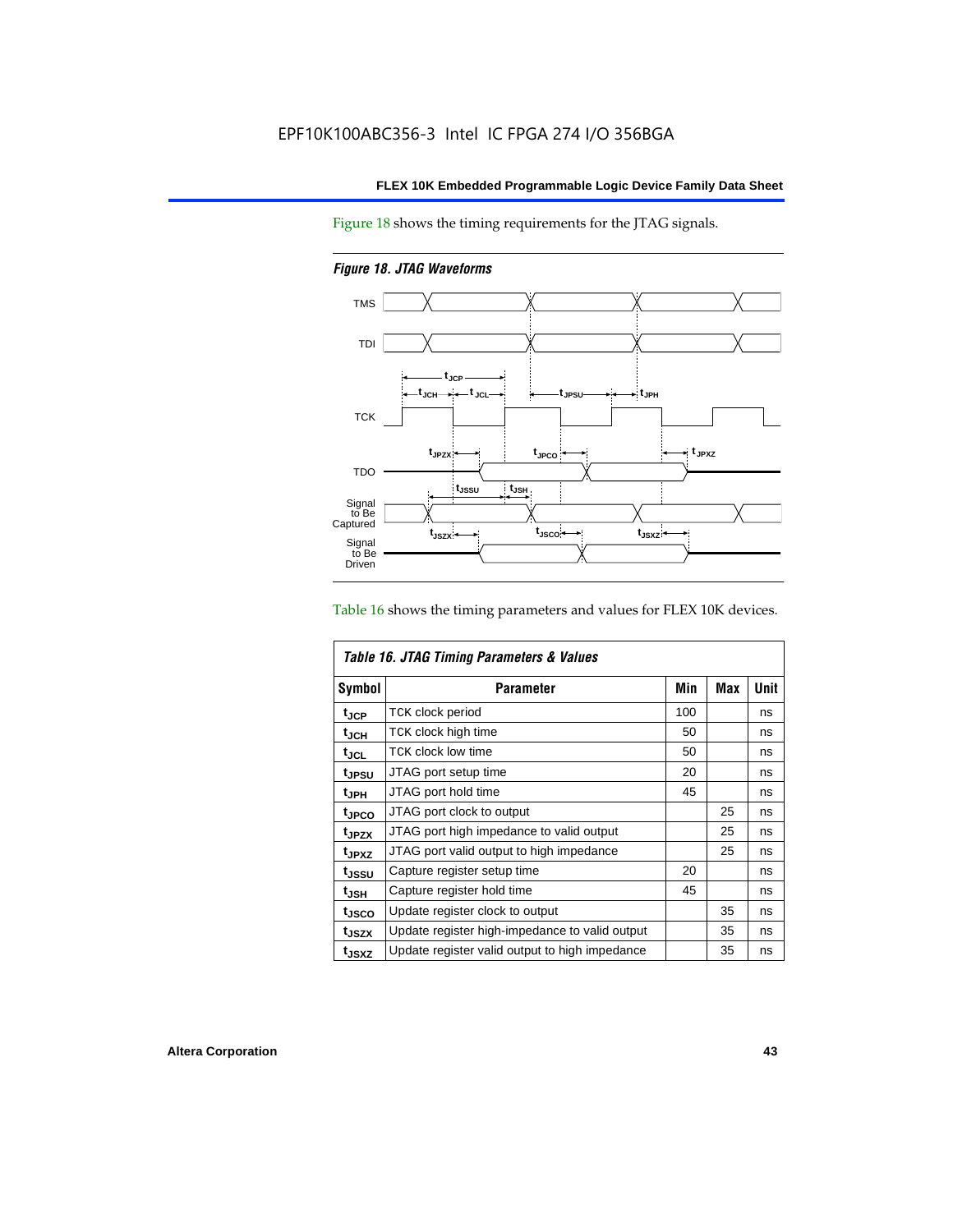**Generic Testing** Each FLEX 10K device is functionally tested. Complete testing of each configurable SRAM bit and all logic functionality ensures 100% yield. AC test measurements for FLEX 10K devices are made under conditions equivalent to those shown in Figure 19. Multiple test patterns can be used to configure devices during all stages of the production flow.

#### *Figure 19. FLEX 10K AC Test Conditions*

*Power supply transients can affect AC measurements. Simultaneous transitions of*  $V<sub>CC</sub>$ *multiple outputs should be avoided for* 464 Ω *accurate measurement. Threshold tests must* (703 Ω) ξ *not be performed under AC conditions.*  $[521 \Omega]$ *Large-amplitude, fast-ground-current* To Test Device *transients normally occur as the device* Output System *outputs discharge the load capacitances. When these transients flow through the parasitic inductance between the device* 250 Ω *ground pin and the test system ground,*  $(8.06 \text{ k}\Omega)$ C1 (includes *significant reductions in observable noise* [481 $\Omega$ ] JIG capacitance) *immunity can result. Numbers without*  Device input *parentheses are for 5.0-V devices or outputs.*  rise and fall *Numbers in parentheses are for 3.3-V devices*  times  $<$  3 ns ŧ *or outputs. Numbers in brackets are for 2.5-V devices or outputs.*

# **Operating Conditions**

Tables 17 through 21 provide information on absolute maximum ratings, recommended operating conditions, DC operating conditions, and capacitance for 5.0-V FLEX 10K devices.

| Table 17. FLEX 10K 5.0-V Device Absolute Maximum Ratings<br>Note (1) |                            |                              |        |     |              |  |
|----------------------------------------------------------------------|----------------------------|------------------------------|--------|-----|--------------|--|
| Symbol                                                               | <b>Parameter</b>           | <b>Conditions</b>            | Min    | Max | <b>Unit</b>  |  |
| $V_{\rm CC}$                                                         | Supply voltage             | With respect to ground $(2)$ | $-2.0$ | 7.0 | V            |  |
| $V_{I}$                                                              | DC input voltage           |                              | $-2.0$ | 7.0 | V            |  |
| $I_{\text{OUT}}$                                                     | DC output current, per pin |                              | $-25$  | 25  | mA           |  |
| $\mathsf{T}_{\texttt{STG}}$                                          | Storage temperature        | No bias                      | $-65$  | 150 | ° C          |  |
| $\mathsf{T}_{\mathsf{AMB}}$                                          | Ambient temperature        | Under bias                   | $-65$  | 135 | $^{\circ}$ C |  |
| $T_{\rm J}$                                                          | Junction temperature       | Ceramic packages, under bias |        | 150 | ° C          |  |
|                                                                      |                            | PQFP, TQFP, RQFP, and BGA    |        | 135 | $^{\circ}$ C |  |
|                                                                      |                            | packages, under bias         |        |     |              |  |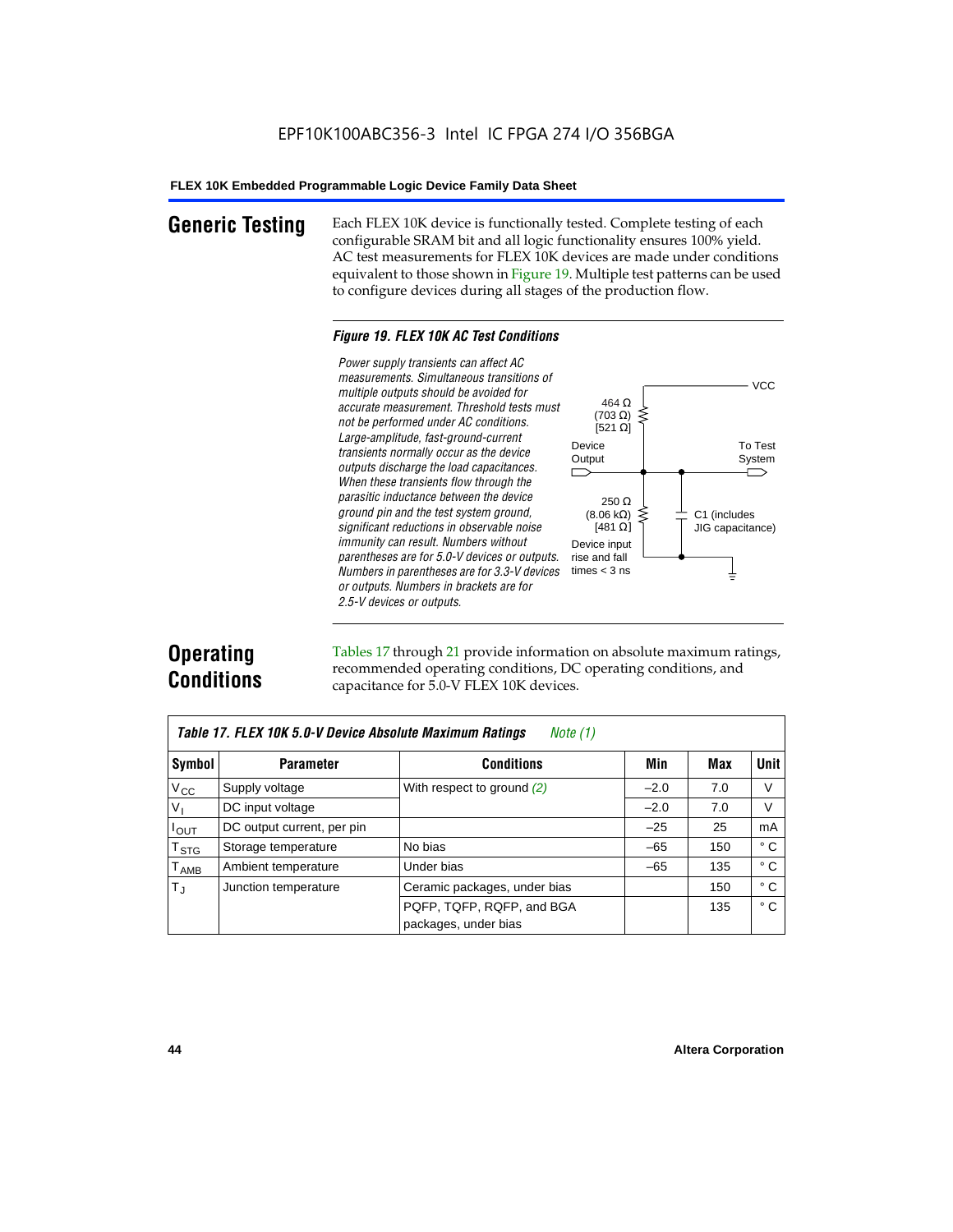|                          | Table 18. FLEX 10K 5.0-V Device Recommended Operating Conditions |                    |             |                       |              |  |  |
|--------------------------|------------------------------------------------------------------|--------------------|-------------|-----------------------|--------------|--|--|
| Symbol                   | <b>Parameter</b>                                                 | <b>Conditions</b>  | Min         | Max                   | Unit         |  |  |
| <b>V<sub>CCINT</sub></b> | Supply voltage for internal logic<br>and input buffers           | (3), (4)           | 4.75 (4.50) | 5.25(5.50)            | V            |  |  |
| V <sub>CCIO</sub>        | Supply voltage for output<br>buffers, 5.0-V operation            | (3), (4)           | 4.75 (4.50) | 5.25(5.50)            | $\vee$       |  |  |
|                          | Supply voltage for output<br>buffers, 3.3-V operation            | (3), (4)           | 3.00(3.00)  | 3.60(3.60)            | $\vee$       |  |  |
| V <sub>1</sub>           | Input voltage                                                    |                    | $-0.5$      | $V_{\rm CCINT}$ + 0.5 | V            |  |  |
| $V_{\rm O}$              | Output voltage                                                   |                    | 0           | V <sub>ccio</sub>     | V            |  |  |
| $T_A$                    | Ambient temperature                                              | For commercial use | $\mathbf 0$ | 70                    | ° C          |  |  |
|                          |                                                                  | For industrial use | $-40$       | 85                    | $^{\circ}$ C |  |  |
| $T_{\rm J}$              | Operating temperature                                            | For commercial use | $\Omega$    | 85                    | ° C          |  |  |
|                          |                                                                  | For industrial use | $-40$       | 100                   | $^{\circ}$ C |  |  |
| $t_{R}$                  | Input rise time                                                  |                    |             | 40                    | ns           |  |  |
| $t_F$                    | Input fall time                                                  |                    |             | 40                    | ns           |  |  |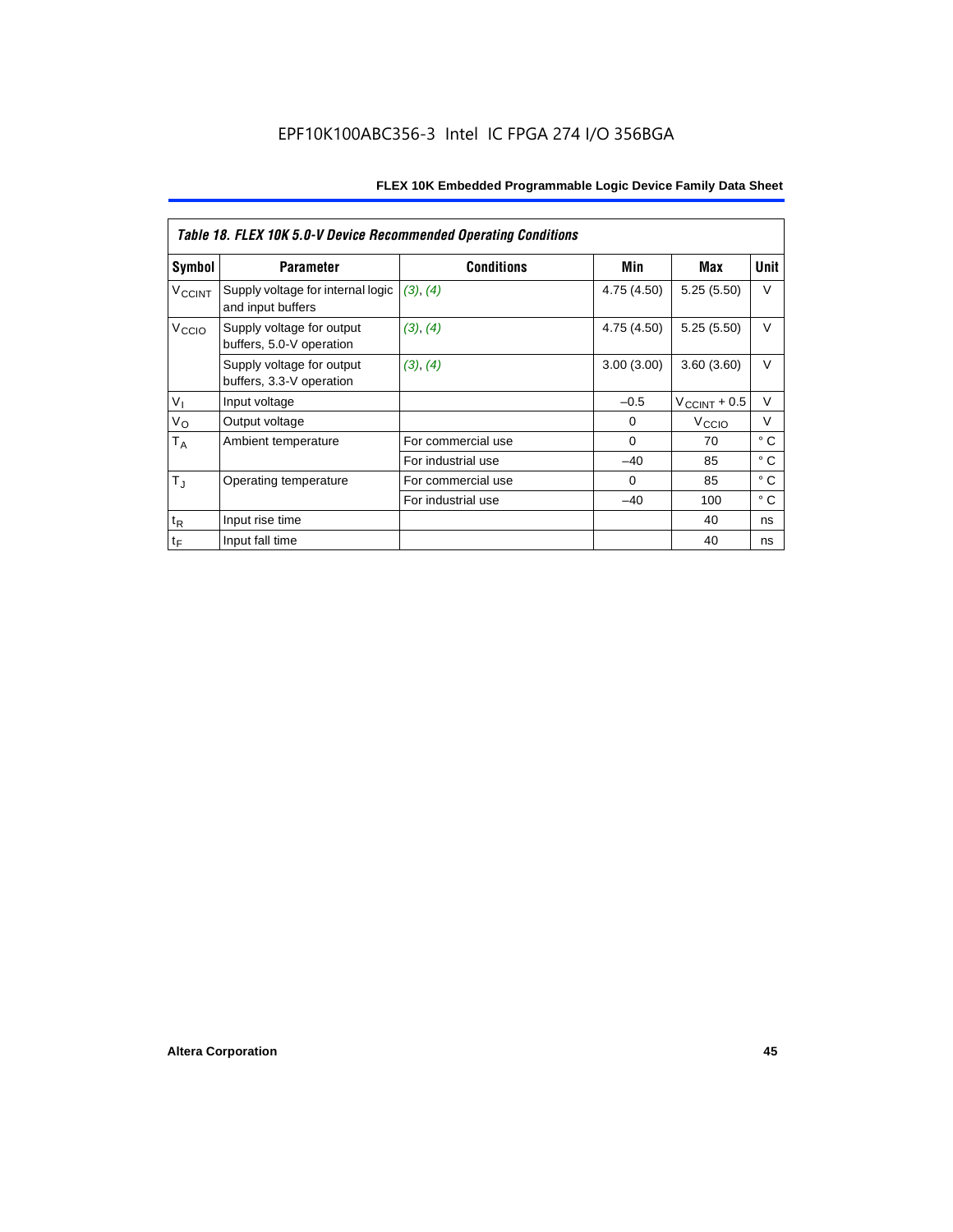# EPF10K100ABC356-3 Intel IC FPGA 274 I/O 356BGA

|                           | Table 19. FLEX 10K 5.0-V Device DC Operating Conditions<br><i>Notes</i> $(5)$ , $(6)$ |                                                   |                         |            |                    |             |  |
|---------------------------|---------------------------------------------------------------------------------------|---------------------------------------------------|-------------------------|------------|--------------------|-------------|--|
| Symbol                    | <b>Parameter</b>                                                                      | <b>Conditions</b>                                 | Min                     | <b>Typ</b> | <b>Max</b>         | <b>Unit</b> |  |
| $V_{\text{IH}}$           | High-level input<br>voltage                                                           |                                                   | 2.0                     |            | $V_{C CINT} + 0.5$ | V           |  |
| $V_{IL}$                  | Low-level input voltage                                                               |                                                   | $-0.5$                  |            | 0.8                | V           |  |
| V <sub>OH</sub>           | 5.0-V high-level TTL<br>output voltage                                                | $I_{OH} = -4$ mA DC, $V_{CGIO} = 4.75$ V<br>(7)   | 2.4                     |            |                    | V           |  |
|                           | 3.3-V high-level TTL<br>output voltage                                                | $I_{OH} = -4$ mA DC, $V_{CGIO} = 3.00$ V<br>(7)   | 2.4                     |            |                    | V           |  |
|                           | 3.3-V high-level CMOS<br>output voltage                                               | $1_{OH} = -0.1$ mA DC, $V_{CCIO} = 3.00$ V<br>(7) | $V_{\text{CCIO}} - 0.2$ |            |                    | $\vee$      |  |
| $V_{OL}$                  | 5.0-V low-level TTL<br>output voltage                                                 | $I_{OL}$ = 12 mA DC, $V_{CCIO}$ = 4.75 V<br>(8)   |                         |            | 0.45               | $\vee$      |  |
|                           | 3.3-V low-level TTL<br>output voltage                                                 | $I_{OL}$ = 12 mA DC, $V_{CCIO}$ = 3.00 V<br>(8)   |                         |            | 0.45               | V           |  |
|                           | 3.3-V low-level CMOS<br>output voltage                                                | $I_{OL}$ = 0.1 mA DC, $V_{CCIO}$ = 3.00 V<br>(8)  |                         |            | 0.2                | $\vee$      |  |
| $\mathbf{I}_{\mathbf{I}}$ | Input pin leakage<br>current                                                          | $V_1 = V_{CC}$ or ground<br>(9)                   | $-10$                   |            | 10                 | μA          |  |
| $I_{OZ}$                  | Tri-stated I/O pin<br>leakage current                                                 | $V_O = V_{CC}$ or ground<br>(9)                   | $-40$                   |            | 40                 | μA          |  |
| $I_{CC0}$                 | V <sub>CC</sub> supply current<br>(standby)                                           | $V_1$ = ground, no load                           |                         | 0.5        | 10                 | mA          |  |

| Table 20. 5.0-V Device Capacitance of EPF10K10, EPF10K20 & EPF10K30 Devices | <i>Note</i> (10) |  |
|-----------------------------------------------------------------------------|------------------|--|
|-----------------------------------------------------------------------------|------------------|--|

| Symbol             | <b>Parameter</b>                                                        | <b>Conditions</b>                   | Min | Max | <b>Unit</b> |
|--------------------|-------------------------------------------------------------------------|-------------------------------------|-----|-----|-------------|
| $C_{IN}$           | Input capacitance                                                       | $V_{IN} = 0 V$ , f = 1.0 MHz        |     |     | pF          |
| $C_{\text{INCLK}}$ | Input capacitance on dedicated $V_{1N} = 0$ V, f = 1.0 MHz<br>clock pin |                                     |     | 12  | pF          |
| $C_{OUT}$          | Output capacitance                                                      | $V_{\text{OUT}} = 0 V, f = 1.0 MHz$ |     | 8   | pF          |

| Table 21. 5.0-V Device Capacitance of EPF10K40, EPF10K50, EPF10K70 & EPF10K100 Devices<br><i>Note (10)</i> |                                                                           |                                     |     |     |             |  |
|------------------------------------------------------------------------------------------------------------|---------------------------------------------------------------------------|-------------------------------------|-----|-----|-------------|--|
| Symbol                                                                                                     | <b>Parameter</b>                                                          | <b>Conditions</b>                   | Min | Max | <b>Unit</b> |  |
| $C_{IN}$                                                                                                   | Input capacitance                                                         | $V_{IN} = 0 V$ , f = 1.0 MHz        |     | 10  | рF          |  |
| $C_{\text{INCLK}}$                                                                                         | Input capacitance on dedicated $ V_{IN} = 0 V$ , f = 1.0 MHz<br>clock pin |                                     |     | 15  | pF          |  |
| $C_{OUT}$                                                                                                  | Output capacitance                                                        | $V_{\text{OUT}} = 0$ V, f = 1.0 MHz |     | 10  | рF          |  |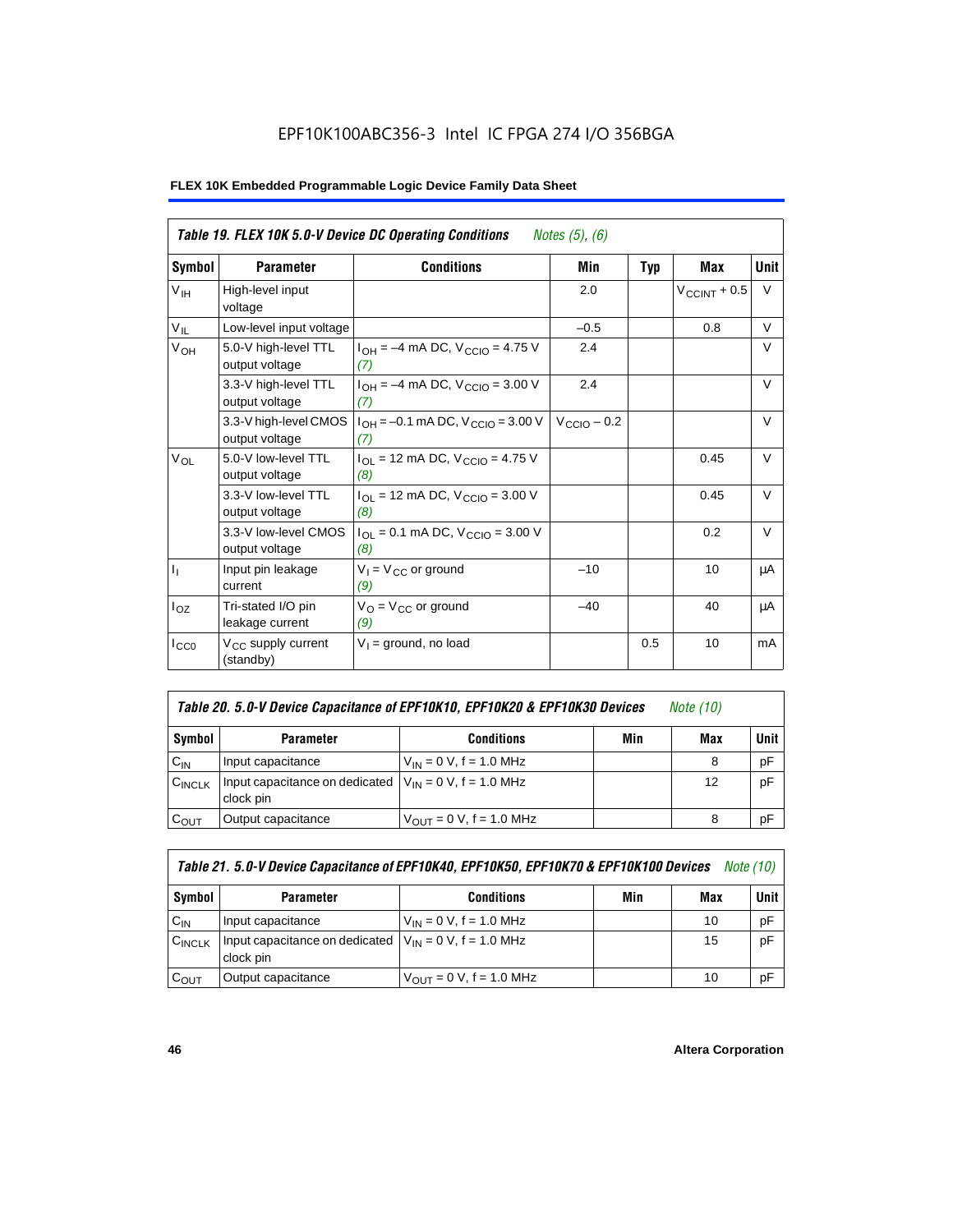#### *Notes to tables:*

- (1) See the *Operating Requirements for Altera Devices Data Sheet*.
- Minimum DC input voltage is  $-0.5$  V. During transitions, the inputs may undershoot to  $-2.0$  V for input currents less than 100 mA and periods shorter than 20 ns.
- (3) Numbers in parentheses are for industrial-temperature-range devices.<br>(4) Maximum  $V_{CC}$  rise time is 100 ms.  $V_{CC}$  must rise monotonically.
- (4) Maximum V<sub>CC</sub> rise time is 100 ms. V<sub>CC</sub> must rise monotonically.<br>(5) Typical values are for T<sub>A</sub> = 25° C and V<sub>CC</sub> = 5.0 V.
- (5) Typical values are for  $T_A = 25^\circ$  C and  $V_{CC} = 5.0$  V.<br>(6) These values are specified under the Recommende
- (6) These values are specified under the Recommended Operation Condition shown in Table 18 on page 45.<br>(7) The  $I_{OH}$  parameter refers to high-level TTL or CMOS output current.
- (7) The  $I_{OH}$  parameter refers to high-level TTL or CMOS output current.<br>(8) The  $I_{OL}$  parameter refers to low-level TTL or CMOS output current. T
- The I<sub>OL</sub> parameter refers to low-level TTL or CMOS output current. This parameter applies to open-drain pins as well as output pins.
- (9) This value is specified for normal device operation. The value may vary during power-up.
- (10) Capacitance is sample-tested only.

Figure 20 shows the typical output drive characteristics of FLEX 10K devices with 5.0-V and 3.3-V  $V_{CCIO}$ . The output driver is compliant with the 5.0-V *PCI Local Bus Specification, Revision 2.2* (for 5.0-V  $V_{\text{CCIO}}$ ).

*Figure 20. Output Drive Characteristics of FLEX 10K Devices*

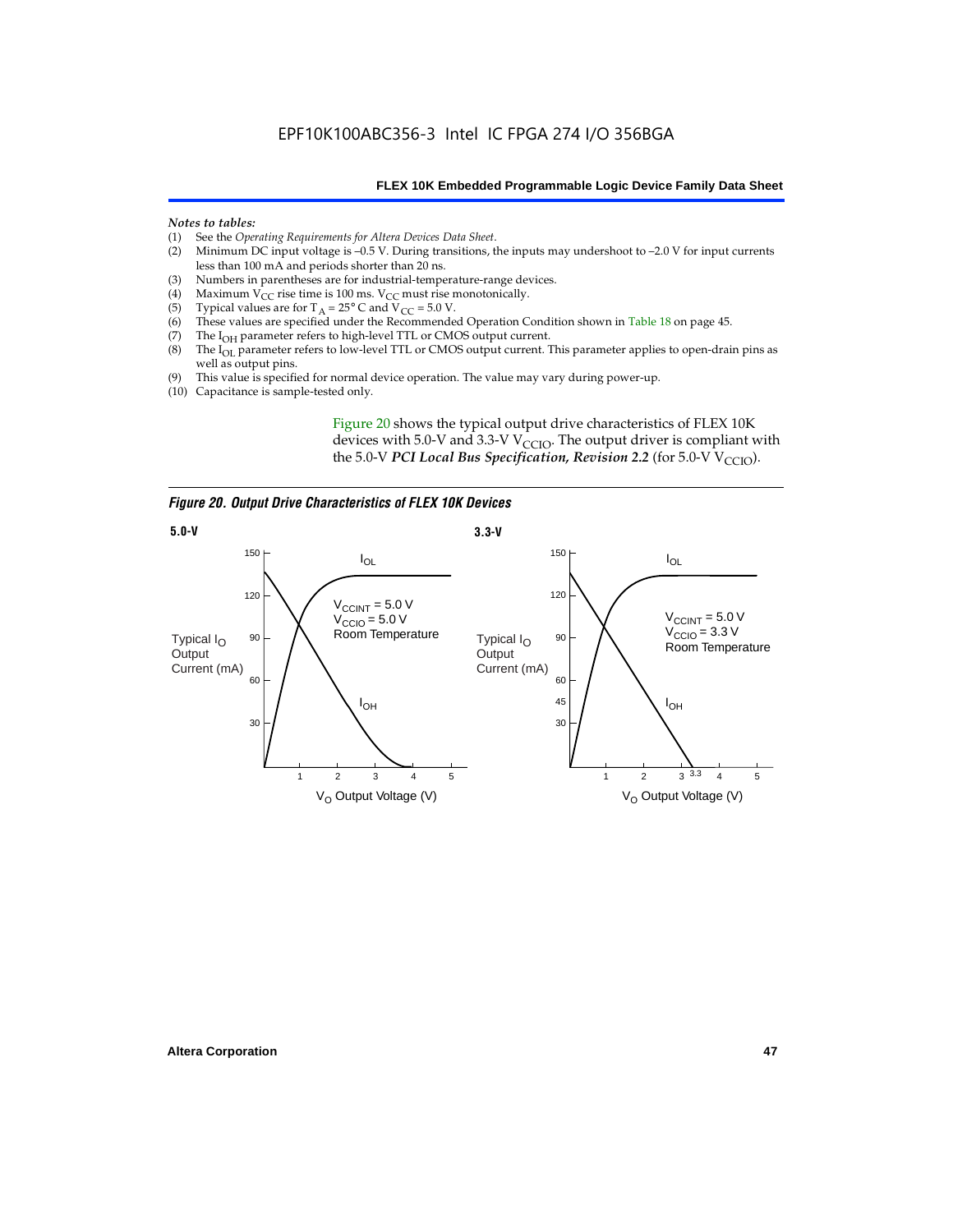Tables 22 through 25 provide information on absolute maximum ratings, recommended operating conditions, DC operating conditions, and capacitance for EPF10K50V and EPF10K130V devices.

| Table 22. EPF10K50V & EPF10K130V Device Absolute Maximum Ratings |                            |                                      |        |      |              |
|------------------------------------------------------------------|----------------------------|--------------------------------------|--------|------|--------------|
| Symbol                                                           | <b>Parameter</b>           | <b>Conditions</b>                    | Min    | Max  | <b>Unit</b>  |
| $V_{\rm CC}$                                                     | Supply voltage             | With respect to ground $(2)$         | $-0.5$ | 4.6  | V            |
| $V_{\parallel}$                                                  | DC input voltage           |                                      | $-2.0$ | 5.75 | v            |
| $I_{\text{OUT}}$                                                 | DC output current, per pin |                                      | $-25$  | 25   | mA           |
| $\mathsf{T}_{\text{STG}}$                                        | Storage temperature        | No bias                              | $-65$  | 150  | ° C          |
| $\mathsf{T}_{\mathsf{AMB}}$                                      | Ambient temperature        | Under bias                           | $-65$  | 135  | ° C          |
| $T_{\rm J}$                                                      | Junction temperature       | Ceramic packages, under bias         |        | 150  | ° C          |
|                                                                  |                            | RQFP and BGA packages, under<br>bias |        | 135  | $^{\circ}$ C |

|                          | Table 23. EPF10K50V & EPF10K130V Device Recommended Operating Conditions |                    |            |                   |             |  |  |  |
|--------------------------|--------------------------------------------------------------------------|--------------------|------------|-------------------|-------------|--|--|--|
| Symbol                   | <b>Parameter</b>                                                         | <b>Conditions</b>  | Min        | Max               | <b>Unit</b> |  |  |  |
| <b>V<sub>CCINT</sub></b> | Supply voltage for internal logic<br>and input buffers                   | (3), (4)           | 3.00(3.00) | 3.60(3.60)        | V           |  |  |  |
| V <sub>CCIO</sub>        | Supply voltage for output<br>buffers                                     | (3), (4)           | 3.00(3.00) | 3.60(3.60)        | $\vee$      |  |  |  |
| $V_{1}$                  | Input voltage                                                            | (5)                | $-0.5$     | 5.75              | $\vee$      |  |  |  |
| $V_{\rm O}$              | Output voltage                                                           |                    | $\Omega$   | V <sub>CCIO</sub> | V           |  |  |  |
| $T_A$                    | Ambient temperature                                                      | For commercial use | $\Omega$   | 70                | ° C         |  |  |  |
|                          |                                                                          | For industrial use | $-40$      | 85                | ° C         |  |  |  |
| $T_{\rm J}$              | Operating temperature                                                    | For commercial use | $\Omega$   | 85                | ° C         |  |  |  |
|                          |                                                                          | For industrial use | $-40$      | 100               | ° C         |  |  |  |
| $t_{R}$                  | Input rise time                                                          |                    |            | 40                | ns          |  |  |  |
| $t_F$                    | Input fall time                                                          |                    |            | 40                | ns          |  |  |  |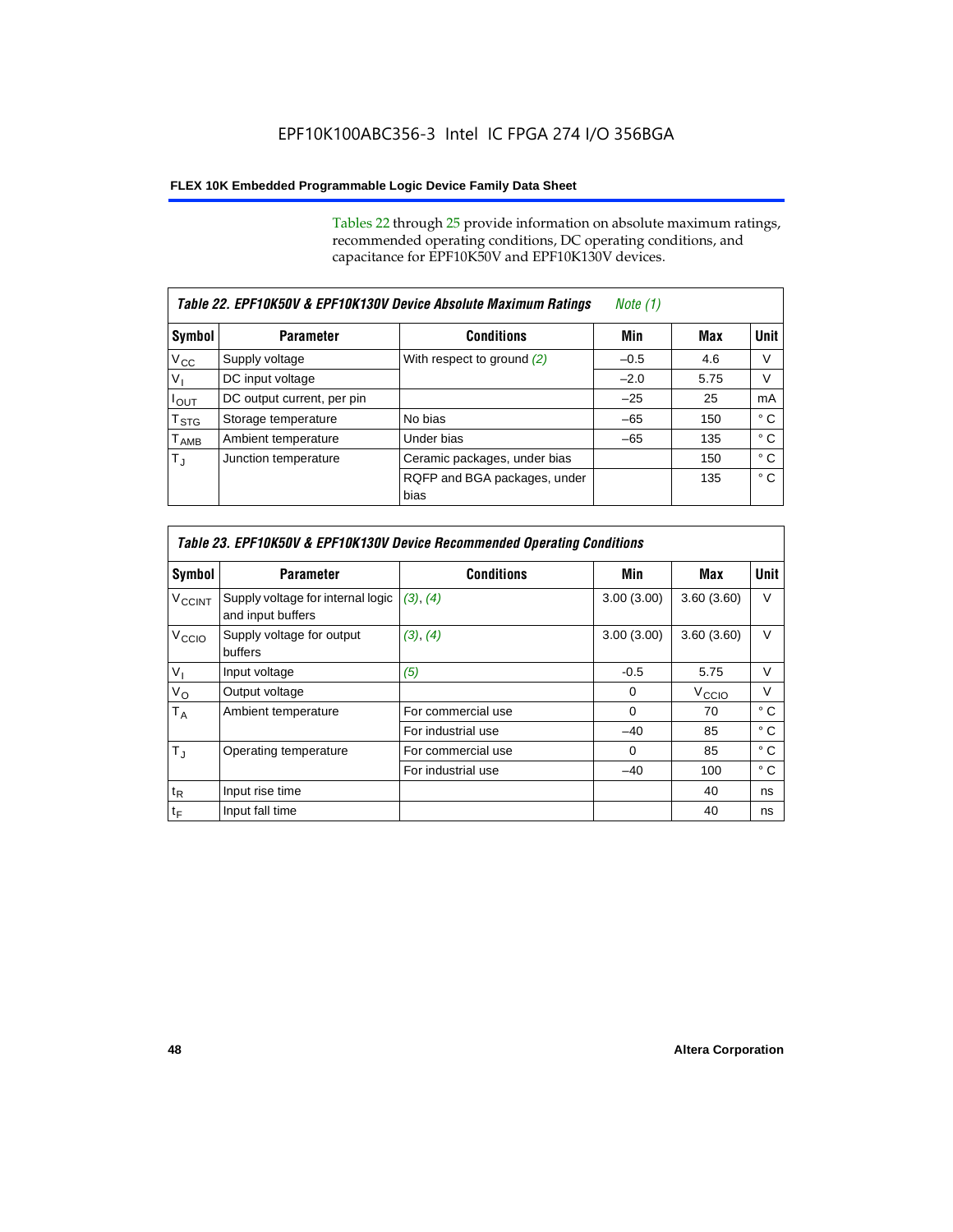| Table 24. EPF10K50V & EPF10K130V Device DC Operating Conditions<br><i>Notes <math>(6)</math>, <math>(7)</math></i> |                                          |                                          |                         |            |      |        |
|--------------------------------------------------------------------------------------------------------------------|------------------------------------------|------------------------------------------|-------------------------|------------|------|--------|
| Symbol                                                                                                             | <b>Parameter</b>                         | <b>Conditions</b>                        | Min                     | <b>Typ</b> | Max  | Unit   |
| V <sub>IH</sub>                                                                                                    | High-level input voltage                 |                                          | 2.0                     |            | 5.75 | V      |
| $V_{IL}$                                                                                                           | Low-level input voltage                  |                                          | $-0.5$                  |            | 0.8  | V      |
| V <sub>OH</sub>                                                                                                    | 3.3-V high-level TTL output<br>voltage   | $I_{OH} = -8$ mA DC (8)                  | 2.4                     |            |      | V      |
|                                                                                                                    | 3.3-V high-level CMOS output<br>voltage  | $I_{OH} = -0.1$ mA DC (8)                | $V_{\text{CCIO}} - 0.2$ |            |      | V      |
| $V_{OL}$                                                                                                           | 3.3-V low-level TTL output<br>voltage    | $I_{\Omega I}$ = 8 mA DC (9)             |                         |            | 0.45 | $\vee$ |
|                                                                                                                    | 3.3-V low-level CMOS output<br>voltage   | $I_{\text{OI}} = 0.1 \text{ mA DC } (9)$ |                         |            | 0.2  | V      |
| $\mathsf{I}_1$                                                                                                     | Input pin leakage current                | $V_1 = 5.3$ V to -0.3 V (10)             | $-10$                   |            | 10   | μA     |
| $I_{OZ}$                                                                                                           | Tri-stated I/O pin leakage<br>current    | $V_O = 5.3 V$ to -0.3 V (10)             | $-10$                   |            | 10   | μA     |
| $I_{CC0}$                                                                                                          | V <sub>CC</sub> supply current (standby) | $V_1$ = ground, no load                  |                         | 0.3        | 10   | mA     |
|                                                                                                                    |                                          | $V_1$ = ground, no load (11)             |                         | 10         |      | mA     |

| Table 25. EPF10K50V & EPF10K130V Device Capacitance<br>(12) |                                                                          |                               |     |     |             |  |
|-------------------------------------------------------------|--------------------------------------------------------------------------|-------------------------------|-----|-----|-------------|--|
| Symbol                                                      | <b>Parameter</b>                                                         | <b>Conditions</b>             | Min | Max | <b>Unit</b> |  |
| $C_{IN}$                                                    | Input capacitance                                                        | $V_{IN} = 0 V$ , f = 1.0 MHz  |     | 10  | pF          |  |
| $C_{\text{INCLK}}$                                          | Input capacitance on dedicated $V_{IN} = 0 V$ , f = 1.0 MHz<br>clock pin |                               |     | 15  | pF          |  |
| $C_{OUT}$                                                   | Output capacitance                                                       | $V_{OUT} = 0 V$ , f = 1.0 MHz |     | 10  | pF          |  |

#### *Notes to tables:*

- (1) See the *Operating Requirements for Altera Devices Data Sheet*.
- Minimum DC input voltage is –0.5 V. During transitions, the inputs may undershoot to –2.0 V or overshoot to 5.75 V for input currents less than 100 mA and periods shorter than 20 ns.
- (3) Numbers in parentheses are for industrial-temperature-range devices.<br>(4) Maximum  $V_{CC}$  rise time is 100 ms.  $V_{CC}$  must rise monotonically.
- (4) Maximum  $V_{CC}$  rise time is 100 ms.  $V_{CC}$  must rise monotonically.<br>(5) EPF10K50V and EPF10K130V device inputs may be driven before
- (5) EPF10K50V and EPF10K130V device inputs may be driven before V<sub>CCINT</sub> and V<sub>CCIO</sub> are powered.<br>(6) Typical values are for T<sub>A</sub> = 25° C and V<sub>CC</sub> = 3.3 V.
- Typical values are for  $T_A = 25^\circ$  C and  $V_{CC} = 3.3$  V.
- (7) These values are specified under the EPF10K50V and EPF10K130V device Recommended Operating Conditions in Table 23 on page 48.
- (8) The  $I<sub>OH</sub>$  parameter refers to high-level TTL or CMOS output current.
- (9) The  $I_{OL}$  parameter refers to low-level TTL or CMOS output current. This parameter applies to open-drain pins as well as output pins.
- (10) This value is specified for normal device operation. The value may vary during power-up.
- (11) This parameter applies to -1 speed grade EPF10K50V devices, -2 speed grade EPF10K50V industrial temperature devices, and -2 speed grade EPF10K130V devices.
- (12) Capacitance is sample-tested only.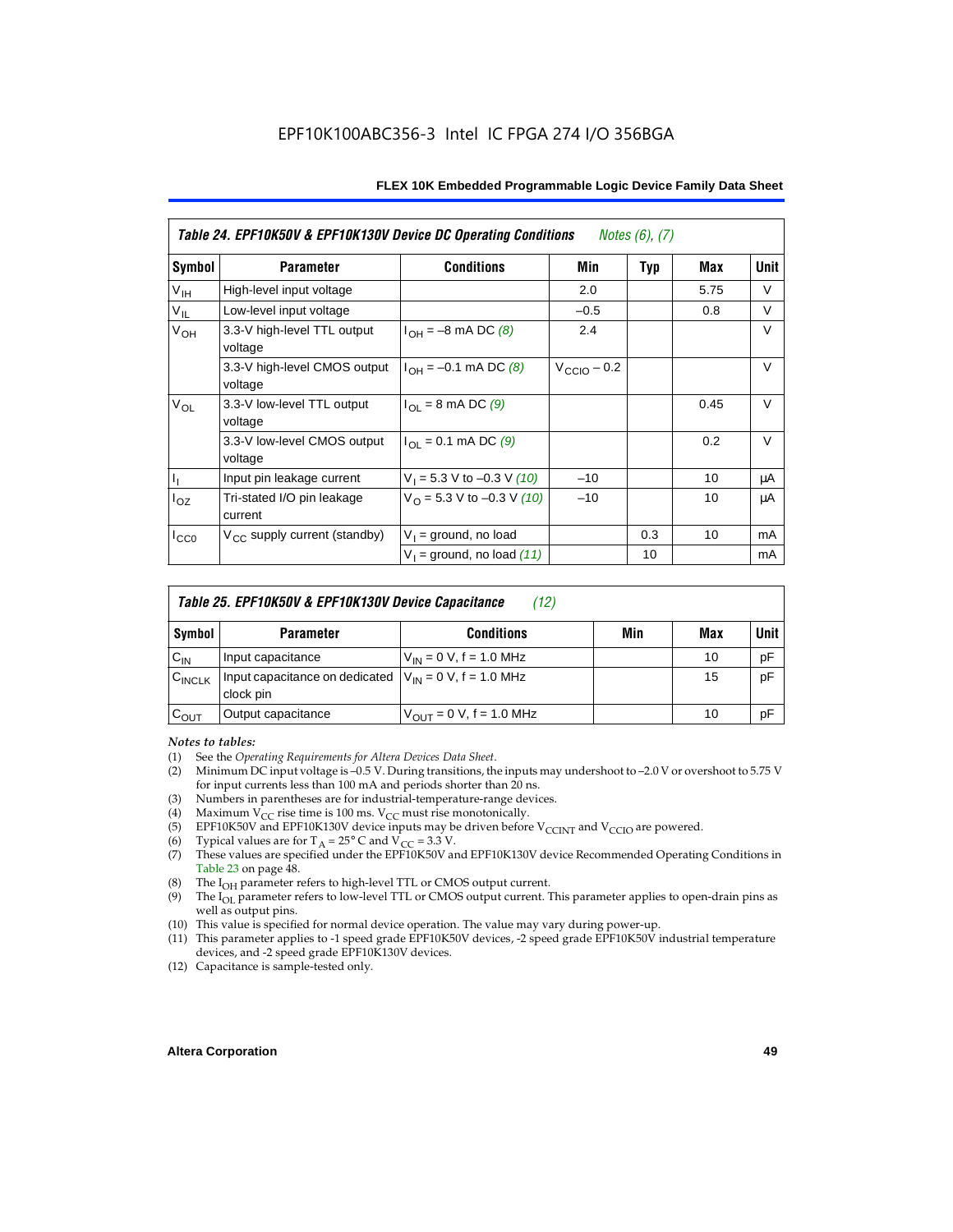Figure 21 shows the typical output drive characteristics of EPF10K50V and EPF10K130V devices.

#### *Figure 21. Output Drive Characteristics of EPF10K50V & EPF10K130V Devices*



Tables 26 through 31 provide information on absolute maximum ratings, recommended operating conditions, DC operating conditions, and capacitance for 3.3-V FLEX 10K devices.

| Table 26. FLEX 10KA 3.3-V Device Absolute Maximum Ratings<br>Note (1) |                            |                              |        |      |              |  |  |
|-----------------------------------------------------------------------|----------------------------|------------------------------|--------|------|--------------|--|--|
| Symbol                                                                | <b>Parameter</b>           | <b>Conditions</b>            | Min    | Max  | <b>Unit</b>  |  |  |
| $V_{\rm CC}$                                                          | Supply voltage             | With respect to ground $(2)$ | $-0.5$ | 4.6  | V            |  |  |
| $V_{1}$                                                               | DC input voltage           |                              | $-2.0$ | 5.75 | V            |  |  |
| $I_{OUT}$                                                             | DC output current, per pin |                              | $-25$  | 25   | mA           |  |  |
| $T_{\text{STG}}$                                                      | Storage temperature        | No bias                      | $-65$  | 150  | $^{\circ}$ C |  |  |
| T <sub>AMB</sub>                                                      | Ambient temperature        | Under bias                   | $-65$  | 135  | ° C          |  |  |
| $T_{\rm J}$                                                           | Junction temperature       | Ceramic packages, under bias |        | 150  | ° C          |  |  |
|                                                                       |                            | PQFP, TQFP, RQFP, and BGA    |        | 135  | $^{\circ}$ C |  |  |
|                                                                       |                            | packages, under bias         |        |      |              |  |  |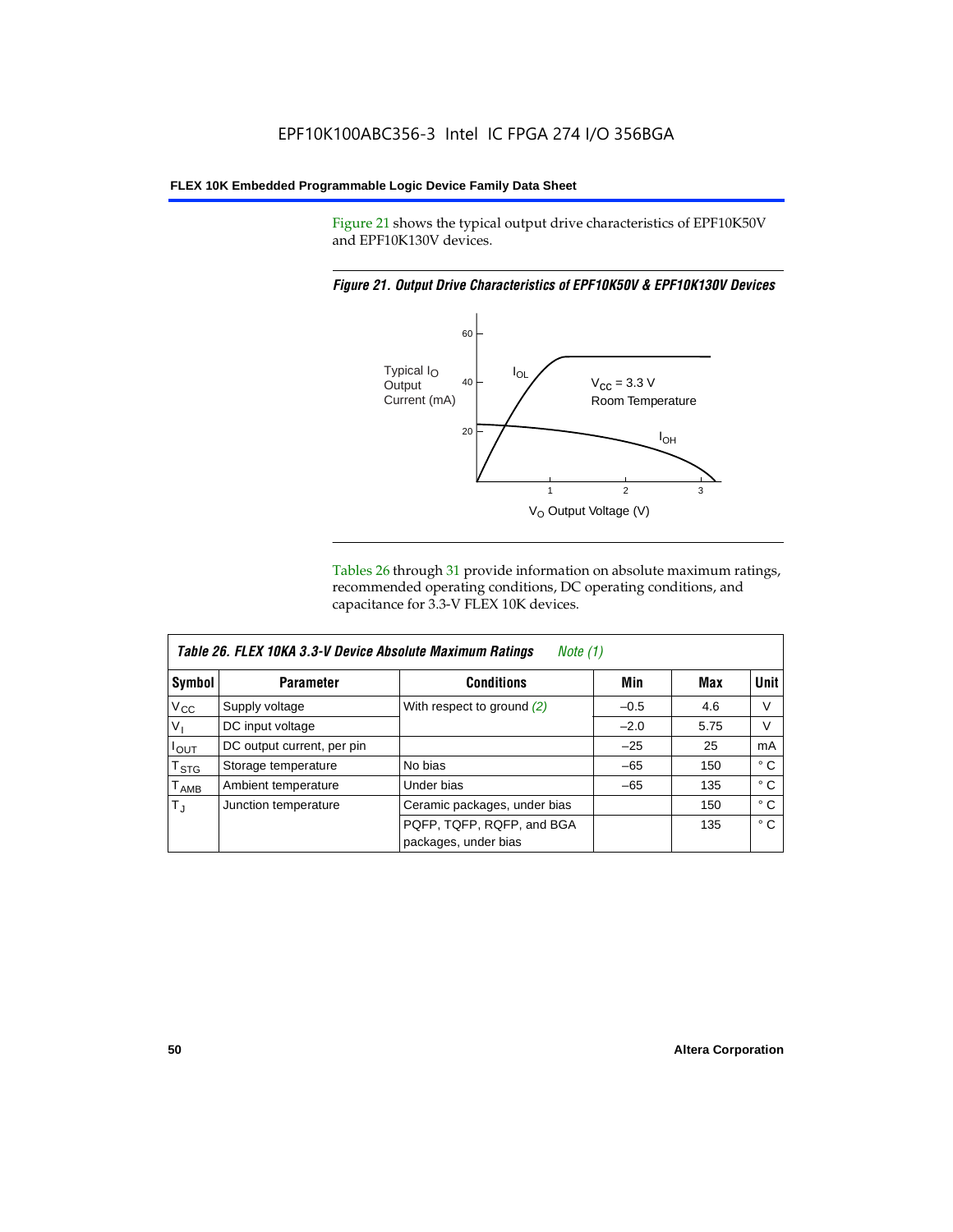| <b>Table 27. FLEX 10KA 3.3-V Device Recommended Operating Conditions</b> |                                                        |                    |             |                   |              |  |  |
|--------------------------------------------------------------------------|--------------------------------------------------------|--------------------|-------------|-------------------|--------------|--|--|
| Symbol                                                                   | <b>Parameter</b>                                       | <b>Conditions</b>  | Min         | Max               | Unit         |  |  |
| <b>V<sub>CCINT</sub></b>                                                 | Supply voltage for internal logic<br>and input buffers | (3), (4)           | 3.00(3.00)  | 3.60(3.60)        | V            |  |  |
| V <sub>CCIO</sub>                                                        | Supply voltage for output<br>buffers, 3.3-V operation  | (3), (4)           | 3.00(3.00)  | 3.60(3.60)        | $\vee$       |  |  |
|                                                                          | Supply voltage for output<br>buffers, 2.5-V operation  | (3), (4)           | 2.30(2.30)  | 2.70(2.70)        | $\vee$       |  |  |
| $V_{I}$                                                                  | Input voltage                                          | (5)                | $-0.5$      | 5.75              | V            |  |  |
| $V_{\rm O}$                                                              | Output voltage                                         |                    | 0           | V <sub>CCIO</sub> | V            |  |  |
| $T_A$                                                                    | Ambient temperature                                    | For commercial use | $\mathbf 0$ | 70                | ° C          |  |  |
|                                                                          |                                                        | For industrial use | $-40$       | 85                | $^{\circ}$ C |  |  |
| $T_{\rm J}$                                                              | Operating temperature                                  | For commercial use | $\Omega$    | 85                | ° C          |  |  |
|                                                                          |                                                        | For industrial use | $-40$       | 100               | $^{\circ}$ C |  |  |
| $t_{R}$                                                                  | Input rise time                                        |                    |             | 40                | ns           |  |  |
| $t_F$                                                                    | Input fall time                                        |                    |             | 40                | ns           |  |  |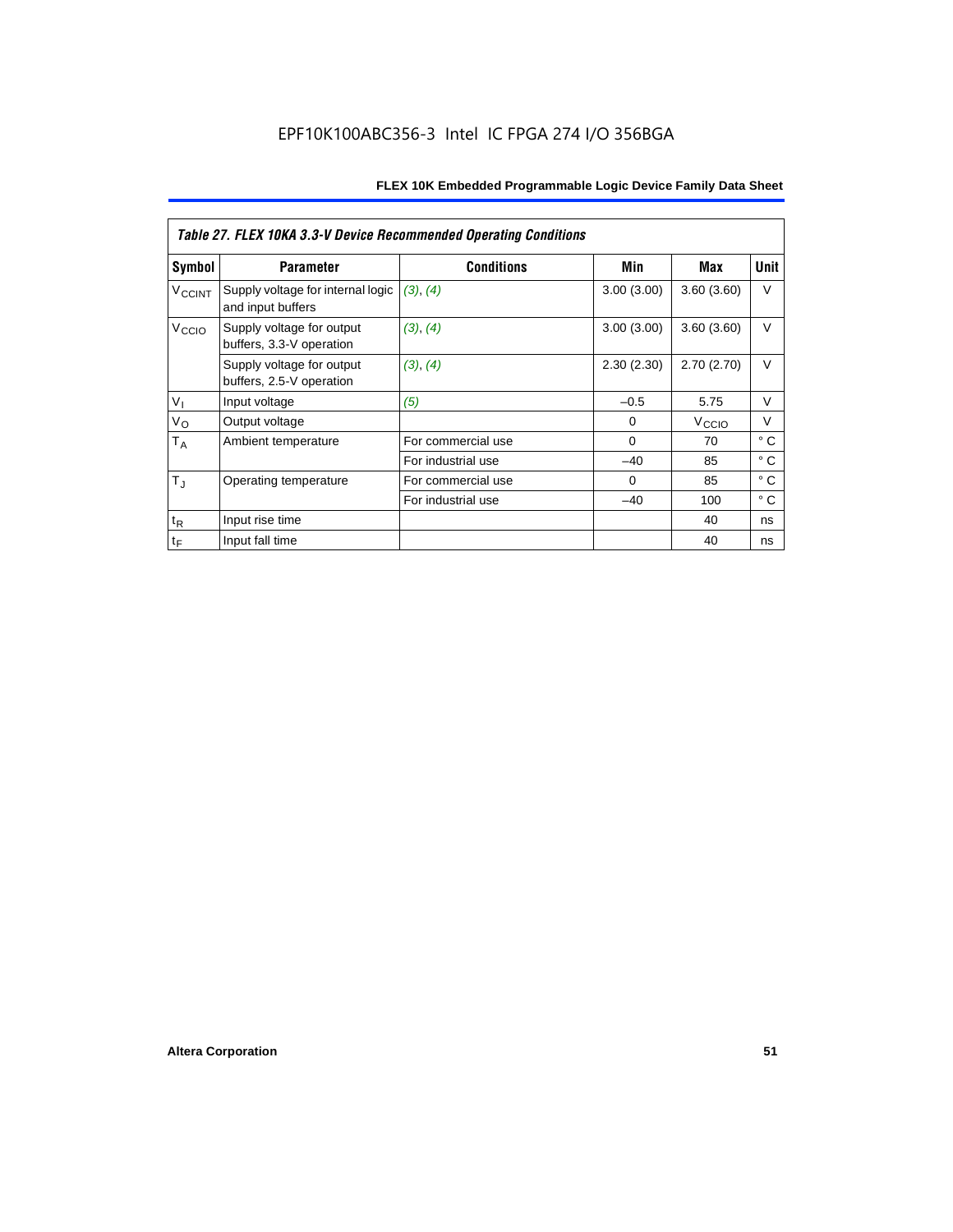# EPF10K100ABC356-3 Intel IC FPGA 274 I/O 356BGA

| Table 28. FLEX 10KA 3.3-V Device DC Operating Conditions<br><i>Notes</i> $(6)$ , $(7)$ |                                          |                                                                   |                                                             |            |                              |        |
|----------------------------------------------------------------------------------------|------------------------------------------|-------------------------------------------------------------------|-------------------------------------------------------------|------------|------------------------------|--------|
| Symbol                                                                                 | <b>Parameter</b>                         | <b>Conditions</b>                                                 | Min                                                         | <b>Typ</b> | Max                          | Unit   |
| $V_{\text{IH}}$                                                                        | High-level input voltage                 |                                                                   | $1.7$ or<br>$0.5 \times V_{CCINT}$<br>whichever is<br>lower |            | 5.75                         | V      |
| $V_{IL}$                                                                               | Low-level input voltage                  |                                                                   | $-0.5$                                                      |            | $0.3 \times V_{CCINT}$       | V      |
| V <sub>OH</sub>                                                                        | 3.3-V high-level TTL output<br>voltage   | $I_{OH} = -11$ mA DC,<br>$V_{\text{CCIO}} = 3.00 V (8)$           | 2.4                                                         |            |                              | V      |
|                                                                                        | 3.3-V high-level CMOS output<br>voltage  | $I_{OH} = -0.1$ mA DC,<br>$V_{\text{CCIO}} = 3.00 \text{ V } (8)$ | $V_{\text{CCIO}} - 0.2$                                     |            |                              | V      |
|                                                                                        | 3.3-V high-level PCI output<br>voltage   | $I_{OH} = -0.5$ mA DC,<br>$V_{\text{CCIO}} = 3.00$ to 3.60 V (8)  | $0.9 \times V_{\text{CCIO}}$                                |            |                              | V      |
|                                                                                        | 2.5-V high-level output voltage          | $I_{OH} = -0.1$ mA DC,<br>$V_{\text{CCIO}} = 2.30 \text{ V } (8)$ | 2.1                                                         |            |                              | V      |
|                                                                                        |                                          | $I_{OH} = -1$ mA DC,<br>$V_{\text{CCIO}} = 2.30 \text{ V } (8)$   | 2.0                                                         |            |                              | $\vee$ |
|                                                                                        |                                          | $I_{OH} = -2$ mA DC,<br>$V_{\text{CCIO}} = 2.30 V (8)$            | 1.7                                                         |            |                              | V      |
| V <sub>OL</sub>                                                                        | 3.3-V low-level TTL output<br>voltage    | $I_{OL}$ = 9 mA DC,<br>$V_{\text{CCIO}} = 3.00 V (9)$             |                                                             |            | 0.45                         | V      |
|                                                                                        | 3.3-V low-level CMOS output<br>voltage   | $I_{OL} = 0.1$ mA DC,<br>$V_{\text{CCIO}} = 3.00 \text{ V} (9)$   |                                                             |            | 0.2                          | $\vee$ |
|                                                                                        | 3.3-V low-level PCI output<br>voltage    | $I_{OL}$ = 1.5 mA DC,<br>$V_{\text{CCIO}} = 3.00$ to 3.60 V (9)   |                                                             |            | $0.1 \times V_{\text{CCIO}}$ | $\vee$ |
|                                                                                        | 2.5-V low-level output voltage           | $I_{OL} = 0.1$ mA DC,<br>$V_{\text{CCIO}} = 2.30 V (9)$           |                                                             |            | 0.2                          | V      |
|                                                                                        |                                          | $I_{OL}$ = 1 mA DC,<br>$V_{\text{CCIO}} = 2.30 V (9)$             |                                                             |            | 0.4                          | V      |
|                                                                                        |                                          | $I_{OL}$ = 2 mA DC,<br>$V_{\text{CCIO}} = 2.30 V(9)$              |                                                             |            | 0.7                          | V      |
| $\mathbf{I}_{\mathbf{I}}$                                                              | Input pin leakage current                | $V_1 = 5.3$ V to $-0.3$ V (10)                                    | $-10$                                                       |            | 10                           | μA     |
| $I_{OZ}$                                                                               | Tri-stated I/O pin leakage<br>current    | $VO = 5.3 V to -0.3 V (10)$                                       | $-10$                                                       |            | 10                           | μA     |
| $I_{CC0}$                                                                              | V <sub>CC</sub> supply current (standby) | $V_1$ = ground, no load                                           |                                                             | 0.3        | 10                           | mA     |
|                                                                                        |                                          | $V_1$ = ground, no load (11)                                      |                                                             | 10         |                              | mA     |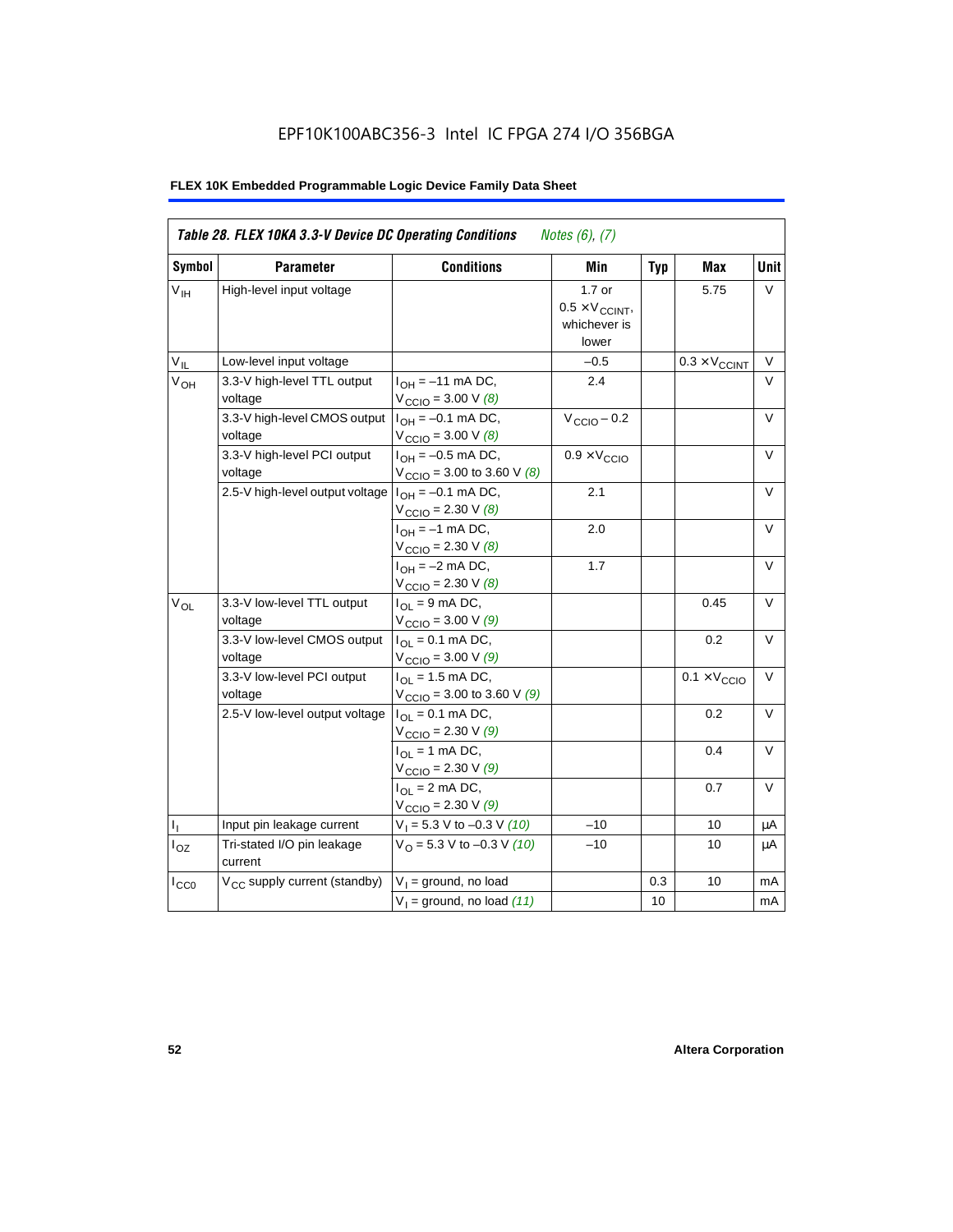| Table 29. 3.3-V Device Capacitance of EPF10K10A & EPF10K30A Devices |                                                                           |                               | <i>Note</i> (12) |     |        |
|---------------------------------------------------------------------|---------------------------------------------------------------------------|-------------------------------|------------------|-----|--------|
| Symbol                                                              | <b>Parameter</b>                                                          | <b>Conditions</b>             | Min              | Max | Unit I |
| $C_{IN}$                                                            | Input capacitance                                                         | $V_{IN} = 0 V$ , f = 1.0 MHz  |                  | 8   | pF     |
| $C_{\text{INCLK}}$                                                  | Input capacitance on dedicated $ V_{IN} = 0 V$ , f = 1.0 MHz<br>clock pin |                               |                  | 12  | pF     |
| $C_{OUT}$                                                           | Output capacitance                                                        | $V_{OUT} = 0 V$ , f = 1.0 MHz |                  | 8   | pF     |

#### *Table 30. 3.3-V Device Capacitance of EPF10K100A Devices Note (12)*

| Symbol             | <b>Parameter</b>                                                        | <b>Conditions</b>                   | Min | Max | <b>Unit</b> |
|--------------------|-------------------------------------------------------------------------|-------------------------------------|-----|-----|-------------|
| $C_{IN}$           | Input capacitance                                                       | $V_{IN} = 0 V$ , f = 1.0 MHz        |     | 10  | pF          |
| $C_{\text{INCLK}}$ | Input capacitance on dedicated $V_{1N} = 0$ V, f = 1.0 MHz<br>clock pin |                                     |     | 15  | pF          |
| $\mathrm{c_{out}}$ | Output capacitance                                                      | $V_{\text{OUT}} = 0$ V, f = 1.0 MHz |     | 10  | pF          |

### *Table 31. 3.3-V Device Capacitance of EPF10K250A Devices Note (12)*

| Symbol             | <b>Parameter</b>                                                          | <b>Conditions</b>                                           | Min | Max | <b>Unit</b> |
|--------------------|---------------------------------------------------------------------------|-------------------------------------------------------------|-----|-----|-------------|
| $C_{IN}$           | Input capacitance                                                         | $V_{IN} = 0 V$ , f = 1.0 MHz                                |     | 10  | pF          |
| $C_{\text{INCLK}}$ | Input capacitance on dedicated $ V_{IN} = 0 V$ , f = 1.0 MHz<br>clock pin |                                                             |     | 15  | pF          |
| $C_{\text{OUT}}$   | Output capacitance                                                        | $V_{\text{OUT}} = 0 \text{ V}, \text{ f} = 1.0 \text{ MHz}$ |     | 10  | pF          |

#### *Notes to tables:*

- (1) See the *Operating Requirements for Altera Devices Data Sheet*.
- (2) Minimum DC voltage input is –0.5 V. During transitions, the inputs may undershoot to –2.0 V or overshoot to 5.75 V for input currents less than 100 mA and periods shorter than 20 ns.
- (3) Numbers in parentheses are for industrial-temperature-range devices.
- (4) Maximum V<sub>CC</sub> rise time is 100 ms, and V<sub>CC</sub> must rise monotonically.<br>(5) ELEX 10KA device inputs may be driven before V<sub>CCINT</sub> and V<sub>CCIO</sub> ar
- (5) FLEX 10KA device inputs may be driven before  $V_{CCTN}$  and  $V_{CCTO}$  are powered.<br>(6) Typical values are for T<sub>A</sub> = 25° C and  $V_{CC}$  = 3.3 V.
- (6) Typical values are for  $T_A = 25^\circ$  C and  $V_{CC} = 3.3$  V.<br>(7) These values are specified under the Recommende
- These values are specified under the Recommended Operating Conditions shown in Table 27 on page 51.
- (8) The  $I_{OH}$  parameter refers to high-level TTL, PCI, or CMOS output current. The  $I_{OH}$  parameter refers to low-level TTL, PCI, or CMOS output current. The
- The I<sub>OL</sub> parameter refers to low-level TTL, PCI, or CMOS output current. This parameter applies to open-drain pins as well as output pins.
- (10) This value is specified for normal device operation. The value may vary during power-up.
- (11) This parameter applies to all -1 speed grade commercial temperature devices and all -2 speed grade industrial-temperature devices.
- (12) Capacitance is sample-tested only.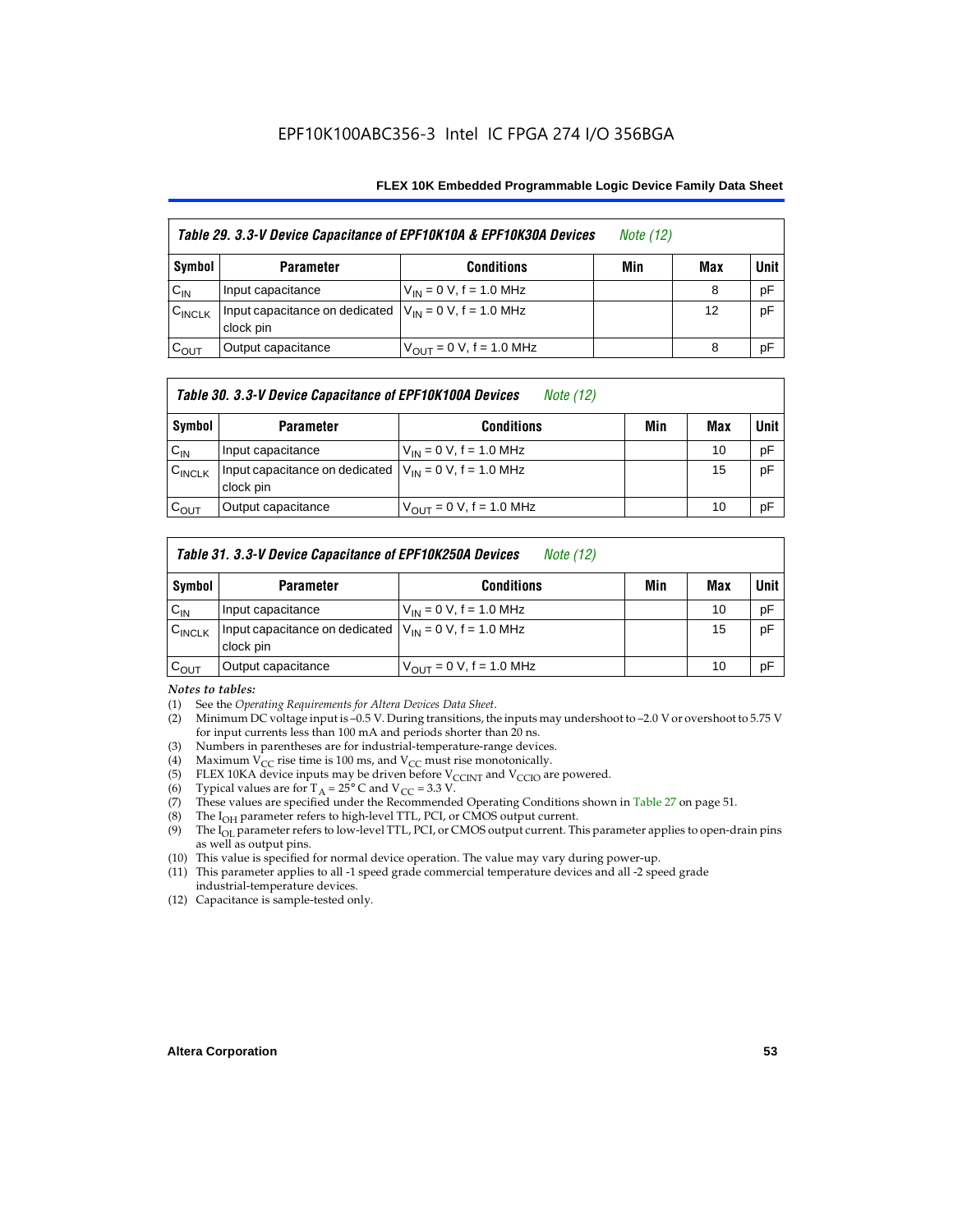Figure 22 shows the typical output drive characteristics of EPF10K10A, EPF10K30A, EPF10K100A, and EPF10K250A devices with 3.3-V and 2.5-V V<sub>CCIO</sub>. The output driver is compliant with the 3.3-V PCI Local Bus *Specification, Revision 2.2* (with 3.3-V V<sub>CCIO</sub>). Moreover, device analysis shows that the EPF10K10A, EPF10K30A, and EPF 10K100A devices can drive a 5.0-V PCI bus with eight or fewer loads.

*Figure 22. Output Drive Characteristics for EPF10K10A, EPF10K30A & EPF10K100A Devices*



Figure 23 shows the typical output drive characteristics of the EPF10K250A device with 3.3-V and 2.5-V  $V_{\text{CCIO}}$ .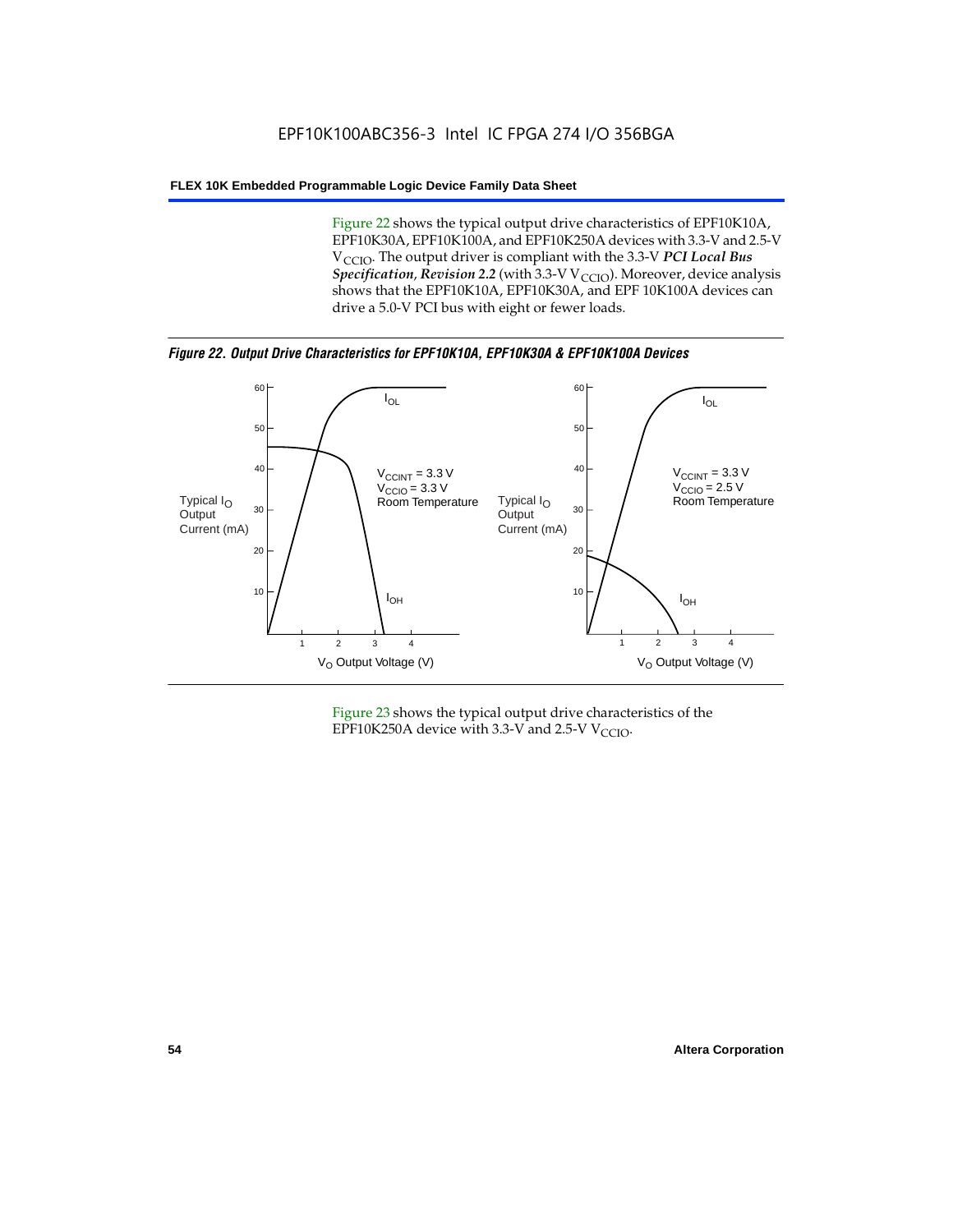

*Figure 23. Output Drive Characteristics for EPF10K250A Device*

**Timing Model** The continuous, high-performance FastTrack Interconnect routing resources ensure predictable performance and accurate simulation and timing analysis. This predictable performance contrasts with that of FPGAs, which use a segmented connection scheme and therefore have unpredictable performance.

> Device performance can be estimated by following the signal path from a source, through the interconnect, to the destination. For example, the registered performance between two LEs on the same row can be calculated by adding the following parameters:

- **E** LE register clock-to-output delay  $(t_{CO})$ <br> **E** Interconnect delay  $(t_{CMBOW})$
- Interconnect delay (*t<sub>SAMEROW</sub>*)
- LE look-up table delay  $(t_{LUT})$
- LE register setup time ( $t_{SI}$ )

The routing delay depends on the placement of the source and destination LEs. A more complex registered path may involve multiple combinatorial LEs between the source and destination LEs.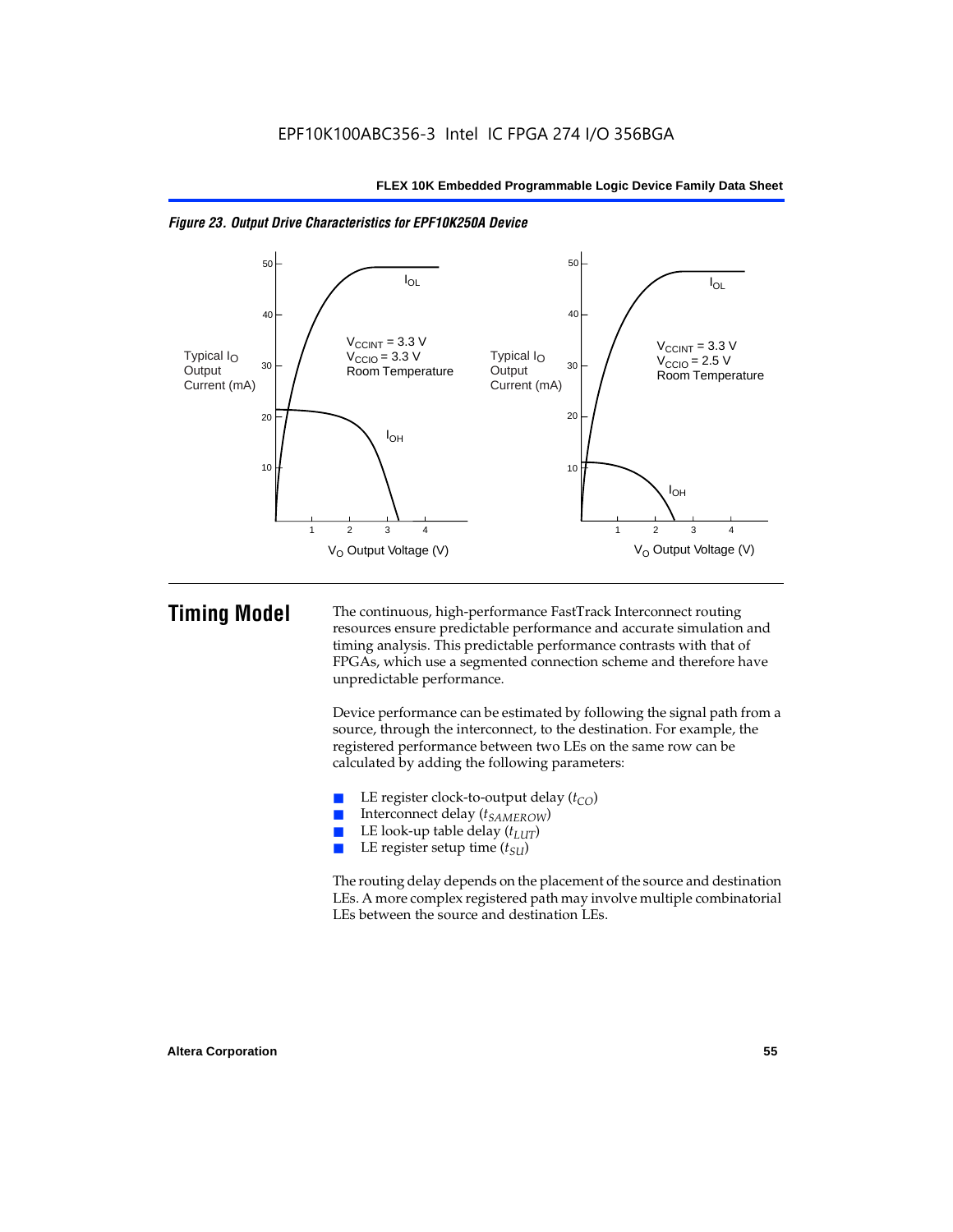Timing simulation and delay prediction are available with the MAX+PLUS II Simulator and Timing Analyzer, or with industrystandard EDA tools. The Simulator offers both pre-synthesis functional simulation to evaluate logic design accuracy and post-synthesis timing simulation with 0.1-ns resolution. The Timing Analyzer provides pointto-point timing delay information, setup and hold time analysis, and device-wide performance analysis.

Figure 24 shows the overall timing model, which maps the possible paths to and from the various elements of the FLEX 10K device.

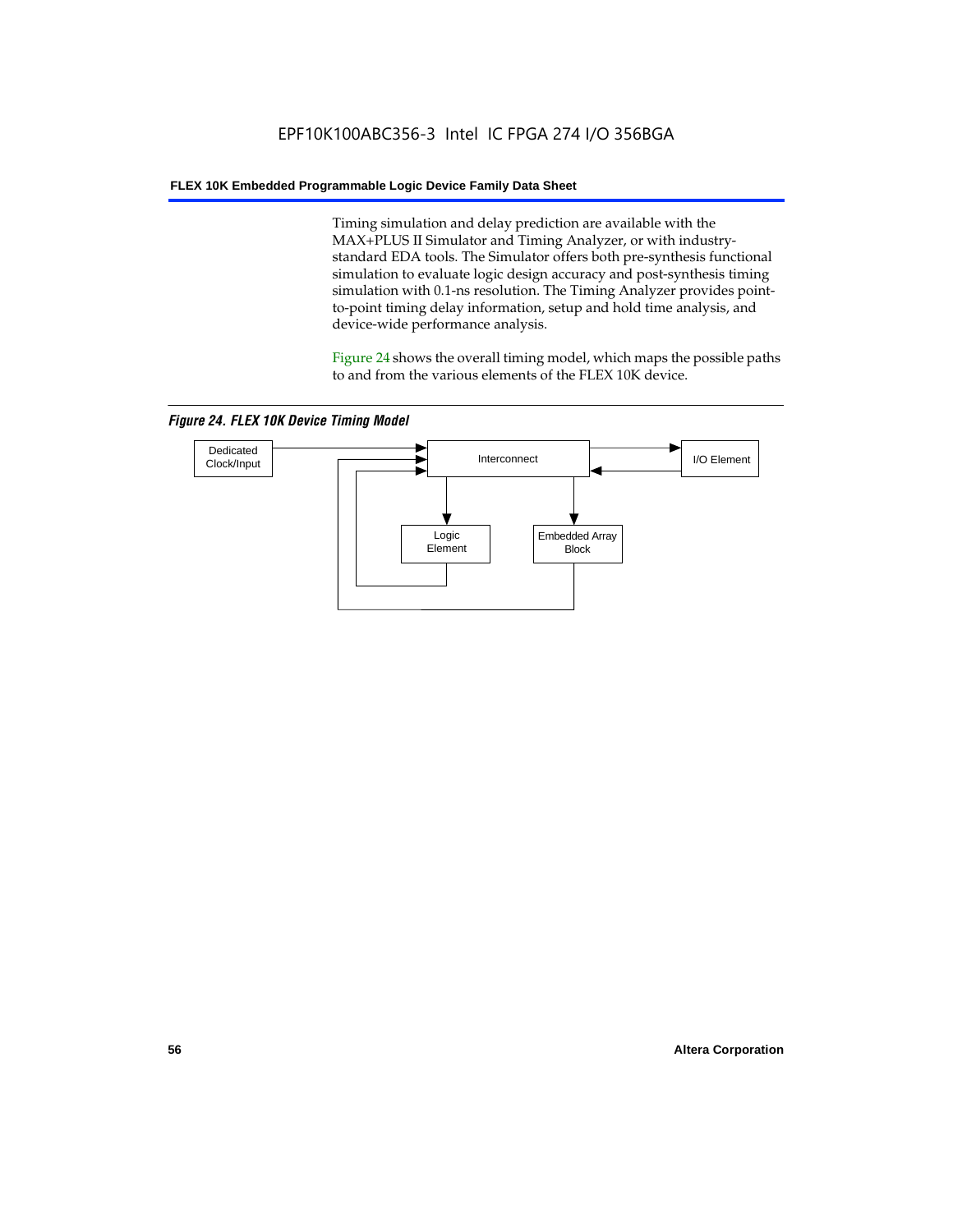Figures 25 through 27 show the delays that correspond to various paths and functions within the LE, IOE, and EAB timing models.



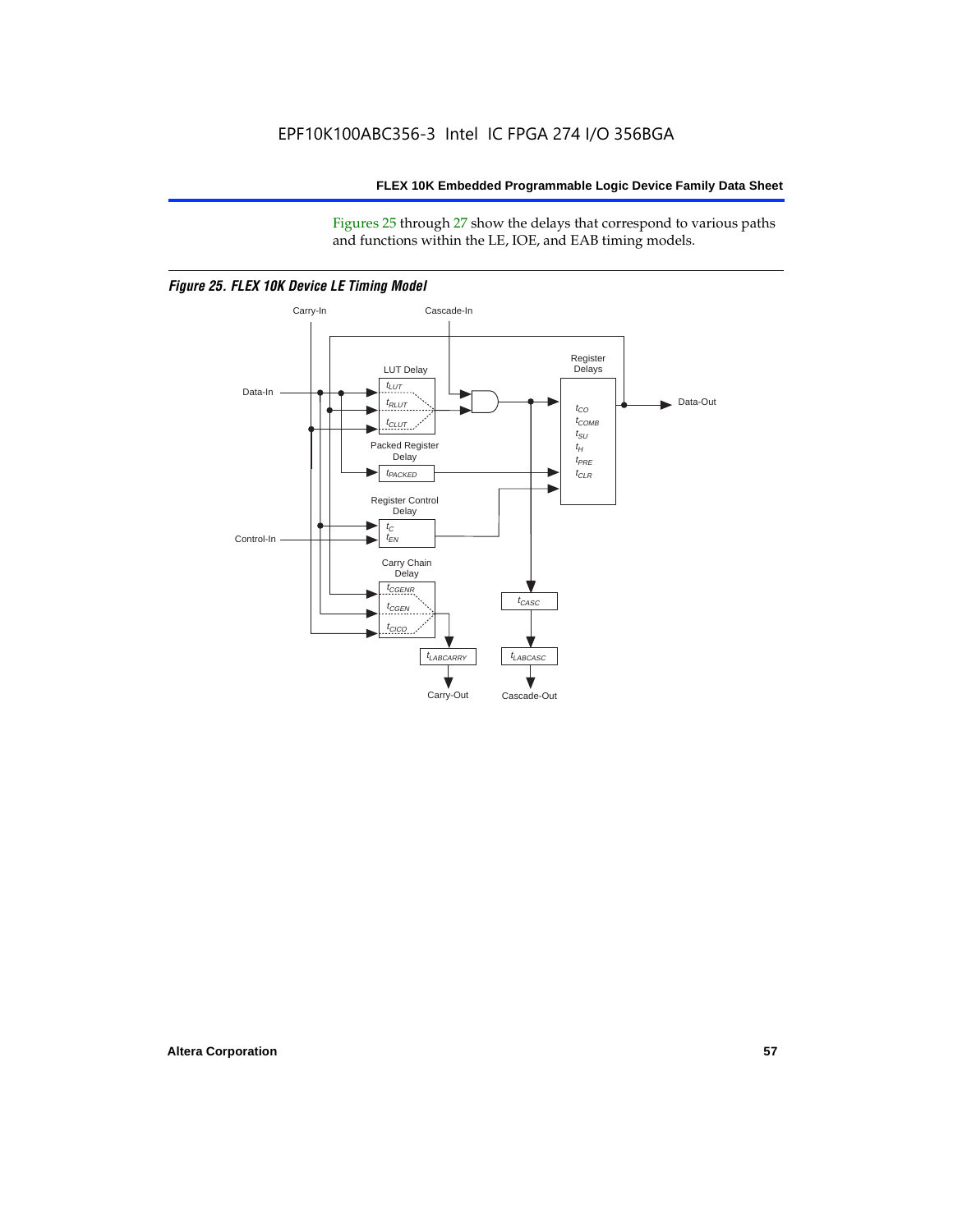

# *Figure 26. FLEX 10K Device IOE Timing Model*

*Figure 27. FLEX 10K Device EAB Timing Model*



Figures 28 shows the timing model for bidirectional I/O pin timing.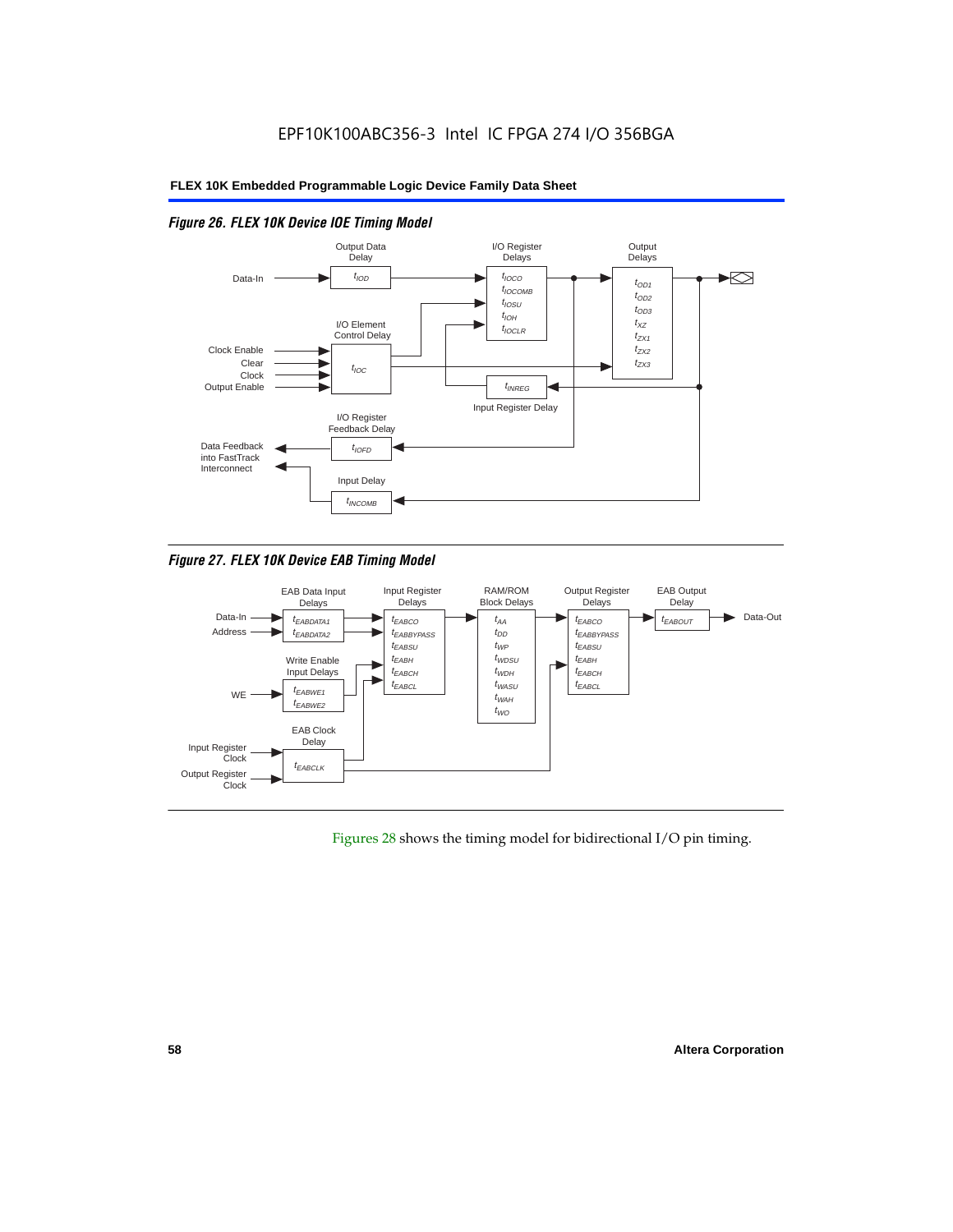

Tables 32 through 36 describe the FLEX 10K device internal timing parameters. These internal timing parameters are expressed as worst-case values. Using hand calculations, these parameters can be used to estimate design performance. However, before committing designs to silicon, actual worst-case performance should be modeled using timing simulation and analysis. Tables 37 through 38 describe FLEX 10K external timing parameters.

| Table 32. LE Timing Microparameters (Part 1 of 2)<br>Note (1) |                                         |                   |  |  |
|---------------------------------------------------------------|-----------------------------------------|-------------------|--|--|
| Symbol                                                        | <b>Parameter</b>                        | <b>Conditions</b> |  |  |
| $t_{LUT}$                                                     | LUT delay for data-in                   |                   |  |  |
| $t_{CLUT}$                                                    | LUT delay for carry-in                  |                   |  |  |
| $t_{RLUT}$                                                    | LUT delay for LE register feedback      |                   |  |  |
| <sup>t</sup> PACKED                                           | Data-in to packed register delay        |                   |  |  |
| $t_{EN}$                                                      | LE register enable delay                |                   |  |  |
| $t_{CICO}$                                                    | Carry-in to carry-out delay             |                   |  |  |
| <sup>t</sup> CGEN                                             | Data-in to carry-out delay              |                   |  |  |
| $t_{CGENR}$                                                   | LE register feedback to carry-out delay |                   |  |  |
| t <sub>CASC</sub>                                             | Cascade-in to cascade-out delay         |                   |  |  |
| $t_C$                                                         | LE register control signal delay        |                   |  |  |
| $t_{CO}$                                                      | LE register clock-to-output delay       |                   |  |  |
| $t_{COMB}$                                                    | Combinatorial delay                     |                   |  |  |

*Figure 28. Synchronous Bidirectional Pin External Timing Model*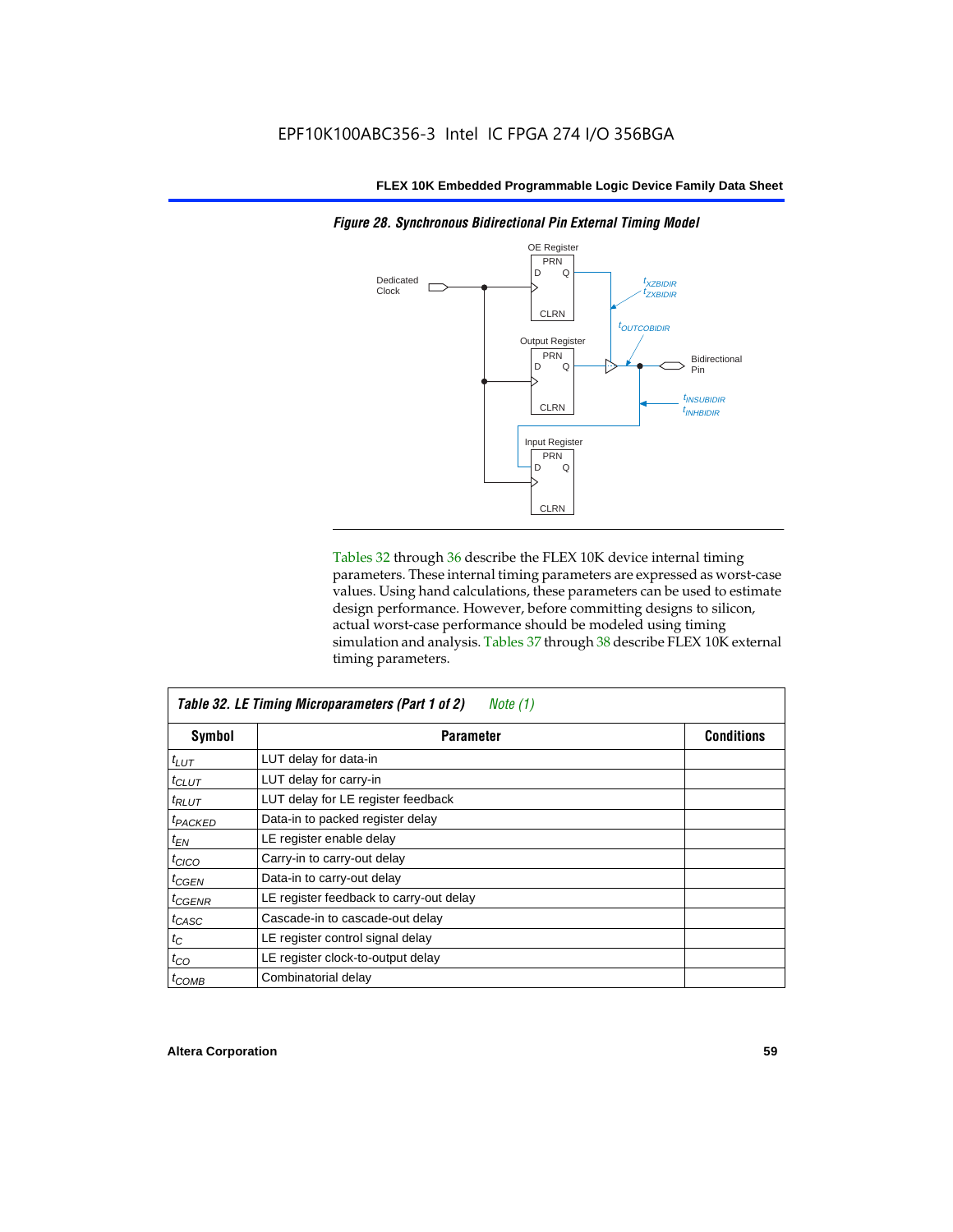| Table 32. LE Timing Microparameters (Part 2 of 2)<br>Note (1) |                                                                                                                                         |                   |  |  |  |
|---------------------------------------------------------------|-----------------------------------------------------------------------------------------------------------------------------------------|-------------------|--|--|--|
| <b>Symbol</b>                                                 | <b>Parameter</b>                                                                                                                        | <b>Conditions</b> |  |  |  |
| $t_{\rm SU}$                                                  | LE register setup time for data and enable signals before clock; LE register<br>recovery time after asynchronous clear, preset, or load |                   |  |  |  |
| $t_H$                                                         | LE register hold time for data and enable signals after clock                                                                           |                   |  |  |  |
| $t_{PRE}$                                                     | LE register preset delay                                                                                                                |                   |  |  |  |
| $t_{CLR}$                                                     | LE register clear delay                                                                                                                 |                   |  |  |  |
| $t_{CH}$                                                      | Minimum clock high time from clock pin                                                                                                  |                   |  |  |  |
| $t_{CL}$                                                      | Minimum clock low time from clock pin                                                                                                   |                   |  |  |  |

# *Table 33. IOE Timing Microparameters Note (1)*

| Symbol              | <b>Parameter</b>                                                                                                         | <b>Conditions</b>  |
|---------------------|--------------------------------------------------------------------------------------------------------------------------|--------------------|
| t <sub>IOD</sub>    | IOE data delay                                                                                                           |                    |
| $t_{\text{IOC}}$    | IOE register control signal delay                                                                                        |                    |
| $t_{IOCO}$          | IOE register clock-to-output delay                                                                                       |                    |
| $t_{IOCOMB}$        | IOE combinatorial delay                                                                                                  |                    |
| $t_{IOSU}$          | IOE register setup time for data and enable signals before clock; IOE register<br>recovery time after asynchronous clear |                    |
| $t_{IOH}$           | IOE register hold time for data and enable signals after clock                                                           |                    |
| $t_{IOCLR}$         | IOE register clear time                                                                                                  |                    |
| $t_{OD1}$           | Output buffer and pad delay, slow slew rate = off, $V_{\text{CCIO}} = V_{\text{CCINT}}$                                  | $C1 = 35$ pF $(2)$ |
| $t_{OD2}$           | Output buffer and pad delay, slow slew rate = off, $V_{\text{CCIO}}$ = low voltage                                       | $C1 = 35$ pF $(3)$ |
| $t_{OD3}$           | Output buffer and pad delay, slow slew rate $=$ on                                                                       | $C1 = 35$ pF $(4)$ |
| $t_{XZ}$            | IOE output buffer disable delay                                                                                          |                    |
| $t_{ZX1}$           | IOE output buffer enable delay, slow slew rate = off, $V_{\text{CCIO}} = V_{\text{CCINT}}$                               | $C1 = 35$ pF $(2)$ |
| $t_{ZX2}$           | IOE output buffer enable delay, slow slew rate = off, $V_{\text{CCIO}}$ = low voltage                                    | $C1 = 35$ pF $(3)$ |
| $t_{ZX3}$           | IOE output buffer enable delay, slow slew rate $=$ on                                                                    | $C1 = 35$ pF $(4)$ |
| <sup>t</sup> INREG  | IOE input pad and buffer to IOE register delay                                                                           |                    |
| $t_{IOFD}$          | IOE register feedback delay                                                                                              |                    |
| <sup>t</sup> INCOMB | IOE input pad and buffer to FastTrack Interconnect delay                                                                 |                    |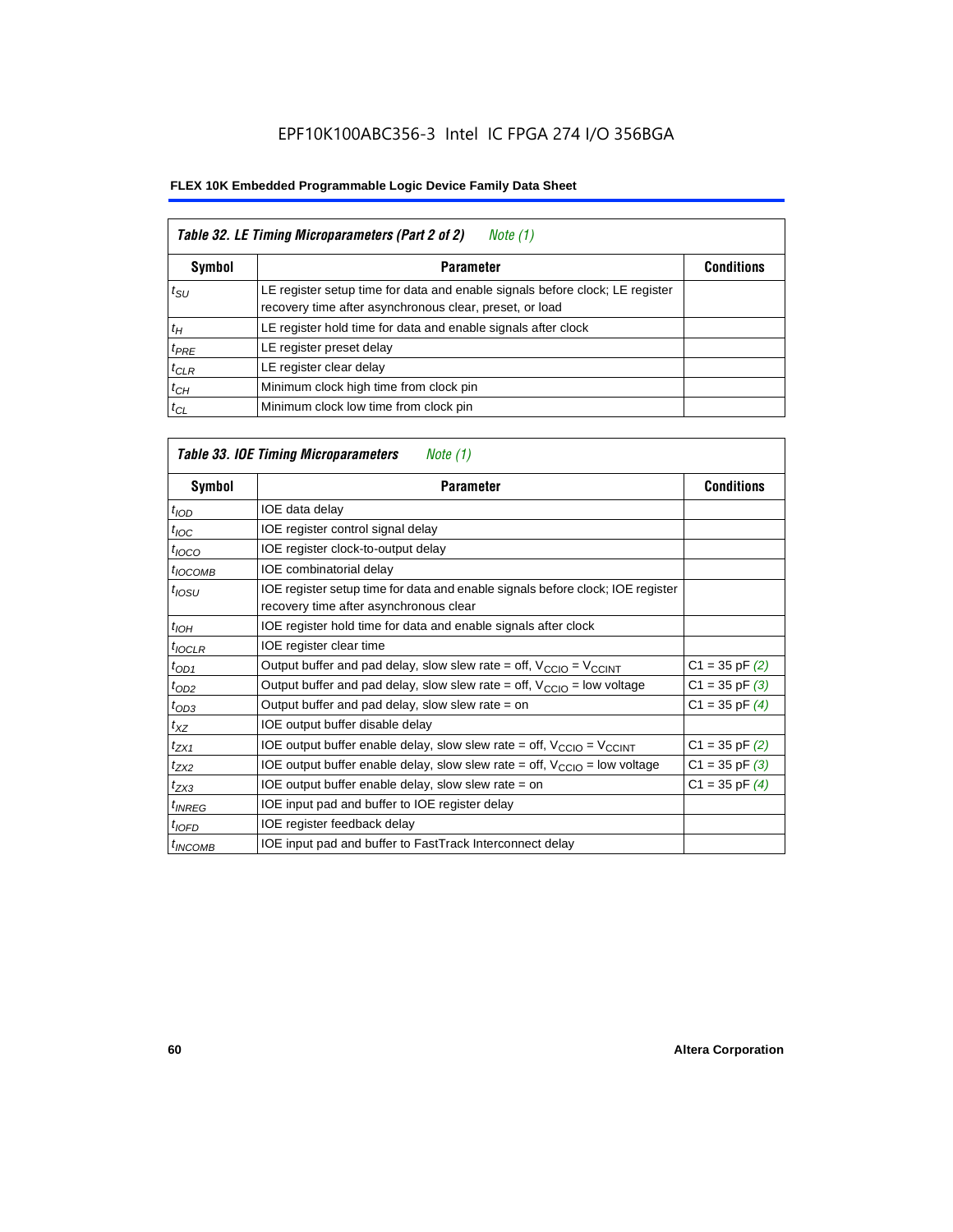|                        | <b>Table 34. EAB Timing Microparameters</b><br>Note (1) |                   |
|------------------------|---------------------------------------------------------|-------------------|
| Symbol                 | <b>Parameter</b>                                        | <b>Conditions</b> |
| <i>EABDATA1</i>        | Data or address delay to EAB for combinatorial input    |                   |
| <sup>t</sup> EABDATA2  | Data or address delay to EAB for registered input       |                   |
| t <sub>EABWE1</sub>    | Write enable delay to EAB for combinatorial input       |                   |
| t <sub>FARWF2</sub>    | Write enable delay to EAB for registered input          |                   |
| <b><i>EABCLK</i></b>   | EAB register clock delay                                |                   |
| $t_{EABCO}$            | EAB register clock-to-output delay                      |                   |
| <sup>t</sup> EABBYPASS | Bypass register delay                                   |                   |
| $t_{EABSU}$            | EAB register setup time before clock                    |                   |
| $t_{EABH}$             | EAB register hold time after clock                      |                   |
| $t_{AA}$               | Address access delay                                    |                   |
| $t_{WP}$               | Write pulse width                                       |                   |
| $t_{WDSU}$             | Data setup time before falling edge of write pulse      | (5)               |
| $t_{WDH}$              | Data hold time after falling edge of write pulse        | (5)               |
| $t_{WASU}$             | Address setup time before rising edge of write pulse    | (5)               |
| $t_{WAH}$              | Address hold time after falling edge of write pulse     | (5)               |
| $t_{WO}$               | Write enable to data output valid delay                 |                   |
| $t_{DD}$               | Data-in to data-out valid delay                         |                   |
| <sup>t</sup> EABOUT    | Data-out delay                                          |                   |
| t <sub>EABCH</sub>     | Clock high time                                         |                   |
| <sup>t</sup> EABCL     | Clock low time                                          |                   |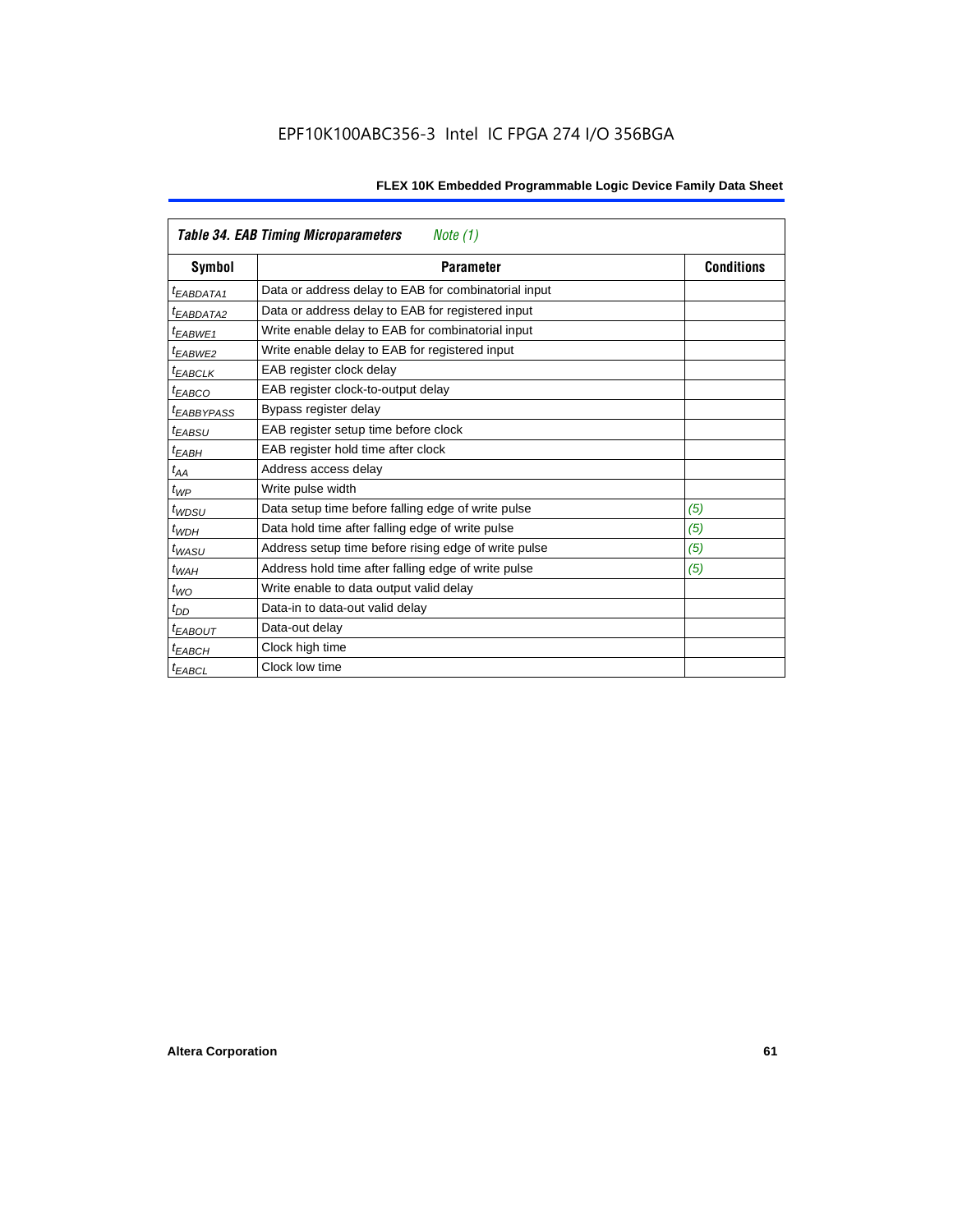|  | FLEX 10K Embedded Programmable Logic Device Family Data Sheet |
|--|---------------------------------------------------------------|
|--|---------------------------------------------------------------|

|                        | <b>Table 35. EAB Timing Macroparameters</b><br>Notes $(1)$ , $(6)$                        |                   |
|------------------------|-------------------------------------------------------------------------------------------|-------------------|
| Symbol                 | <b>Parameter</b>                                                                          | <b>Conditions</b> |
| t <sub>EABAA</sub>     | EAB address access delay                                                                  |                   |
| <sup>t</sup> EABRCCOMB | EAB asynchronous read cycle time                                                          |                   |
| <sup>t</sup> EABRCREG  | EAB synchronous read cycle time                                                           |                   |
| <sup>t</sup> EABWP     | EAB write pulse width                                                                     |                   |
| <sup>t</sup> EABWCCOMB | EAB asynchronous write cycle time                                                         |                   |
| <sup>t</sup> EABWCREG  | EAB synchronous write cycle time                                                          |                   |
| <sup>t</sup> EABDD     | EAB data-in to data-out valid delay                                                       |                   |
| <sup>t</sup> EABDATACO | EAB clock-to-output delay when using output registers                                     |                   |
| <sup>t</sup> EABDATASU | EAB data/address setup time before clock when using input register                        |                   |
| <sup>t</sup> EABDATAH  | EAB data/address hold time after clock when using input register                          |                   |
| <sup>t</sup> EABWESU   | EAB WE setup time before clock when using input register                                  |                   |
| <sup>t</sup> EABWEH    | EAB WE hold time after clock when using input register                                    |                   |
| <sup>t</sup> EABWDSU   | EAB data setup time before falling edge of write pulse when not using input<br>registers  |                   |
| $t_{EABWDH}$           | EAB data hold time after falling edge of write pulse when not using input                 |                   |
|                        | registers                                                                                 |                   |
| <sup>t</sup> EABWASU   | EAB address setup time before rising edge of write pulse when not using                   |                   |
|                        | input registers                                                                           |                   |
| <sup>t</sup> EABWAH    | EAB address hold time after falling edge of write pulse when not using input<br>registers |                   |
| $t_{EABWO}$            | EAB write enable to data output valid delay                                               |                   |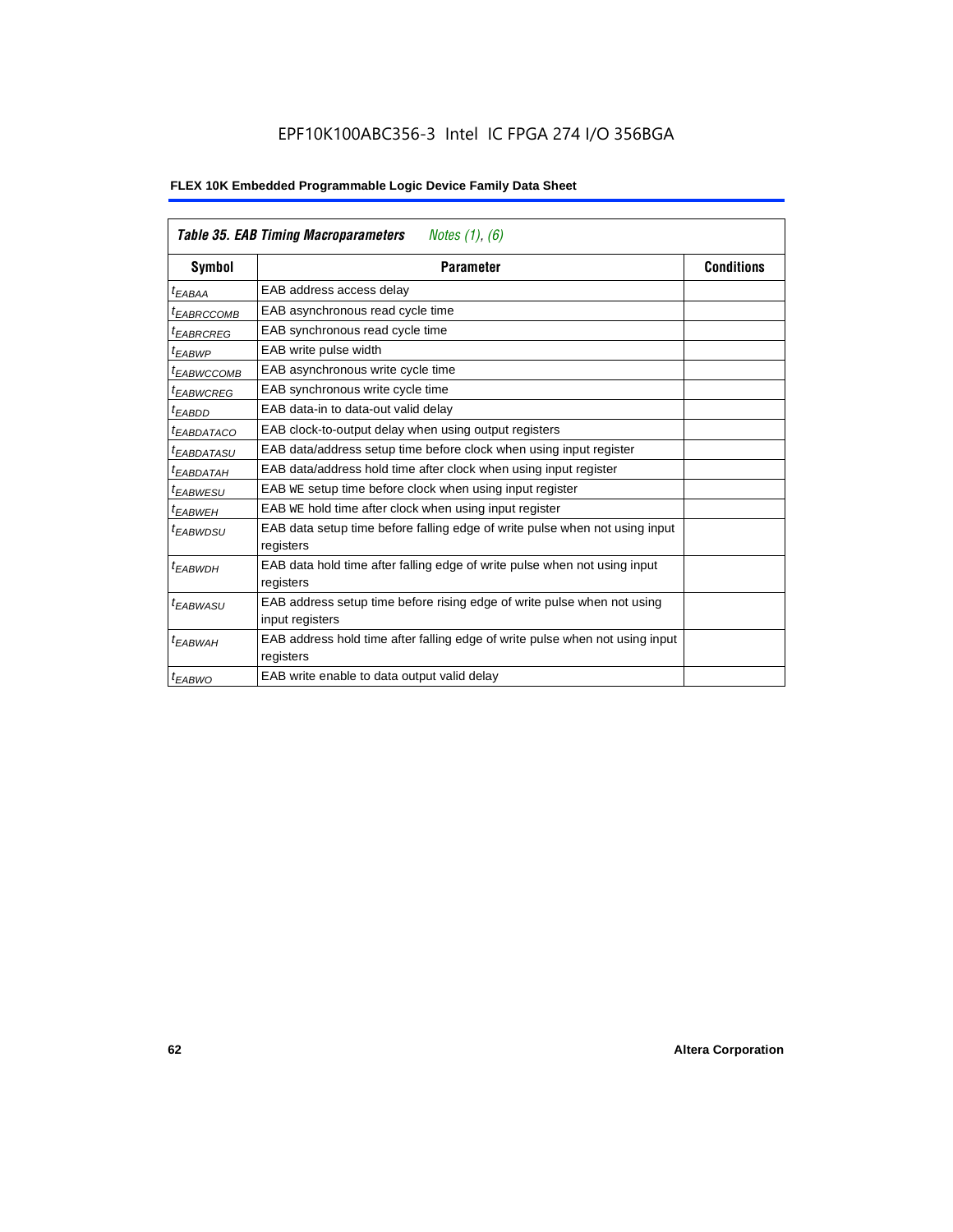|                            | Table 36. Interconnect Timing Microparameters<br>Note $(1)$                                                             |                   |
|----------------------------|-------------------------------------------------------------------------------------------------------------------------|-------------------|
| Symbol                     | <b>Parameter</b>                                                                                                        | <b>Conditions</b> |
| <sup>t</sup> DIN2IOE       | Delay from dedicated input pin to IOE control input                                                                     | (7)               |
| <sup>t</sup> DCLK2LE       | Delay from dedicated clock pin to LE or EAB clock                                                                       | (7)               |
| <sup>t</sup> DIN2DATA      | Delay from dedicated input or clock to LE or EAB data                                                                   | (7)               |
| <sup>t</sup> DCLK2IOE      | Delay from dedicated clock pin to IOE clock                                                                             | (7)               |
| $t_{DIN2LE}$               | Delay from dedicated input pin to LE or EAB control input                                                               | (7)               |
| <sup>t</sup> SAMELAB       | Routing delay for an LE driving another LE in the same LAB                                                              |                   |
| <sup>t</sup> SAMEROW       | Routing delay for a row IOE, LE, or EAB driving a row IOE, LE, or EAB in the<br>same row                                | (7)               |
| <sup>t</sup> SAMECOLUMN    | Routing delay for an LE driving an IOE in the same column                                                               | (7)               |
| <i>t<sub>DIFFROW</sub></i> | Routing delay for a column IOE, LE, or EAB driving an LE or EAB in a different<br>row                                   | (7)               |
| <i>t</i> TWOROWS           | Routing delay for a row IOE or EAB driving an LE or EAB in a different row                                              | (7)               |
| <sup>t</sup> LEPERIPH      | Routing delay for an LE driving a control signal of an IOE via the peripheral<br>control bus                            | (7)               |
| <b>LABCARRY</b>            | Routing delay for the carry-out signal of an LE driving the carry-in signal of a<br>different LE in a different LAB     |                   |
| $t_{LABCASC}$              | Routing delay for the cascade-out signal of an LE driving the cascade-in<br>signal of a different LE in a different LAB |                   |

|                    | <b>Table 37. External Timing Parameters</b><br>Notes (8), (10)                                            |                   |
|--------------------|-----------------------------------------------------------------------------------------------------------|-------------------|
| Symbol             | <b>Parameter</b>                                                                                          | <b>Conditions</b> |
| <sup>t</sup> DRR   | Register-to-register delay via four LEs, three row interconnects, and four local $ $ (9)<br>interconnects |                   |
| t <sub>insu</sub>  | Setup time with global clock at IOE register                                                              |                   |
| t <sub>INH</sub>   | Hold time with global clock at IOE register                                                               |                   |
| <sup>t</sup> outco | Clock-to-output delay with global clock at IOE register                                                   |                   |

# *Table 38. External Bidirectional Timing Parameters Note (10)*

| Symbol                  | <b>Parameter</b>                                                               | <b>Condition</b> |
|-------------------------|--------------------------------------------------------------------------------|------------------|
| <sup>t</sup> INSUBIDIR  | Setup time for bidirectional pins with global clock at adjacent LE register    |                  |
| <sup>t</sup> INHBIDIR   | Hold time for bidirectional pins with global clock at adjacent LE register     |                  |
| <sup>t</sup> outcobidir | Clock-to-output delay for bidirectional pins with global clock at IOE register |                  |
| <sup>t</sup> xzbidir    | Synchronous IOE output buffer disable delay                                    |                  |
| <sup>t</sup> zxbidir    | Synchronous IOE output buffer enable delay, slow slew rate = off               |                  |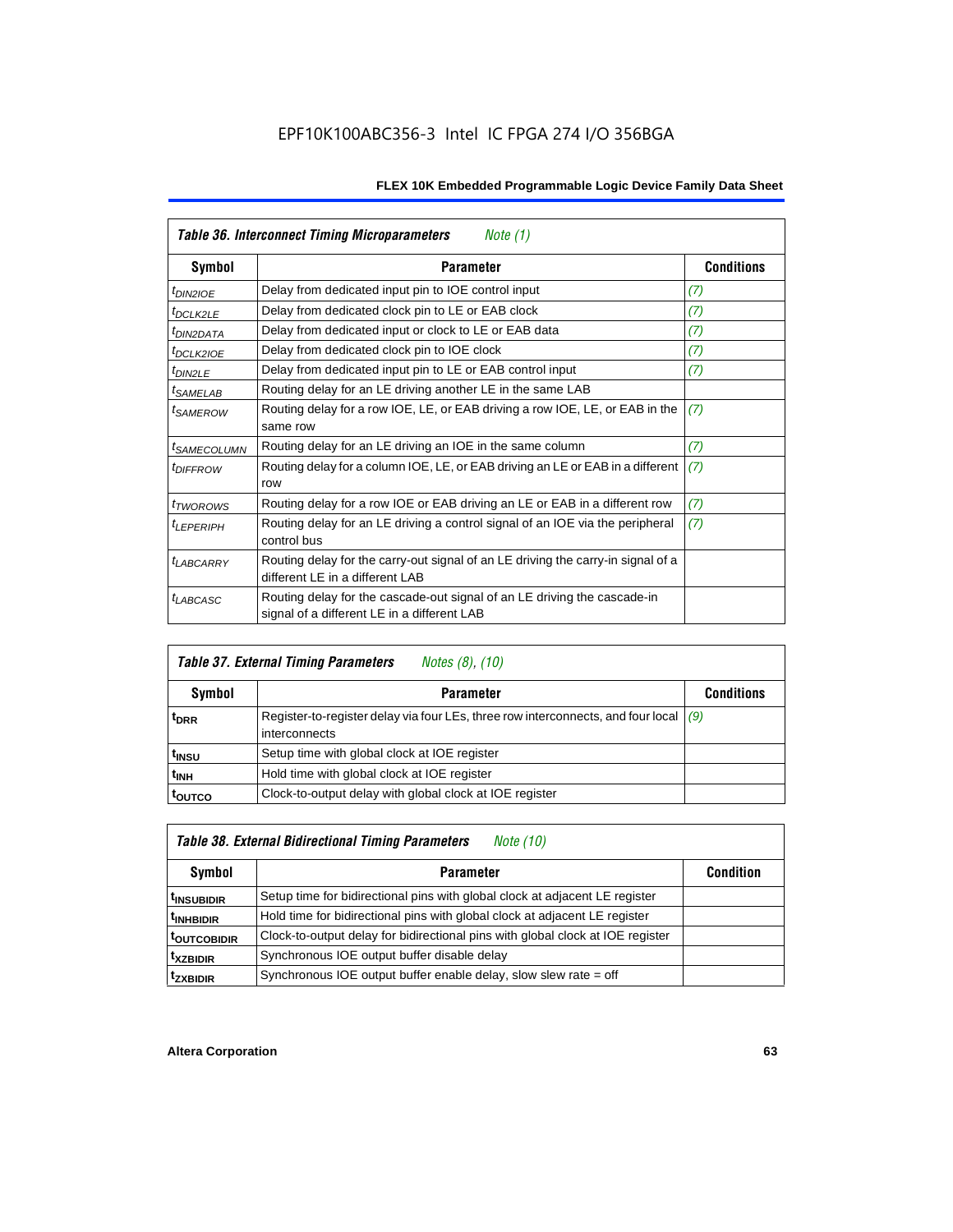# EPF10K100ABC356-3 Intel IC FPGA 274 I/O 356BGA

#### **FLEX 10K Embedded Programmable Logic Device Family Data Sheet**

#### *Notes to tables:*

| (1) Microparameters are timing delays contributed by individual architectural elements. These parameters cannot be |
|--------------------------------------------------------------------------------------------------------------------|
| measured explicitly.                                                                                               |

| (2) Operating conditions: $V_{CCIO} = 5.0 V \pm 5%$ for commercial use in FLEX 10K devices. |  |  |  |
|---------------------------------------------------------------------------------------------|--|--|--|
|                                                                                             |  |  |  |

 $V<sub>CCIO</sub>$  = 5.0 V  $\pm$  10% for industrial use in FLEX 10K devices.

 $V_{\text{CCIO}} = 3.3 \text{ V} \pm 10\%$  for commercial or industrial use in FLEX 10KA devices.

(3) Operating conditions:  $V_{\text{CCIO}} = 3.3 V \pm 10\%$  for commercial or industrial use in FLEX 10K devices.

 $V_{\text{CCIO}} = 2.5 \text{ V} \pm 0.2 \text{ V}$  for commercial or industrial use in FLEX 10KA devices.

- (4) Operating conditions:  $V_{\text{CCIO}} = 2.5 V$ , 3.3 V, or 5.0 V.<br>(5) Because the RAM in the EAB is self-timed, this param
- (5) Because the RAM in the EAB is self-timed, this parameter can be ignored when the WE signal is registered.<br>(6) EAB macroparameters are internal parameters that can simplify predicting the behavior of an EAB at its bou
- EAB macroparameters are internal parameters that can simplify predicting the behavior of an EAB at its boundary; these parameters are calculated by summing selected microparameters.
- (7) These parameters are worst-case values for typical applications. Post-compilation timing simulation and timing analysis are required to determine actual worst-case performance.
- (8) External reference timing parameters are factory-tested, worst-case values specified by Altera. A representative subset of signal paths is tested to approximate typical device applications.
- (9) Contact Altera Applications for test circuit specifications and test conditions.
- (10) These timing parameters are sample-tested only.

Figures 29 and 30 show the asynchronous and synchronous timing waveforms, respectively, for the EAB macroparameters in Table 34.

#### *Figure 29. EAB Asynchronous Timing Waveforms*

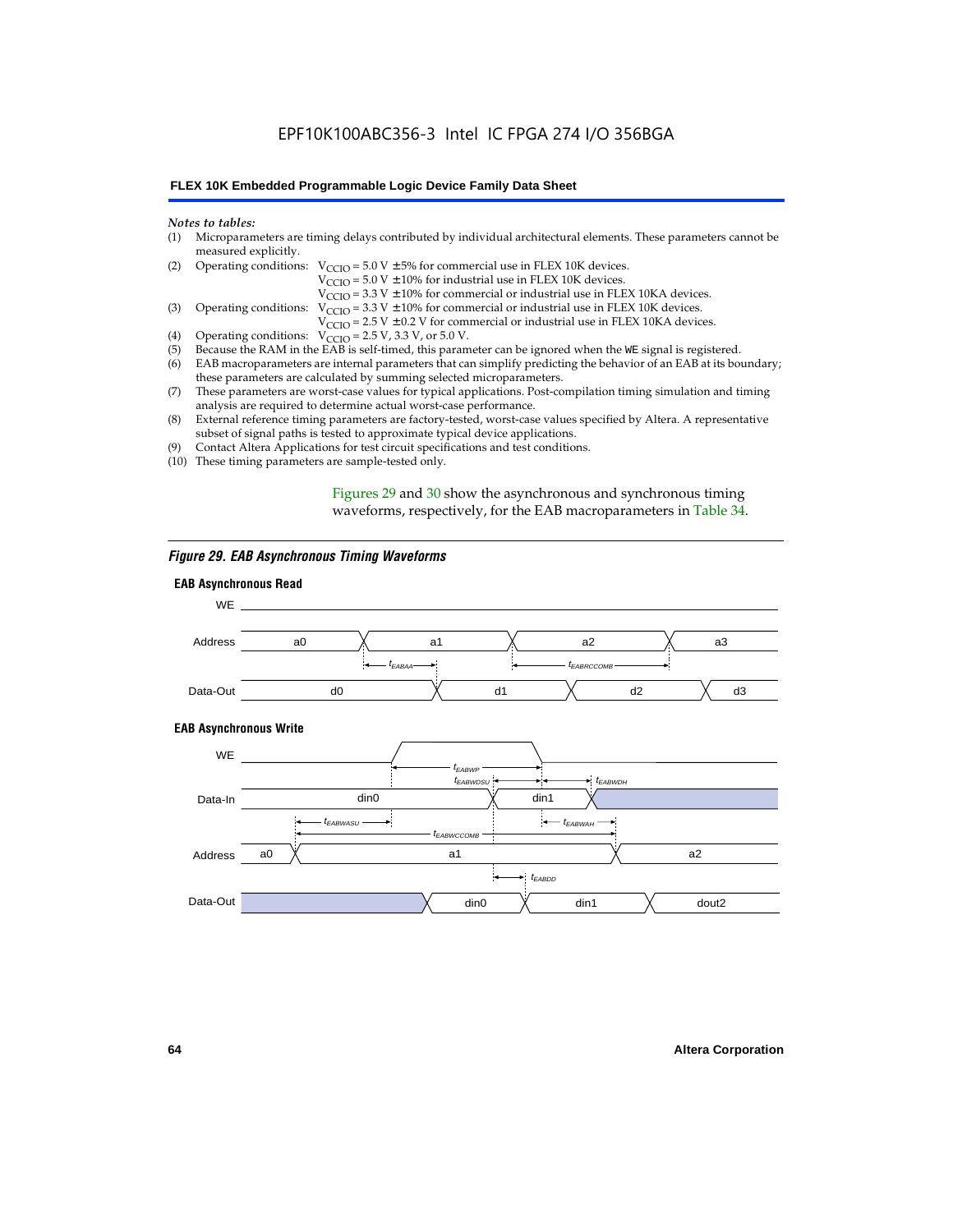# *Figure 30. EAB Synchronous Timing Waveforms*





#### **EAB Synchronous Write (EAB Output Registers Used)**

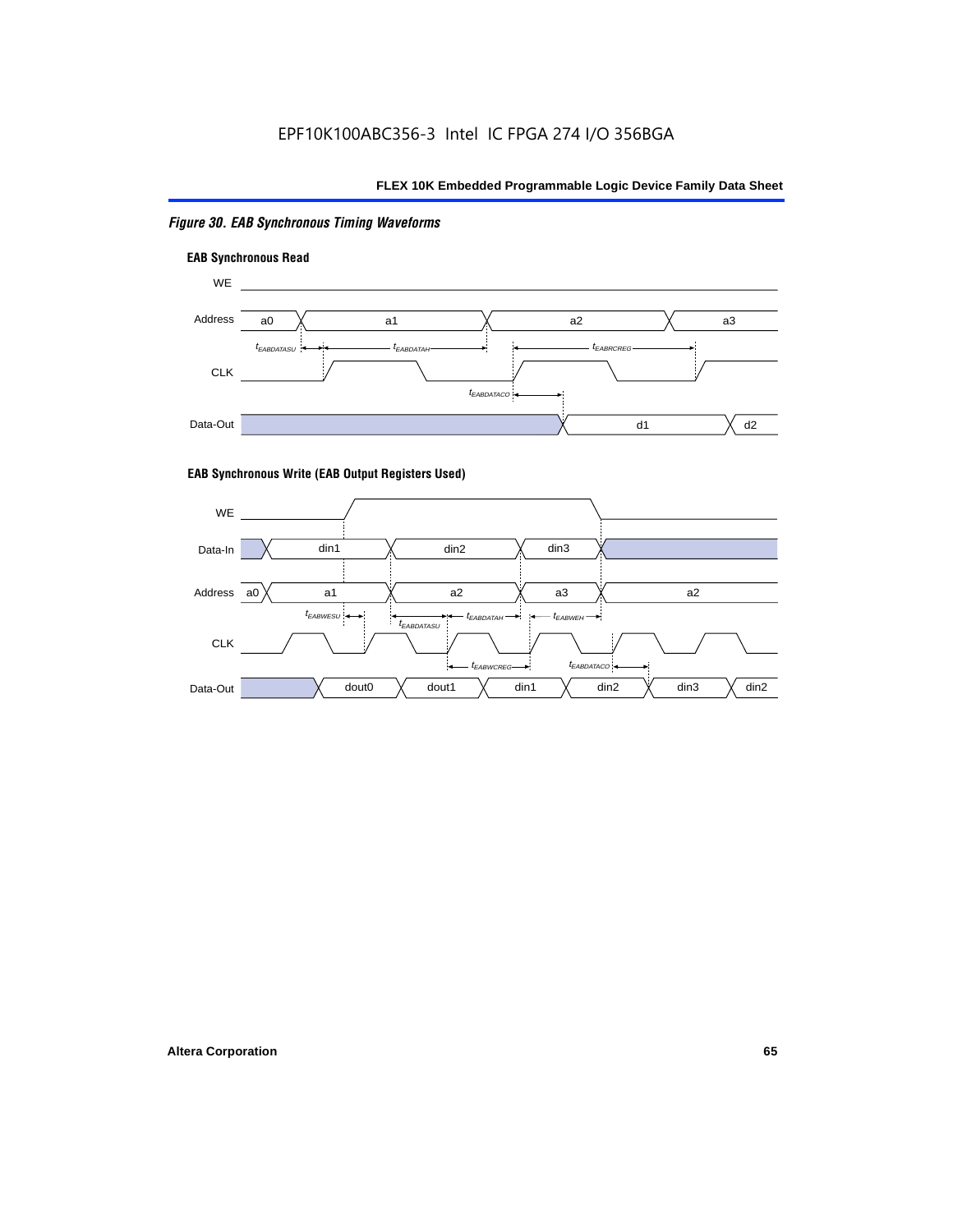Tables 39 through 47 show EPF10K10 and EPF10K20 device internal and external timing parameters.

| Table 39. EPF10K10 & EPF10K20 Device LE Timing Microparameters Note (1) |                |     |                |     |             |
|-------------------------------------------------------------------------|----------------|-----|----------------|-----|-------------|
| Symbol                                                                  | -3 Speed Grade |     | -4 Speed Grade |     | <b>Unit</b> |
|                                                                         | Min            | Max | Min            | Max |             |
| $t_{LUT}$                                                               |                | 1.4 |                | 1.7 | ns          |
| $t_{CLUT}$                                                              |                | 0.6 |                | 0.7 | ns          |
| $t_{RLUT}$                                                              |                | 1.5 |                | 1.9 | ns          |
| t <sub>PACKED</sub>                                                     |                | 0.6 |                | 0.9 | ns          |
| $t_{EN}$                                                                |                | 1.0 |                | 1.2 | ns          |
| $t_{CICO}$                                                              |                | 0.2 |                | 0.3 | ns          |
| $t_{\text{GEN}}$                                                        |                | 0.9 |                | 1.2 | ns          |
| $t_{\text{GENR}}$                                                       |                | 0.9 |                | 1.2 | ns          |
| $t_{CASC}$                                                              |                | 0.8 |                | 0.9 | ns          |
| $t_C$                                                                   |                | 1.3 |                | 1.5 | ns          |
| $t_{CO}$                                                                |                | 0.9 |                | 1.1 | ns          |
| $t_{\text{COMB}}$                                                       |                | 0.5 |                | 0.6 | ns          |
| $t_{\text{SU}}$                                                         | 1.3            |     | 2.5            |     | ns          |
| $t_H$                                                                   | 1.4            |     | 1.6            |     | ns          |
| $t_{PRE}$                                                               |                | 1.0 |                | 1.2 | ns          |
| $t_{\text{CLR}}$                                                        |                | 1.0 |                | 1.2 | ns          |
| $t_{CH}$                                                                | 4.0            |     | 4.0            |     | ns          |
| $t_{CL}$                                                                | 4.0            |     | 4.0            |     | ns          |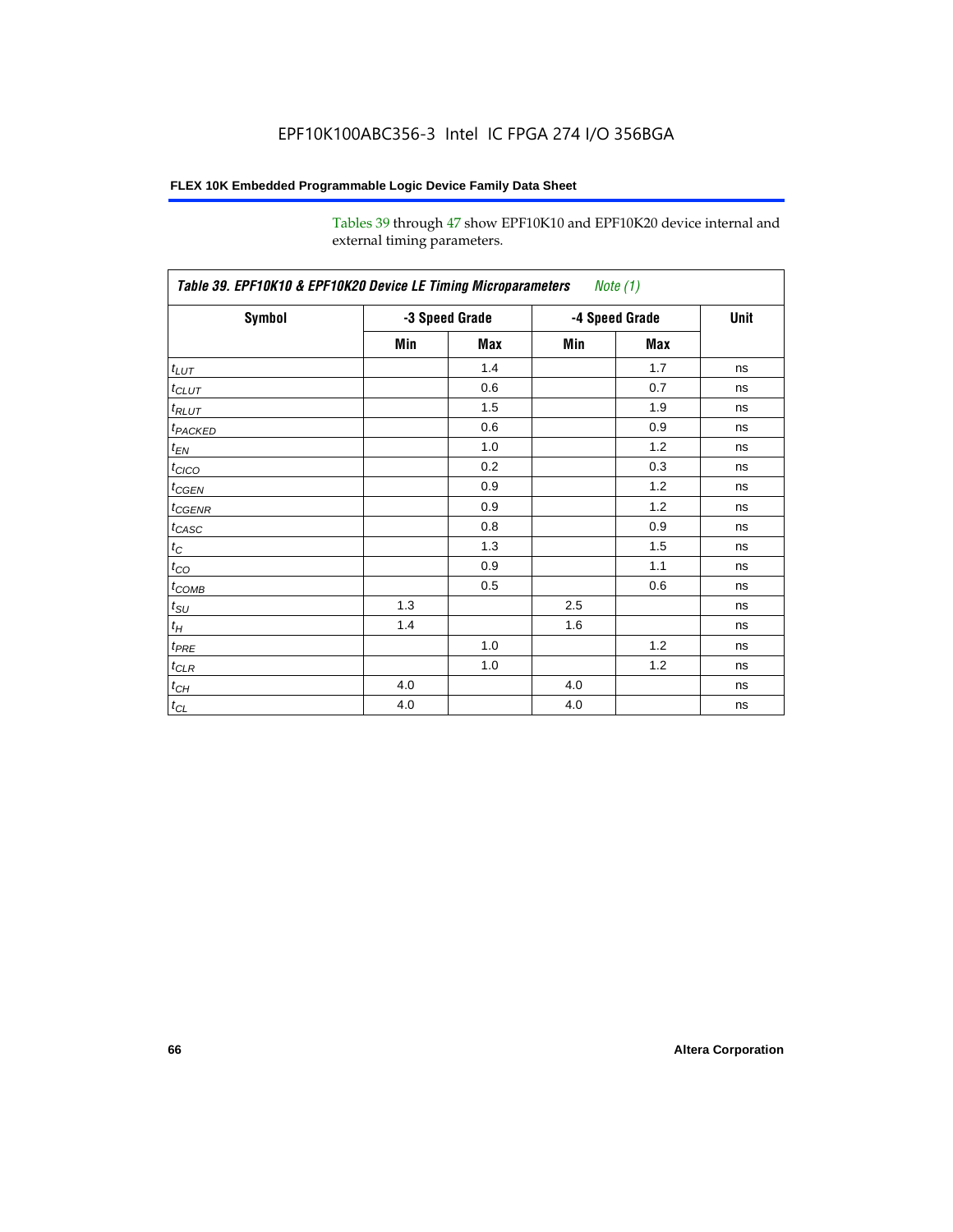| <b>Symbol</b>       | -3 Speed Grade |     | -4 Speed Grade |      | Unit |
|---------------------|----------------|-----|----------------|------|------|
|                     | Min            | Max | Min            | Max  |      |
| t <sub>IOD</sub>    |                | 1.3 |                | 1.6  | ns   |
| $t_{\text{IOC}}$    |                | 0.5 |                | 0.7  | ns   |
| $t_{IOCO}$          |                | 0.2 |                | 0.2  | ns   |
| t <sub>IOCOMB</sub> |                | 0.0 |                | 0.0  | ns   |
| $t_{IOSU}$          | 2.8            |     | 3.2            |      | ns   |
| $t_{IOH}$           | 1.0            |     | 1.2            |      | ns   |
| $t_{IOCLR}$         |                | 1.0 |                | 1.2  | ns   |
| $t_{OD1}$           |                | 2.6 |                | 3.5  | ns   |
| $t_{OD2}$           |                | 4.9 |                | 6.4  | ns   |
| $t_{OD3}$           |                | 6.3 |                | 8.2  | ns   |
| $t_{XZ}$            |                | 4.5 |                | 5.4  | ns   |
| $t_{ZX1}$           |                | 4.5 |                | 5.4  | ns   |
| $t_{ZX2}$           |                | 6.8 |                | 8.3  | ns   |
| $t_{ZX3}$           |                | 8.2 |                | 10.1 | ns   |
| t <sub>INREG</sub>  |                | 6.0 |                | 7.5  | ns   |
| $t_{IOFD}$          |                | 3.1 |                | 3.5  | ns   |
| t <sub>INCOMB</sub> |                | 3.1 |                | 3.5  | ns   |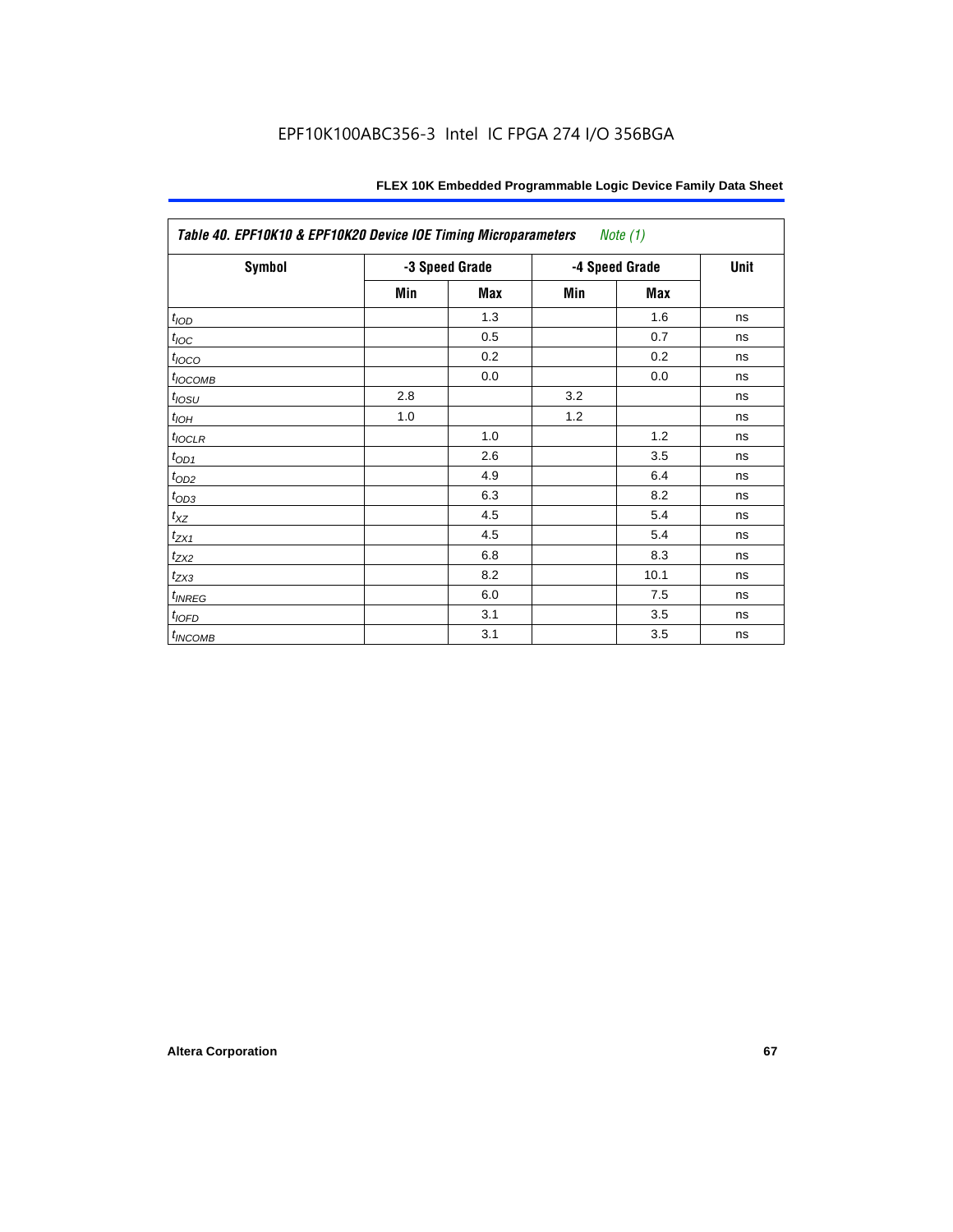# EPF10K100ABC356-3 Intel IC FPGA 274 I/O 356BGA

| Symbol                  | -3 Speed Grade |            | -4 Speed Grade |            | Unit |
|-------------------------|----------------|------------|----------------|------------|------|
|                         | Min            | <b>Max</b> | Min            | <b>Max</b> |      |
| $t_{EABDATA1}$          |                | 1.5        |                | 1.9        | ns   |
| $t_{EABDATA2}$          |                | 4.8        |                | 6.0        | ns   |
| t <sub>EABWE1</sub>     |                | 1.0        |                | 1.2        | ns   |
| t <sub>EABWE2</sub>     |                | 5.0        |                | 6.2        | ns   |
| $t_{EABCLK}$            |                | 1.0        |                | 2.2        | ns   |
| $t_{EABCO}$             |                | 0.5        |                | 0.6        | ns   |
| <b><i>EABBYPASS</i></b> |                | 1.5        |                | 1.9        | ns   |
| $t_{EABSU}$             | 1.5            |            | 1.8            |            | ns   |
| $t_{EABH}$              | 2.0            |            | 2.5            |            | ns   |
| $t_{AA}$                |                | 8.7        |                | 10.7       | ns   |
| $t_{\mathit{WP}}$       | 5.8            |            | 7.2            |            | ns   |
| $t_{W\!D\!S\!U}$        | 1.6            |            | 2.0            |            | ns   |
| $t_{WDH}$               | 0.3            |            | 0.4            |            | ns   |
| $t_{WASU}$              | 0.5            |            | 0.6            |            | ns   |
| $t_{W\!A H}$            | 1.0            |            | 1.2            |            | ns   |
| $t_{WO}$                |                | 5.0        |                | 6.2        | ns   |
| $t_{DD}$                |                | 5.0        |                | 6.2        | ns   |
| $t_{EABOUT}$            |                | 0.5        |                | 0.6        | ns   |
| $t_{EABCH}$             | 4.0            |            | 4.0            |            | ns   |
| $t_{EABCL}$             | 5.8            |            | 7.2            |            | ns   |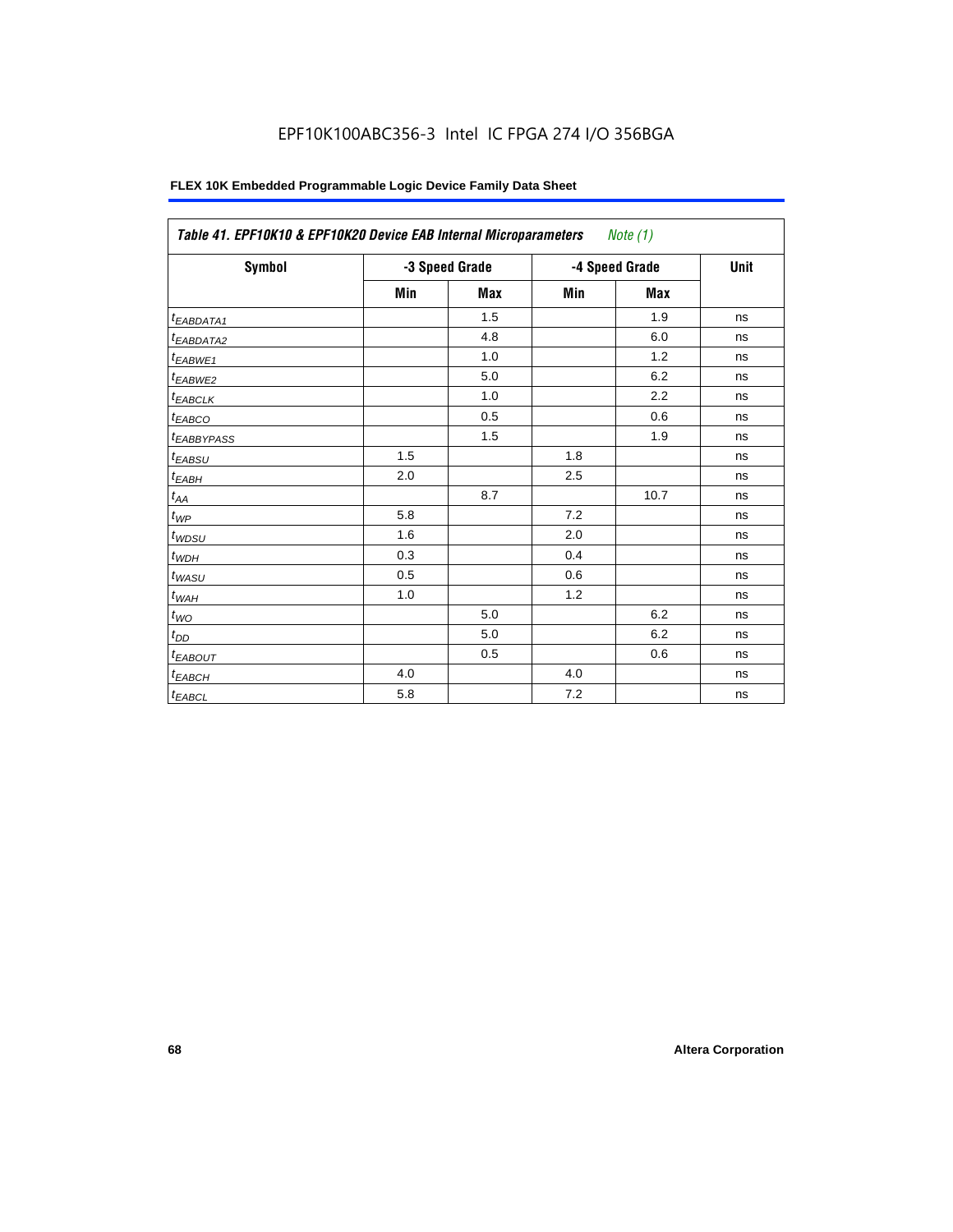| Table 42. EPF10K10 & EPF10K20 Device EAB Internal Timing Macroparameters<br>Note (1) |                |      |                |      |             |
|--------------------------------------------------------------------------------------|----------------|------|----------------|------|-------------|
| Symbol                                                                               | -3 Speed Grade |      | -4 Speed Grade |      | <b>Unit</b> |
|                                                                                      | Min            | Max  | Min            | Max  |             |
| t <sub>EABAA</sub>                                                                   |                | 13.7 |                | 17.0 | ns          |
| <sup>t</sup> EABRCCOMB                                                               | 13.7           |      | 17.0           |      | ns          |
| <b><i>EABRCREG</i></b>                                                               | 9.7            |      | 11.9           |      | ns          |
| t <sub>EABWP</sub>                                                                   | 5.8            |      | 7.2            |      | ns          |
| <sup>t</sup> EABWCCOMB                                                               | 7.3            |      | 9.0            |      | ns          |
| <sup>t</sup> EABWCREG                                                                | 13.0           |      | 16.0           |      | ns          |
| t <sub>EABDD</sub>                                                                   |                | 10.0 |                | 12.5 | ns          |
| <sup>t</sup> EABDATACO                                                               |                | 2.0  |                | 3.4  | ns          |
| <sup>t</sup> EABDATASU                                                               | 5.3            |      | 5.6            |      | ns          |
| <sup>t</sup> EABDATAH                                                                | 0.0            |      | 0.0            |      | ns          |
| <sup>t</sup> EABWESU                                                                 | 5.5            |      | 5.8            |      | ns          |
| <sup>t</sup> EABWEH                                                                  | 0.0            |      | 0.0            |      | ns          |
| <sup>t</sup> EABWDSU                                                                 | 5.5            |      | 5.8            |      | ns          |
| <sup>t</sup> EABWDH                                                                  | 0.0            |      | 0.0            |      | ns          |
| t <sub>EABWASU</sub>                                                                 | 2.1            |      | 2.7            |      | ns          |
| <sup>t</sup> EABWAH                                                                  | 0.0            |      | 0.0            |      | ns          |
| <sup>t</sup> EABWO                                                                   |                | 9.5  |                | 11.8 | ns          |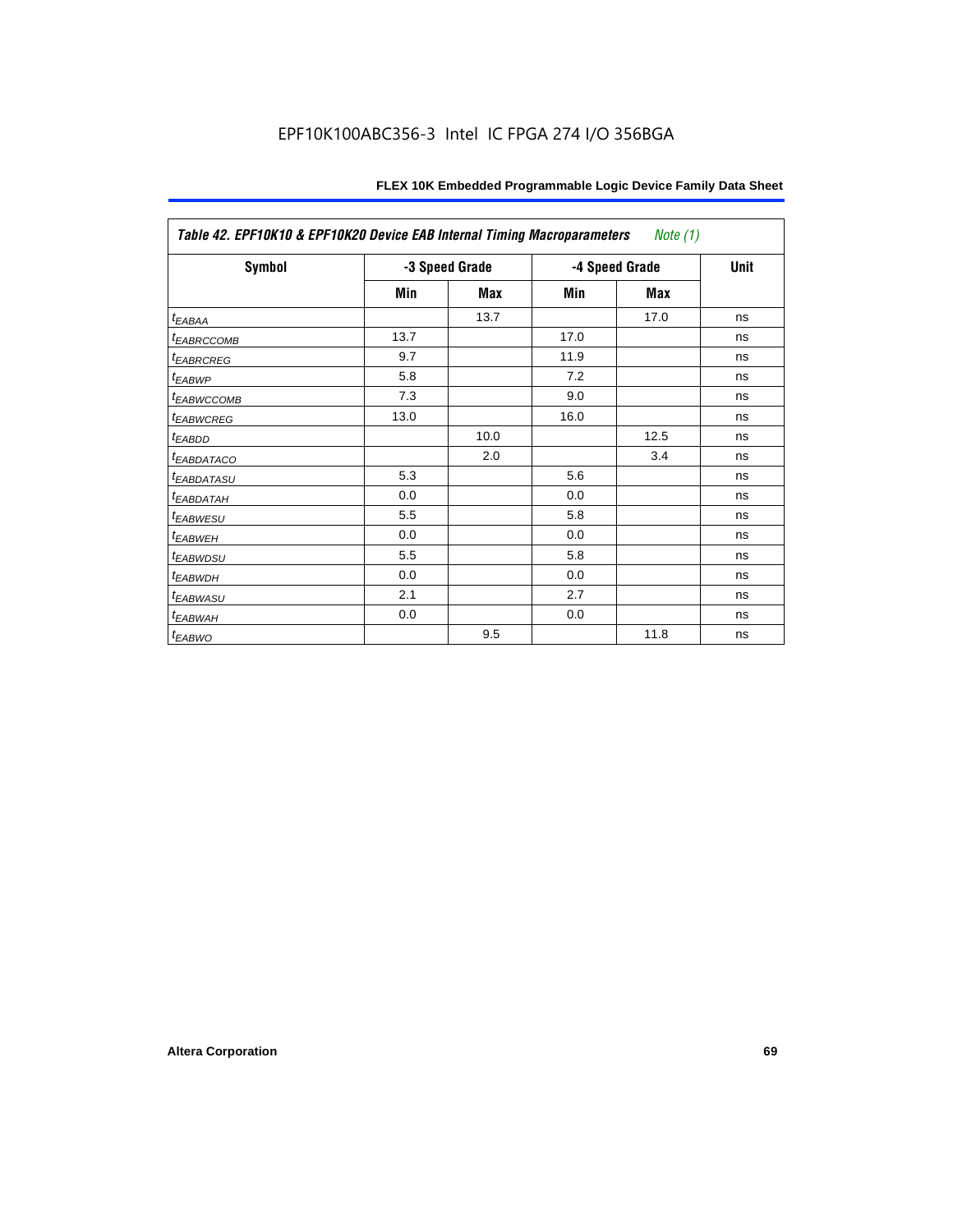| <b>Table 43. EPF10K10 Device Interconnect Timing Microparameters</b><br><i>Note</i> $(1)$ |                |     |                |     |      |
|-------------------------------------------------------------------------------------------|----------------|-----|----------------|-----|------|
| Symbol                                                                                    | -3 Speed Grade |     | -4 Speed Grade |     | Unit |
|                                                                                           | Min            | Max | Min            | Max |      |
| <sup>t</sup> DIN2IOE                                                                      |                | 4.8 |                | 6.2 | ns   |
| $t_{DIN2LE}$                                                                              |                | 2.6 |                | 3.8 | ns   |
| <sup>t</sup> DIN2DATA                                                                     |                | 4.3 |                | 5.2 | ns   |
| <sup>t</sup> DCLK2IOE                                                                     |                | 3.4 |                | 4.0 | ns   |
| <sup>t</sup> DCLK2LE                                                                      |                | 2.6 |                | 3.8 | ns   |
| <sup>t</sup> SAMELAB                                                                      |                | 0.6 |                | 0.6 | ns   |
| <sup>t</sup> SAMEROW                                                                      |                | 3.6 |                | 3.8 | ns   |
| <sup>t</sup> SAMECOLUMN                                                                   |                | 0.9 |                | 1.1 | ns   |
| <i>t<sub>DIFFROW</sub></i>                                                                |                | 4.5 |                | 4.9 | ns   |
| <sup>t</sup> TWOROWS                                                                      |                | 8.1 |                | 8.7 | ns   |
| <sup>t</sup> LEPERIPH                                                                     |                | 3.3 |                | 3.9 | ns   |
| <sup>t</sup> LABCARRY                                                                     |                | 0.5 |                | 0.8 | ns   |
| <sup>t</sup> LABCASC                                                                      |                | 2.7 |                | 3.0 | ns   |

| Symbol                  | -3 Speed Grade |     | -4 Speed Grade |     | Unit |
|-------------------------|----------------|-----|----------------|-----|------|
|                         | Min            | Max | Min            | Max |      |
| $t_{DINZIOE}$           |                | 5.2 |                | 6.6 | ns   |
| <sup>t</sup> DIN2LE     |                | 2.6 |                | 3.8 | ns   |
| <sup>t</sup> DIN2DATA   |                | 4.3 |                | 5.2 | ns   |
| <sup>I</sup> DCLK2IOE   |                | 4.3 |                | 4.0 | ns   |
| t <sub>DCLK2LE</sub>    |                | 2.6 |                | 3.8 | ns   |
| <sup>t</sup> SAMELAB    |                | 0.6 |                | 0.6 | ns   |
| <sup>I</sup> SAMEROW    |                | 3.7 |                | 3.9 | ns   |
| <sup>t</sup> SAMECOLUMN |                | 1.4 |                | 1.6 | ns   |
| <sup>I</sup> DIFFROW    |                | 5.1 |                | 5.5 | ns   |
| <sup>t</sup> TWOROWS    |                | 8.8 |                | 9.4 | ns   |
| <sup>t</sup> LEPERIPH   |                | 4.7 |                | 5.6 | ns   |
| <b>LABCARRY</b>         |                | 0.5 |                | 0.8 | ns   |
| <sup>t</sup> LABCASC    |                | 2.7 |                | 3.0 | ns   |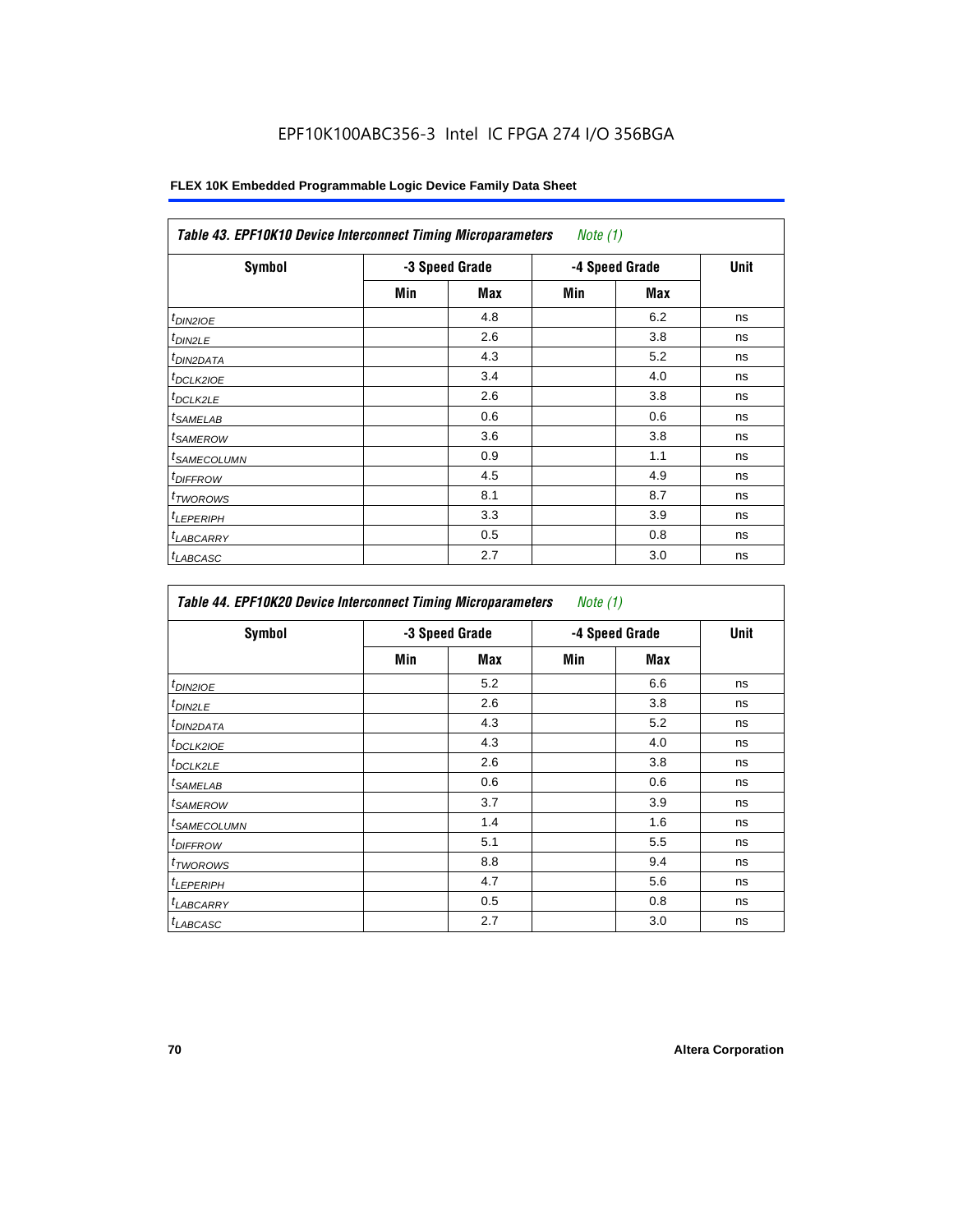| Table 45. EPF10K10 & EPF10K20 Device External Timing Parameters<br>Note (1) |                                  |      |     |      |             |  |  |
|-----------------------------------------------------------------------------|----------------------------------|------|-----|------|-------------|--|--|
| <b>Symbol</b>                                                               | -4 Speed Grade<br>-3 Speed Grade |      |     |      | <b>Unit</b> |  |  |
|                                                                             | Min                              | Max  | Min | Max  |             |  |  |
| t <sub>DRR</sub>                                                            |                                  | 16.1 |     | 20.0 | ns          |  |  |
| $t_{INSU}$ (2), (3)                                                         | 5.5                              |      | 6.0 |      | ns          |  |  |
| $t_{INH}$ (3)                                                               | 0.0                              |      | 0.0 |      | ns          |  |  |
| $\frac{1}{2}$ toutco (3)                                                    | 2.0                              | 6.7  | 2.0 | 8.4  | ns          |  |  |

| Table 46. EPF10K10 Device External Bidirectional Timing Parameters<br>Note $(1)$ |                |            |                |      |             |  |
|----------------------------------------------------------------------------------|----------------|------------|----------------|------|-------------|--|
| Symbol                                                                           | -3 Speed Grade |            | -4 Speed Grade |      | <b>Unit</b> |  |
|                                                                                  | Min            | <b>Max</b> | Min            | Max  |             |  |
| <sup>t</sup> INSUBIDIR                                                           | 4.5            |            | 5.6            |      | ns          |  |
| <sup>t</sup> INHBIDIR                                                            | 0.0            |            | 0.0            |      | ns          |  |
| <sup>t</sup> OUTCOBIDIR                                                          | 2.0            | 6.7        | 2.0            | 8.4  | ns          |  |
| <b>txzbidir</b>                                                                  |                | 10.5       |                | 13.4 | ns          |  |
| <sup>t</sup> zxbidir                                                             |                | 10.5       |                | 13.4 | ns          |  |

| <b>Table 47. EPF10K20 Device External Bidirectional Timing Parameters</b><br>Note $(1)$ |                |      |                |      |      |  |
|-----------------------------------------------------------------------------------------|----------------|------|----------------|------|------|--|
| <b>Symbol</b>                                                                           | -3 Speed Grade |      | -4 Speed Grade |      | Unit |  |
|                                                                                         | Min            | Max  | Min            | Max  |      |  |
| <sup>t</sup> INSUBIDIR                                                                  | 4.6            |      | 5.7            |      | ns   |  |
| <sup>t</sup> INHBIDIR                                                                   | 0.0            |      | 0.0            |      | ns   |  |
| <b>TOUTCOBIDIR</b>                                                                      | 2.0            | 6.7  | 2.0            | 8.4  | ns   |  |
| <sup>t</sup> xzbidir                                                                    |                | 10.5 |                | 13.4 | ns   |  |
| <sup>T</sup> ZXBIDIR                                                                    |                | 10.5 |                | 13.4 | ns   |  |

*Notes to tables:*

(1) All timing parameters are described in Tables 32 through 38 in this data sheet.

(2) Using an LE to register the signal may provide a lower setup time.

(3) This parameter is specified by characterization.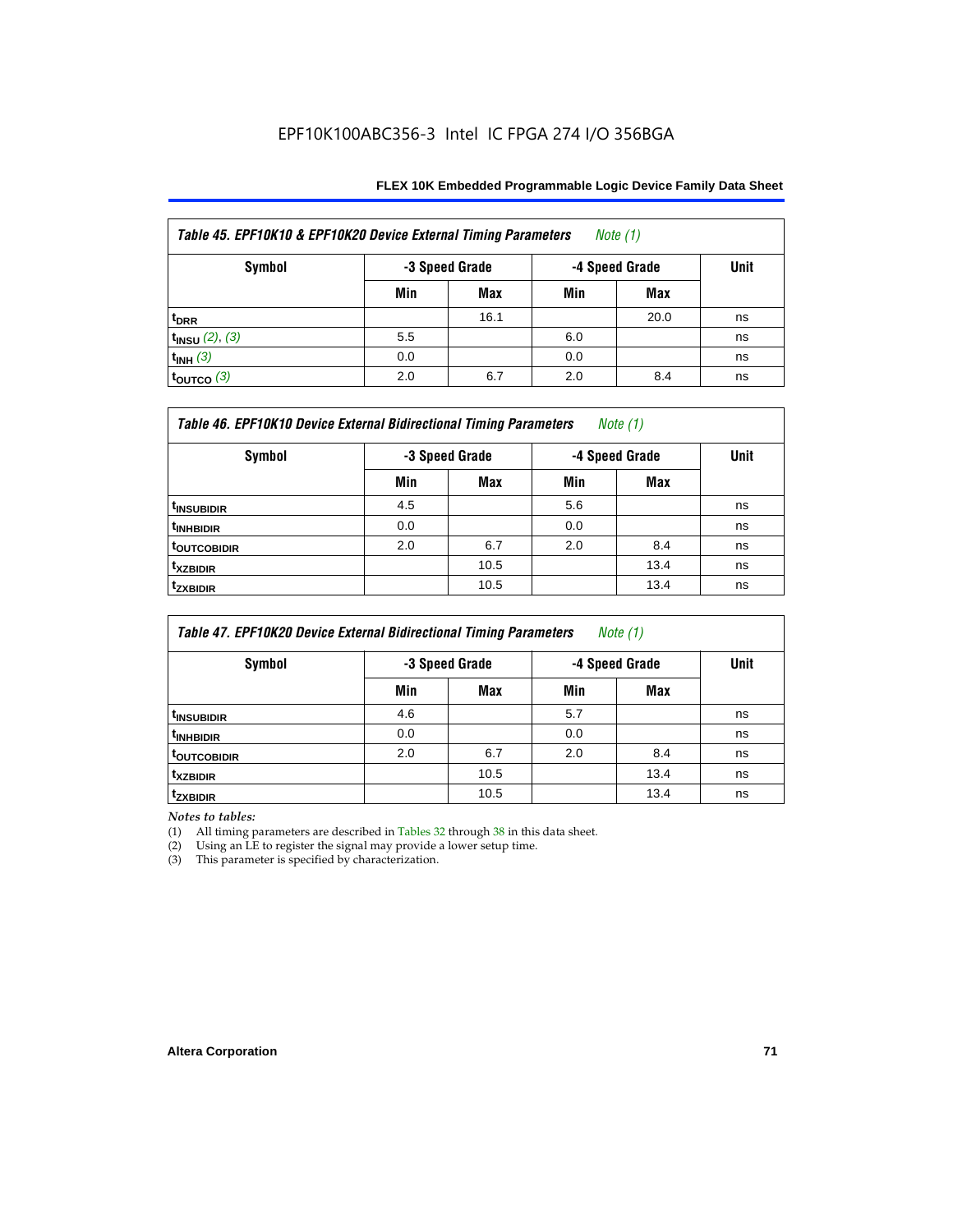Tables 48 through 56 show EPF10K30, EPF10K40, and EPF10K50 device internal and external timing parameters.

| Symbol                     |     | -3 Speed Grade | -4 Speed Grade | <b>Unit</b> |    |
|----------------------------|-----|----------------|----------------|-------------|----|
|                            |     |                |                |             |    |
|                            | Min | Max            | Min            | Max         |    |
| $t_{LUT}$                  |     | 1.3            |                | 1.8         | ns |
| $t_{CLUT}$                 |     | 0.6            |                | 0.6         | ns |
| $t_{RLUT}$                 |     | 1.5            |                | 2.0         | ns |
| <b>t</b> <sub>PACKED</sub> |     | 0.5            |                | 0.8         | ns |
| $t_{EN}$                   |     | 0.9            |                | 1.5         | ns |
| $t_{CICO}$                 |     | 0.2            |                | 0.4         | ns |
| $t_{\text{CGEN}}$          |     | 0.9            |                | 1.4         | ns |
| $t_{\text{GENR}}$          |     | 0.9            |                | 1.4         | ns |
| $t_{CASC}$                 |     | 1.0            |                | 1.2         | ns |
| $t_C$                      |     | 1.3            |                | 1.6         | ns |
| $t_{CO}$                   |     | 0.9            |                | 1.2         | ns |
| $t_{\text{COMB}}$          |     | 0.6            |                | 0.6         | ns |
| $t_{\text{SU}}$            | 1.4 |                | 1.4            |             | ns |
| $t_H$                      | 0.9 |                | 1.3            |             | ns |
| $t_{PRE}$                  |     | 0.9            |                | 1.2         | ns |
| $t_{\text{CLR}}$           |     | 0.9            |                | 1.2         | ns |
| $t_{CH}$                   | 4.0 |                | 4.0            |             | ns |
| $t_{CL}$                   | 4.0 |                | 4.0            |             | ns |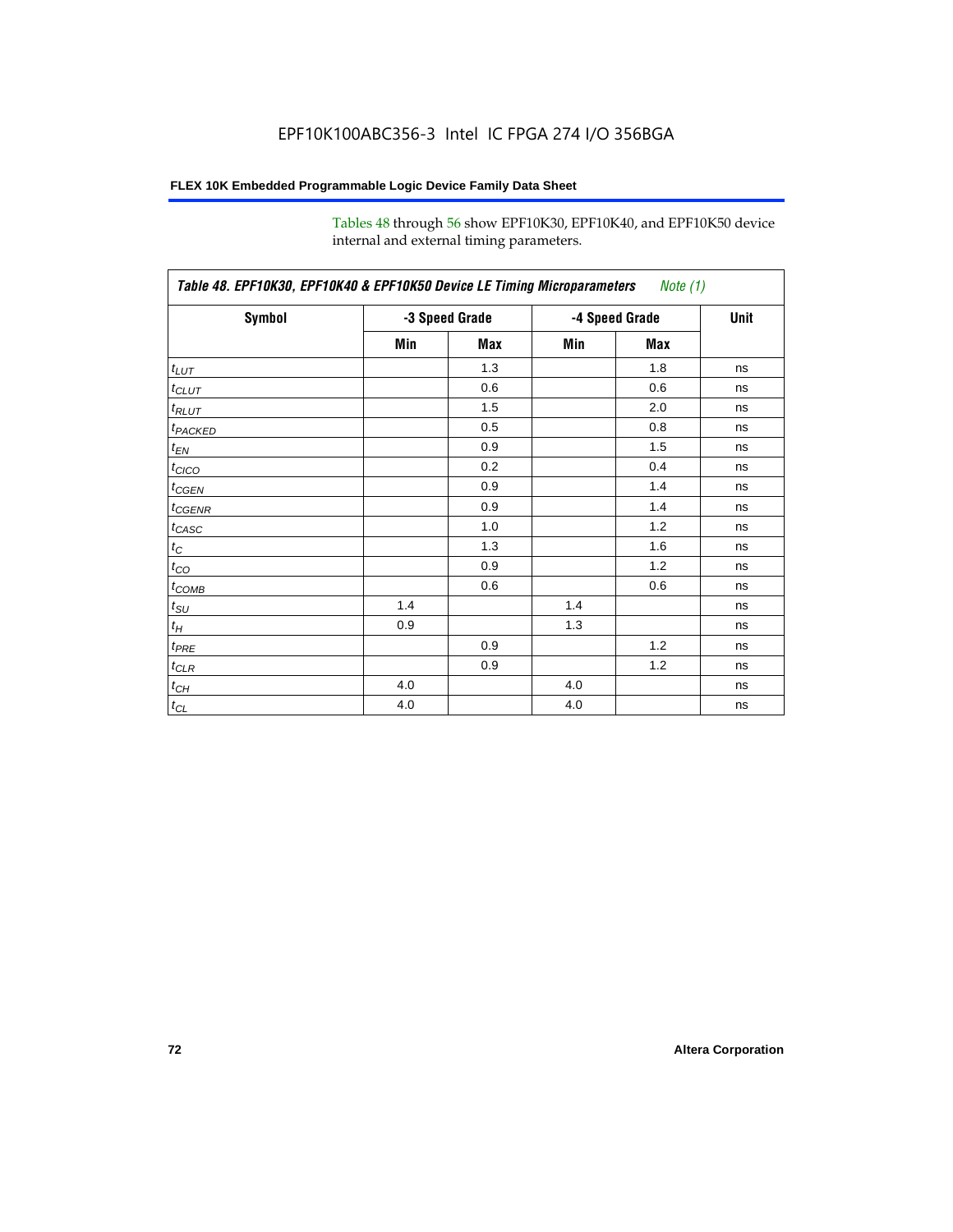| Table 49. EPF10K30, EPF10K40 & EPF10K50 Device IOE Timing Microparameters<br>Note $(1)$ |     |                |     |                |    |  |  |  |
|-----------------------------------------------------------------------------------------|-----|----------------|-----|----------------|----|--|--|--|
| Symbol                                                                                  |     | -3 Speed Grade |     | -4 Speed Grade |    |  |  |  |
|                                                                                         | Min | Max            | Min | Max            |    |  |  |  |
| t <sub>IOD</sub>                                                                        |     | 0.4            |     | 0.6            | ns |  |  |  |
| $t_{\text{IOC}}$                                                                        |     | 0.5            |     | 0.9            | ns |  |  |  |
| $t_{IOCO}$                                                                              |     | 0.4            |     | 0.5            | ns |  |  |  |
| $t_{IOCOMB}$                                                                            |     | 0.0            |     | 0.0            | ns |  |  |  |
| $t_{IOSU}$                                                                              | 3.1 |                | 3.5 |                | ns |  |  |  |
| $t_{IOH}$                                                                               | 1.0 |                | 1.9 |                | ns |  |  |  |
| $t_{IOCLR}$                                                                             |     | 1.0            |     | 1.2            | ns |  |  |  |
| $t_{OD1}$                                                                               |     | 3.3            |     | 3.6            | ns |  |  |  |
| $t_{OD2}$                                                                               |     | 5.6            |     | 6.5            | ns |  |  |  |
| $t_{OD3}$                                                                               |     | 7.0            |     | 8.3            | ns |  |  |  |
| $t_{\mathsf{XZ}}$                                                                       |     | 5.2            |     | 5.5            | ns |  |  |  |
| $t_{ZX1}$                                                                               |     | 5.2            |     | 5.5            | ns |  |  |  |
| $t_{ZX2}$                                                                               |     | 7.5            |     | 8.4            | ns |  |  |  |
| $t_{ZX3}$                                                                               |     | 8.9            |     | 10.2           | ns |  |  |  |
| $t_{INREG}$                                                                             |     | 7.7            |     | 10.0           | ns |  |  |  |
| $t_{IOFD}$                                                                              |     | 3.3            |     | 4.0            | ns |  |  |  |
| $t_{INCOMB}$                                                                            |     | 3.3            |     | 4.0            | ns |  |  |  |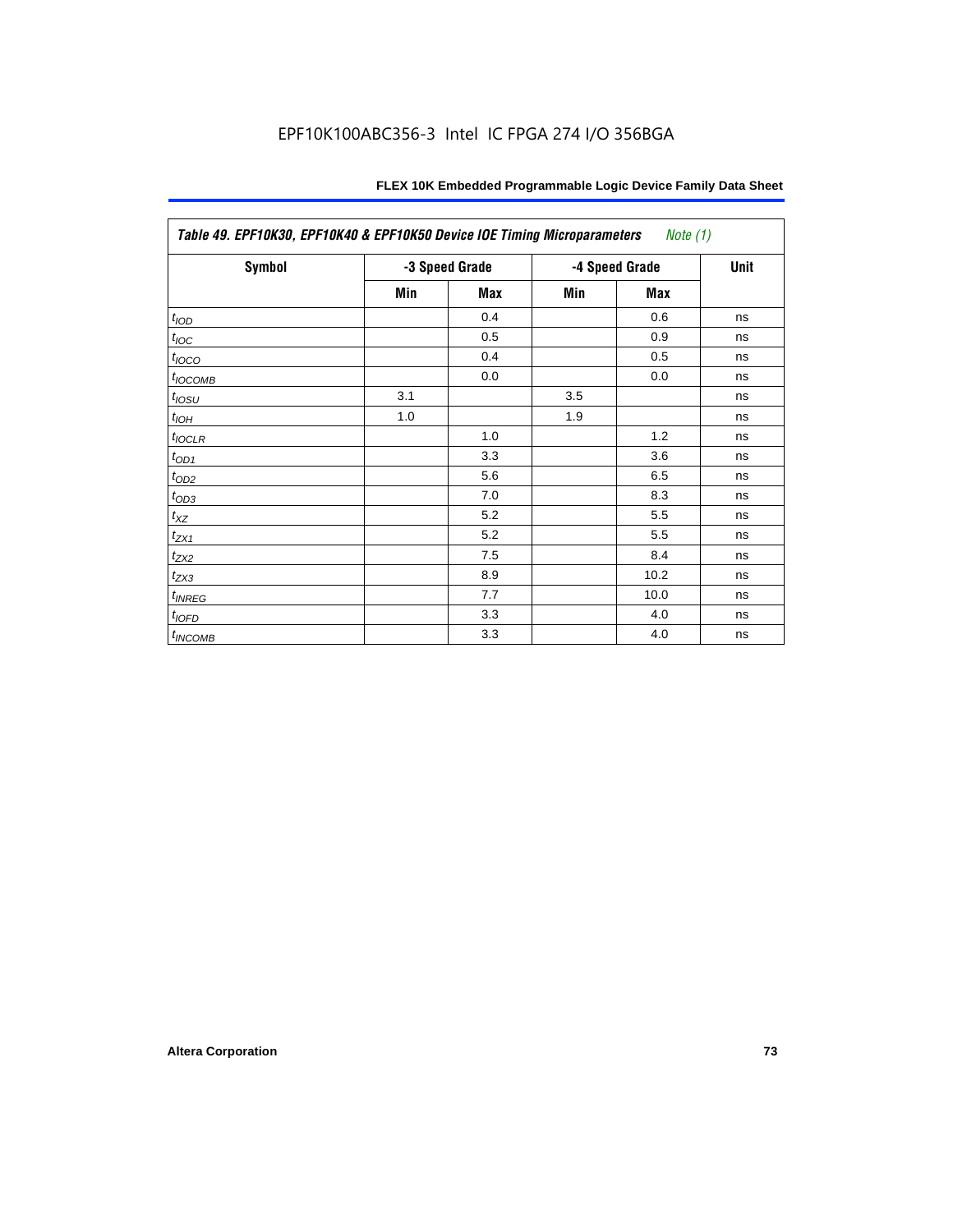| Symbol                          |     | -3 Speed Grade |     | -4 Speed Grade | <b>Unit</b> |
|---------------------------------|-----|----------------|-----|----------------|-------------|
|                                 | Min | <b>Max</b>     | Min | Max            |             |
| <sup>t</sup> EABDATA1           |     | 1.5            |     | 1.9            | ns          |
| t <sub>EABDATA2</sub>           |     | 4.8            |     | 6.0            | ns          |
| t <sub>EABWE1</sub>             |     | 1.0            |     | 1.2            | ns          |
| t <sub>EABWE2</sub>             |     | 5.0            |     | 6.2            | ns          |
| $t_{EABCLK}$                    |     | 1.0            |     | 2.2            | ns          |
| $t_{EABCO}$                     |     | 0.5            |     | 0.6            | ns          |
| <i><b><i>LEABBYPASS</i></b></i> |     | 1.5            |     | 1.9            | ns          |
| $t_{EABSU}$                     | 1.5 |                | 1.8 |                | ns          |
| $t_{EABH}$                      | 2.0 |                | 2.5 |                | ns          |
| $t_{AA}$                        |     | 8.7            |     | 10.7           | ns          |
| $t_{WP}$                        | 5.8 |                | 7.2 |                | ns          |
| $t_{WDSU}$                      | 1.6 |                | 2.0 |                | ns          |
| $t_{WDH}$                       | 0.3 |                | 0.4 |                | ns          |
| $t_{WASU}$                      | 0.5 |                | 0.6 |                | ns          |
| $t_{WAH}$                       | 1.0 |                | 1.2 |                | ns          |
| $t_{WO}$                        |     | 5.0            |     | 6.2            | ns          |
| $t_{DD}$                        |     | 5.0            |     | 6.2            | ns          |
| <sup>t</sup> EABOUT             |     | 0.5            |     | 0.6            | ns          |
| <sup>t</sup> ЕАВСН              | 4.0 |                | 4.0 |                | ns          |
| $t_{EABCL}$                     | 5.8 |                | 7.2 |                | ns          |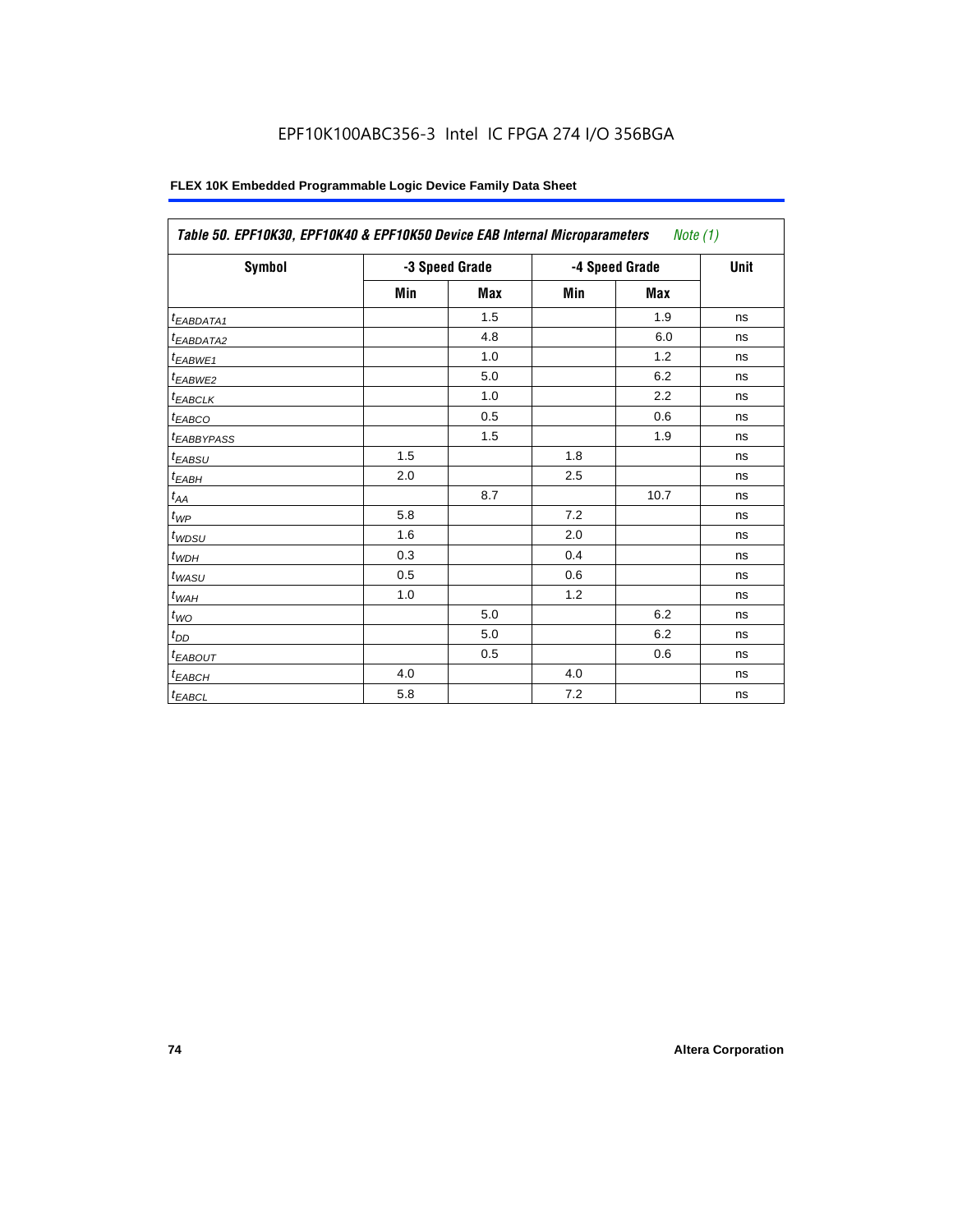| Table 51. EPF10K30, EPF10K40 & EPF10K50 Device EAB Internal Timing Macroparameters |      |                |      |                |             |  |  |
|------------------------------------------------------------------------------------|------|----------------|------|----------------|-------------|--|--|
| Symbol                                                                             |      | -3 Speed Grade |      | -4 Speed Grade | <b>Unit</b> |  |  |
|                                                                                    | Min  | Max            | Min  | Max            |             |  |  |
| $t_{EABA}$                                                                         |      | 13.7           |      | 17.0           | ns          |  |  |
| <b><i>EABRCCOMB</i></b>                                                            | 13.7 |                | 17.0 |                | ns          |  |  |
| <b><i>EABRCREG</i></b>                                                             | 9.7  |                | 11.9 |                | ns          |  |  |
| t <sub>EABWP</sub>                                                                 | 5.8  |                | 7.2  |                | ns          |  |  |
| <b><i>EABWCCOMB</i></b>                                                            | 7.3  |                | 9.0  |                | ns          |  |  |
| <b><i>EABWCREG</i></b>                                                             | 13.0 |                | 16.0 |                | ns          |  |  |
| <sup>t</sup> EABDD                                                                 |      | 10.0           |      | 12.5           | ns          |  |  |
| <b><i>EABDATACO</i></b>                                                            |      | 2.0            |      | 3.4            | ns          |  |  |
| <sup>t</sup> EABDATASU                                                             | 5.3  |                | 5.6  |                | ns          |  |  |
| <sup>T</sup> EABDATAH                                                              | 0.0  |                | 0.0  |                | ns          |  |  |
| <b><i>EABWESU</i></b>                                                              | 5.5  |                | 5.8  |                | ns          |  |  |
| <sup>t</sup> EABWEH                                                                | 0.0  |                | 0.0  |                | ns          |  |  |
| <sup>t</sup> EABWDSU                                                               | 5.5  |                | 5.8  |                | ns          |  |  |
| <sup>t</sup> EABWDH                                                                | 0.0  |                | 0.0  |                | ns          |  |  |
| <sup>t</sup> EABWASU                                                               | 2.1  |                | 2.7  |                | ns          |  |  |
| <sup>t</sup> EABWAH                                                                | 0.0  |                | 0.0  |                | ns          |  |  |
| $t_{EABWO}$                                                                        |      | 9.5            |      | 11.8           | ns          |  |  |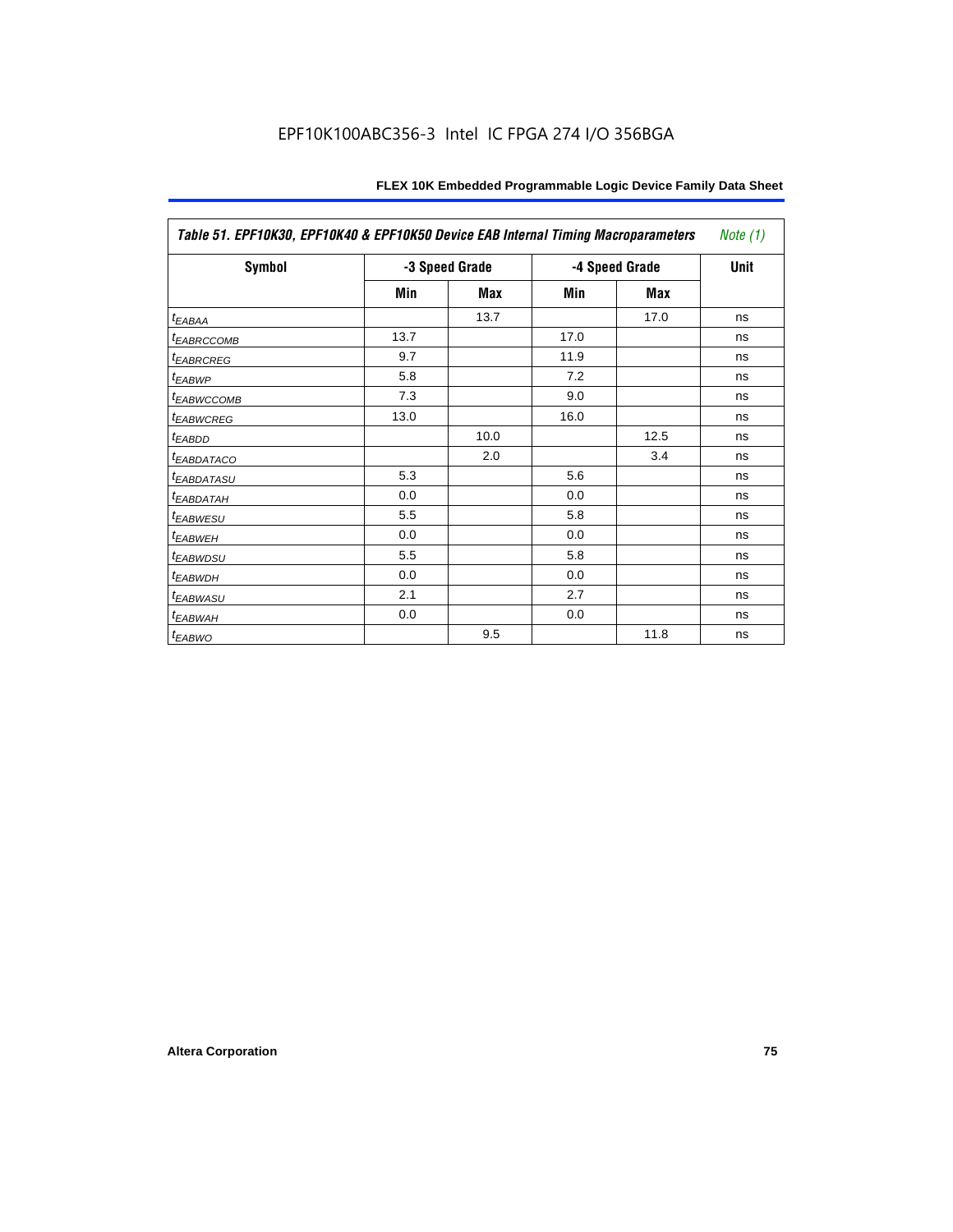| <b>Symbol</b>              |     | -3 Speed Grade |     | -4 Speed Grade | <b>Unit</b> |
|----------------------------|-----|----------------|-----|----------------|-------------|
|                            | Min | <b>Max</b>     | Min | <b>Max</b>     |             |
| <sup>t</sup> DIN2IOE       |     | 6.9            |     | 8.7            | ns          |
| $t_{DIN2LE}$               |     | 3.6            |     | 4.8            | ns          |
| <sup>t</sup> DIN2DATA      |     | 5.5            |     | 7.2            | ns          |
| <sup>t</sup> DCLK2IOE      |     | 4.6            |     | 6.2            | ns          |
| <sup>t</sup> DCLK2LE       |     | 3.6            |     | 4.8            | ns          |
| <sup>t</sup> SAMELAB       |     | 0.3            |     | 0.3            | ns          |
| <sup>t</sup> SAMEROW       |     | 3.3            |     | 3.7            | ns          |
| <sup>t</sup> SAMECOLUMN    |     | 2.5            |     | 2.7            | ns          |
| <i>t<sub>DIFFROW</sub></i> |     | 5.8            |     | 6.4            | ns          |
| <sup>t</sup> TWOROWS       |     | 9.1            |     | 10.1           | ns          |
| <sup>t</sup> LEPERIPH      |     | 6.2            |     | 7.1            | ns          |
| <sup>I</sup> LABCARRY      |     | 0.4            |     | 0.6            | ns          |
| <sup>t</sup> LABCASC       |     | 2.4            |     | 3.0            | ns          |

| Symbol                  |     | -3 Speed Grade |     | -4 Speed Grade | Unit |
|-------------------------|-----|----------------|-----|----------------|------|
|                         | Min | Max            | Min | Max            |      |
| $t_{DINZIOE}$           |     | 7.6            |     | 9.4            | ns   |
| <sup>t</sup> DIN2LE     |     | 3.6            |     | 4.8            | ns   |
| <sup>I</sup> DIN2DATA   |     | 5.5            |     | 7.2            | ns   |
| <sup>I</sup> DCLK2IOE   |     | 4.6            |     | 6.2            | ns   |
| t <sub>DCLK2LE</sub>    |     | 3.6            |     | 4.8            | ns   |
| <sup>I</sup> SAMELAB    |     | 0.3            |     | 0.3            | ns   |
| <sup>I</sup> SAMEROW    |     | 3.3            |     | 3.7            | ns   |
| <sup>t</sup> SAMECOLUMN |     | 3.1            |     | 3.2            | ns   |
| <sup>I</sup> DIFFROW    |     | 6.4            |     | 6.4            | ns   |
| <sup>t</sup> TWOROWS    |     | 9.7            |     | 10.6           | ns   |
| <sup>t</sup> LEPERIPH   |     | 6.4            |     | 7.1            | ns   |
| <b>LABCARRY</b>         |     | 0.4            |     | 0.6            | ns   |
| <sup>t</sup> LABCASC    |     | 2.4            |     | 3.0            | ns   |

<u> 1980 - Johann Barn, fransk politik (f. 1980)</u>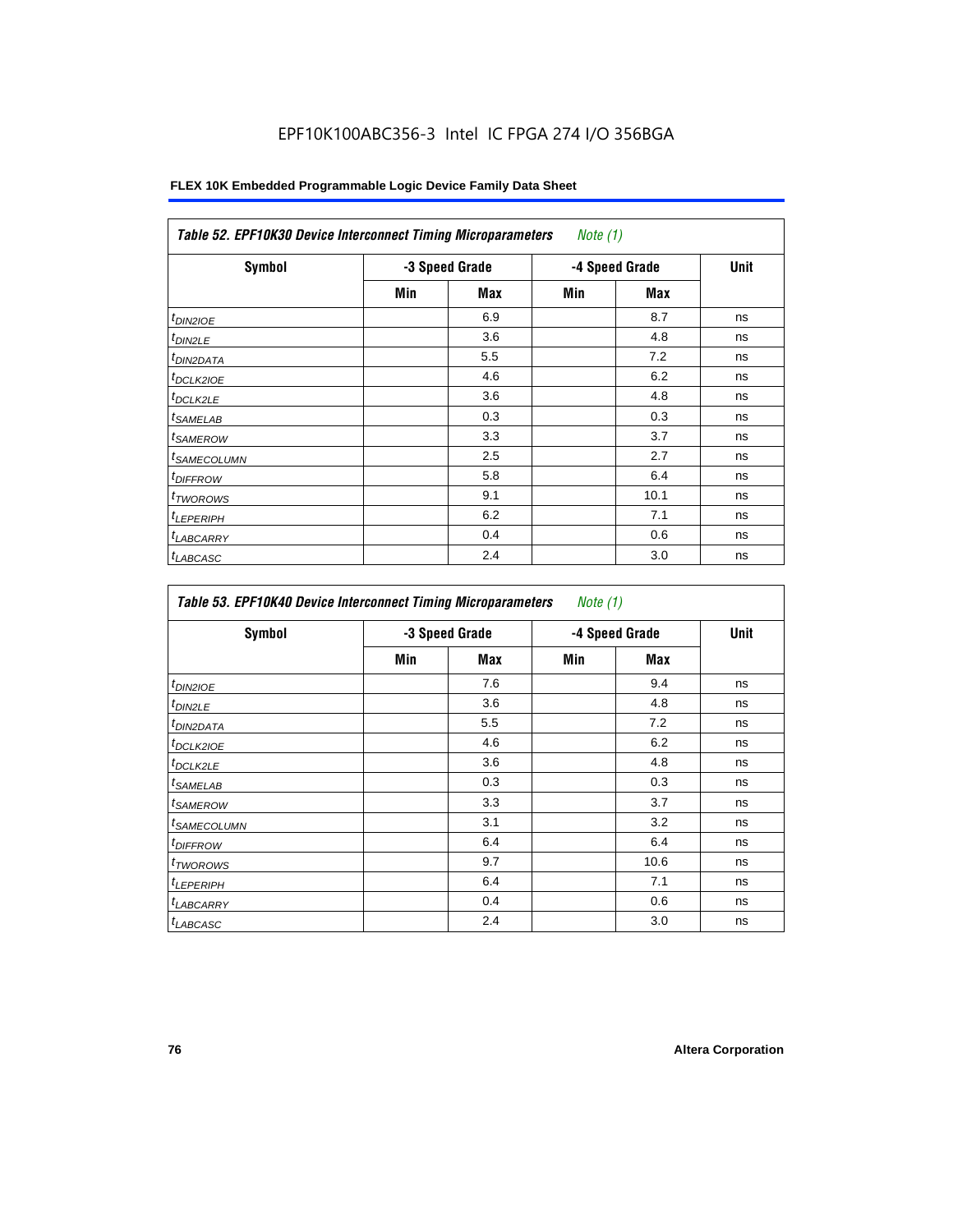| <b>Table 54. EPF10K50 Device Interconnect Timing Microparameters</b><br>Note $(1)$ |     |                |            |                |    |  |  |  |
|------------------------------------------------------------------------------------|-----|----------------|------------|----------------|----|--|--|--|
| <b>Symbol</b>                                                                      |     | -3 Speed Grade |            | -4 Speed Grade |    |  |  |  |
|                                                                                    | Min | Max            | <b>Min</b> | Max            |    |  |  |  |
| $tD$ IN2IOE                                                                        |     | 8.4            |            | 10.2           | ns |  |  |  |
| $t_{DIN2LE}$                                                                       |     | 3.6            |            | 4.8            | ns |  |  |  |
| <sup>t</sup> DIN2DATA                                                              |     | 5.5            |            | 7.2            | ns |  |  |  |
| t <sub>DCLK2IOE</sub>                                                              |     | 4.6            |            | 6.2            | ns |  |  |  |
| $t_{DCLK2LE}$                                                                      |     | 3.6            |            | 4.8            | ns |  |  |  |
| <sup>t</sup> SAMELAB                                                               |     | 0.3            |            | 0.3            | ns |  |  |  |
| <i>t</i> SAMEROW                                                                   |     | 3.3            |            | 3.7            | ns |  |  |  |
| <i>t<sub>SAMECOLUMN</sub></i>                                                      |     | 3.9            |            | 4.1            | ns |  |  |  |
| <i>t<sub>DIFFROW</sub></i>                                                         |     | 7.2            |            | 7.8            | ns |  |  |  |
| <i>t</i> <sub>TWOROWS</sub>                                                        |     | 10.5           |            | 11.5           | ns |  |  |  |
| <sup>t</sup> LEPERIPH                                                              |     | 7.5            |            | 8.2            | ns |  |  |  |
| <sup>t</sup> LABCARRY                                                              |     | 0.4            |            | 0.6            | ns |  |  |  |
| <sup>t</sup> LABCASC                                                               |     | 2.4            |            | 3.0            | ns |  |  |  |

| Table 55. EPF10K30, EPF10K40 & EPF10K50 Device External Timing Parameters<br>Note $(1)$ |                |      |                |             |    |  |  |  |
|-----------------------------------------------------------------------------------------|----------------|------|----------------|-------------|----|--|--|--|
| Symbol                                                                                  | -3 Speed Grade |      | -4 Speed Grade | <b>Unit</b> |    |  |  |  |
|                                                                                         | Min            | Max  | Min            | Max         |    |  |  |  |
| <sup>t</sup> DRR                                                                        |                | 17.2 |                | 21.1        | ns |  |  |  |
| $t_{INSU}$ (2), (3)                                                                     | 5.7            |      | 6.4            |             | ns |  |  |  |
| $t_{INH}$ (3)                                                                           | 0.0            |      | 0.0            |             | ns |  |  |  |
| $t_{\text{OUTCO}}(3)$                                                                   | 2.0            | 8.8  | 2.0            | 11.2        | ns |  |  |  |

| Table 56. EPF10K30, EPF10K40 & EPF10K50 Device External Bidirectional Timing Parameters<br>Note (1) |                                  |      |     |             |    |  |  |  |  |
|-----------------------------------------------------------------------------------------------------|----------------------------------|------|-----|-------------|----|--|--|--|--|
| Symbol                                                                                              | -3 Speed Grade<br>-4 Speed Grade |      |     | <b>Unit</b> |    |  |  |  |  |
|                                                                                                     | Min                              | Max  | Min | Max         |    |  |  |  |  |
| <sup>t</sup> INSUBIDIR                                                                              | 4.1                              |      | 4.6 |             | ns |  |  |  |  |
| <sup>t</sup> INHBIDIR                                                                               | 0.0                              |      | 0.0 |             | ns |  |  |  |  |
| t <sub>outcobidir</sub>                                                                             | 2.0                              | 8.8  | 2.0 | 11.2        | ns |  |  |  |  |
| txzbidir                                                                                            |                                  | 12.3 |     | 15.0        | ns |  |  |  |  |
| <sup>t</sup> zxbidir                                                                                |                                  | 12.3 |     | 15.0        | ns |  |  |  |  |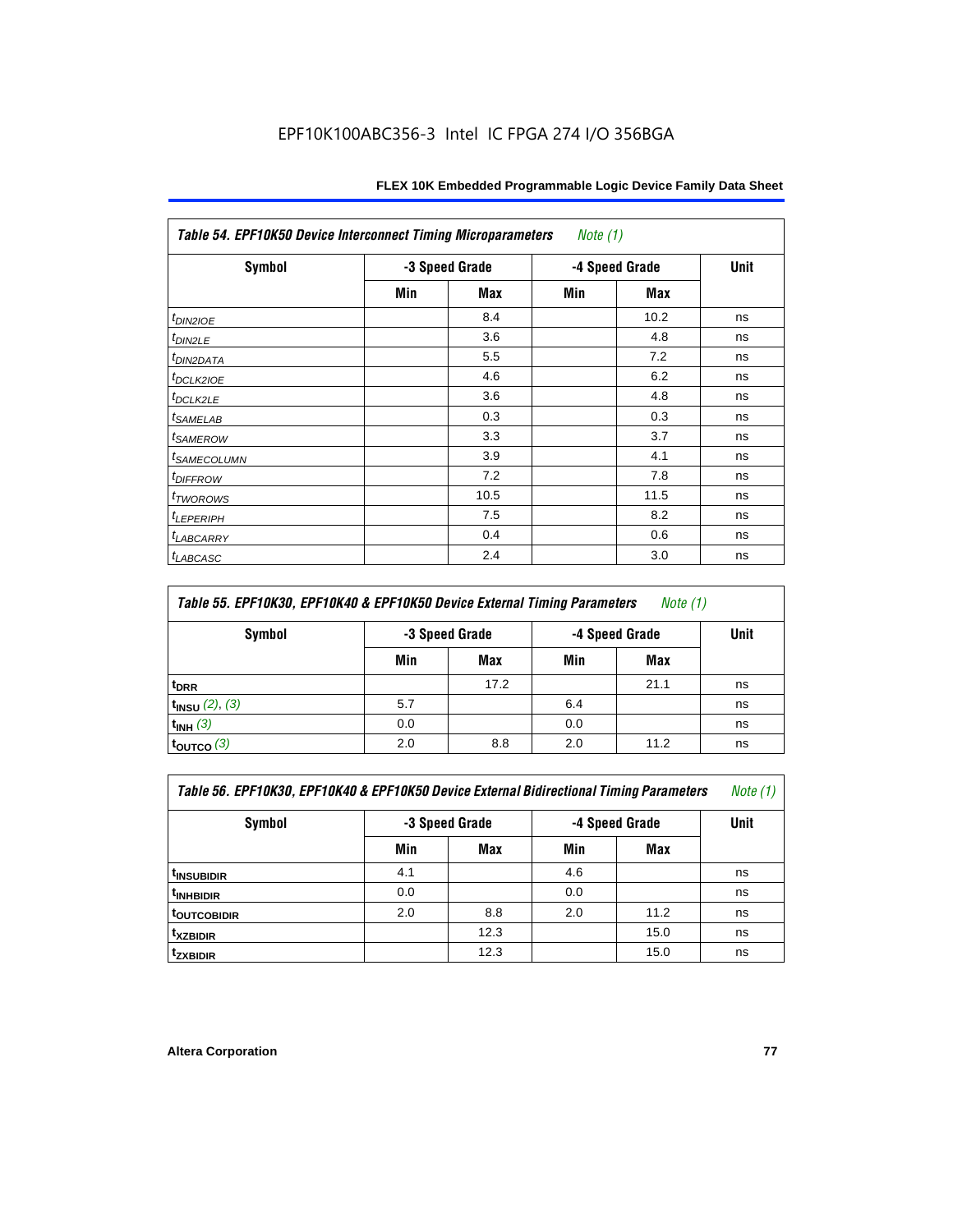#### *Notes to tables:*

- (1) All timing parameters are described in Tables 32 through 38 in this data sheet.
- (2) Using an LE to register the signal may provide a lower setup time.
- (3) This parameter is specified by characterization.

Tables 57 through 63 show EPF10K70 device internal and external timing parameters.

| <b>Table 57. EPF10K70 Device LE Timing Microparameters</b><br>Note (1) |     |                |     |                |     |                |    |
|------------------------------------------------------------------------|-----|----------------|-----|----------------|-----|----------------|----|
| <b>Symbol</b>                                                          |     | -2 Speed Grade |     | -3 Speed Grade |     | -4 Speed Grade |    |
|                                                                        | Min | Max            | Min | <b>Max</b>     | Min | <b>Max</b>     |    |
| $t_{LUT}$                                                              |     | 1.3            |     | 1.5            |     | 2.0            | ns |
| $t$ CLUT                                                               |     | 0.4            |     | 0.4            |     | 0.5            | ns |
| $t_{RLUT}$                                                             |     | 1.5            |     | 1.6            |     | 2.0            | ns |
| t <sub>PACKED</sub>                                                    |     | 0.8            |     | 0.9            |     | 1.3            | ns |
| $t_{EN}$                                                               |     | 0.8            |     | 0.9            |     | 1.2            | ns |
| $t_{CICO}$                                                             |     | 0.2            |     | 0.2            |     | 0.3            | ns |
| $t_{GEN}$                                                              |     | 1.0            |     | 1.1            |     | 1.4            | ns |
| $t_{\text{GENR}}$                                                      |     | 1.1            |     | 1.2            |     | 1.5            | ns |
| $t_{CASC}$                                                             |     | 1.0            |     | 1.1            |     | 1.3            | ns |
| $t_C$                                                                  |     | 0.7            |     | 0.8            |     | 1.0            | ns |
| $t_{CO}$                                                               |     | 0.9            |     | 1.0            |     | 1.4            | ns |
| $t_{COMB}$                                                             |     | 0.4            |     | 0.5            |     | 0.7            | ns |
| $t_{\text{SU}}$                                                        | 1.9 |                | 2.1 |                | 2.6 |                | ns |
| $t_H$                                                                  | 2.1 |                | 2.3 |                | 3.1 |                | ns |
| $t_{PRE}$                                                              |     | 0.9            |     | 1.0            |     | 1.4            | ns |
| $t_{CLR}$                                                              |     | 0.9            |     | 1.0            |     | 1.4            | ns |
| $t_{CH}$                                                               | 4.0 |                | 4.0 |                | 4.0 |                | ns |
| $t_{CL}$                                                               | 4.0 |                | 4.0 |                | 4.0 |                | ns |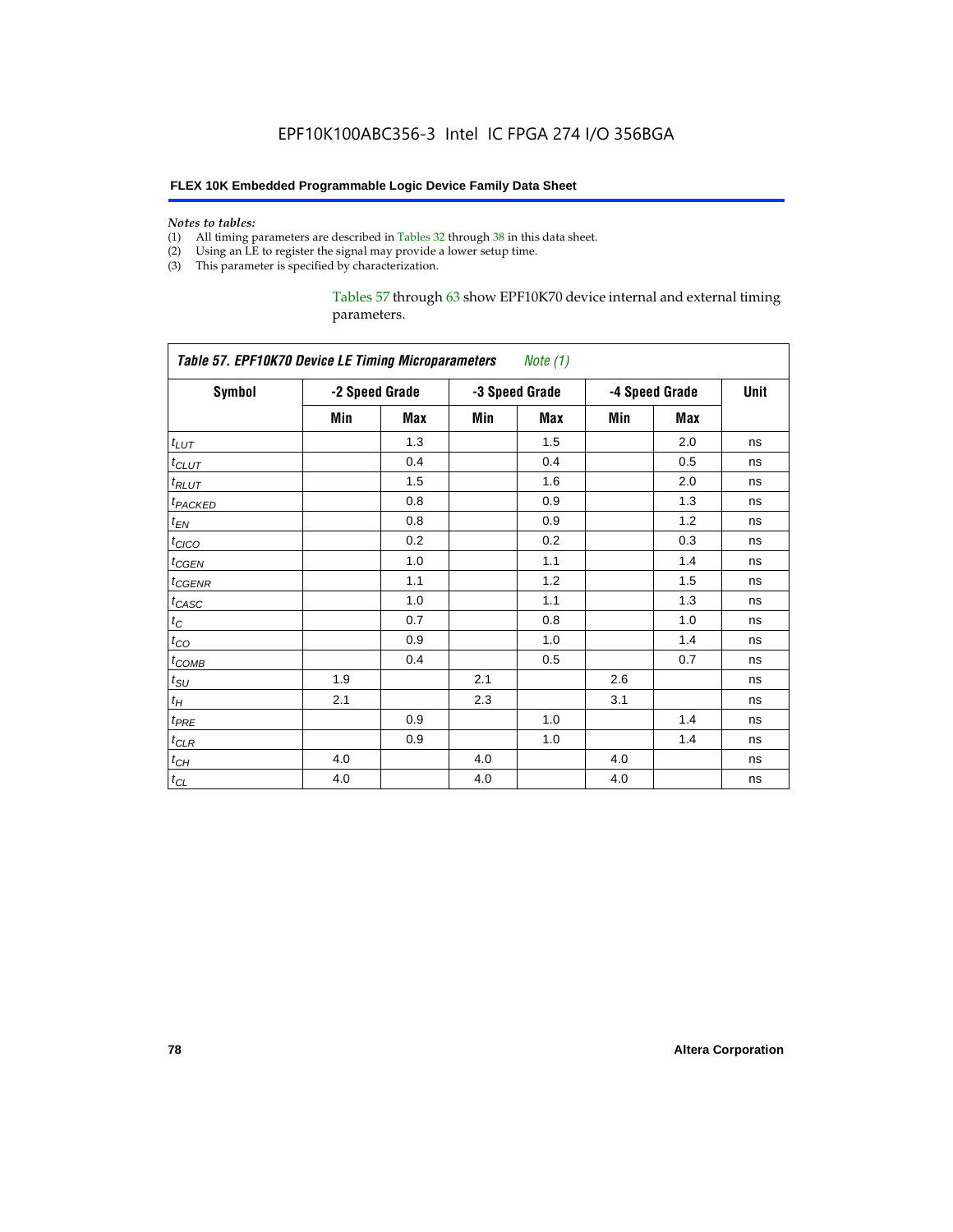| <b>Table 58. EPF10K70 Device IOE Timing Microparameters</b><br>Note (1) |                |            |     |                |     |                |    |  |  |
|-------------------------------------------------------------------------|----------------|------------|-----|----------------|-----|----------------|----|--|--|
| Symbol                                                                  | -2 Speed Grade |            |     | -3 Speed Grade |     | -4 Speed Grade |    |  |  |
|                                                                         | Min            | <b>Max</b> | Min | <b>Max</b>     | Min | <b>Max</b>     |    |  |  |
| t <sub>IOD</sub>                                                        |                | 0.0        |     | 0.0            |     | 0.0            | ns |  |  |
| $t_{\text{loc}}$                                                        |                | 0.4        |     | 0.5            |     | 0.7            | ns |  |  |
| $t_{IOCO}$                                                              |                | 0.4        |     | 0.4            |     | 0.9            | ns |  |  |
| $t_{\text{IOCOMB}}$                                                     |                | 0.0        |     | 0.0            |     | 0.0            | ns |  |  |
| $t_{IOSU}$                                                              | 4.5            |            | 5.0 |                | 6.2 |                | ns |  |  |
| $t_{IOH}$                                                               | 0.4            |            | 0.5 |                | 0.7 |                | ns |  |  |
| $t_{IOCLR}$                                                             |                | 0.6        |     | 0.7            |     | 1.6            | ns |  |  |
| $t_{OD1}$                                                               |                | 3.6        |     | 4.0            |     | 5.0            | ns |  |  |
| $t_{OD2}$                                                               |                | 5.6        |     | 6.3            |     | 7.3            | ns |  |  |
| $t_{OD3}$                                                               |                | 6.9        |     | 7.7            |     | 8.7            | ns |  |  |
| $t_{\mathsf{XZ}}$                                                       |                | 5.5        |     | 6.2            |     | 6.8            | ns |  |  |
| $t_{ZX1}$                                                               |                | 5.5        |     | 6.2            |     | 6.8            | ns |  |  |
| $t_{ZX2}$                                                               |                | 7.5        |     | 8.5            |     | 9.1            | ns |  |  |
| $t_{ZX3}$                                                               |                | 8.8        |     | 9.9            |     | 10.5           | ns |  |  |
| $t_{INREG}$                                                             |                | 8.0        |     | 9.0            |     | 10.2           | ns |  |  |
| $t_{IOED}$                                                              |                | 7.2        |     | 8.1            |     | 10.3           | ns |  |  |
| t <sub>INCOMB</sub>                                                     |                | 7.2        |     | 8.1            |     | 10.3           | ns |  |  |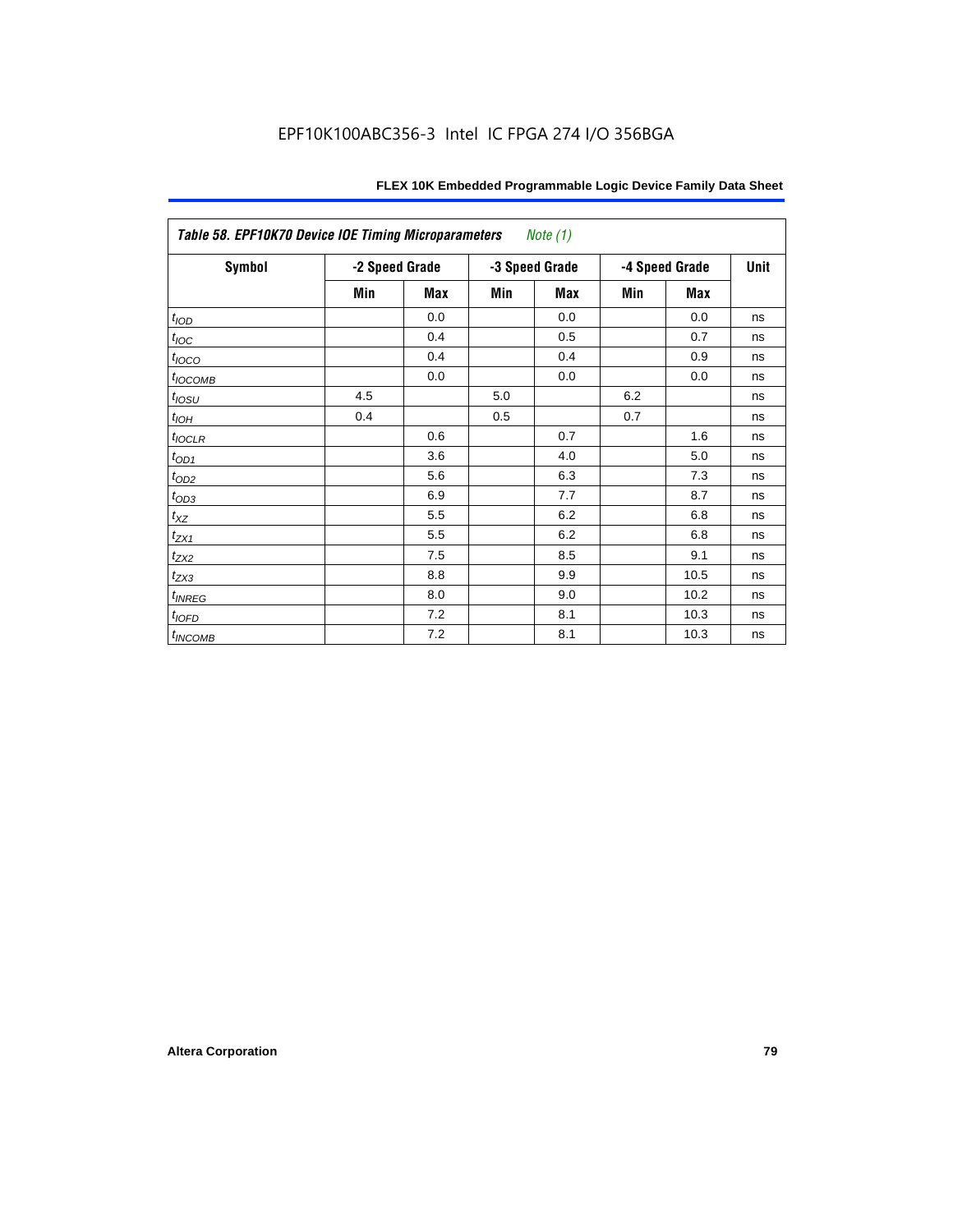| FLEX 10K Embedded Programmable Logic Device Family Data Sheet |  |
|---------------------------------------------------------------|--|
|---------------------------------------------------------------|--|

| Table 59. EPF10K70 Device EAB Internal Microparameters<br>Note $(1)$ |                |            |     |                |     |                |    |  |  |
|----------------------------------------------------------------------|----------------|------------|-----|----------------|-----|----------------|----|--|--|
| Symbol                                                               | -2 Speed Grade |            |     | -3 Speed Grade |     | -4 Speed Grade |    |  |  |
|                                                                      | Min            | <b>Max</b> | Min | <b>Max</b>     | Min | <b>Max</b>     |    |  |  |
| <sup>t</sup> EABDATA1                                                |                | 1.3        |     | 1.5            |     | 1.9            | ns |  |  |
| t <sub>EABDATA2</sub>                                                |                | 4.3        |     | 4.8            |     | 6.0            | ns |  |  |
| $t_{EABWE1}$                                                         |                | 0.9        |     | 1.0            |     | 1.2            | ns |  |  |
| t <sub>EABWE2</sub>                                                  |                | 4.5        |     | 5.0            |     | 6.2            | ns |  |  |
| <sup>t</sup> EABCLK                                                  |                | 0.9        |     | 1.0            |     | 2.2            | ns |  |  |
| t <sub>EABCO</sub>                                                   |                | 0.4        |     | 0.5            |     | 0.6            | ns |  |  |
| <sup>t</sup> EABBYPASS                                               |                | 1.3        |     | 1.5            |     | 1.9            | ns |  |  |
| t <sub>EABSU</sub>                                                   | 1.3            |            | 1.5 |                | 1.8 |                | ns |  |  |
| t <sub>ЕАВН</sub>                                                    | 1.8            |            | 2.0 |                | 2.5 |                | ns |  |  |
| $t_{AA}$                                                             |                | 7.8        |     | 8.7            |     | 10.7           | ns |  |  |
| $t_{WP}$                                                             | 5.2            |            | 5.8 |                | 7.2 |                | ns |  |  |
| $t_{WDSU}$                                                           | 1.4            |            | 1.6 |                | 2.0 |                | ns |  |  |
| $t_{WDH}$                                                            | 0.3            |            | 0.3 |                | 0.4 |                | ns |  |  |
| $t_{WASU}$                                                           | 0.4            |            | 0.5 |                | 0.6 |                | ns |  |  |
| $t_{WAH}$                                                            | 0.9            |            | 1.0 |                | 1.2 |                | ns |  |  |
| $t_{WO}$                                                             |                | 4.5        |     | 5.0            |     | 6.2            | ns |  |  |
| $t_{DD}$                                                             |                | 4.5        |     | 5.0            |     | 6.2            | ns |  |  |
| <sup>t</sup> EABOUT                                                  |                | 0.4        |     | 0.5            |     | 0.6            | ns |  |  |
| <sup>t</sup> ЕАВСН                                                   | 4.0            |            | 4.0 |                | 4.0 |                | ns |  |  |
| $t_{EABCL}$                                                          | 5.2            |            | 5.8 |                | 7.2 |                | ns |  |  |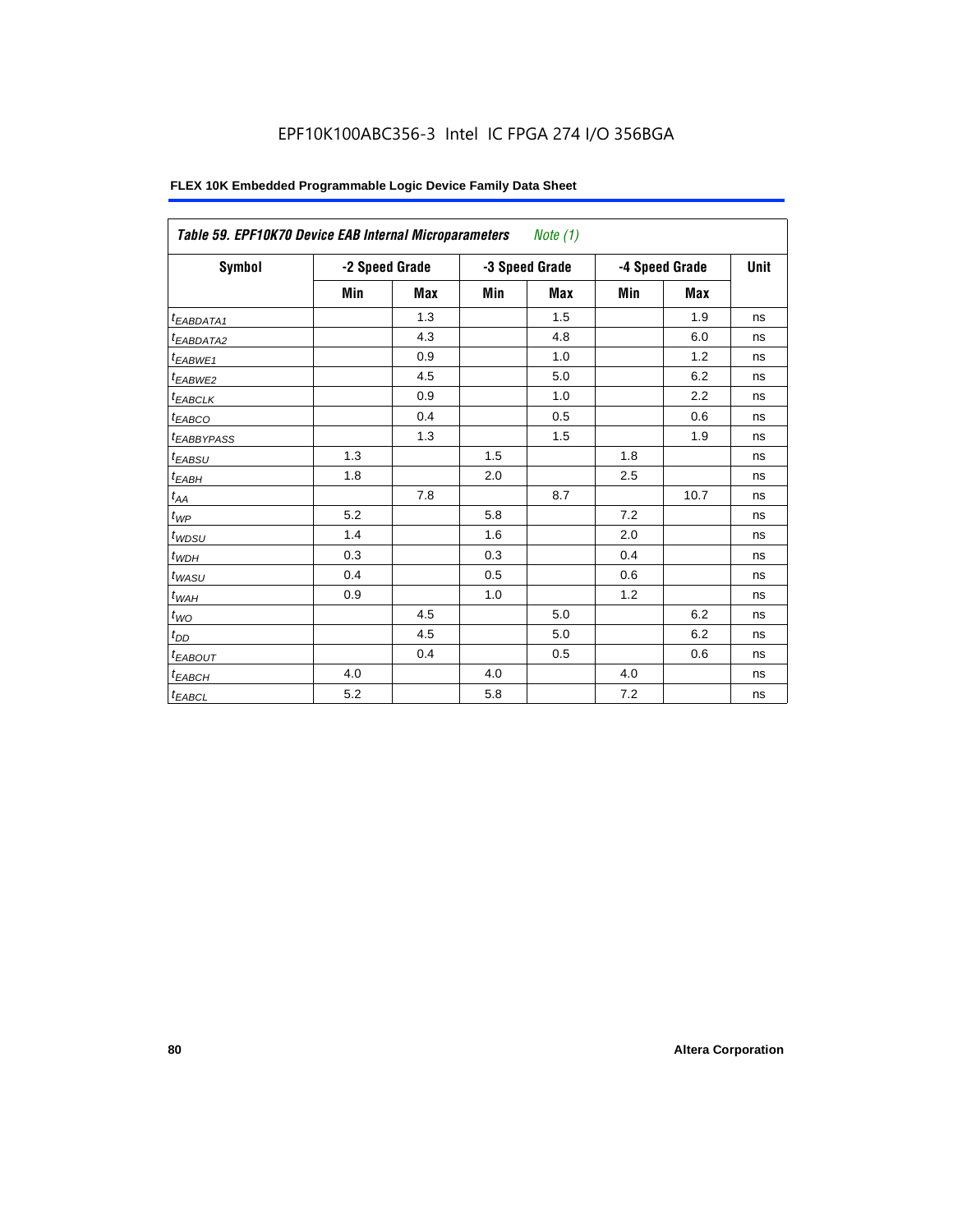| Table 60. EPF10K70 Device EAB Internal Timing Macroparameters<br><i>Note</i> $(1)$ |                |      |      |                |                |      |             |  |  |
|------------------------------------------------------------------------------------|----------------|------|------|----------------|----------------|------|-------------|--|--|
| Symbol                                                                             | -2 Speed Grade |      |      | -3 Speed Grade | -4 Speed Grade |      | <b>Unit</b> |  |  |
|                                                                                    | Min            | Max  | Min  | Max            | Min            | Max  |             |  |  |
| t <sub>EABAA</sub>                                                                 |                | 12.1 |      | 13.7           |                | 17.0 | ns          |  |  |
| <sup>t</sup> EABRCCOMB                                                             | 12.1           |      | 13.7 |                | 17.0           |      | ns          |  |  |
| <sup>t</sup> EABRCREG                                                              | 8.6            |      | 9.7  |                | 11.9           |      | ns          |  |  |
| <sup>t</sup> EABWP                                                                 | 5.2            |      | 5.8  |                | 7.2            |      | ns          |  |  |
| <sup>I</sup> EABWCCOMB                                                             | 6.5            |      | 7.3  |                | 9.0            |      | ns          |  |  |
| <sup>t</sup> EABWCREG                                                              | 11.6           |      | 13.0 |                | 16.0           |      | ns          |  |  |
| <sup>t</sup> EABDD                                                                 |                | 8.8  |      | 10.0           |                | 12.5 | ns          |  |  |
| <b><i>EABDATACO</i></b>                                                            |                | 1.7  |      | 2.0            |                | 3.4  | ns          |  |  |
| <sup>t</sup> EABDATASU                                                             | 4.7            |      | 5.3  |                | 5.6            |      | ns          |  |  |
| <sup>I</sup> EABDATAH                                                              | 0.0            |      | 0.0  |                | 0.0            |      | ns          |  |  |
| <sup>t</sup> EABWESU                                                               | 4.9            |      | 5.5  |                | 5.8            |      | ns          |  |  |
| <sup>t</sup> EABWEH                                                                | 0.0            |      | 0.0  |                | 0.0            |      | ns          |  |  |
| <sup>t</sup> EABWDSU                                                               | 1.8            |      | 2.1  |                | 2.7            |      | ns          |  |  |
| <sup>t</sup> EABWDH                                                                | 0.0            |      | 0.0  |                | 0.0            |      | ns          |  |  |
| <sup>t</sup> EABWASU                                                               | 4.1            |      | 4.7  |                | 5.8            |      | ns          |  |  |
| <sup>t</sup> EABWAH                                                                | 0.0            |      | 0.0  |                | 0.0            |      | ns          |  |  |
| <sup>t</sup> EABWO                                                                 |                | 8.4  |      | 9.5            |                | 11.8 | ns          |  |  |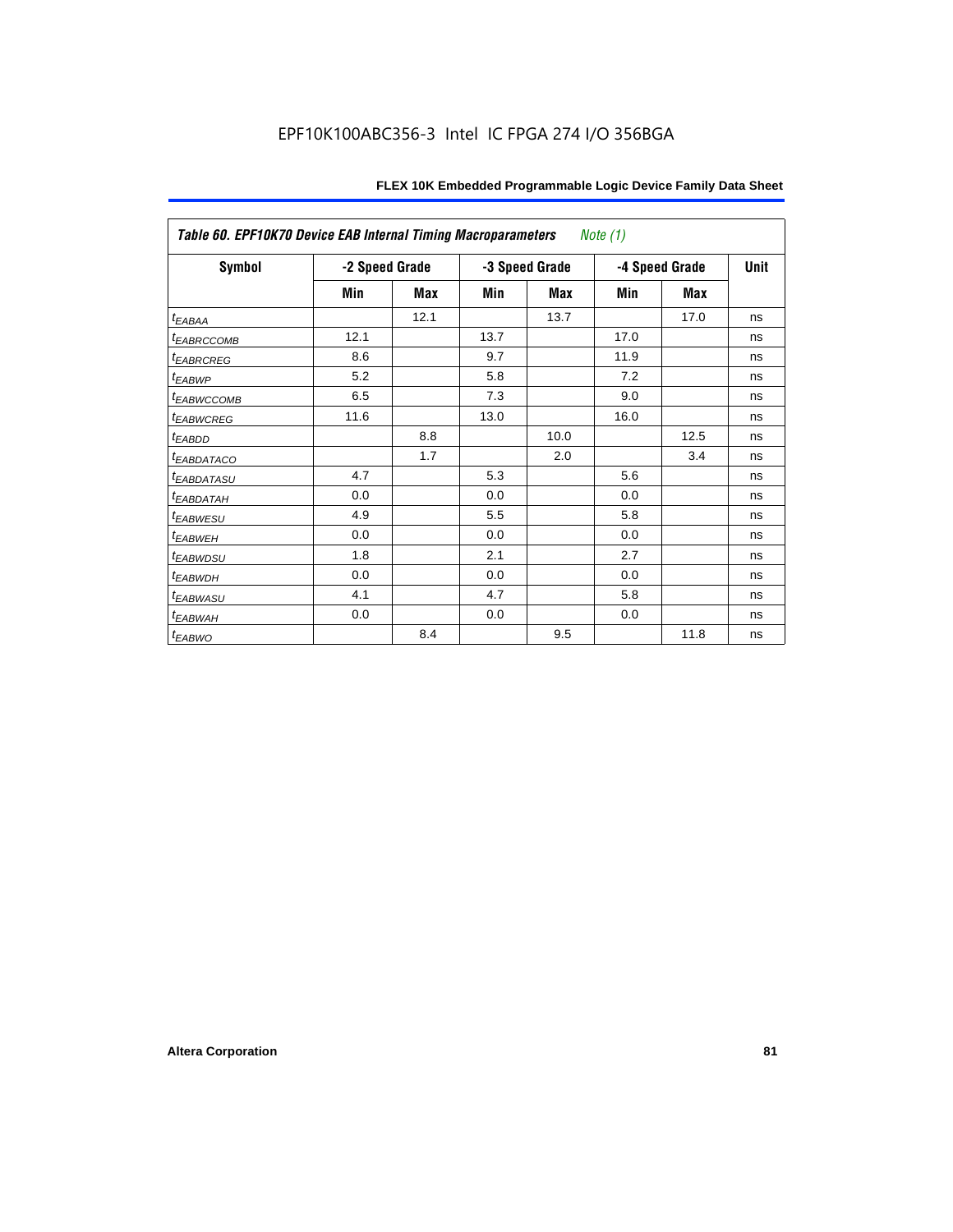| <b>Table 61. EPF10K70 Device Interconnect Timing Microparameters</b> Note (1) |     |                |     |                |     |                |      |  |  |
|-------------------------------------------------------------------------------|-----|----------------|-----|----------------|-----|----------------|------|--|--|
| Symbol                                                                        |     | -2 Speed Grade |     | -3 Speed Grade |     | -4 Speed Grade | Unit |  |  |
|                                                                               | Min | <b>Max</b>     | Min | Max            | Min | <b>Max</b>     |      |  |  |
| $t_{DINZIOE}$                                                                 |     | 6.6            |     | 7.3            |     | 8.8            | ns   |  |  |
| t <sub>DIN2LE</sub>                                                           |     | 4.2            |     | 4.8            |     | 6.0            | ns   |  |  |
| <sup>t</sup> DIN2DATA                                                         |     | 6.5            |     | 7.1            |     | 10.8           | ns   |  |  |
| t <sub>DCLK2IOE</sub>                                                         |     | 5.5            |     | 6.2            |     | 7.7            | ns   |  |  |
| <sup>t</sup> DCLK2LE                                                          |     | 4.2            |     | 4.8            |     | 6.0            | ns   |  |  |
| <sup>t</sup> SAMELAB                                                          |     | 0.4            |     | 0.4            |     | 0.5            | ns   |  |  |
| <sup>t</sup> SAMEROW                                                          |     | 4.8            |     | 4.9            |     | 5.5            | ns   |  |  |
| <sup>t</sup> SAMECOLUMN                                                       |     | 3.3            |     | 3.4            |     | 3.7            | ns   |  |  |
| <i><b>IDIFFROW</b></i>                                                        |     | 8.1            |     | 8.3            |     | 9.2            | ns   |  |  |
| <sup>T</sup> TWOROWS                                                          |     | 12.9           |     | 13.2           |     | 14.7           | ns   |  |  |
| <sup>t</sup> LEPERIPH                                                         |     | 5.5            |     | 5.7            |     | 6.5            | ns   |  |  |
| <b>LABCARRY</b>                                                               |     | 0.8            |     | 0.9            |     | 1.1            | ns   |  |  |
| <sup>t</sup> LABCASC                                                          |     | 2.7            |     | 3.0            |     | 3.2            | ns   |  |  |

| Table 62. EPF10K70 Device External Timing Parameters<br>Note $(1)$ |     |                |     |                |     |                |             |  |  |
|--------------------------------------------------------------------|-----|----------------|-----|----------------|-----|----------------|-------------|--|--|
| Symbol                                                             |     | -2 Speed Grade |     | -3 Speed Grade |     | -4 Speed Grade | <b>Unit</b> |  |  |
|                                                                    | Min | Max            | Min | Max            | Min | Max            |             |  |  |
| <sup>t</sup> DRR                                                   |     | 17.2           |     | 19.1           |     | 24.2           | ns          |  |  |
| $t_{INSU}$ (2), (3)                                                | 6.6 |                | 7.3 |                | 8.0 |                | ns          |  |  |
| $t_{INH}$ (3)                                                      | 0.0 |                | 0.0 |                | 0.0 |                | ns          |  |  |
| $t_{\rm OUTCO}$ (3)                                                | 2.0 | 9.9            | 2.0 | 11.1           | 2.0 | 14.3           | ns          |  |  |

*Table 63. EPF10K70 Device External Bidirectional Timing Parameters Note (1)*

| <b>Symbol</b>           |     | -2 Speed Grade |     | -3 Speed Grade |      | -4 Speed Grade | Unit |
|-------------------------|-----|----------------|-----|----------------|------|----------------|------|
|                         | Min | <b>Max</b>     | Min | <b>Max</b>     | Min  | <b>Max</b>     |      |
| <sup>t</sup> INSUBIDIR  | 7.4 |                | 8.1 |                | 10.4 |                | ns   |
| <sup>t</sup> INHBIDIR   | 0.0 |                | 0.0 |                | 0.0  |                | ns   |
| <sup>t</sup> OUTCOBIDIR | 2.0 | 9.9            | 2.0 | 11.1           | 2.0  | 14.3           | ns   |
| <sup>t</sup> xzbidir    |     | 13.7           |     | 15.4           |      | 18.5           | ns   |
| <sup>t</sup> zxbidir    |     | 13.7           |     | 15.4           |      | 18.5           | ns   |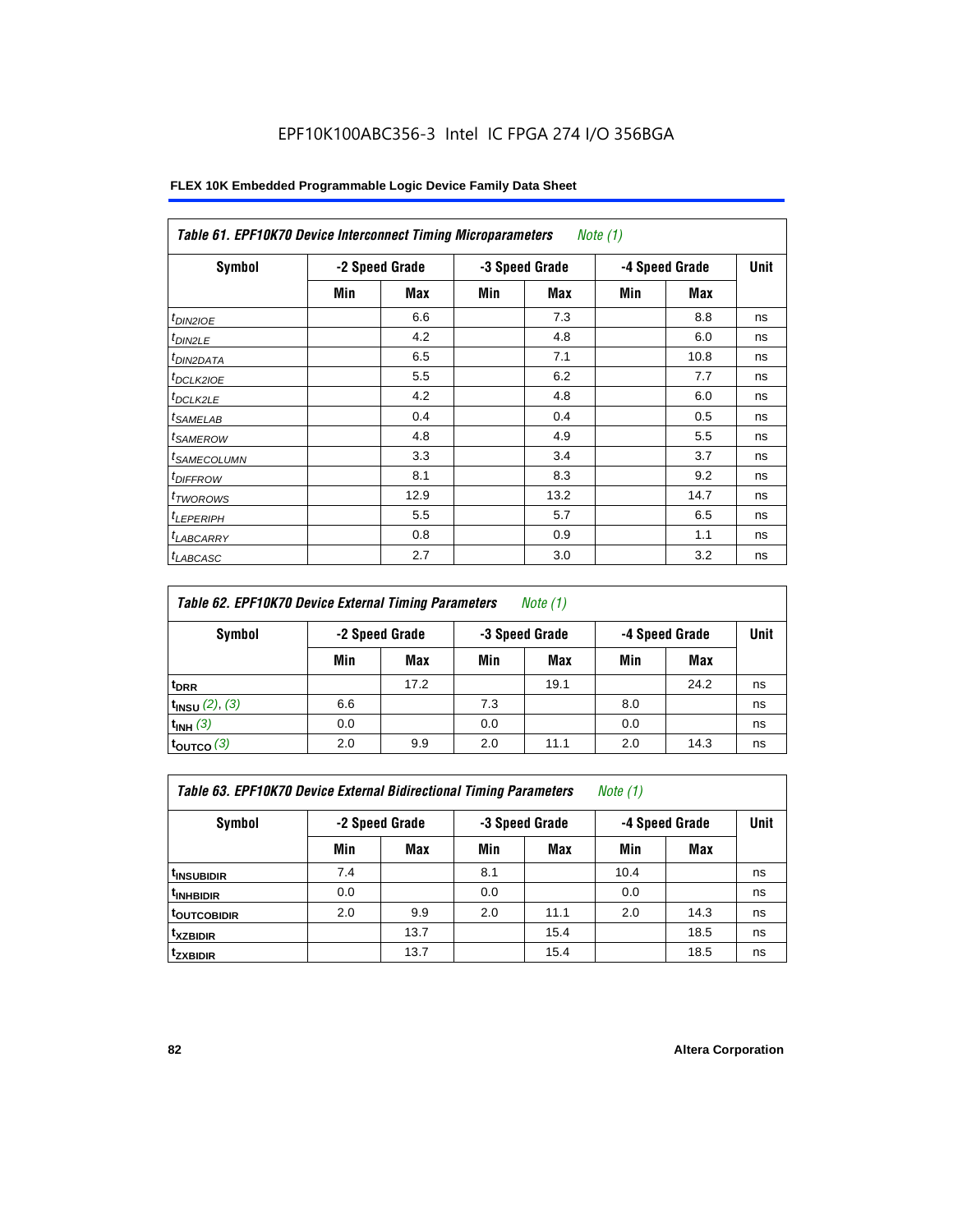# *Notes to tables:*<br>(1) All timing p

- All timing parameters are described in Tables 32 through 38 in this data sheet.
- (2) Using an LE to register the signal may provide a lower setup time.
- (3) This parameter is specified by characterization.

Tables 64 through 70 show EPF10K100 device internal and external timing parameters.

| <b>Symbol</b>       |     | -3DX Speed Grade |     | -3 Speed Grade |     | -4 Speed Grade | Unit |
|---------------------|-----|------------------|-----|----------------|-----|----------------|------|
|                     | Min | Max              | Min | Max            | Min | <b>Max</b>     |      |
| $t_{LUT}$           |     | 1.5              |     | 1.5            |     | 2.0            | ns   |
| $t_{CLUT}$          |     | 0.4              |     | 0.4            |     | 0.5            | ns   |
| $t_{RLUT}$          |     | 1.6              |     | 1.6            |     | 2.0            | ns   |
| t <sub>PACKED</sub> |     | 0.9              |     | 0.9            |     | 1.3            | ns   |
| $t_{EN}$            |     | 0.9              |     | 0.9            |     | 1.2            | ns   |
| $t_{CICO}$          |     | 0.2              |     | 0.2            |     | 0.3            | ns   |
| $t_{GEN}$           |     | 1.1              |     | 1.1            |     | 1.4            | ns   |
| $t_{GENR}$          |     | 1.2              |     | 1.2            |     | 1.5            | ns   |
| $t_{CASC}$          |     | 1.1              |     | 1.1            |     | 1.3            | ns   |
| $t_C$               |     | 0.8              |     | 0.8            |     | 1.0            | ns   |
| $t_{CO}$            |     | 1.0              |     | 1.0            |     | 1.4            | ns   |
| $t_{COMB}$          |     | 0.5              |     | 0.5            |     | 0.7            | ns   |
| $t_{\rm SU}$        | 2.1 |                  | 2.1 |                | 2.6 |                | ns   |
| $t_H$               | 2.3 |                  | 2.3 |                | 3.1 |                | ns   |
| $t_{PRE}$           |     | 1.0              |     | 1.0            |     | 1.4            | ns   |
| $t_{CLR}$           |     | 1.0              |     | 1.0            |     | 1.4            | ns   |
| $t_{CH}$            | 4.0 |                  | 4.0 |                | 4.0 |                | ns   |
| $t_{CL}$            | 4.0 |                  | 4.0 |                | 4.0 |                | ns   |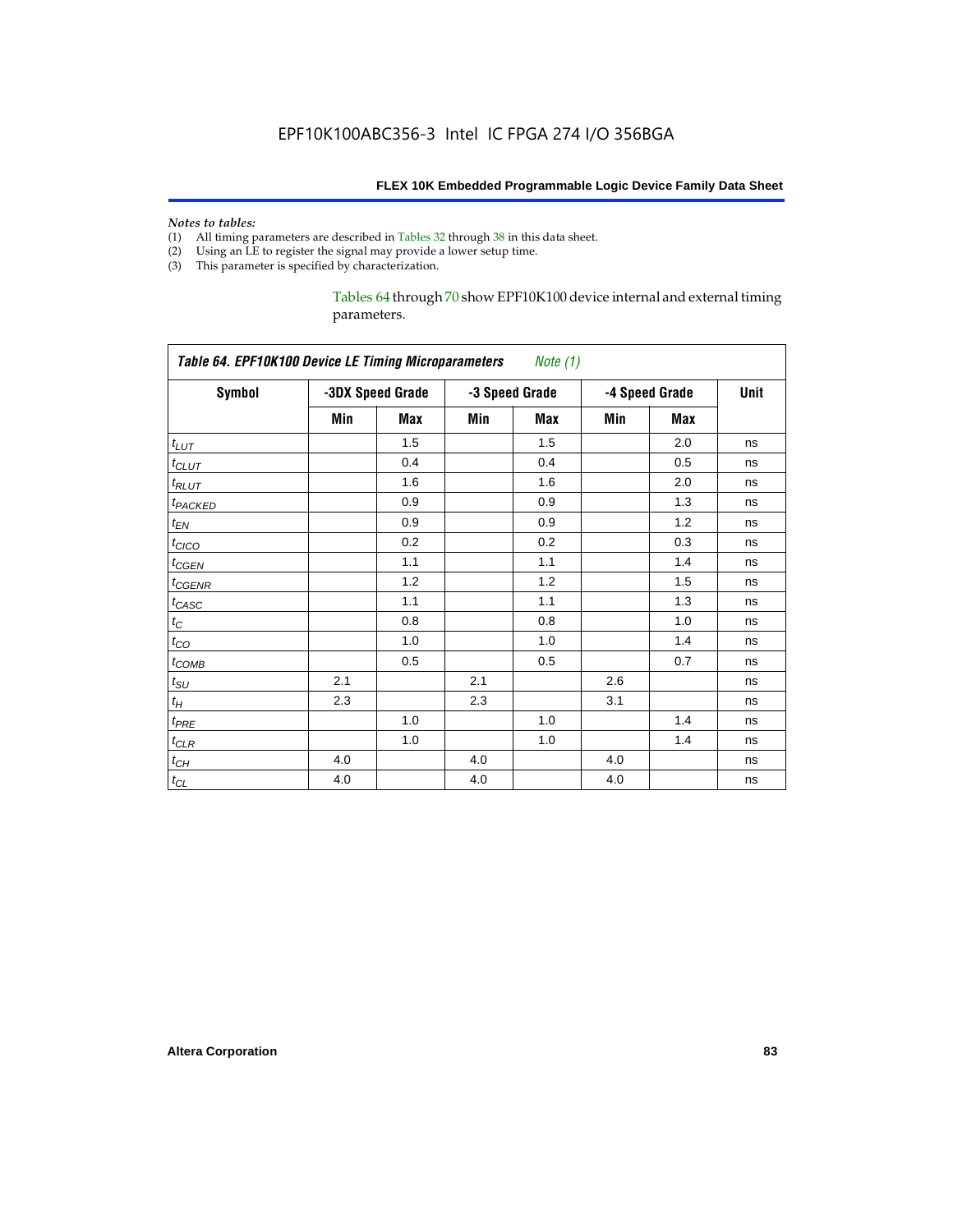| Table 65. EPF10K100 Device IOE Timing Microparameters                  |     |                  |                                  | Note $(1)$ |     |             |    |
|------------------------------------------------------------------------|-----|------------------|----------------------------------|------------|-----|-------------|----|
| <b>Symbol</b>                                                          |     | -3DX Speed Grade | -3 Speed Grade<br>-4 Speed Grade |            |     | <b>Unit</b> |    |
|                                                                        | Min | Max              | Min                              | <b>Max</b> | Min | Max         |    |
| t <sub>IOD</sub>                                                       |     | 0.0              |                                  | 0.0        |     | 0.0         | ns |
| $t_{\text{IOC}}$                                                       |     | 0.5              |                                  | 0.5        |     | 0.7         | ns |
| $t_{IOCO}$                                                             |     | 0.4              |                                  | 0.4        |     | 0.9         | ns |
| $t_{IOCOMB}$                                                           |     | 0.0              |                                  | 0.0        |     | 0.0         | ns |
| $t_{IOSU}$                                                             | 5.5 |                  | 5.5                              |            | 6.7 |             | ns |
| $t_{IOH}$                                                              | 0.5 |                  | 0.5                              |            | 0.7 |             | ns |
| $t_{IOCLR}$                                                            |     | 0.7              |                                  | 0.7        |     | 1.6         | ns |
| $t_{OD1}$                                                              |     | 4.0              |                                  | 4.0        |     | 5.0         | ns |
| $t_{OD2}$                                                              |     | 6.3              |                                  | 6.3        |     | 7.3         | ns |
| $t_{OD3}$                                                              |     | 7.7              |                                  | 7.7        |     | 8.7         | ns |
| $t_{XZ}$                                                               |     | 6.2              |                                  | 6.2        |     | 6.8         | ns |
| $t_{ZX1}$                                                              |     | 6.2              |                                  | 6.2        |     | 6.8         | ns |
| $t_{ZX2}$                                                              |     | 8.5              |                                  | 8.5        |     | 9.1         | ns |
| $t_{ZX3}$                                                              |     | 9.9              |                                  | 9.9        |     | 10.5        | ns |
| t <sub>INREG</sub> without ClockLock or<br><b>ClockBoost circuitry</b> |     | 9.0              |                                  | 9.0        |     | 10.5        | ns |
| t <sub>INREG</sub> with ClockLock or<br><b>ClockBoost circuitry</b>    |     | 3.0              |                                  | -          |     | -           | ns |
| $t_{IOFD}$                                                             |     | 8.1              |                                  | 8.1        |     | 10.3        | ns |
| $t_{INCOMB}$                                                           |     | 8.1              |                                  | 8.1        |     | 10.3        | ns |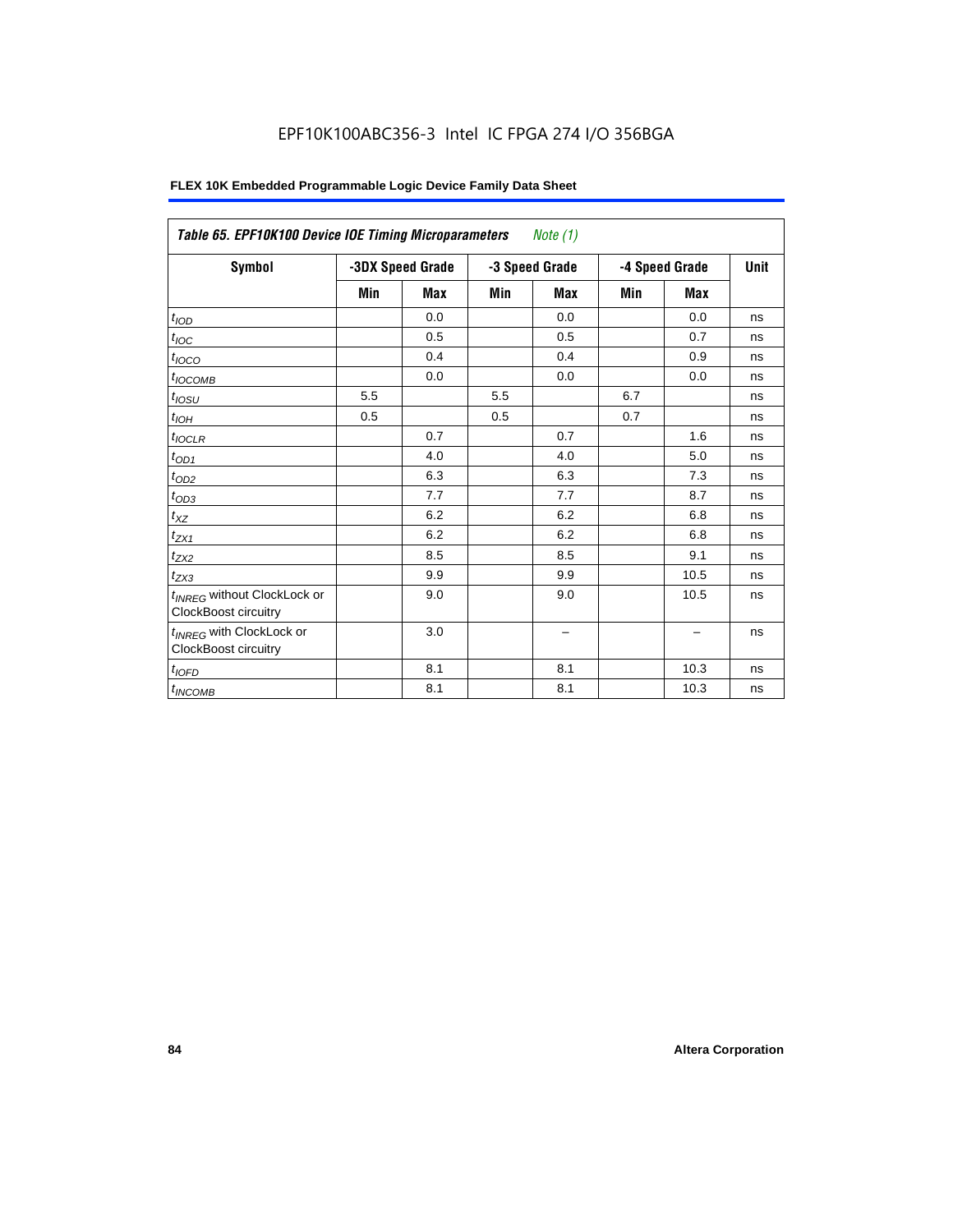| Table 66. EPF10K100 Device EAB Internal Microparameters<br>Note (1) |     |                  |     |                |     |                |      |  |  |  |
|---------------------------------------------------------------------|-----|------------------|-----|----------------|-----|----------------|------|--|--|--|
| <b>Symbol</b>                                                       |     | -3DX Speed Grade |     | -3 Speed Grade |     | -4 Speed Grade | Unit |  |  |  |
|                                                                     | Min | <b>Max</b>       | Min | <b>Max</b>     | Min | <b>Max</b>     |      |  |  |  |
| t <sub>EABDATA1</sub>                                               |     | 1.5              |     | 1.5            |     | 1.9            | ns   |  |  |  |
| t <sub>EABDATA2</sub>                                               |     | 4.8              |     | 4.8            |     | 6.0            | ns   |  |  |  |
| t <sub>EABWE1</sub>                                                 |     | 1.0              |     | 1.0            |     | 1.2            | ns   |  |  |  |
| t <sub>EABWE2</sub>                                                 |     | 5.0              |     | 5.0            |     | 6.2            | ns   |  |  |  |
| t <sub>EABCLK</sub>                                                 |     | 1.0              |     | 1.0            |     | 2.2            | ns   |  |  |  |
| t <sub>EABCO</sub>                                                  |     | 0.5              |     | 0.5            |     | 0.6            | ns   |  |  |  |
| t <sub>EABBYPASS</sub>                                              |     | 1.5              |     | 1.5            |     | 1.9            | ns   |  |  |  |
| t <sub>EABSU</sub>                                                  | 1.5 |                  | 1.5 |                | 1.8 |                | ns   |  |  |  |
| t <sub>ЕАВН</sub>                                                   | 2.0 |                  | 2.0 |                | 2.5 |                | ns   |  |  |  |
| $t_{AA}$                                                            |     | 8.7              |     | 8.7            |     | 10.7           | ns   |  |  |  |
| $t_{WP}$                                                            | 5.8 |                  | 5.8 |                | 7.2 |                | ns   |  |  |  |
| t <sub>WDSU</sub>                                                   | 1.6 |                  | 1.6 |                | 2.0 |                | ns   |  |  |  |
| $t_{WDH}$                                                           | 0.3 |                  | 0.3 |                | 0.4 |                | ns   |  |  |  |
| t <sub>WASU</sub>                                                   | 0.5 |                  | 0.5 |                | 0.6 |                | ns   |  |  |  |
| $t_{W{\!A} H}$                                                      | 1.0 |                  | 1.0 |                | 1.2 |                | ns   |  |  |  |
| $t_{WO}$                                                            |     | 5.0              |     | 5.0            |     | 6.2            | ns   |  |  |  |
| $t_{DD}$                                                            |     | 5.0              |     | 5.0            |     | 6.2            | ns   |  |  |  |
| t <sub>EABOUT</sub>                                                 |     | 0.5              |     | 0.5            |     | 0.6            | ns   |  |  |  |
| $t_{EABCH}$                                                         | 4.0 |                  | 4.0 |                | 4.0 |                | ns   |  |  |  |
| $t_{EABCL}$                                                         | 5.8 |                  | 5.8 |                | 7.2 |                | ns   |  |  |  |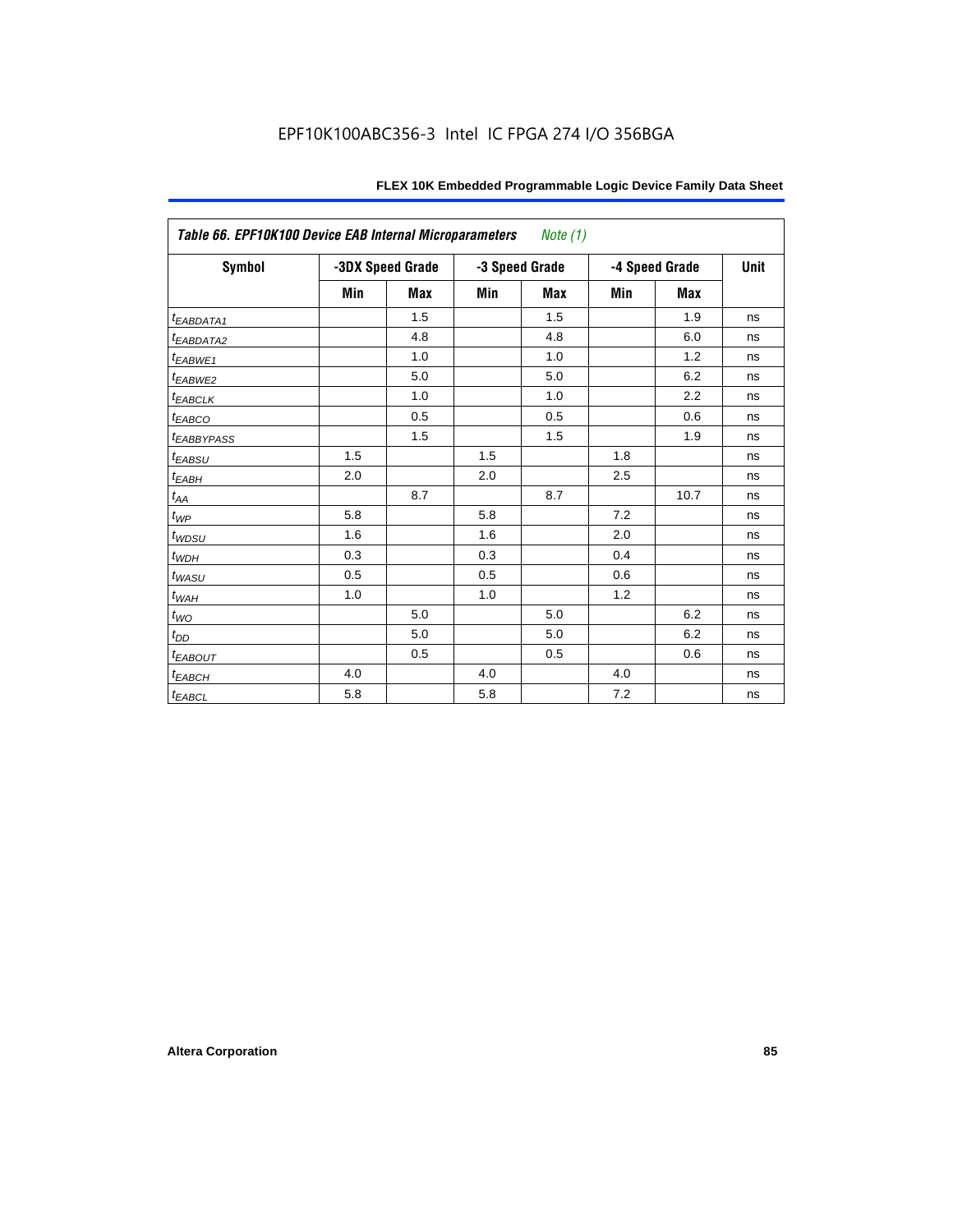| Table 67. EPF10K100 Device EAB Internal Timing Macroparameters<br>Note $(1)$ |      |                  |      |                |                |             |    |  |  |
|------------------------------------------------------------------------------|------|------------------|------|----------------|----------------|-------------|----|--|--|
| <b>Symbol</b>                                                                |      | -3DX Speed Grade |      | -3 Speed Grade | -4 Speed Grade | <b>Unit</b> |    |  |  |
|                                                                              | Min  | Max              | Min  | Max            | Min            | Max         |    |  |  |
| $t_{EABA}$                                                                   |      | 13.7             |      | 13.7           |                | 17.0        | ns |  |  |
| <sup>t</sup> EABRCCOMB                                                       | 13.7 |                  | 13.7 |                | 17.0           |             | ns |  |  |
| <sup>t</sup> EABRCREG                                                        | 9.7  |                  | 9.7  |                | 11.9           |             | ns |  |  |
| <sup>t</sup> EABWP                                                           | 5.8  |                  | 5.8  |                | 7.2            |             | ns |  |  |
| <sup>t</sup> EABWCCOMB                                                       | 7.3  |                  | 7.3  |                | 9.0            |             | ns |  |  |
| <sup>t</sup> EABWCREG                                                        | 13.0 |                  | 13.0 |                | 16.0           |             | ns |  |  |
| <sup>t</sup> EABDD                                                           |      | 10.0             |      | 10.0           |                | 12.5        | ns |  |  |
| <sup>t</sup> EABDATACO                                                       |      | 2.0              |      | 2.0            |                | 3.4         | ns |  |  |
| <sup>t</sup> EABDATASU                                                       | 5.3  |                  | 5.3  |                | 5.6            |             | ns |  |  |
| <sup>I</sup> EABDATAH                                                        | 0.0  |                  | 0.0  |                | 0.0            |             | ns |  |  |
| <b><i>EABWESU</i></b>                                                        | 5.5  |                  | 5.5  |                | 5.8            |             | ns |  |  |
| <sup>t</sup> EABWEH                                                          | 0.0  |                  | 0.0  |                | 0.0            |             | ns |  |  |
| <sup>t</sup> EABWDSU                                                         | 5.5  |                  | 5.5  |                | 5.8            |             | ns |  |  |
| <sup>t</sup> EABWDH                                                          | 0.0  |                  | 0.0  |                | 0.0            |             | ns |  |  |
| <sup>t</sup> EABWASU                                                         | 2.1  |                  | 2.1  |                | 2.7            |             | ns |  |  |
| <sup>t</sup> EABWAH                                                          | 0.0  |                  | 0.0  |                | 0.0            |             | ns |  |  |
| t <sub>EABWO</sub>                                                           |      | 9.5              |      | 9.5            |                | 11.8        | ns |  |  |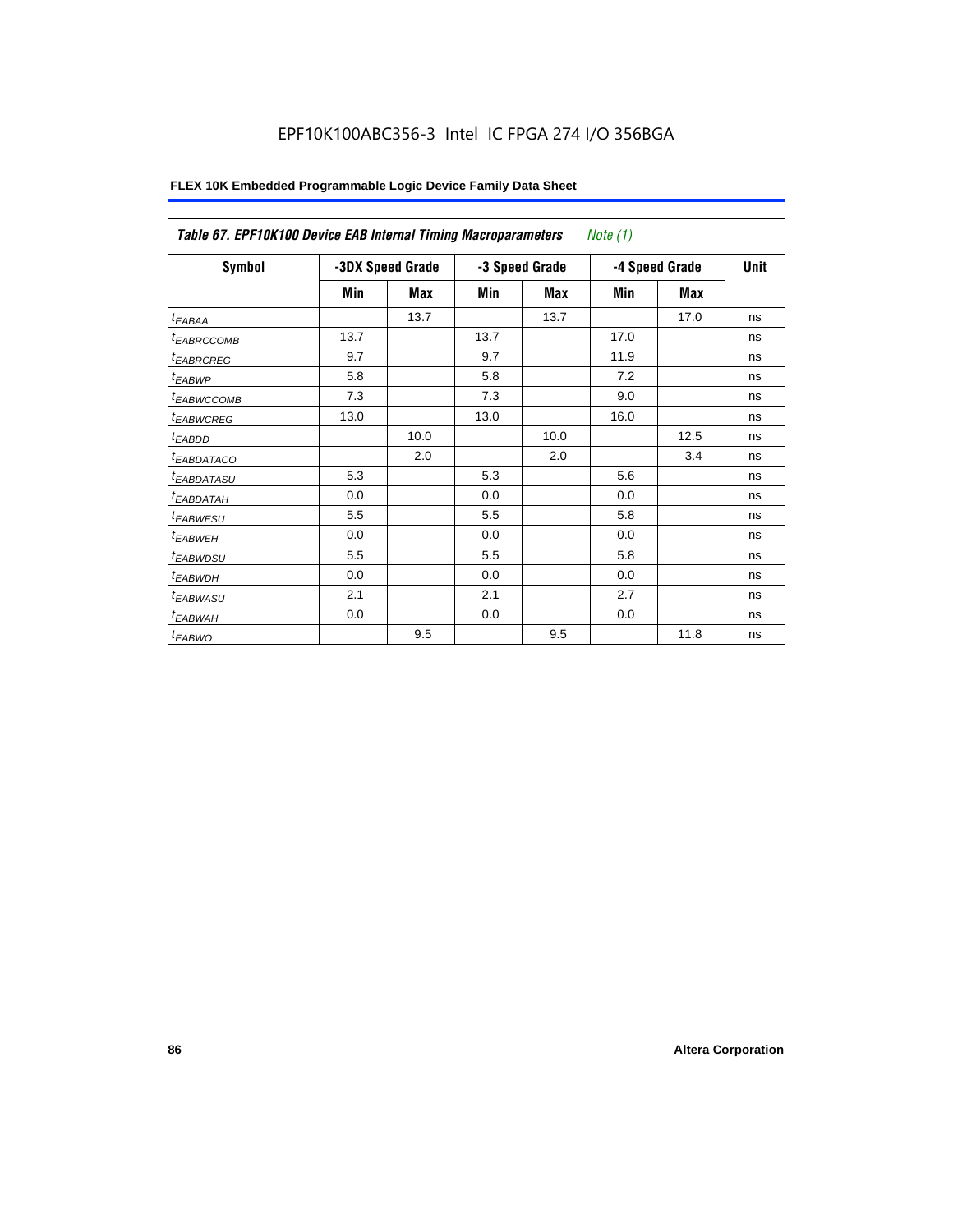| <b>Table 68. EPF10K100 Device Interconnect Timing Microparameters</b><br>Note $(1)$ |     |                  |     |                |     |                |             |  |  |
|-------------------------------------------------------------------------------------|-----|------------------|-----|----------------|-----|----------------|-------------|--|--|
| Symbol                                                                              |     | -3DX Speed Grade |     | -3 Speed Grade |     | -4 Speed Grade | <b>Unit</b> |  |  |
|                                                                                     | Min | <b>Max</b>       | Min | <b>Max</b>     | Min | <b>Max</b>     |             |  |  |
| $tD$ IN2IOE                                                                         |     | 10.3             |     | 10.3           |     | 12.2           | ns          |  |  |
| t <sub>DIN2LE</sub>                                                                 |     | 4.8              |     | 4.8            |     | 6.0            | ns          |  |  |
| <i>t<sub>DIN2DATA</sub></i>                                                         |     | 7.3              |     | 7.3            |     | 11.0           | ns          |  |  |
| t <sub>DCLK2IOE</sub> without ClockLock or<br>ClockBoost circuitry                  |     | 6.2              |     | 6.2            |     | 7.7            | ns          |  |  |
| t <sub>DCLK2IOE</sub> with ClockLock or ClockBoost<br>circuitry                     |     | 2.3              |     |                |     |                | ns          |  |  |
| t <sub>DCLK2LE</sub> without ClockLock or<br>ClockBoost circuitry                   |     | 4.8              |     | 4.8            |     | 6.0            | ns          |  |  |
| t <sub>DCLK2LE</sub> with ClockLock or ClockBoost<br>circuitry                      |     | 2.3              |     |                |     |                | ns          |  |  |
| <sup>t</sup> SAMELAB                                                                |     | 0.4              |     | 0.4            |     | 0.5            | ns          |  |  |
| <i>t<sub>SAMEROW</sub></i>                                                          |     | 4.9              |     | 4.9            |     | 5.5            | ns          |  |  |
| <i><b>ISAMECOLUMN</b></i>                                                           |     | 5.1              |     | 5.1            |     | 5.4            | ns          |  |  |
| <i>t<sub>DIFFROW</sub></i>                                                          |     | 10.0             |     | 10.0           |     | 10.9           | ns          |  |  |
| <sup>t</sup> TWOROWS                                                                |     | 14.9             |     | 14.9           |     | 16.4           | ns          |  |  |
| t <sub>LEPERIPH</sub>                                                               |     | 6.9              |     | 6.9            |     | 8.1            | ns          |  |  |
| <b>LABCARRY</b>                                                                     |     | 0.9              |     | 0.9            |     | 1.1            | ns          |  |  |
| t <sub>LABCASC</sub>                                                                |     | 3.0              |     | 3.0            |     | 3.2            | ns          |  |  |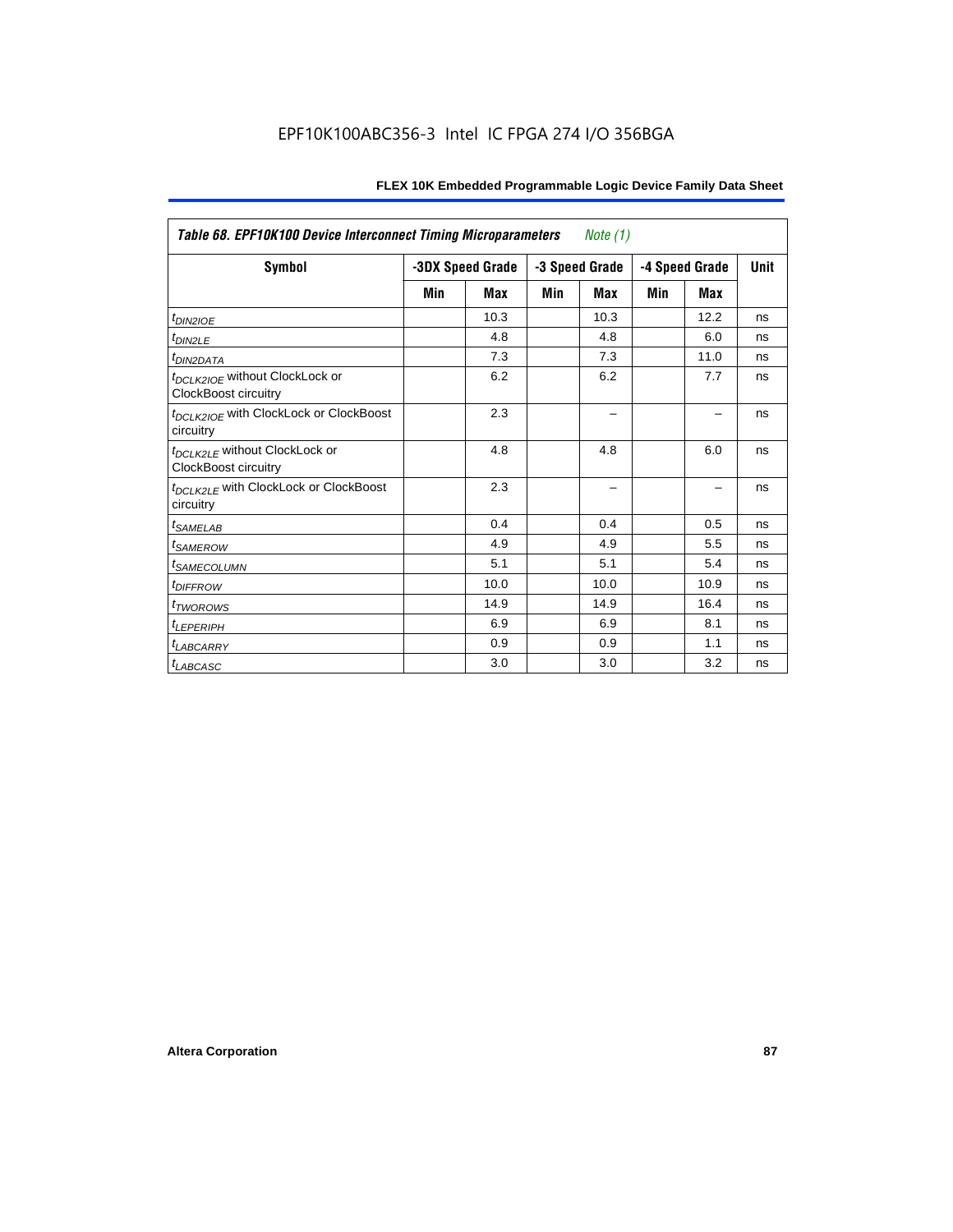| FLEX 10K Embedded Programmable Logic Device Family Data Sheet |  |
|---------------------------------------------------------------|--|
|---------------------------------------------------------------|--|

| Table 69. EPF10K100 Device External Timing Parameters<br>Note $(1)$ |     |                  |     |                |                |      |    |
|---------------------------------------------------------------------|-----|------------------|-----|----------------|----------------|------|----|
| Symbol                                                              |     | -3DX Speed Grade |     | -3 Speed Grade | -4 Speed Grade | Unit |    |
|                                                                     | Min | Max              | Min | Max            | Min            | Max  |    |
| t <sub>DRR</sub>                                                    |     | 19.1             |     | 19.1           |                | 24.2 | ns |
| $t_{INSU}$ (2), (3), (4)                                            | 7.8 |                  | 7.8 |                | 8.5            |      | ns |
| toutco $(3)$ , $(4)$                                                | 2.0 | 11.1             | 2.0 | 11.1           | 2.0            | 14.3 | ns |
| $t_{INH}$ (3)                                                       | 0.0 |                  | 0.0 |                | 0.0            |      | ns |
| $t_{INSU}$ (2), (3), (5)                                            | 6.2 |                  |     |                |                |      | ns |
| toutco $(3)$ , $(5)$                                                | 2.0 | 6.7              |     |                |                |      | ns |

| Table 70. EPF10K100 Device External Bidirectional Timing Parameters<br>Note (1) |     |                  |     |                |                |             |    |
|---------------------------------------------------------------------------------|-----|------------------|-----|----------------|----------------|-------------|----|
| Symbol                                                                          |     | -3DX Speed Grade |     | -3 Speed Grade | -4 Speed Grade | <b>Unit</b> |    |
|                                                                                 | Min | Max              | Min | Max            | Min            | <b>Max</b>  |    |
| $t_{INSUBIDIR}(4)$                                                              | 8.1 |                  | 8.1 |                | 10.4           |             | ns |
| $t_{INHBIDIR}$ (4)                                                              | 0.0 |                  | 0.0 |                | 0.0            |             | ns |
| toutcobidir $(4)$                                                               | 2.0 | 11.1             | 2.0 | 11.1           | 2.0            | 14.3        | ns |
| $t_{XZBIDIR}$ (4)                                                               |     | 15.3             |     | 15.3           |                | 18.4        | ns |
| $t_{ZXBIDIR}$ (4)                                                               |     | 15.3             |     | 15.3           |                | 18.4        | ns |
| $t_{INSUBIDIR}$ (5)                                                             | 9.1 |                  |     |                |                |             | ns |
| $t_{INHBIDIR}$ (5)                                                              | 0.0 |                  |     |                |                |             | ns |
| toutcobidir $(5)$                                                               | 2.0 | 7.2              |     |                |                |             | ns |
| $t_{XZBIDIR}$ (5)                                                               |     | 14.3             |     |                |                |             | ns |
| $t_{ZXBIDIR}$ (5)                                                               |     | 14.3             |     |                |                |             | ns |

*Notes to tables:*

(1) All timing parameters are described in Tables 32 through 38 in this data sheet.

(2) Using an LE to register the signal may provide a lower setup time.

(3) This parameter is specified by characterization.

(4) This parameter is measured without the use of the ClockLock or ClockBoost circuits.

(5) This parameter is measured with the use of the ClockLock or ClockBoost circuits.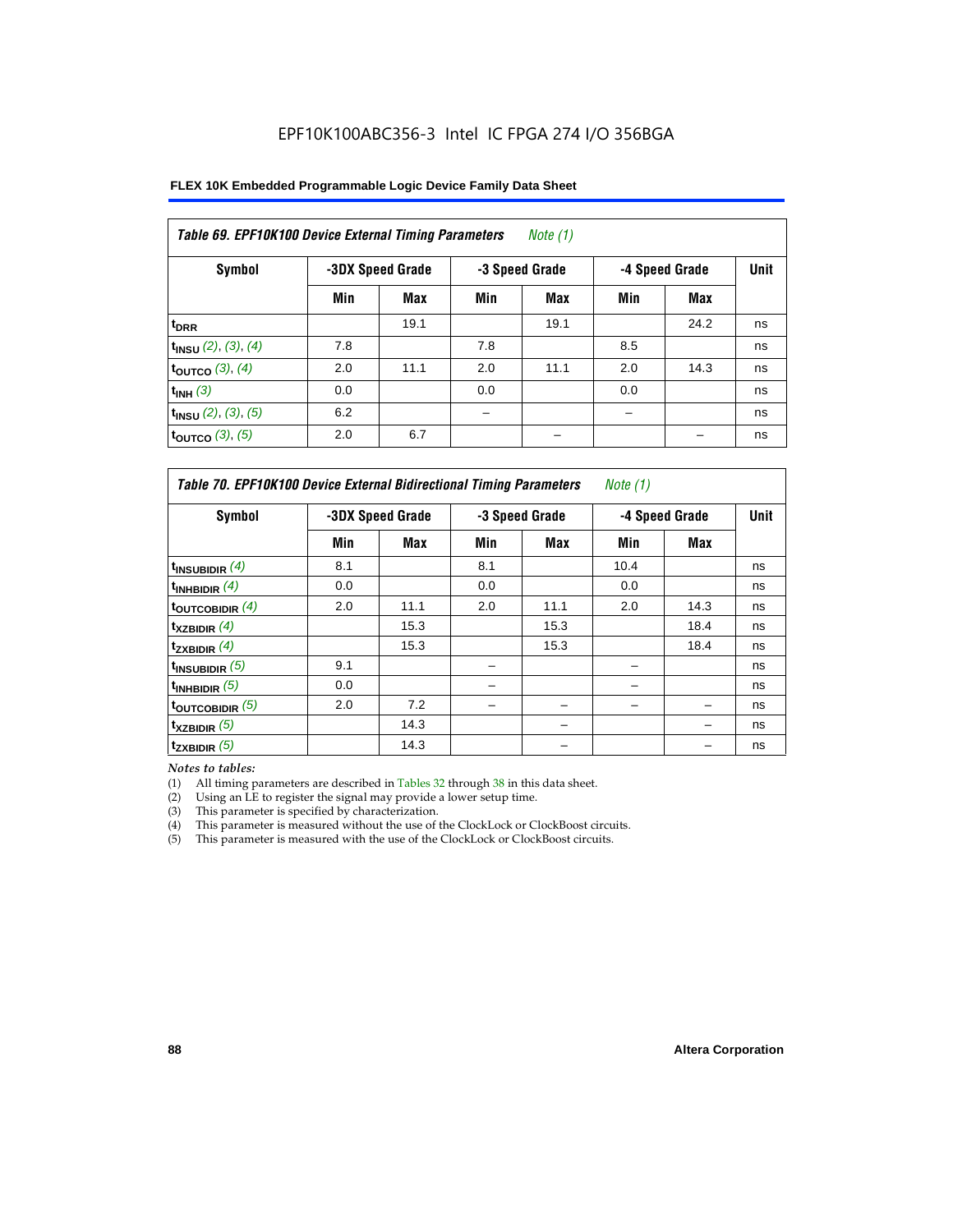Tables 71 through 77 show EPF10K50V device internal and external timing parameters.

| Table 71. EPF10K50V Device LE Timing Microparameters Note (1) |     |                |     |                |     |                |     |                |             |
|---------------------------------------------------------------|-----|----------------|-----|----------------|-----|----------------|-----|----------------|-------------|
| Symbol                                                        |     | -1 Speed Grade |     | -2 Speed Grade |     | -3 Speed Grade |     | -4 Speed Grade | <b>Unit</b> |
|                                                               | Min | Max            | Min | Max            | Min | Max            | Min | Max            |             |
| $t_{LUT}$                                                     |     | 0.9            |     | 1.0            |     | 1.3            |     | 1.6            | ns          |
| $t_{CLUT}$                                                    |     | 0.1            |     | 0.5            |     | 0.6            |     | 0.6            | ns          |
| $t_{RLUT}$                                                    |     | 0.5            |     | 0.8            |     | 0.9            |     | 1.0            | ns          |
| t <sub>PACKED</sub>                                           |     | 0.4            |     | 0.4            |     | 0.5            |     | 0.7            | ns          |
| $t_{EN}$                                                      |     | 0.7            |     | 0.9            |     | 1.1            |     | 1.4            | ns          |
| $t_{CICO}$                                                    |     | 0.2            |     | 0.2            |     | 0.2            |     | 0.3            | ns          |
| $t_{\text{GEN}}$                                              |     | 0.8            |     | 0.7            |     | 0.8            |     | 1.2            | ns          |
| $t_{\text{GENR}}$                                             |     | 0.4            |     | 0.3            |     | 0.3            |     | 0.4            | ns          |
| $t_{CASC}$                                                    |     | 0.7            |     | 0.7            |     | 0.8            |     | 0.9            | ns          |
| $t_C$                                                         |     | 0.3            |     | 1.0            |     | 1.3            |     | 1.5            | ns          |
| $t_{CO}$                                                      |     | 0.5            |     | 0.7            |     | 0.9            |     | 1.0            | ns          |
| $t_{COMB}$                                                    |     | 0.4            |     | 0.4            |     | 0.5            |     | 0.6            | ns          |
| $t_{\text{SU}}$                                               | 0.8 |                | 1.6 |                | 2.2 |                | 2.5 |                | ns          |
| $t_H\,$                                                       | 0.5 |                | 0.8 |                | 1.0 |                | 1.4 |                | ns          |
| $t_{PRE}$                                                     |     | 0.8            |     | 0.4            |     | 0.5            |     | 0.5            | ns          |
| $t_{CLR}$                                                     |     | 0.8            |     | 0.4            |     | 0.5            |     | 0.5            | ns          |
| $t_{\mathit{CH}}$                                             | 2.0 |                | 4.0 |                | 4.0 |                | 4.0 |                | ns          |
| $t_{\rm CL}$                                                  | 2.0 |                | 4.0 |                | 4.0 |                | 4.0 |                | ns          |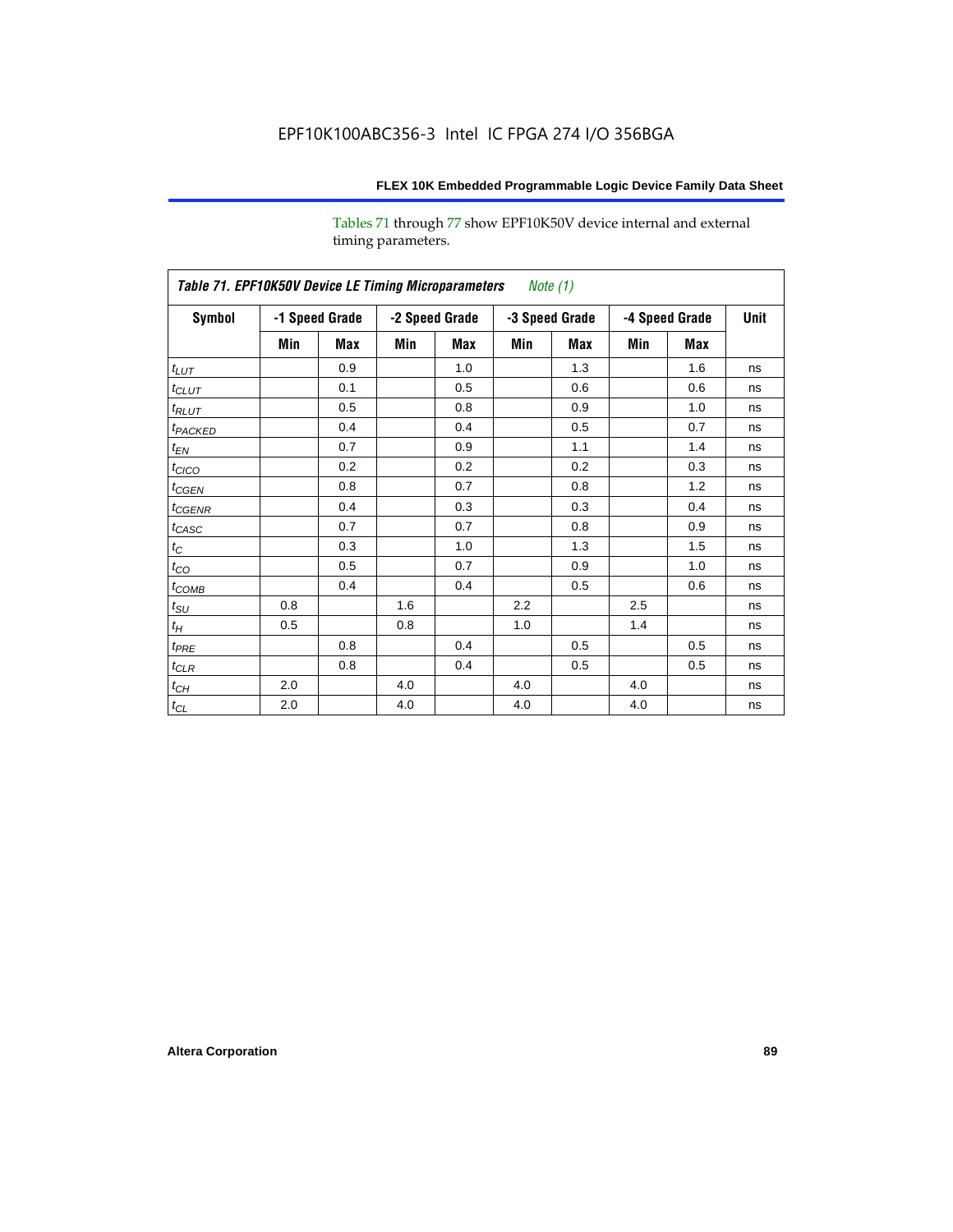| Symbol           |     | -1 Speed Grade |     | -2 Speed Grade           | -3 Speed Grade |                          |     | -4 Speed Grade | <b>Unit</b> |
|------------------|-----|----------------|-----|--------------------------|----------------|--------------------------|-----|----------------|-------------|
|                  | Min | Max            | Min | <b>Max</b>               | Min            | <b>Max</b>               | Min | <b>Max</b>     |             |
| t <sub>IOD</sub> |     | 1.2            |     | 1.6                      |                | 1.9                      |     | 2.1            | ns          |
| $t_{\text{IOC}}$ |     | 0.3            |     | 0.4                      |                | 0.5                      |     | 0.5            | ns          |
| $t_{IOCO}$       |     | 0.3            |     | 0.3                      |                | 0.4                      |     | 0.4            | ns          |
| $t_{IOCOMB}$     |     | 0.0            |     | 0.0                      |                | 0.0                      |     | 0.0            | ns          |
| $t_{IOSU}$       | 2.8 |                | 2.8 |                          | 3.4            |                          | 3.9 |                | ns          |
| $t_{IOH}$        | 0.7 |                | 0.8 |                          | 1.0            |                          | 1.4 |                | ns          |
| $t_{IOCLR}$      |     | 0.5            |     | 0.6                      |                | 0.7                      |     | 0.7            | ns          |
| $t_{OD1}$        |     | 2.8            |     | 3.2                      |                | 3.9                      |     | 4.7            | ns          |
| $t_{OD2}$        |     |                |     | $\overline{\phantom{0}}$ |                | $\overline{\phantom{0}}$ |     | -              | ns          |
| $t_{OD3}$        |     | 6.5            |     | 6.9                      |                | 7.6                      |     | 8.4            | ns          |
| $t_{XZ}$         |     | 2.8            |     | 3.1                      |                | 3.8                      |     | 4.6            | ns          |
| $t_{ZX1}$        |     | 2.8            |     | 3.1                      |                | 3.8                      |     | 4.6            | ns          |
| $t_{ZX2}$        |     |                |     |                          |                | -                        |     |                | ns          |
| $t_{ZX3}$        |     | 6.5            |     | 6.8                      |                | 7.5                      |     | 8.3            | ns          |
| $t_{INREG}$      |     | 5.0            |     | 5.7                      |                | 7.0                      |     | 9.0            | ns          |
| $t_{IOFD}$       |     | 1.5            |     | 1.9                      |                | 2.3                      |     | 2.7            | ns          |
| $t_{INCOMB}$     |     | 1.5            |     | 1.9                      |                | 2.3                      |     | 2.7            | ns          |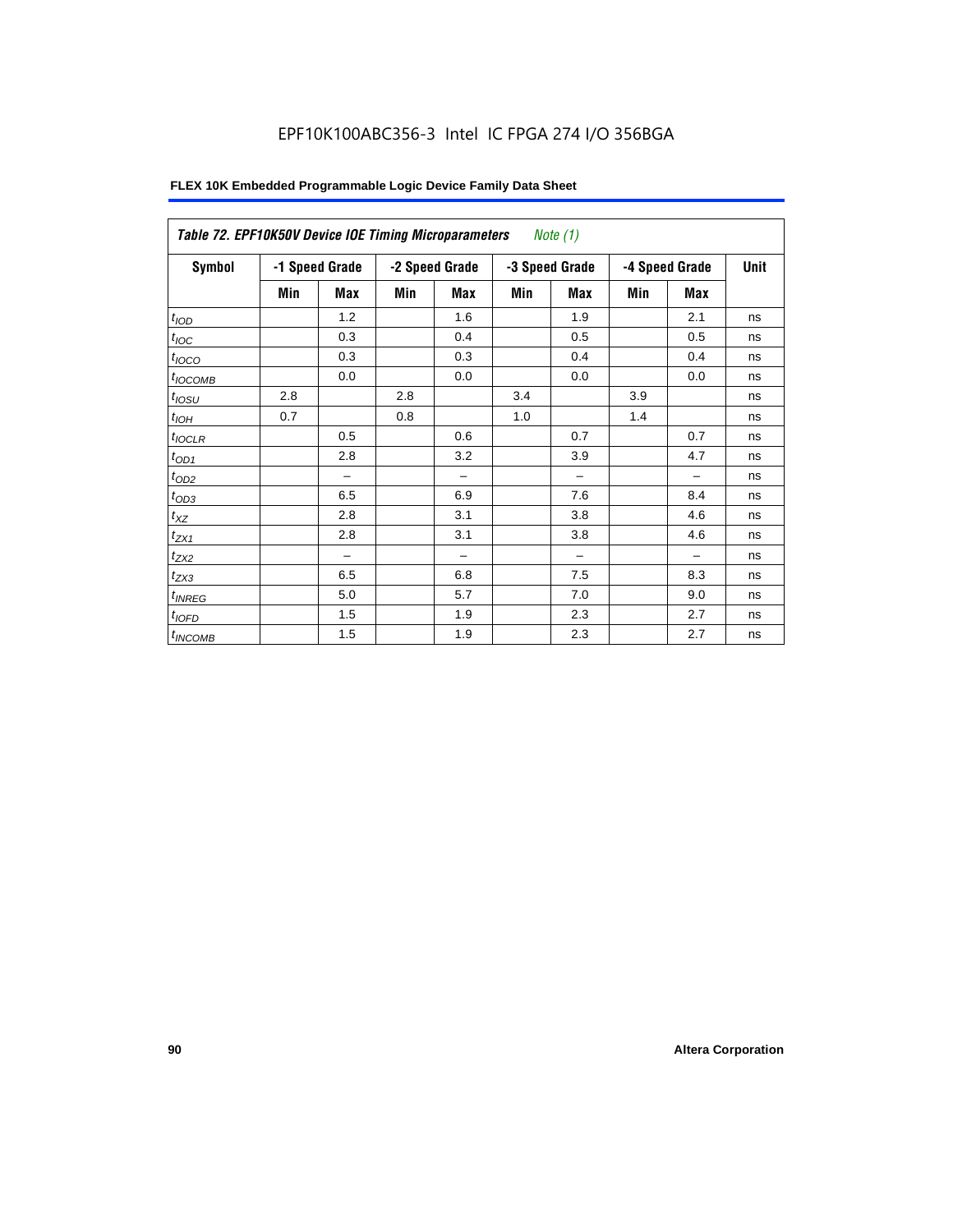|                         | Table 73. EPF10K50V Device EAB Internal Microparameters<br><i>Note</i> $(1)$ |                |     |                |     |                |     |                |             |
|-------------------------|------------------------------------------------------------------------------|----------------|-----|----------------|-----|----------------|-----|----------------|-------------|
| <b>Symbol</b>           |                                                                              | -1 Speed Grade |     | -2 Speed Grade |     | -3 Speed Grade |     | -4 Speed Grade | <b>Unit</b> |
|                         | Min                                                                          | Max            | Min | <b>Max</b>     | Min | <b>Max</b>     | Min | Max            |             |
| <i>EABDATA1</i>         |                                                                              | 1.7            |     | 2.8            |     | 3.4            |     | 4.6            | ns          |
| <sup>t</sup> EABDATA2   |                                                                              | 4.9            |     | 3.9            |     | 4.8            |     | 5.9            | ns          |
| t <sub>EABWE1</sub>     |                                                                              | 0.0            |     | 2.5            |     | 3.0            |     | 3.7            | ns          |
| t <sub>EABWE2</sub>     |                                                                              | 4.0            |     | 4.1            |     | 5.0            |     | 6.2            | ns          |
| <sup>t</sup> EABCLK     |                                                                              | 0.4            |     | 0.8            |     | 1.0            |     | 1.2            | ns          |
| $t_{EABCO}$             |                                                                              | 0.1            |     | 0.2            |     | 0.3            |     | 0.4            | ns          |
| <i><b>EABBYPASS</b></i> |                                                                              | 0.9            |     | 1.1            |     | 1.3            |     | 1.6            | ns          |
| $t_{EABSU}$             | 0.8                                                                          |                | 1.5 |                | 1.8 |                | 2.2 |                | ns          |
| $t_{EABH}$              | 0.8                                                                          |                | 1.6 |                | 2.0 |                | 2.5 |                | ns          |
| $t_{AA}$                |                                                                              | 5.5            |     | 8.2            |     | 10.0           |     | 12.4           | ns          |
| $t_{WP}$                | 6.0                                                                          |                | 4.9 |                | 6.0 |                | 7.4 |                | ns          |
| $t_{WDSU}$              | 0.1                                                                          |                | 0.8 |                | 1.0 |                | 1.2 |                | ns          |
| $t_{WDH}$               | 0.1                                                                          |                | 0.2 |                | 0.3 |                | 0.4 |                | ns          |
| $t_{WASU}$              | 0.1                                                                          |                | 0.4 |                | 0.5 |                | 0.6 |                | ns          |
| $t_{W\!A\!H}$           | 0.1                                                                          |                | 0.8 |                | 1.0 |                | 1.2 |                | ns          |
| $t_{WO}$                |                                                                              | 2.8            |     | 4.3            |     | 5.3            |     | 6.5            | ns          |
| $t_{DD}$                |                                                                              | 2.8            |     | 4.3            |     | 5.3            |     | 6.5            | ns          |
| <b><i>EABOUT</i></b>    |                                                                              | 0.5            |     | 0.4            |     | 0.5            |     | 0.6            | ns          |
| $t_{EABCH}$             | 2.0                                                                          |                | 4.0 |                | 4.0 |                | 4.0 |                | ns          |
| $t_{EABCL}$             | 6.0                                                                          |                | 4.9 |                | 6.0 |                | 7.4 |                | ns          |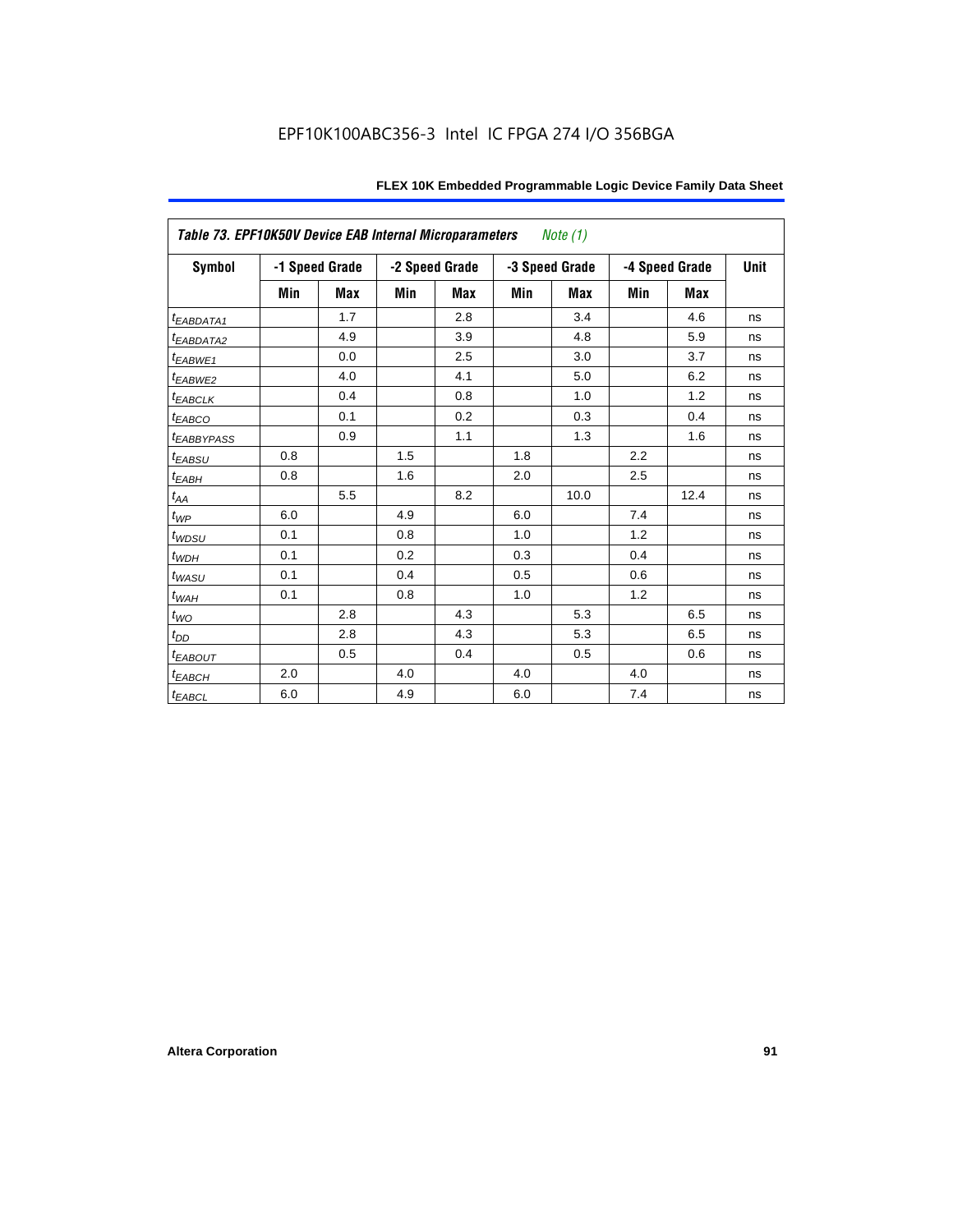|                        | Table 74. EPF10K50V Device EAB Internal Timing Macroparameters<br>Note (1) |                |      |                |      |                |      |                |             |
|------------------------|----------------------------------------------------------------------------|----------------|------|----------------|------|----------------|------|----------------|-------------|
| Symbol                 |                                                                            | -1 Speed Grade |      | -2 Speed Grade |      | -3 Speed Grade |      | -4 Speed Grade | <b>Unit</b> |
|                        | Min                                                                        | Max            | Min  | Max            | Min  | Max            | Min  | Max            |             |
| $t_{EABA}$             |                                                                            | 9.5            |      | 13.6           |      | 16.5           |      | 20.8           | ns          |
| <sup>t</sup> EABRCCOMB | 9.5                                                                        |                | 13.6 |                | 16.5 |                | 20.8 |                | ns          |
| <sup>t</sup> EABRCREG  | 6.1                                                                        |                | 8.8  |                | 10.8 |                | 13.4 |                | ns          |
| <sup>t</sup> EABWP     | 6.0                                                                        |                | 4.9  |                | 6.0  |                | 7.4  |                | ns          |
| <sup>t</sup> EABWCCOMB | 6.2                                                                        |                | 6.1  |                | 7.5  |                | 9.2  |                | ns          |
| <sup>t</sup> EABWCREG  | 12.0                                                                       |                | 11.6 |                | 14.2 |                | 17.4 |                | ns          |
| <sup>t</sup> EABDD     |                                                                            | 6.8            |      | 9.7            |      | 11.8           |      | 14.9           | ns          |
| <sup>t</sup> EABDATACO |                                                                            | 1.0            |      | 1.4            |      | 1.8            |      | 2.2            | ns          |
| <sup>t</sup> EABDATASU | 5.3                                                                        |                | 4.6  |                | 5.6  |                | 6.9  |                | ns          |
| <sup>t</sup> EABDATAH  | 0.0                                                                        |                | 0.0  |                | 0.0  |                | 0.0  |                | ns          |
| <sup>t</sup> EABWESU   | 4.4                                                                        |                | 4.8  |                | 5.8  |                | 7.2  |                | ns          |
| $t_{EABWEH}$           | 0.0                                                                        |                | 0.0  |                | 0.0  |                | 0.0  |                | ns          |
| <sup>t</sup> EABWDSU   | 1.8                                                                        |                | 1.1  |                | 1.4  |                | 2.1  |                | ns          |
| <sup>t</sup> EABWDH    | 0.0                                                                        |                | 0.0  |                | 0.0  |                | 0.0  |                | ns          |
| <sup>t</sup> EABWASU   | 4.5                                                                        |                | 4.6  |                | 5.6  |                | 7.4  |                | ns          |
| <sup>t</sup> EABWAH    | 0.0                                                                        |                | 0.0  |                | 0.0  |                | 0.0  |                | ns          |
| $t_{EABWO}$            |                                                                            | 5.1            |      | 9.4            |      | 11.4           |      | 14.0           | ns          |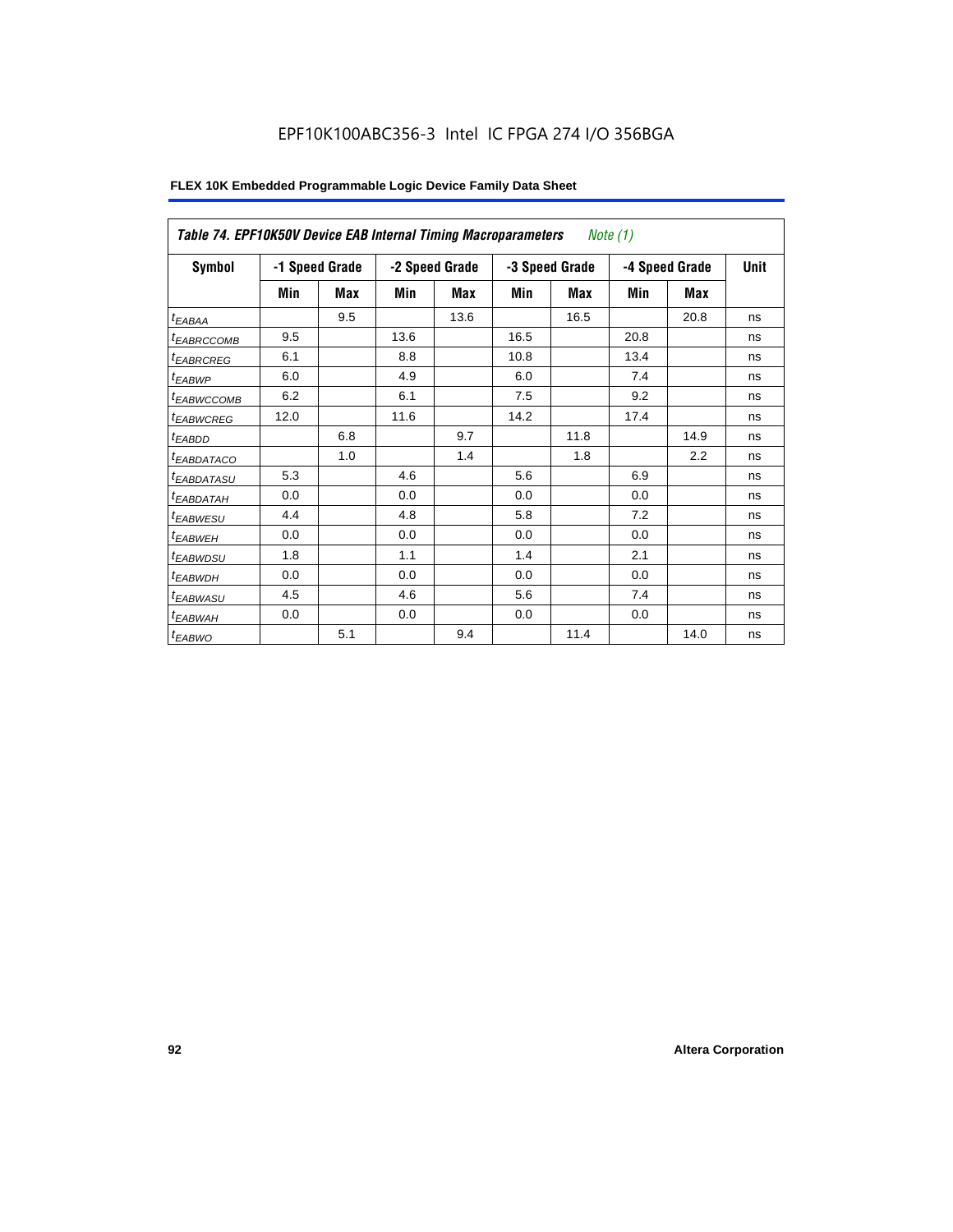|                            | Table 75. EPF10K50V Device Interconnect Timing Microparameters<br>Note (1) |                |     |                |     |                |     |                |             |
|----------------------------|----------------------------------------------------------------------------|----------------|-----|----------------|-----|----------------|-----|----------------|-------------|
| Symbol                     |                                                                            | -1 Speed Grade |     | -2 Speed Grade |     | -3 Speed Grade |     | -4 Speed Grade | <b>Unit</b> |
|                            | Min                                                                        | Max            | Min | Max            | Min | Max            | Min | Max            |             |
| $t_{DINZIOE}$              |                                                                            | 4.7            |     | 6.0            |     | 7.1            |     | 8.2            | ns          |
| t <sub>DIN2LE</sub>        |                                                                            | 2.5            |     | 2.6            |     | 3.1            |     | 3.9            | ns          |
| <sup>t</sup> DIN2DATA      |                                                                            | 4.4            |     | 5.9            |     | 6.8            |     | 7.7            | ns          |
| t <sub>DCLK2IOE</sub>      |                                                                            | 2.5            |     | 3.9            |     | 4.7            |     | 5.5            | ns          |
| $t_{DCLK2LE}$              |                                                                            | 2.5            |     | 2.6            |     | 3.1            |     | 3.9            | ns          |
| <i>t<sub>SAMELAB</sub></i> |                                                                            | 0.2            |     | 0.2            |     | 0.3            |     | 0.3            | ns          |
| <sup>t</sup> SAMEROW       |                                                                            | 2.8            |     | 3.0            |     | 3.2            |     | 3.4            | ns          |
| <sup>t</sup> SAMECOLUMN    |                                                                            | 3.0            |     | 3.2            |     | 3.4            |     | 3.6            | ns          |
| <i>t<sub>DIFFROW</sub></i> |                                                                            | 5.8            |     | 6.2            |     | 6.6            |     | 7.0            | ns          |
| t <sub>TWOROWS</sub>       |                                                                            | 8.6            |     | 9.2            |     | 9.8            |     | 10.4           | ns          |
| $t_{LEPERIPH}$             |                                                                            | 4.5            |     | 5.5            |     | 6.1            |     | 7.0            | ns          |
| t <sub>LABCARRY</sub>      |                                                                            | 0.3            |     | 0.4            |     | 0.5            |     | 0.7            | ns          |
| <i>t<sub>LABCASC</sub></i> |                                                                            | 0.0            |     | 1.3            |     | 1.6            |     | 2.0            | ns          |

# *Table 76. EPF10K50V Device External Timing Parameters Note (1)*

| Symbol                   |     | -1 Speed Grade |     | -2 Speed Grade | -3 Speed Grade |      | -4 Speed Grade |      | <b>Unit</b> |
|--------------------------|-----|----------------|-----|----------------|----------------|------|----------------|------|-------------|
|                          | Min | Max            | Min | Max            | Min            | Max  | Min            | Max  |             |
| t <sub>DRR</sub>         |     | 11.2           |     | 14.0           |                | 17.2 |                | 21.1 | ns          |
| $t_{INSU}$ (2), (3)      | 5.5 |                | 4.2 |                | 5.2            |      | 6.9            |      | ns          |
| $t_{INH}$ (3)            | 0.0 |                | 0.0 |                | 0.0            |      | 0.0            |      | ns          |
| $\tt_{\text{OUTCO}}$ (3) | 2.0 | 5.9            | 2.0 | 7.8            | 2.0            | 9.5  | 2.0            | 11.1 | ns          |

*Table 77. EPF10K50V Device External Bidirectional Timing Parameters Note (1)*

| Symbol                         |     | -1 Speed Grade |     | -2 Speed Grade |     | -3 Speed Grade |     | -4 Speed Grade |    |
|--------------------------------|-----|----------------|-----|----------------|-----|----------------|-----|----------------|----|
|                                | Min | Max            | Min | Max            | Min | Max            | Min | <b>Max</b>     |    |
| <sup>t</sup> INSUBIDIR         | 2.0 |                | 2.8 |                | 3.5 |                | 4.1 |                | ns |
| <sup>t</sup> INHBIDIR          | 0.0 |                | 0.0 |                | 0.0 |                | 0.0 |                | ns |
| t <sub>outco<u>bidir</u></sub> | 2.0 | 5.9            | 2.0 | 7.8            | 2.0 | 9.5            | 2.0 | 11.1           | ns |
| <sup>t</sup> xzbidir           |     | 8.0            |     | 9.8            |     | 11.8           |     | 14.3           | ns |
| <sup>t</sup> zxbidir           |     | 8.0            |     | 9.8            |     | 11.8           |     | 14.3           | ns |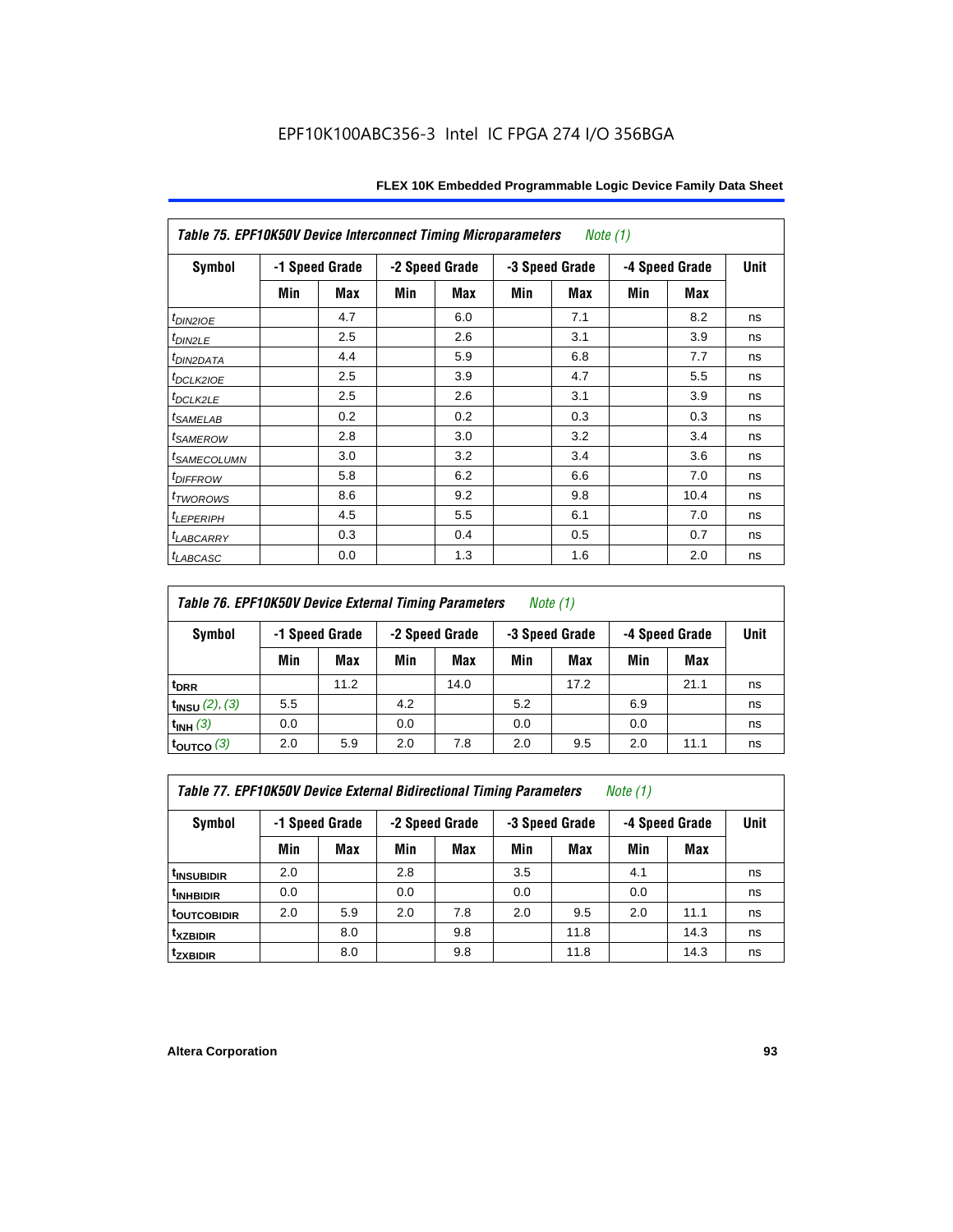#### *Notes to tables:*

- (1) All timing parameters are described in Tables 32 through 38 in this data sheet.
- (2) Using an LE to register the signal may provide a lower setup time.
- (3) This parameter is specified by characterization.

#### Tables 78 through 84 show EPF10K130V device internal and external timing parameters.

|                     | Table 78. EPF10K130V Device LE Timing Microparameters Note (1) |                |     |                |     |                |      |  |
|---------------------|----------------------------------------------------------------|----------------|-----|----------------|-----|----------------|------|--|
| <b>Symbol</b>       |                                                                | -2 Speed Grade |     | -3 Speed Grade |     | -4 Speed Grade | Unit |  |
|                     | Min                                                            | Max            | Min | Max            | Min | Max            |      |  |
| $t_{LUT}$           |                                                                | 1.3            |     | 1.8            |     | 2.3            | ns   |  |
| $t_{CLUT}$          |                                                                | 0.5            |     | 0.7            |     | 0.9            | ns   |  |
| $t_{RLUT}$          |                                                                | 1.2            |     | 1.7            |     | 2.2            | ns   |  |
| t <sub>PACKED</sub> |                                                                | 0.5            |     | 0.6            |     | 0.7            | ns   |  |
| $t_{EN}$            |                                                                | 0.6            |     | 0.8            |     | 1.0            | ns   |  |
| $t_{CICO}$          |                                                                | 0.2            |     | 0.3            |     | 0.4            | ns   |  |
| $t_{GEN}$           |                                                                | 0.3            |     | 0.4            |     | 0.5            | ns   |  |
| t <sub>CGENR</sub>  |                                                                | 0.7            |     | 1.0            |     | 1.3            | ns   |  |
| $t_{CASC}$          |                                                                | 0.9            |     | 1.2            |     | 1.5            | ns   |  |
| $t_C$               |                                                                | 1.9            |     | 2.4            |     | 3.0            | ns   |  |
| $t_{CO}$            |                                                                | 0.6            |     | 0.9            |     | 1.1            | ns   |  |
| $t_{COMB}$          |                                                                | 0.5            |     | 0.7            |     | 0.9            | ns   |  |
| $t_{\rm SU}$        | 0.2                                                            |                | 0.2 |                | 0.3 |                | ns   |  |
| $t_H$               | 0.0                                                            |                | 0.0 |                | 0.0 |                | ns   |  |
| $t_{PRE}$           |                                                                | 2.4            |     | 3.1            |     | 3.9            | ns   |  |
| $t_{CLR}$           |                                                                | 2.4            |     | 3.1            |     | 3.9            | ns   |  |
| $t_{CH}$            | 4.0                                                            |                | 4.0 |                | 4.0 |                | ns   |  |
| $t_{CL}$            | 4.0                                                            |                | 4.0 |                | 4.0 |                | ns   |  |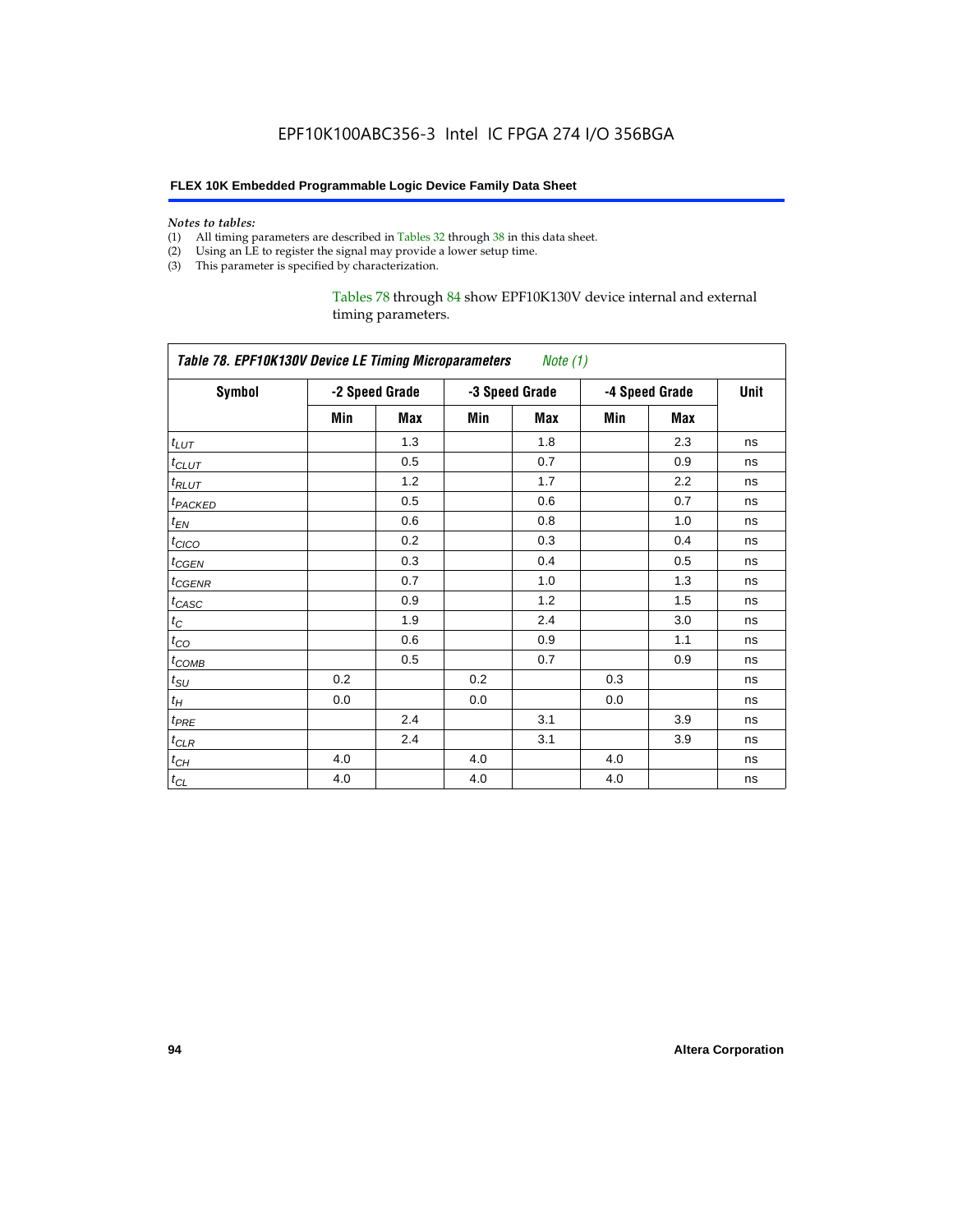| Table 79. EPF10K130V Device IOE Timing Microparameters Note (1) |                |            |     |                |     |                |      |
|-----------------------------------------------------------------|----------------|------------|-----|----------------|-----|----------------|------|
| <b>Symbol</b>                                                   | -2 Speed Grade |            |     | -3 Speed Grade |     | -4 Speed Grade | Unit |
|                                                                 | Min            | <b>Max</b> | Min | <b>Max</b>     | Min | <b>Max</b>     |      |
| $t_{I \underline{OD}}$                                          |                | 1.3        |     | 1.6            |     | 2.0            | ns   |
| $t_{\text{IOC}}$                                                |                | 0.4        |     | 0.5            |     | 0.7            | ns   |
| $t_{IOCO}$                                                      |                | 0.3        |     | 0.4            |     | 0.5            | ns   |
| $t_{IOCOMB}$                                                    |                | 0.0        |     | 0.0            |     | 0.0            | ns   |
| $t_{IOSU}$                                                      | 2.6            |            | 3.3 |                | 3.8 |                | ns   |
| $t_{IOH}$                                                       | 0.0            |            | 0.0 |                | 0.0 |                | ns   |
| $t_{IOCLR}$                                                     |                | 1.7        |     | 2.2            |     | 2.7            | ns   |
| $t_{OD1}$                                                       |                | 3.5        |     | 4.4            |     | 5.0            | ns   |
| $t_{\underline{OD2}}$                                           |                | -          |     |                |     |                | ns   |
| $t_{OD3}$                                                       |                | 8.2        |     | 8.1            |     | 9.7            | ns   |
| $t_{XZ}$                                                        |                | 4.9        |     | 6.3            |     | 7.4            | ns   |
| $t_{ZX1}$                                                       |                | 4.9        |     | 6.3            |     | 7.4            | ns   |
| $t_{ZX2}$                                                       |                |            |     |                |     |                | ns   |
| $t_{ZX3}$                                                       |                | 9.6        |     | 10.0           |     | 12.1           | ns   |
| $t_{INREG}$                                                     |                | 7.9        |     | 10.0           |     | 12.6           | ns   |
| t <sub>IOFD</sub>                                               |                | 6.2        |     | 7.9            |     | 9.9            | ns   |
| $t_{INCOMB}$                                                    |                | 6.2        |     | 7.9            |     | 9.9            | ns   |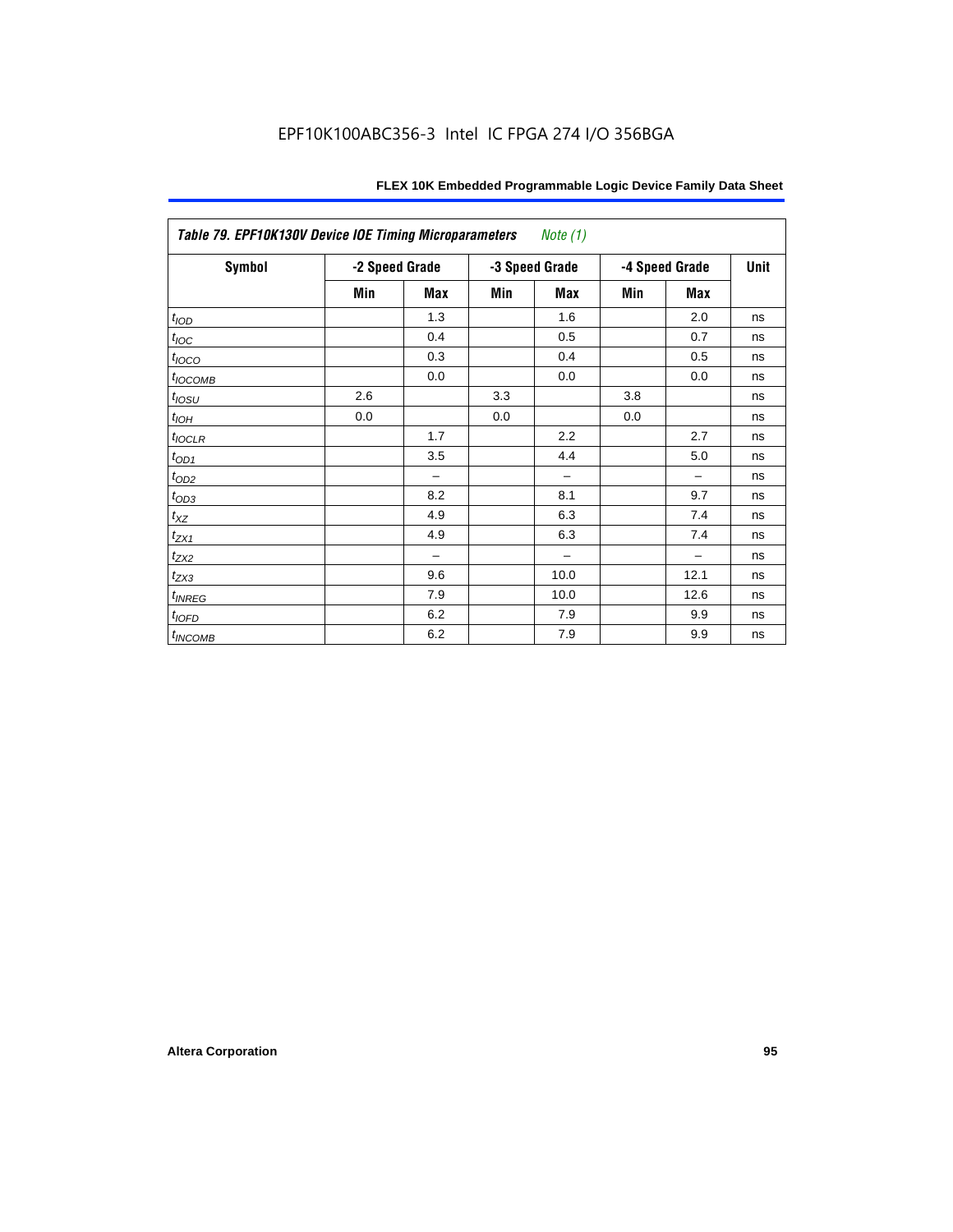| FLEX 10K Embedded Programmable Logic Device Family Data Sheet |  |
|---------------------------------------------------------------|--|
|---------------------------------------------------------------|--|

| Table 80. EPF10K130V Device EAB Internal Microparameters |     |                |     | Note $(1)$     |     |                |      |
|----------------------------------------------------------|-----|----------------|-----|----------------|-----|----------------|------|
| Symbol                                                   |     | -2 Speed Grade |     | -3 Speed Grade |     | -4 Speed Grade | Unit |
|                                                          | Min | <b>Max</b>     | Min | Max            | Min | Max            |      |
| <sup>t</sup> EABDATA1                                    |     | 1.9            |     | 2.4            |     | 2.4            | ns   |
| t <sub>EABDATA2</sub>                                    |     | 3.7            |     | 4.7            |     | 4.7            | ns   |
| $t_{EABWE1}$                                             |     | 1.9            |     | 2.4            |     | 2.4            | ns   |
| t <sub>EABWE2</sub>                                      |     | 3.7            |     | 4.7            |     | 4.7            | ns   |
| <sup>t</sup> EABCLK                                      |     | 0.7            |     | 0.9            |     | 0.9            | ns   |
| t <sub>EABCO</sub>                                       |     | 0.5            |     | 0.6            |     | 0.6            | ns   |
| <sup>t</sup> EABBYPASS                                   |     | 0.6            |     | 0.8            |     | 0.8            | ns   |
| t <sub>EABSU</sub>                                       | 1.4 |                | 1.8 |                | 1.8 |                | ns   |
| t <sub>ЕАВН</sub>                                        | 0.0 |                | 0.0 |                | 0.0 |                | ns   |
| $t_{AA}$                                                 |     | 5.6            |     | 7.1            |     | 7.1            | ns   |
| $t_{WP}$                                                 | 3.7 |                | 4.7 |                | 4.7 |                | ns   |
| $t_{WDSU}$                                               | 4.6 |                | 5.9 |                | 5.9 |                | ns   |
| $t_{WDH}$                                                | 0.0 |                | 0.0 |                | 0.0 |                | ns   |
| $t_{WASU}$                                               | 3.9 |                | 5.0 |                | 5.0 |                | ns   |
| $t_{\sf WAH}$                                            | 0.0 |                | 0.0 |                | 0.0 |                | ns   |
| $t_{WO}$                                                 |     | 5.6            |     | 7.1            |     | 7.1            | ns   |
| $t_{DD}$                                                 |     | 5.6            |     | 7.1            |     | 7.1            | ns   |
| <sup>t</sup> EABOUT                                      |     | 2.4            |     | 3.1            |     | 3.1            | ns   |
| $t_{EABCH}$                                              | 4.0 |                | 4.0 |                | 4.0 |                | ns   |
| $t_{EABCL}$                                              | 4.0 |                | 4.7 |                | 4.7 |                | ns   |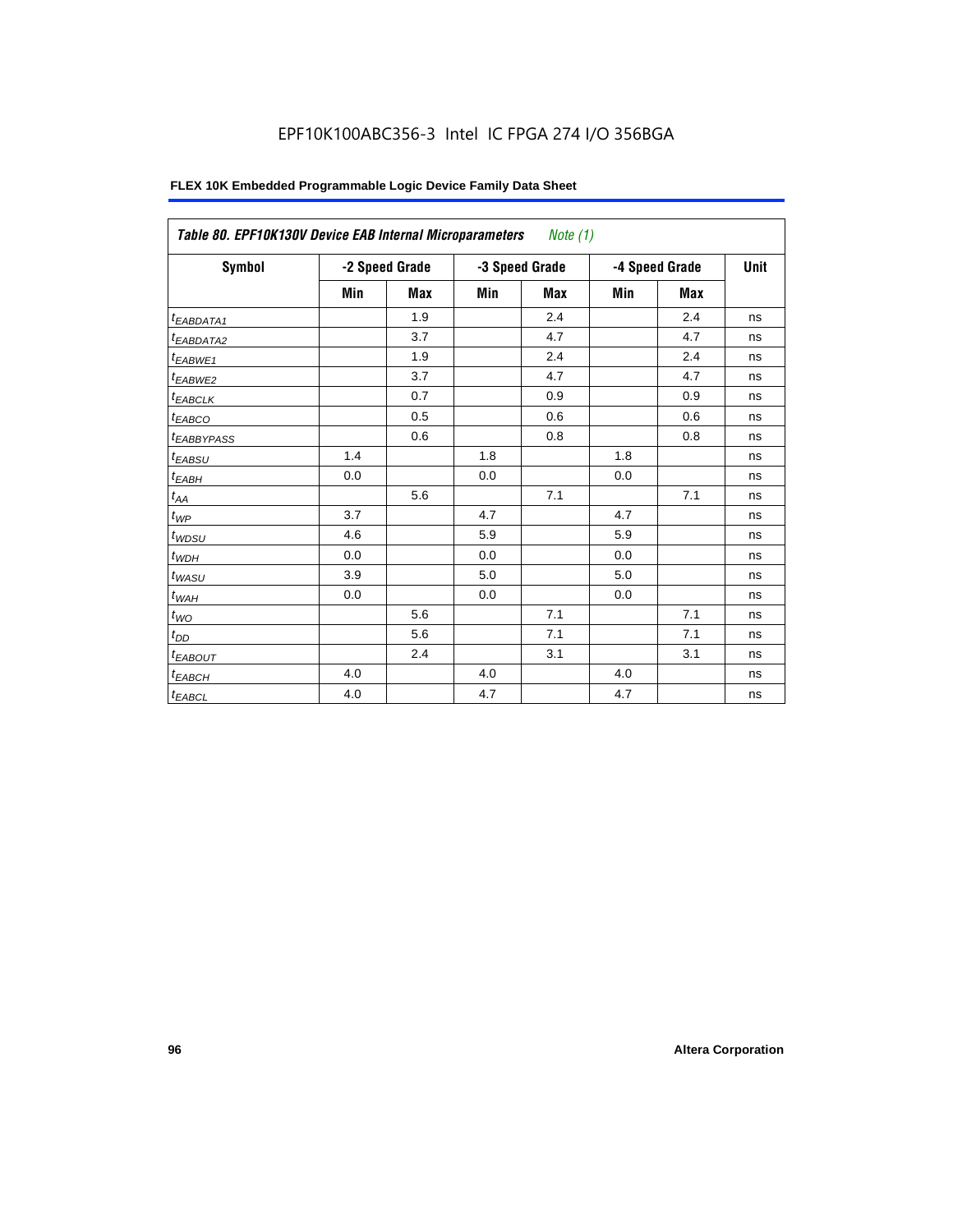| Table 81. EPF10K130V Device EAB Internal Timing Macroparameters |      |                |      |                | Note $(1)$ |                |    |
|-----------------------------------------------------------------|------|----------------|------|----------------|------------|----------------|----|
| <b>Symbol</b>                                                   |      | -2 Speed Grade |      | -3 Speed Grade |            | -4 Speed Grade |    |
|                                                                 | Min  | <b>Max</b>     | Min  | Max            | Min        | Max            |    |
| <sup>t</sup> EABAA                                              |      | 11.2           |      | 14.2           |            | 14.2           | ns |
| <b><i>EABRCCOMB</i></b>                                         | 11.1 |                | 14.2 |                | 14.2       |                | ns |
| <sup>t</sup> EABRCREG                                           | 8.5  |                | 10.8 |                | 10.8       |                | ns |
| <i>EABWP</i>                                                    | 3.7  |                | 4.7  |                | 4.7        |                | ns |
| <b><i>EABWCCOMB</i></b>                                         | 7.6  |                | 9.7  |                | 9.7        |                | ns |
| <b><i>EABWCREG</i></b>                                          | 14.0 |                | 17.8 |                | 17.8       |                | ns |
| t <sub>EABDD</sub>                                              |      | 11.1           |      | 14.2           |            | 14.2           | ns |
| <b><i>EABDATACO</i></b>                                         |      | 3.6            |      | 4.6            |            | 4.6            | ns |
| <sup>t</sup> EABDATASU                                          | 4.4  |                | 5.6  |                | 5.6        |                | ns |
| <sup>t</sup> EABDATAH                                           | 0.0  |                | 0.0  |                | 0.0        |                | ns |
| <sup>t</sup> EABWESU                                            | 4.4  |                | 5.6  |                | 5.6        |                | ns |
| <sup>t</sup> EABWEH                                             | 0.0  |                | 0.0  |                | 0.0        |                | ns |
| <sup>t</sup> EABWDSU                                            | 4.6  |                | 5.9  |                | 5.9        |                | ns |
| <sup>t</sup> EABWDH                                             | 0.0  |                | 0.0  |                | 0.0        |                | ns |
| <sup>t</sup> EABWASU                                            | 3.9  |                | 5.0  |                | 5.0        |                | ns |
| <sup>t</sup> EABWAH                                             | 0.0  |                | 0.0  |                | 0.0        |                | ns |
| $t_{EABWO}$                                                     |      | 11.1           |      | 14.2           |            | 14.2           | ns |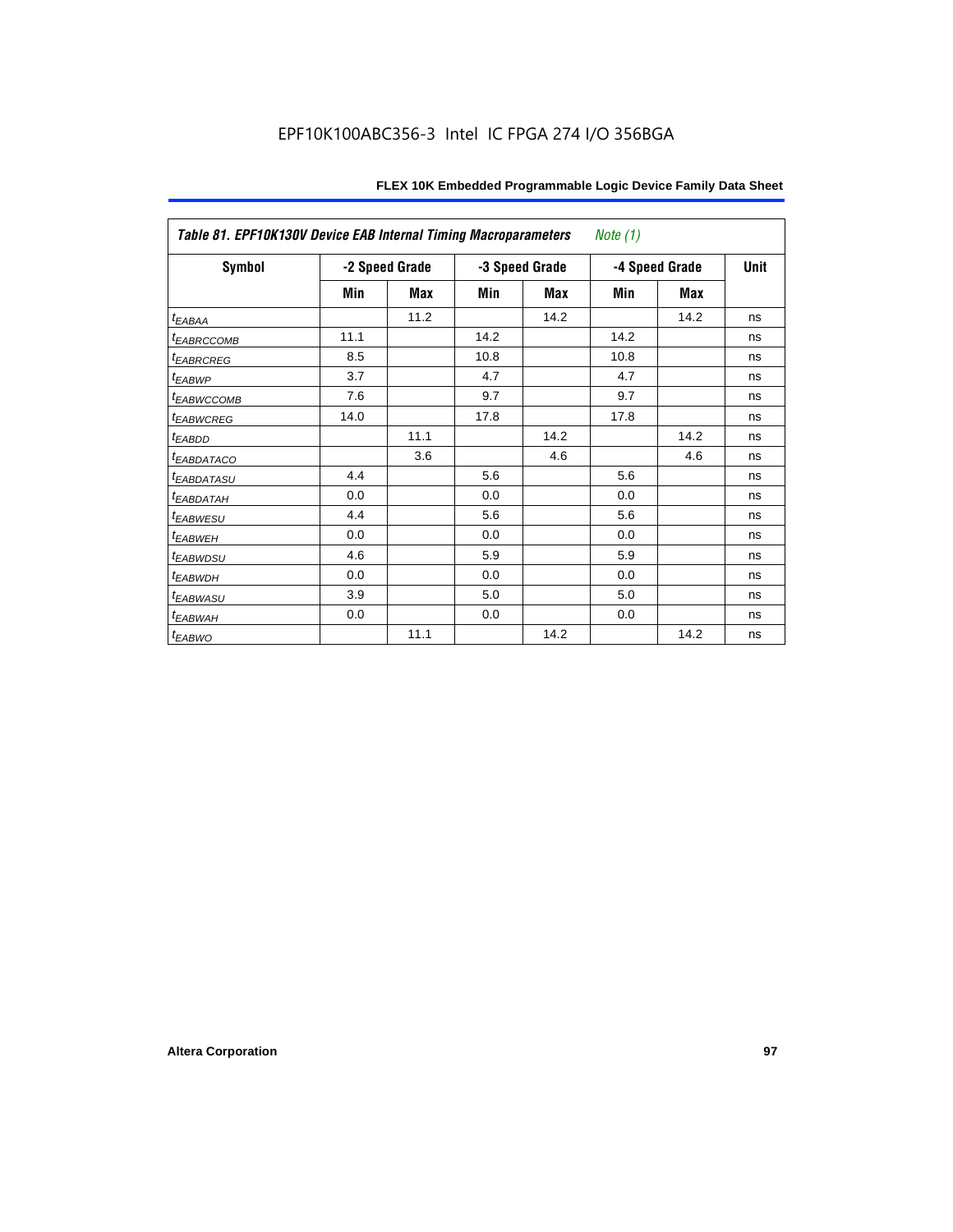| Symbol                  | -2 Speed Grade |      | -3 Speed Grade |            | -4 Speed Grade |      | <b>Unit</b> |
|-------------------------|----------------|------|----------------|------------|----------------|------|-------------|
|                         | Min            | Max  | Min            | <b>Max</b> | Min            | Max  |             |
| $t_{DINZIOE}$           |                | 8.0  |                | 9.0        |                | 9.5  | ns          |
| t <sub>DIN2LE</sub>     |                | 2.4  |                | 3.0        |                | 3.1  | ns          |
| <sup>t</sup> DIN2DATA   |                | 5.0  |                | 6.3        |                | 7.4  | ns          |
| <sup>t</sup> DCLK2IOE   |                | 3.6  |                | 4.6        |                | 5.1  | ns          |
| <sup>t</sup> DCLK2LE    |                | 2.4  |                | 3.0        |                | 3.1  | ns          |
| <sup>t</sup> SAMELAB    |                | 0.4  |                | 0.6        |                | 0.8  | ns          |
| <sup>t</sup> SAMEROW    |                | 4.5  |                | 5.3        |                | 6.5  | ns          |
| <sup>t</sup> SAMECOLUMN |                | 9.0  |                | 9.5        |                | 9.7  | ns          |
| <sup>t</sup> DIFFROW    |                | 13.5 |                | 14.8       |                | 16.2 | ns          |
| <sup>t</sup> TWOROWS    |                | 18.0 |                | 20.1       |                | 22.7 | ns          |
| <sup>t</sup> LEPERIPH   |                | 8.1  |                | 8.6        |                | 9.5  | ns          |
| <sup>I</sup> LABCARRY   |                | 0.6  |                | 0.8        |                | 1.0  | ns          |
| <sup>t</sup> LABCASC    |                | 0.8  |                | 1.0        |                | 1.2  | ns          |

| Table 83. EPF10K130V Device External Timing Parameters | Note (1) |
|--------------------------------------------------------|----------|
|--------------------------------------------------------|----------|

| Symbol                 | -2 Speed Grade |      |     | -3 Speed Grade |      | -4 Speed Grade |    |
|------------------------|----------------|------|-----|----------------|------|----------------|----|
|                        | Min            | Max  | Min | Max            | Min  | Max            |    |
| t <sub>DRR</sub>       |                | 15.0 |     | 19.1           |      | 24.2           | ns |
| $t_{INSU}$ (2), (3)    | 6.9            |      | 8.6 |                | 11.0 |                | ns |
| $t_{INH}$ (3)          | 0.0            |      | 0.0 |                | 0.0  |                | ns |
| $t_{\text{OUTCO}}$ (3) | 2.0            | 7.8  | 2.0 | 9.9            | 2.0  | 11.3           | ns |

| <b>Table 84. EPF10K130V Device External Bidirectional Timing Parameters</b> | Note (1) |  |
|-----------------------------------------------------------------------------|----------|--|
|-----------------------------------------------------------------------------|----------|--|

| Symbol                 | -2 Speed Grade |            |     | -3 Speed Grade |      | -4 Speed Grade |    |
|------------------------|----------------|------------|-----|----------------|------|----------------|----|
|                        | Min            | <b>Max</b> | Min | <b>Max</b>     | Min  | Max            |    |
| <sup>t</sup> insubidir | 6.7            |            | 8.5 |                | 10.8 |                | ns |
| <sup>t</sup> INHBIDIR  | 0.0            |            | 0.0 |                | 0.0  |                | ns |
| <b>toutcobidir</b>     | 2.0            | 6.9        | 2.0 | 8.8            | 2.0  | 10.2           | ns |
| <sup>t</sup> xzbidir   |                | 12.9       |     | 16.4           |      | 19.3           | ns |
| <i>t</i> zxbidir       |                | 12.9       |     | 16.4           |      | 19.3           | ns |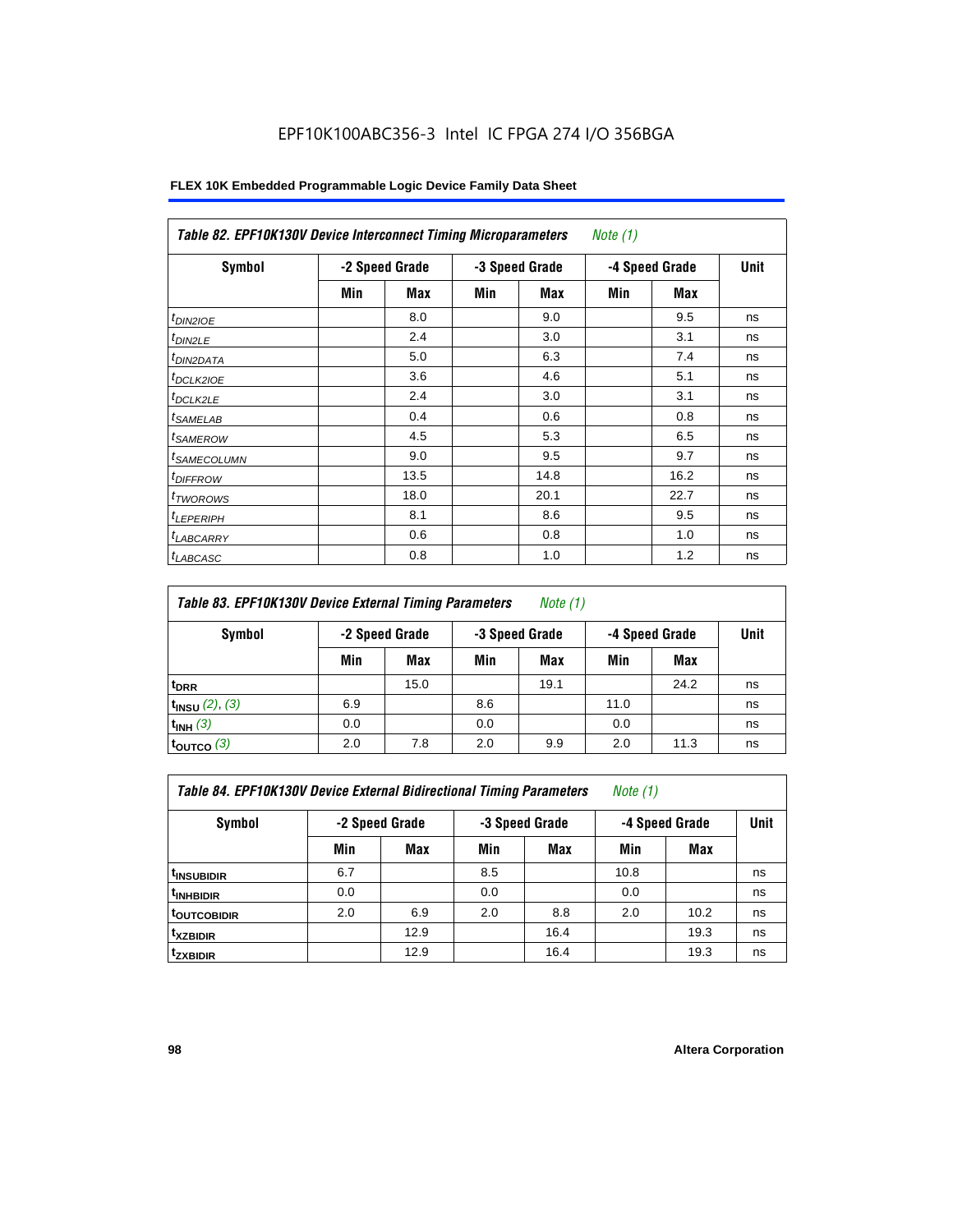# *Notes to tables:*<br>(1) All timing p

- (1) All timing parameters are described in Tables 32 through 38 in this data sheet.<br>(2) Using an LE to register the signal may provide a lower setup time.
- Using an LE to register the signal may provide a lower setup time.
- (3) This parameter is specified by characterization.

#### Tables 85 through 91 show EPF10K10A device internal and external timing parameters.

|                               | Table 85. EPF10K10A Device LE Timing Microparameters<br>Note (1) |                |     |                |     |                |    |  |  |
|-------------------------------|------------------------------------------------------------------|----------------|-----|----------------|-----|----------------|----|--|--|
| <b>Symbol</b>                 |                                                                  | -1 Speed Grade |     | -2 Speed Grade |     | -3 Speed Grade |    |  |  |
|                               | Min                                                              | <b>Max</b>     | Min | <b>Max</b>     | Min | <b>Max</b>     |    |  |  |
| $t_{LUT}$                     |                                                                  | 0.9            |     | 1.2            |     | 1.6            | ns |  |  |
| $t_{CLUT}$                    |                                                                  | 1.2            |     | 1.4            |     | 1.9            | ns |  |  |
| $t_{RLUT}$                    |                                                                  | 1.9            |     | 2.3            |     | 3.0            | ns |  |  |
| t <sub>PACKED</sub>           |                                                                  | 0.6            |     | 0.7            |     | 0.9            | ns |  |  |
| $t_{EN}$                      |                                                                  | 0.5            |     | 0.6            |     | 0.8            | ns |  |  |
| $t_{CICO}$                    |                                                                  | 02             |     | 0.3            |     | 0.4            | ns |  |  |
| $t_{GEN}$                     |                                                                  | 0.7            |     | 0.9            |     | 1.1            | ns |  |  |
| $t_{CGENR}$                   |                                                                  | 0.7            |     | 0.9            |     | 1.1            | ns |  |  |
| $t_{CASC}$                    |                                                                  | 1.0            |     | 1.2            |     | 1.7            | ns |  |  |
| $t_{\rm C}$                   |                                                                  | 1.2            |     | 1.4            |     | 1.9            | ns |  |  |
| $t_{\rm CO}$                  |                                                                  | 0.5            |     | 0.6            |     | 0.8            | ns |  |  |
| $t_{\text{COMB}}$             |                                                                  | 0.5            |     | 0.6            |     | 0.8            | ns |  |  |
| $t_{\rm SU}$                  | 1.1                                                              |                | 1.3 |                | 1.7 |                | ns |  |  |
| $t_{\!H}$                     | 0.6                                                              |                | 0.7 |                | 0.9 |                | ns |  |  |
| $t_{PRE}$                     |                                                                  | 0.5            |     | 0.6            |     | 0.9            | ns |  |  |
| $t_{\ensuremath{\text{CLR}}}$ |                                                                  | 0.5            |     | 0.6            |     | 0.9            | ns |  |  |
| $t_{\mathbb{C} H}$            | 3.0                                                              |                | 3.5 |                | 4.0 |                | ns |  |  |
| $t_{CL}$                      | 3.0                                                              |                | 3.5 |                | 4.0 |                | ns |  |  |

*Table 86. EPF10K10A Device IOE Timing Microparameters Note (1) (Part 1 of 2)*

| Symbol           | -1 Speed Grade |            |     | -2 Speed Grade |     | -3 Speed Grade |    |  |
|------------------|----------------|------------|-----|----------------|-----|----------------|----|--|
|                  | Min            | <b>Max</b> | Min | Max            | Min | <b>Max</b>     |    |  |
|                  |                | 1.3        |     | 1.5            |     | 2.0            | ns |  |
| $t_{\text{IOC}}$ |                | 0.2        |     | 0.3            |     | 0.3            | ns |  |
| $t_{IOCO}$       |                | 0.2        |     | 0.3            |     | 0.4            | ns |  |
| $t_{IOCOMB}$     |                | 0.6        |     | 0.7            |     | 0.9            | ns |  |
| $t_{IOSU}$       | 0.8            |            | 1.0 |                | 1.3 |                | ns |  |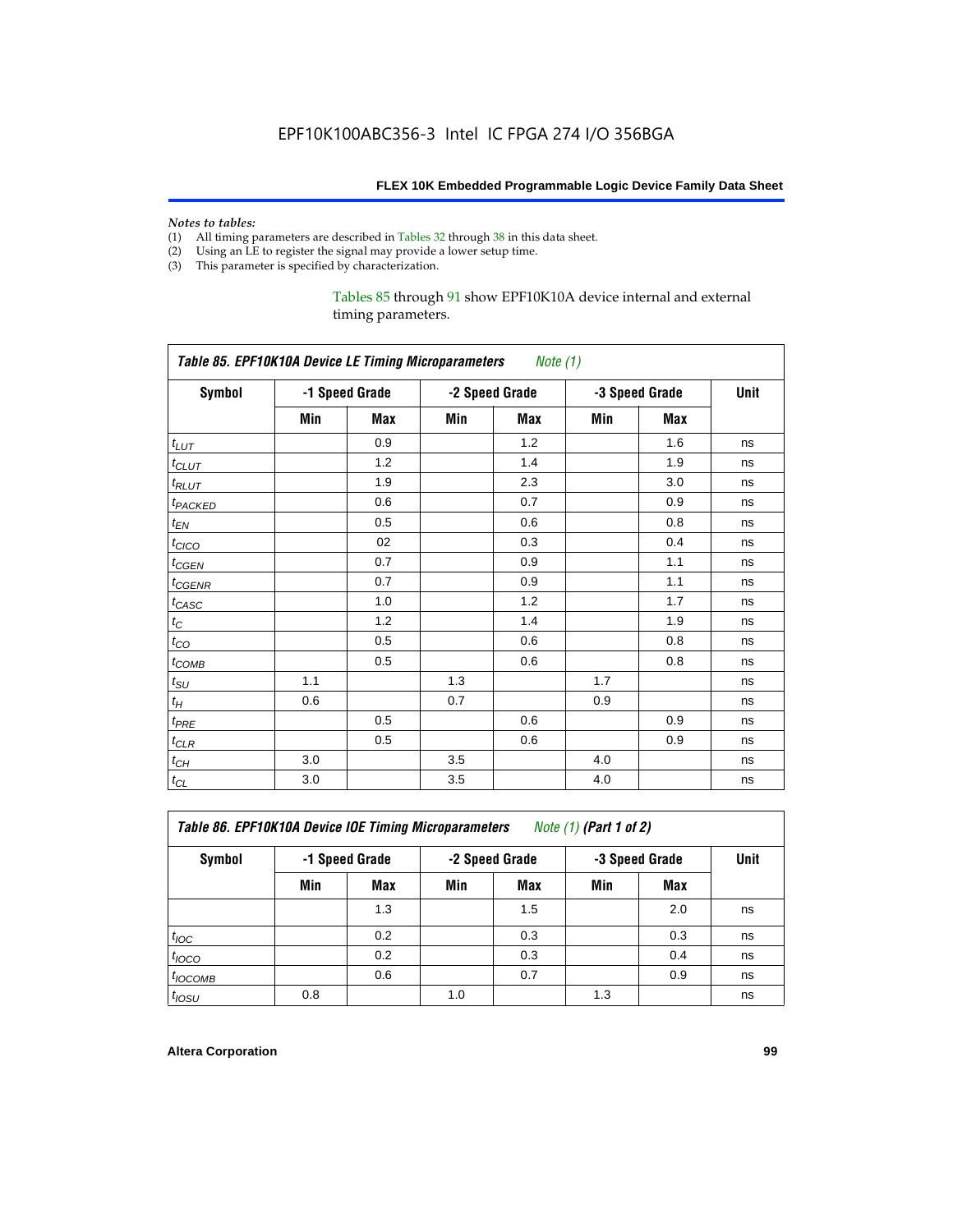| Symbol             |     | -1 Speed Grade |     | -2 Speed Grade | -3 Speed Grade | <b>Unit</b> |    |
|--------------------|-----|----------------|-----|----------------|----------------|-------------|----|
|                    | Min | Max            | Min | Max            | Min            | Max         |    |
| $t_{IOH}$          | 0.8 |                | 1.0 |                | 1.3            |             | ns |
| $t_{IOCLR}$        |     | 1.2            |     | 1.4            |                | 1.9         | ns |
| $t_{OD1}$          |     | 1.2            |     | 1.4            |                | 1.9         | ns |
| $t_{OD2}$          |     | 2.9            |     | 3.5            |                | 4.7         | ns |
| $t_{OD3}$          |     | 6.6            |     | 7.8            |                | 10.5        | ns |
| $t_{XZ}$           |     | 1.2            |     | 1.4            |                | 1.9         | ns |
| $t_{ZX1}$          |     | 1.2            |     | 1.4            |                | 1.9         | ns |
| $t_{ZX2}$          |     | 2.9            |     | 3.5            |                | 4.7         | ns |
| $t_{ZX3}$          |     | 6.6            |     | 7.8            |                | 10.5        | ns |
| <sup>t</sup> INREG |     | 5.2            |     | 6.3            |                | 8.4         | ns |
| $t_{IOFD}$         |     | 3.1            |     | 3.8            |                | 5.0         | ns |
| $t_{INCOMB}$       |     | 3.1            |     | 3.8            |                | 5.0         | ns |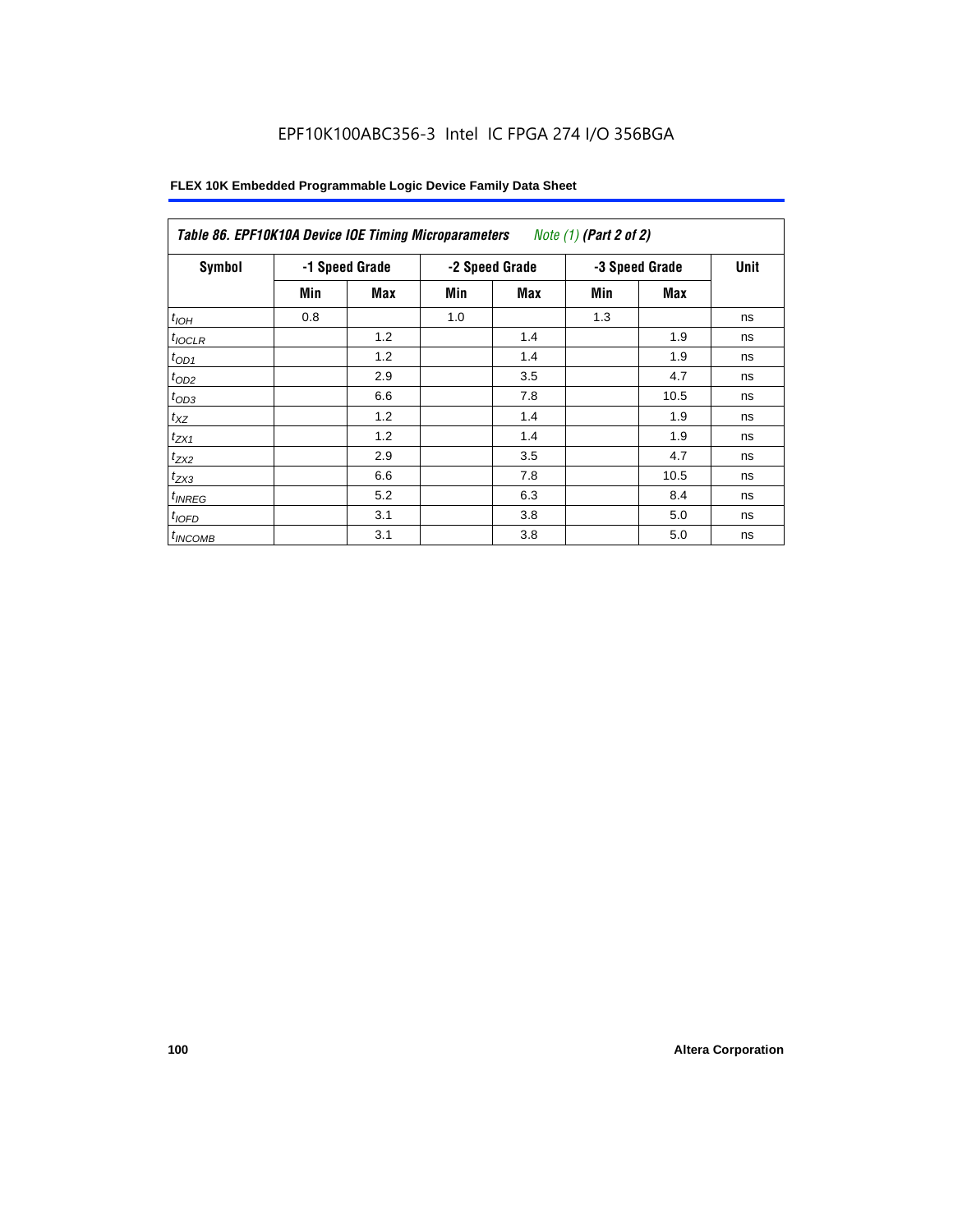| Table 87. EPF10K10A Device EAB Internal Microparameters Note (1) |      |                |     |                |     |                |      |
|------------------------------------------------------------------|------|----------------|-----|----------------|-----|----------------|------|
| <b>Symbol</b>                                                    |      | -1 Speed Grade |     | -2 Speed Grade |     | -3 Speed Grade | Unit |
|                                                                  | Min  | <b>Max</b>     | Min | <b>Max</b>     | Min | <b>Max</b>     |      |
| t <sub>EABDATA1</sub>                                            |      | 3.3            |     | 3.9            |     | 5.2            | ns   |
| t <sub>EABDATA2</sub>                                            |      | 1.0            |     | 1.3            |     | 1.7            | ns   |
| $t_{EABWE1}$                                                     |      | 2.6            |     | 3.1            |     | 4.1            | ns   |
| t <sub>EABWE2</sub>                                              |      | 2.7            |     | 3.2            |     | 4.3            | ns   |
| $t_{EABCLK}$                                                     |      | 0.0            |     | 0.0            |     | 0.0            | ns   |
| $t_{EABCO}$                                                      |      | 1.2            |     | 1.4            |     | 1.8            | ns   |
| <i><b>EABBYPASS</b></i>                                          |      | 0.1            |     | 0.2            |     | 0.2            | ns   |
| $t_{EABSU}$                                                      | 1.4  |                | 1.7 |                | 2.2 |                | ns   |
| $t_{EABH}$                                                       | 0.1  |                | 0.1 |                | 0.1 |                | ns   |
| $t_{\mathit{AA}}$                                                |      | 4.5            |     | 5.4            |     | 7.3            | ns   |
| $t_{\mathit{WP}}$                                                | 2.0  |                | 2.4 |                | 3.2 |                | ns   |
| $t_{WDSU}$                                                       | 0.7  |                | 0.8 |                | 1.1 |                | ns   |
| $t_{WDH}$                                                        | 0.5  |                | 0.6 |                | 0.7 |                | ns   |
| $t_{WASU}$                                                       | 0.6  |                | 0.7 |                | 0.9 |                | ns   |
| $t_{WAH}$                                                        | 0.9  |                | 1.1 |                | 1.5 |                | ns   |
| $t_{WO}$                                                         |      | 3.3            |     | 3.9            |     | 5.2            | ns   |
| $t_{DD}$                                                         |      | 3.3            |     | 3.9            |     | 5.2            | ns   |
| $t_{EABOUT}$                                                     |      | 0.1            |     | 0.1            |     | 0.2            | ns   |
| $t_{EABCH}$                                                      | 3.0  |                | 3.5 |                | 4.0 |                | ns   |
| $t_{EABCL}$                                                      | 3.03 |                | 3.5 |                | 4.0 |                | ns   |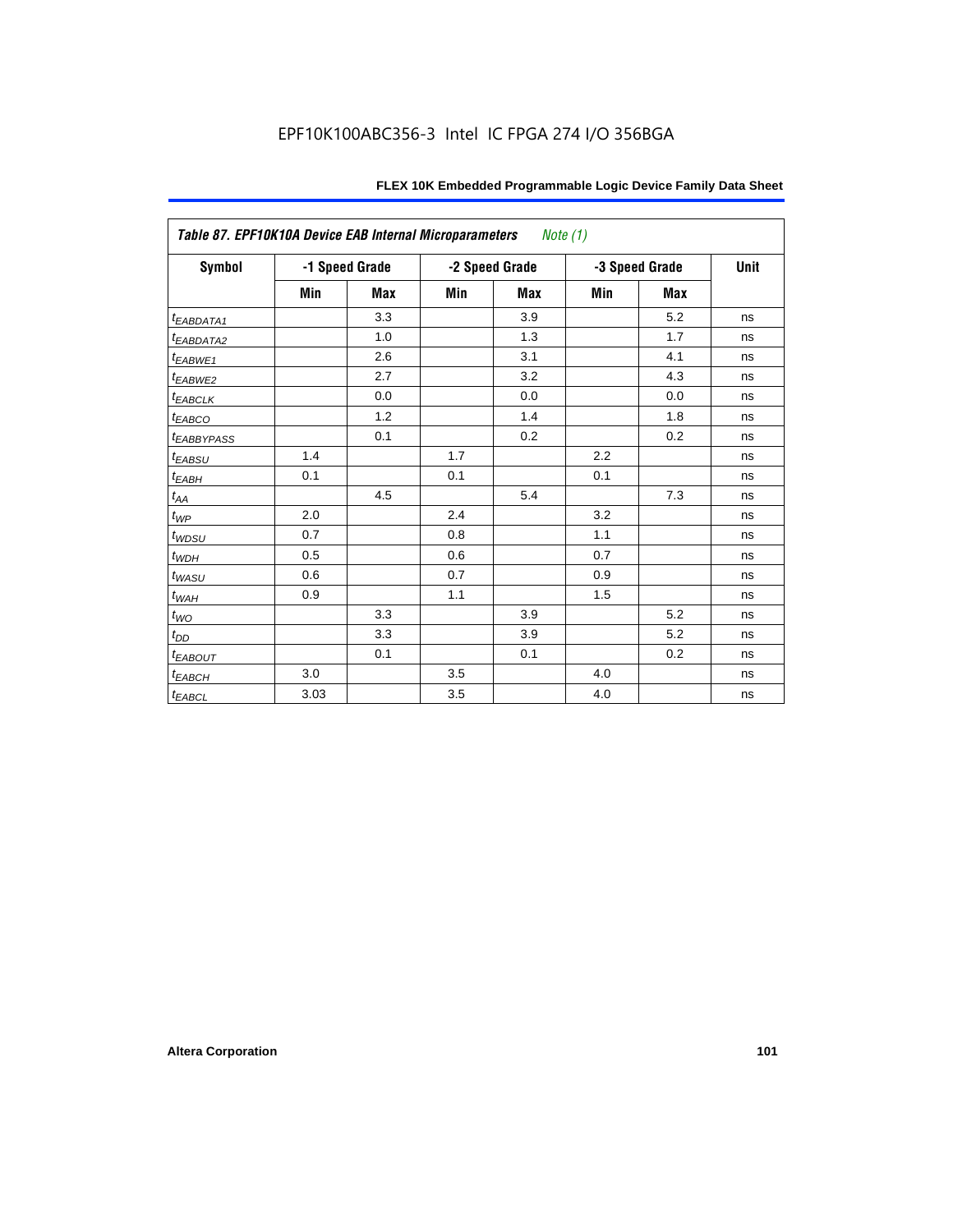| Table 88. EPF10K10A Device EAB Internal Timing Macroparameters |     |                |      |                | Note (1)       |      |    |
|----------------------------------------------------------------|-----|----------------|------|----------------|----------------|------|----|
| Symbol                                                         |     | -1 Speed Grade |      | -2 Speed Grade | -3 Speed Grade | Unit |    |
|                                                                | Min | <b>Max</b>     | Min  | Max            | Min            | Max  |    |
| $t_{EABA}$                                                     |     | 8.1            |      | 9.8            |                | 13.1 | ns |
| <sup>t</sup> EABRCCOMB                                         | 8.1 |                | 9.8  |                | 13.1           |      | ns |
| <sup>t</sup> EABRCREG                                          | 5.8 |                | 6.9  |                | 9.3            |      | ns |
| <sup>t</sup> EABWP                                             | 2.0 |                | 2.4  |                | 3.2            |      | ns |
| <sup>t</sup> EABWCCOMB                                         | 3.5 |                | 4.2  |                | 5.6            |      | ns |
| <sup>t</sup> EABWCREG                                          | 9.4 |                | 11.2 |                | 14.8           |      | ns |
| <sup>t</sup> EABDD                                             |     | 6.9            |      | 8.3            |                | 11.0 | ns |
| <sup>t</sup> EABDATACO                                         |     | 1.3            |      | 1.5            |                | 2.0  | ns |
| <sup>t</sup> EABDATASU                                         | 2.4 |                | 3.0  |                | 3.9            |      | ns |
| <sup>t</sup> EABDATAH                                          | 0.0 |                | 0.0  |                | 0.0            |      | ns |
| <sup>t</sup> EABWESU                                           | 4.1 |                | 4.9  |                | 6.5            |      | ns |
| <sup>t</sup> EABWEH                                            | 0.0 |                | 0.0  |                | 0.0            |      | ns |
| <sup>t</sup> EABWDSU                                           | 1.4 |                | 1.6  |                | 2.2            |      | ns |
| <sup>t</sup> EABWDH                                            | 0.0 |                | 0.0  |                | 0.0            |      | ns |
| <sup>t</sup> EABWASU                                           | 2.5 |                | 3.0  |                | 4.1            |      | ns |
| <sup>t</sup> EABWAH                                            | 0.0 |                | 0.0  |                | 0.0            |      | ns |
| <sup>t</sup> EABWO                                             |     | 6.2            |      | 7.5            |                | 9.9  | ns |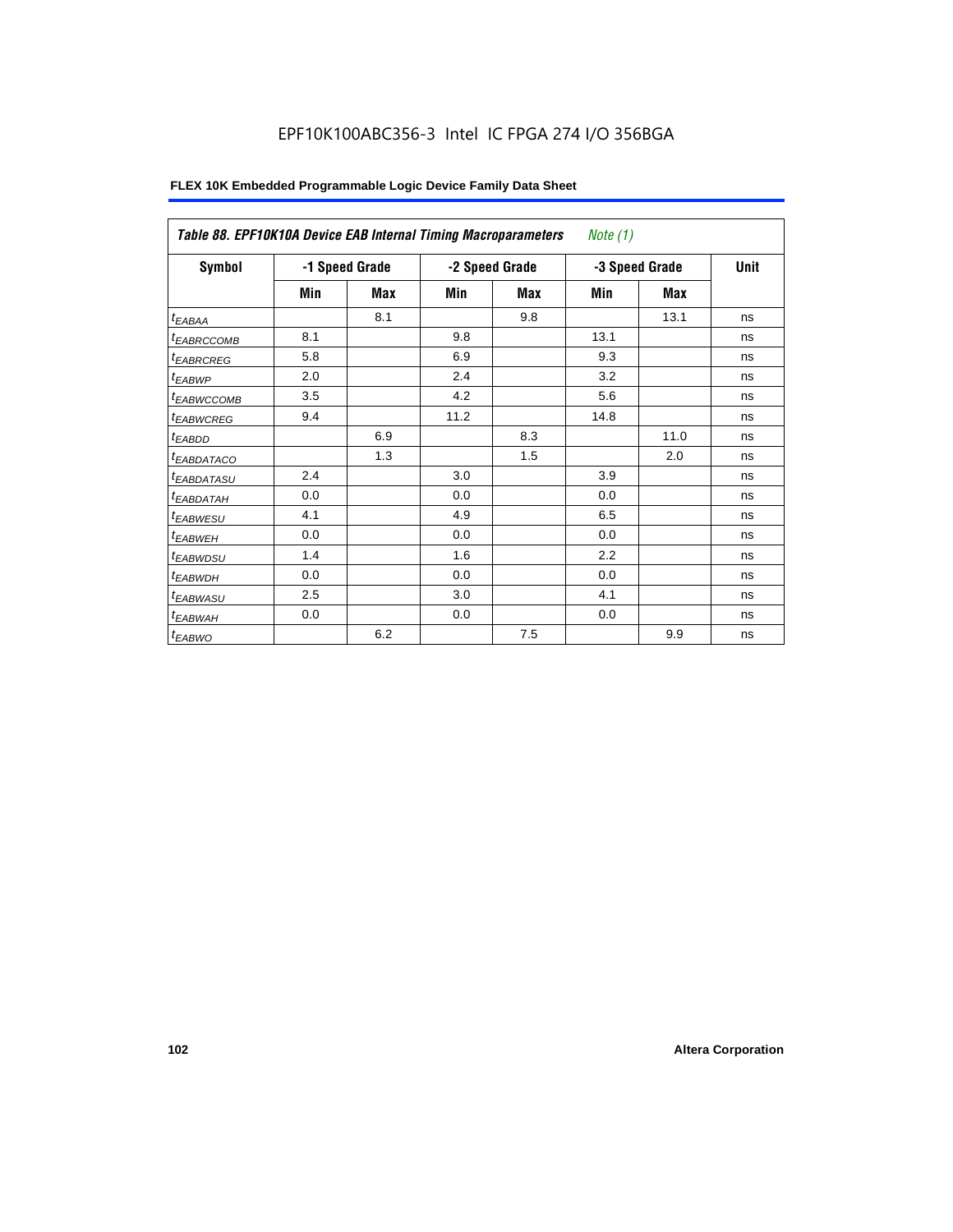| Table 89. EPF10K10A Device Interconnect Timing Microparameters<br>Note (1) |                |     |     |                |                |            |      |  |  |
|----------------------------------------------------------------------------|----------------|-----|-----|----------------|----------------|------------|------|--|--|
| Symbol                                                                     | -1 Speed Grade |     |     | -2 Speed Grade | -3 Speed Grade |            | Unit |  |  |
|                                                                            | Min            | Max | Min | Max            | Min            | <b>Max</b> |      |  |  |
| $t_{DINZIOE}$                                                              |                | 4.2 |     | 5.0            |                | 6.5        | ns   |  |  |
| $t_{DIN2LE}$                                                               |                | 2.2 |     | 2.6            |                | 3.4        | ns   |  |  |
| <sup>t</sup> DIN2DATA                                                      |                | 4.3 |     | 5.2            |                | 7.1        | ns   |  |  |
| t <sub>DCLK2IOE</sub>                                                      |                | 4.2 |     | 4.9            |                | 6.6        | ns   |  |  |
| t <sub>DCLK2LE</sub>                                                       |                | 2.2 |     | 2.6            |                | 3.4        | ns   |  |  |
| <i>t</i> SAMELAB                                                           |                | 0.1 |     | 0.1            |                | 0.2        | ns   |  |  |
| <i>t</i> SAMEROW                                                           |                | 2.2 |     | 2.4            |                | 2.9        | ns   |  |  |
| <sup>t</sup> SAMECOLUMN                                                    |                | 0.8 |     | 1.0            |                | 1.4        | ns   |  |  |
| <i>t<sub>DIFFROW</sub></i>                                                 |                | 3.0 |     | 3.4            |                | 4.3        | ns   |  |  |
| t <sub>TWOROWS</sub>                                                       |                | 5.2 |     | 5.8            |                | 7.2        | ns   |  |  |
| <b><i>ILEPERIPH</i></b>                                                    |                | 1.8 |     | 2.2            |                | 2.8        | ns   |  |  |
| <sup>t</sup> LABCARRY                                                      |                | 0.5 |     | 0.5            |                | 0.7        | ns   |  |  |
| t <sub>LABCASC</sub>                                                       |                | 0.9 |     | 1.0            |                | 1.5        | ns   |  |  |

| <b>Table 90. EPF10K10A External Reference Timing Parameters</b> | Note (1) |
|-----------------------------------------------------------------|----------|
|-----------------------------------------------------------------|----------|

| Symbol                   | -1 Speed Grade |      | -2 Speed Grade |      | -3 Speed Grade | <b>Unit</b> |    |
|--------------------------|----------------|------|----------------|------|----------------|-------------|----|
|                          | Min            | Max  | Min            | Max  | Min            | Max         |    |
| t <sub>DRR</sub>         |                | 10.0 |                | 12.0 |                | 16.0        | ns |
| $t_{INSU}$ (2), (3)      | 1.6            |      | 2.1            |      | 2.8            |             | ns |
| $t_{INH}$ (3)            | 0.0            |      | 0.0            |      | 0.0            |             | ns |
| $\tt_{\text{OUTCO}}$ (3) | 2.0            | 5.8  | 2.0            | 6.9  | 2.0            | 9.2         | ns |

*Table 91. EPF10K10A Device External Bidirectional Timing Parameters Note (1)*

| Symbol                  | -2 Speed Grade |     |     | -3 Speed Grade | -4 Speed Grade | Unit       |    |
|-------------------------|----------------|-----|-----|----------------|----------------|------------|----|
|                         | Min            | Max | Min | <b>Max</b>     | Min            | <b>Max</b> |    |
| <sup>t</sup> insubidir  | 2.4            |     | 3.3 |                | 4.5            |            | ns |
| <sup>T</sup> INHBIDIR   | 0.0            |     | 0.0 |                | 0.0            |            | ns |
| <sup>t</sup> OUTCOBIDIR | 2.0            | 5.8 | 2.0 | 6.9            | 2.0            | 9.2        | ns |
| <sup>t</sup> xzbidir    |                | 6.3 |     | 7.5            |                | 9.9        | ns |
| <sup>t</sup> zxbidir    |                | 6.3 |     | 7.5            |                | 9.9        | ns |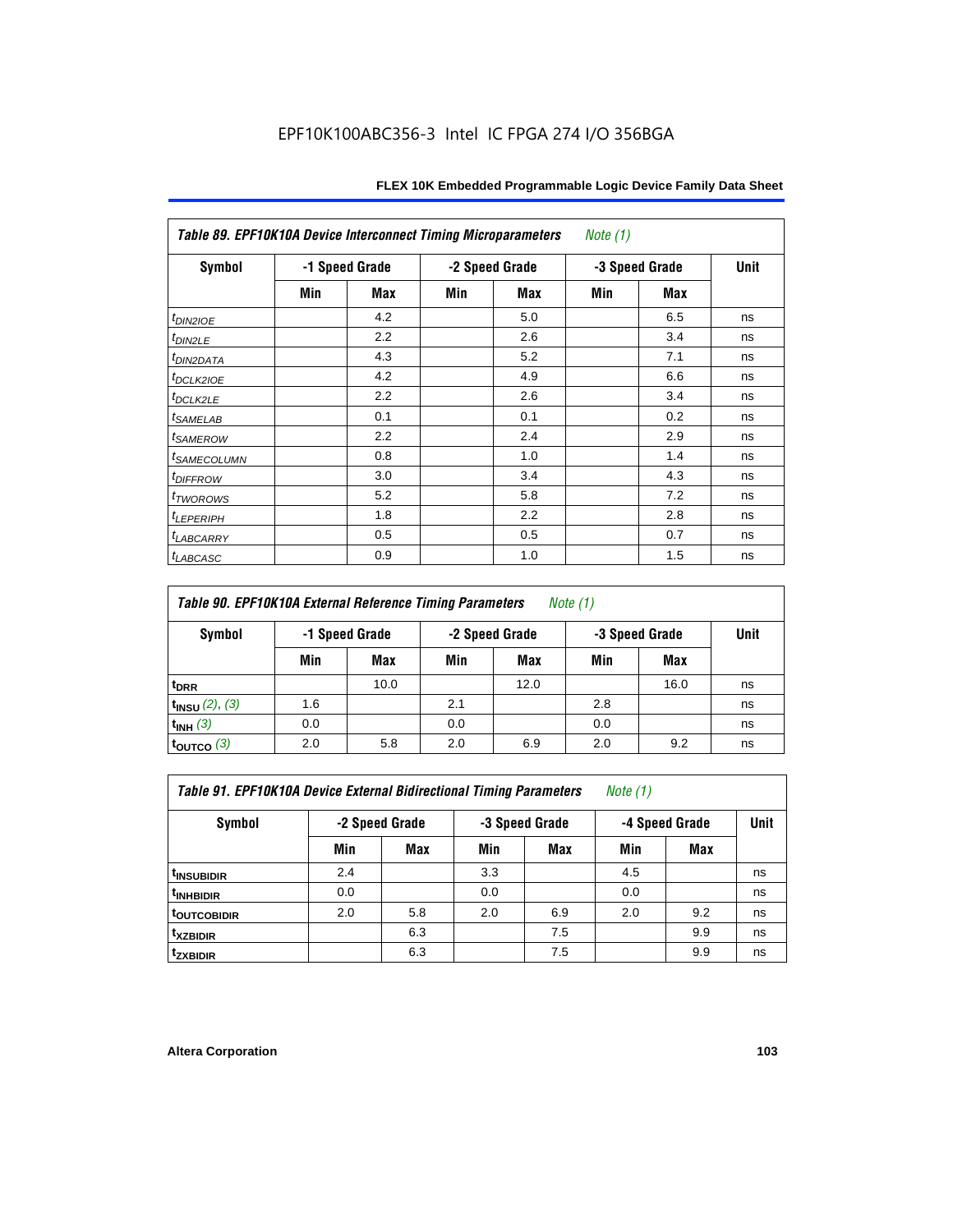#### *Notes to tables:*

- (1) All timing parameters are described in Tables 32 through 38 in this data sheet.
- (2) Using an LE to register the signal may provide a lower setup time.
- (3) This parameter is specified by characterization.

Tables 92 through 98 show EPF10K30A device internal and external timing parameters.

| Table 92. EPF10K30A Device LE Timing Microparameters Note (1) |                |     |                |     |                |     |      |  |  |
|---------------------------------------------------------------|----------------|-----|----------------|-----|----------------|-----|------|--|--|
| <b>Symbol</b>                                                 | -1 Speed Grade |     | -2 Speed Grade |     | -3 Speed Grade |     | Unit |  |  |
|                                                               | Min            | Max | Min            | Max | Min            | Max |      |  |  |
| $t_{LUT}$                                                     |                | 0.8 |                | 1.1 |                | 1.5 | ns   |  |  |
| $t_{CLUT}$                                                    |                | 0.6 |                | 0.7 |                | 1.0 | ns   |  |  |
| $t_{RLUT}$                                                    |                | 1.2 |                | 1.5 |                | 2.0 | ns   |  |  |
| <b><i>t<sub>PACKED</sub></i></b>                              |                | 0.6 |                | 0.6 |                | 1.0 | ns   |  |  |
| $t_{EN}$                                                      |                | 1.3 |                | 1.5 |                | 2.0 | ns   |  |  |
| $t_{CICO}$                                                    |                | 0.2 |                | 0.3 |                | 0.4 | ns   |  |  |
| $t_{\text{GEN}}$                                              |                | 0.8 |                | 1.0 |                | 1.3 | ns   |  |  |
| t <sub>CGENR</sub>                                            |                | 0.6 |                | 0.8 |                | 1.0 | ns   |  |  |
| $t_{CASC}$                                                    |                | 0.9 |                | 1.1 |                | 1.4 | ns   |  |  |
| $t_C$                                                         |                | 1.1 |                | 1.3 |                | 1.7 | ns   |  |  |
| $t_{CO}$                                                      |                | 0.4 |                | 0.6 |                | 0.7 | ns   |  |  |
| $t_{\text{COMB}}$                                             |                | 0.6 |                | 0.7 |                | 0.9 | ns   |  |  |
| $t_{\rm SU}$                                                  | 0.9            |     | 0.9            |     | 1.4            |     | ns   |  |  |
| $t_H$                                                         | 1.1            |     | 1.3            |     | 1.7            |     | ns   |  |  |
| $t_{PRE}$                                                     |                | 0.5 |                | 0.6 |                | 0.8 | ns   |  |  |
| $t_{CLR}$                                                     |                | 0.5 |                | 0.6 |                | 0.8 | ns   |  |  |
| $t_{CH}$                                                      | 3.0            |     | 3.5            |     | 4.0            |     | ns   |  |  |
| $t_{CL}$                                                      | 3.0            |     | 3.5            |     | 4.0            |     | ns   |  |  |

*Table 93. EPF10K30A Device IOE Timing Microparameters Note (1) (Part 1 of 2)*

| Symbol            |     | -1 Speed Grade |     | -2 Speed Grade |     | -3 Speed Grade |    |  |  |
|-------------------|-----|----------------|-----|----------------|-----|----------------|----|--|--|
|                   | Min | Max            | Min | <b>Max</b>     | Min | <b>Max</b>     |    |  |  |
| t <sub>IOD</sub>  |     | 2.2            |     | 2.6            |     | 3.4            | ns |  |  |
| $t_{\text{IOC}}$  |     | 0.3            |     | 0.3            |     | 0.5            | ns |  |  |
| $t_{IOCO}$        |     | 0.2            |     | 0.2            |     | 0.3            | ns |  |  |
| $t_{IOCOMB}$      |     | 0.5            |     | 0.6            |     | 0.8            | ns |  |  |
| t <sub>IOSU</sub> | 1.4 |                | 1.7 |                | 2.2 |                | ns |  |  |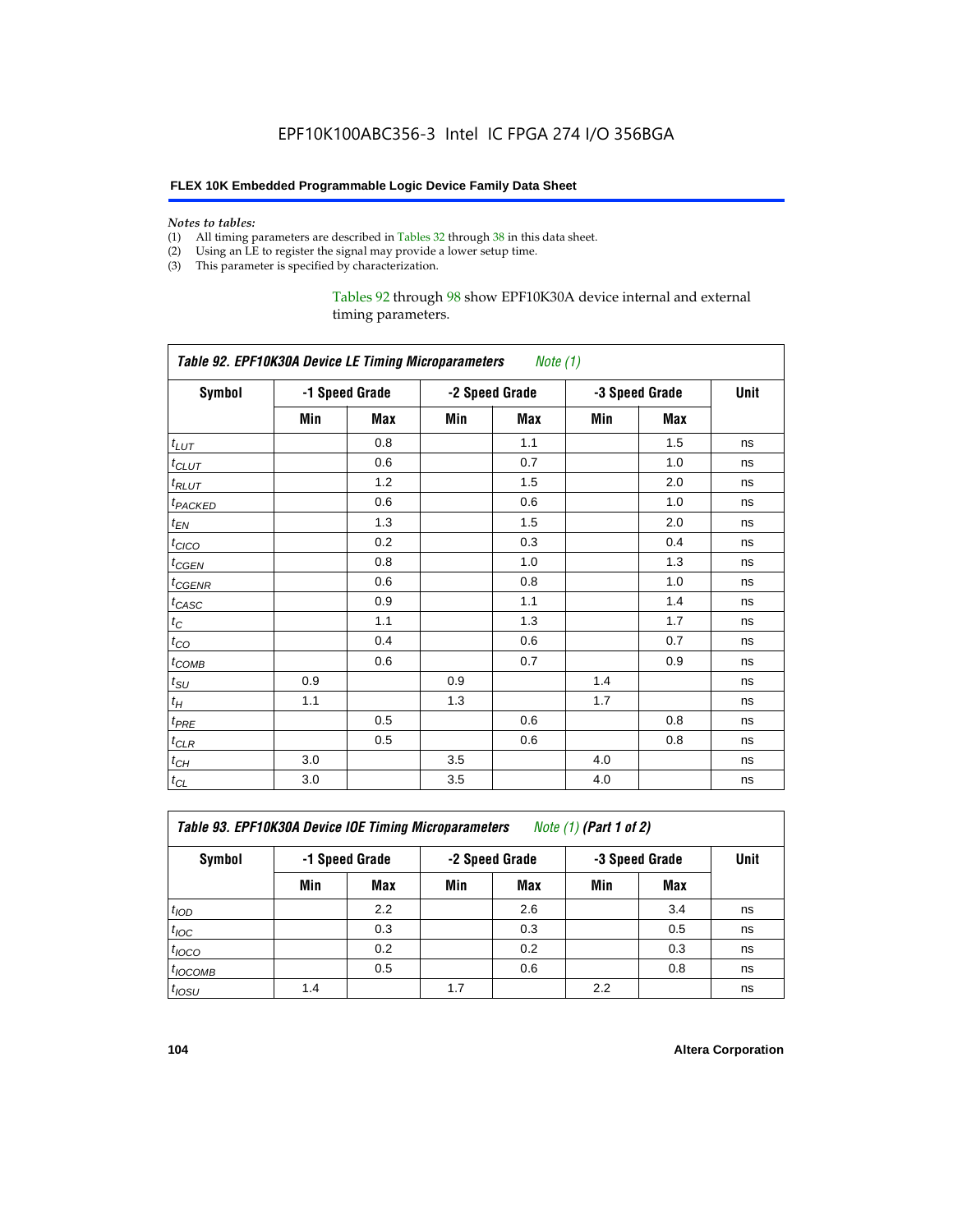| Table 93. EPF10K30A Device IOE Timing Microparameters<br>Note (1) (Part 2 of 2) |     |                |     |                |     |                |    |  |  |
|---------------------------------------------------------------------------------|-----|----------------|-----|----------------|-----|----------------|----|--|--|
| <b>Symbol</b>                                                                   |     | -1 Speed Grade |     | -2 Speed Grade |     | -3 Speed Grade |    |  |  |
|                                                                                 | Min | Max            | Min | Max            | Min | Max            |    |  |  |
| $t_{IOH}$                                                                       | 0.9 |                | 1.1 |                | 1.4 |                | ns |  |  |
| $t_{IOCLR}$                                                                     |     | 0.7            |     | 0.8            |     | 1.0            | ns |  |  |
| $t_{OD1}$                                                                       |     | 1.9            |     | 2.2            |     | 2.9            | ns |  |  |
| $t_{OD2}$                                                                       |     | 4.8            |     | 5.6            |     | 7.3            | ns |  |  |
| $t_{OD3}$                                                                       |     | 7.0            |     | 8.2            |     | 10.8           | ns |  |  |
| $t_{\mathsf{XZ}}$                                                               |     | 2.2            |     | 2.6            |     | 3.4            | ns |  |  |
| $t_{ZX1}$                                                                       |     | 2.2            |     | 2.6            |     | 3.4            | ns |  |  |
| $t_{ZX2}$                                                                       |     | 5.1            |     | 6.0            |     | 7.8            | ns |  |  |
| $t_{ZX3}$                                                                       |     | 7.3            |     | 8.6            |     | 11.3           | ns |  |  |
| $t_{INREG}$                                                                     |     | 4.4            |     | 5.2            |     | 6.8            | ns |  |  |
| $t_{IOFD}$                                                                      |     | 3.8            |     | 4.5            |     | 5.9            | ns |  |  |
| $t_{INCOMB}$                                                                    |     | 3.8            |     | 4.5            |     | 5.9            | ns |  |  |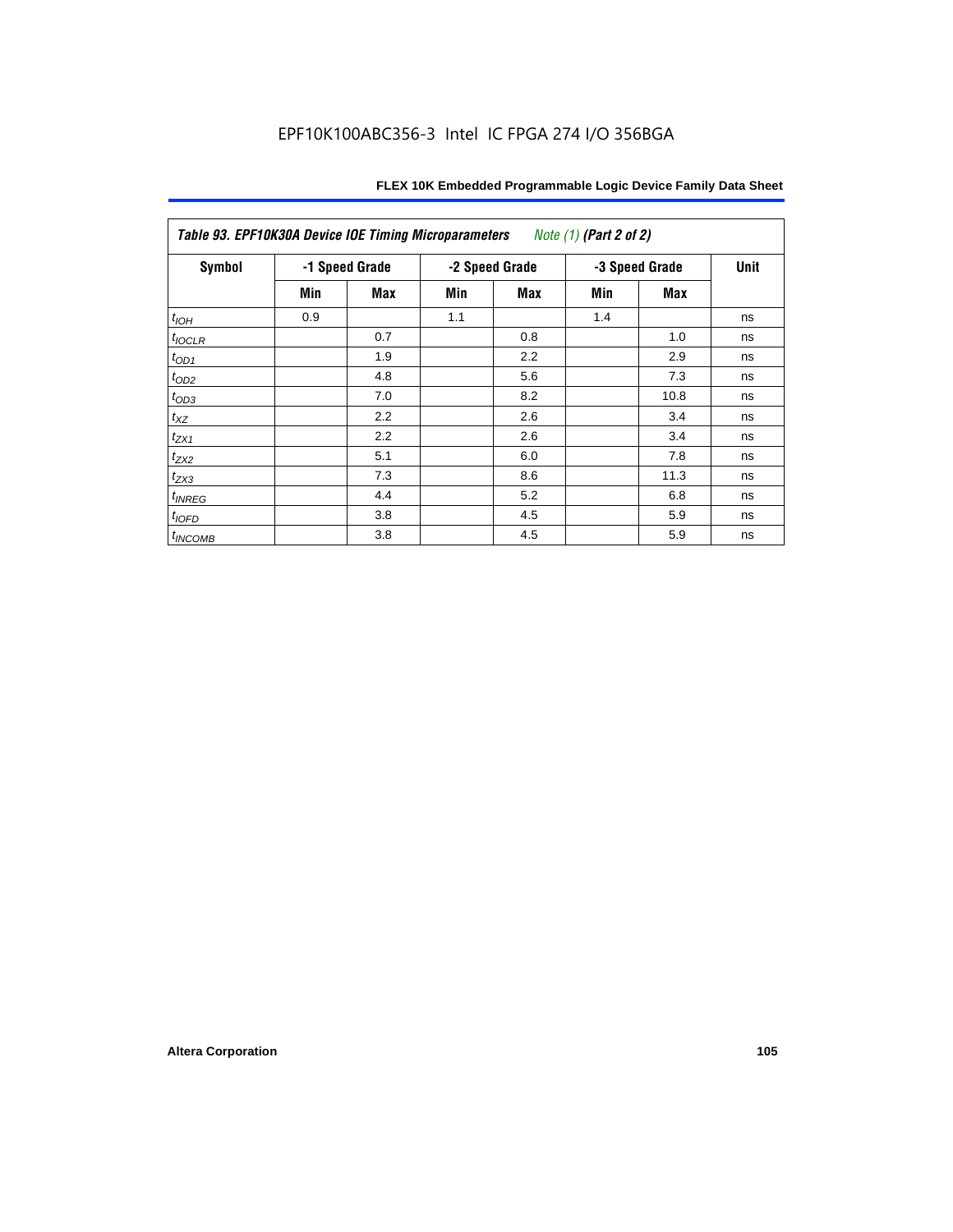| <b>Symbol</b>          |         | -1 Speed Grade |     | -2 Speed Grade |     | -3 Speed Grade | Unit |
|------------------------|---------|----------------|-----|----------------|-----|----------------|------|
|                        | Min     | <b>Max</b>     | Min | Max            | Min | <b>Max</b>     |      |
| <sup>t</sup> EABDATA1  |         | 5.5            |     | 6.5            |     | 8.5            | ns   |
| <sup>t</sup> EABDATA2  |         | 1.1            |     | 1.3            |     | 1.8            | ns   |
| t <sub>EABWE1</sub>    |         | 2.4            |     | 2.8            |     | 3.7            | ns   |
| <sup>t</sup> EABWE2    |         | 2.1            |     | 2.5            |     | 3.2            | ns   |
| <sup>t</sup> EABCLK    |         | 0.0            |     | 0.0            |     | 0.2            | ns   |
| t <sub>EABCO</sub>     |         | 1.7            |     | 2.0            |     | 2.6            | ns   |
| <sup>t</sup> EABBYPASS |         | 0.0            |     | 0.0            |     | 0.3            | ns   |
| t <sub>EABSU</sub>     | 1.2     |                | 1.4 |                | 1.9 |                | ns   |
| t <sub>ЕАВН</sub>      | 0.1     |                | 0.1 |                | 0.3 |                | ns   |
| $t_{AA}$               |         | 4.2            |     | 5.0            |     | 6.5            | ns   |
| $t_{\mathcal{WP}}$     | 3.8     |                | 4.5 |                | 5.9 |                | ns   |
| t <sub>WDSU</sub>      | 0.1     |                | 0.1 |                | 0.2 |                | ns   |
| $t_{WDH}$              | 0.1     |                | 0.1 |                | 0.2 |                | ns   |
| t <sub>WASU</sub>      | 0.1     |                | 0.1 |                | 0.2 |                | ns   |
| $t_{WAH}$              | 0.1     |                | 0.1 |                | 0.2 |                | ns   |
| $t_{WO}$               |         | 3.7            |     | 4.4            |     | 6.4            | ns   |
| $t_{DD}$               |         | 3.7            |     | 4.4            |     | 6.4            | ns   |
| <sup>t</sup> EABOUT    |         | 0.0            |     | 0.1            |     | 0.6            | ns   |
| $t_{EABCH}$            | 3.0     |                | 3.5 |                | 4.0 |                | ns   |
| $t_{EABCL}$            | $3.8\,$ |                | 4.5 |                | 5.9 |                | ns   |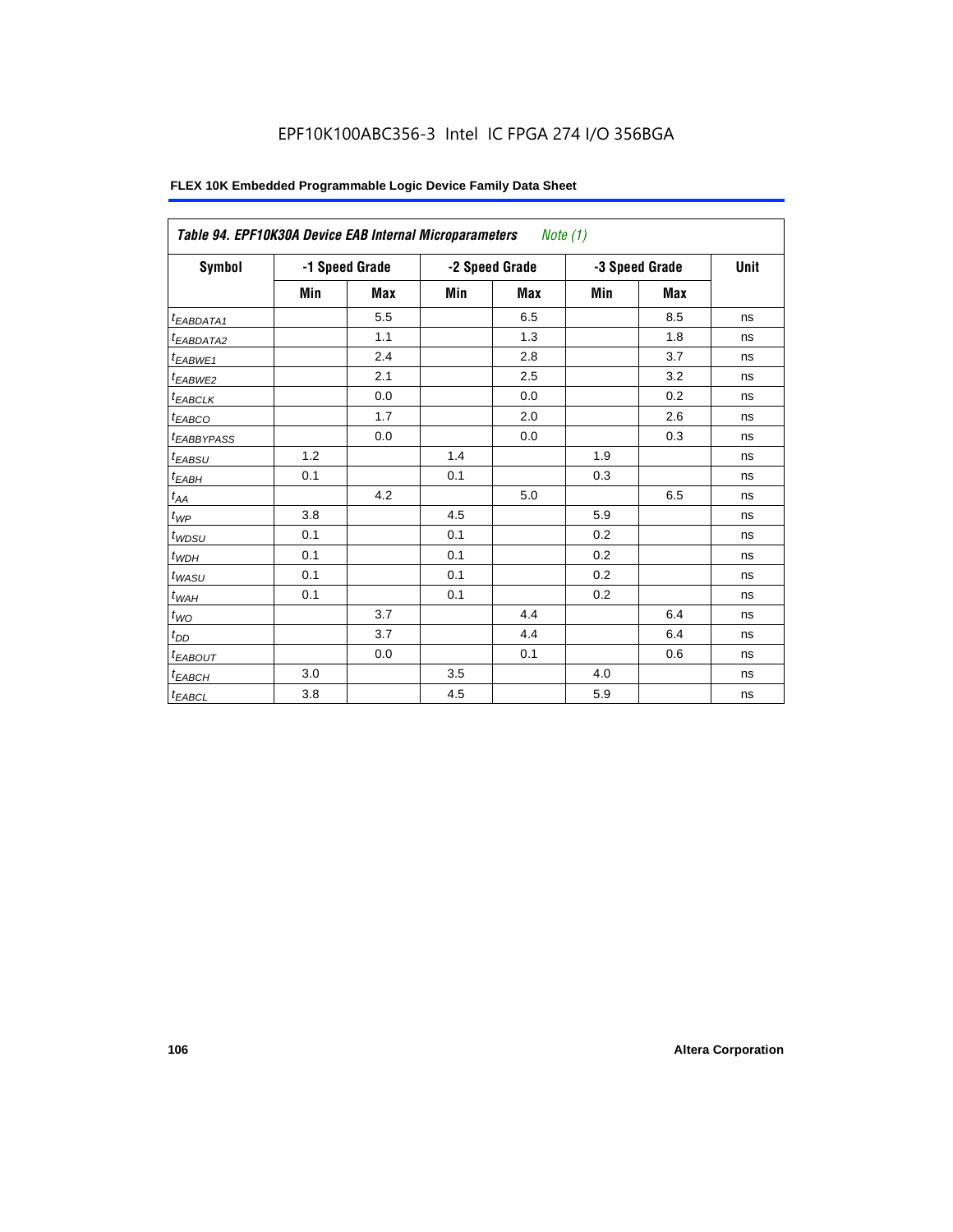| Table 95. EPF10K30A Device EAB Internal Timing Macroparameters<br>Note $(1)$ |                |            |                |            |                |      |             |  |  |
|------------------------------------------------------------------------------|----------------|------------|----------------|------------|----------------|------|-------------|--|--|
| Symbol                                                                       | -1 Speed Grade |            | -2 Speed Grade |            | -3 Speed Grade |      | <b>Unit</b> |  |  |
|                                                                              | Min            | <b>Max</b> | Min            | <b>Max</b> | Min            | Max  |             |  |  |
| $t_{EABA}$                                                                   |                | 9.7        |                | 11.6       |                | 16.2 | ns          |  |  |
| <sup>t</sup> EABRCCOMB                                                       | 9.7            |            | 11.6           |            | 16.2           |      | ns          |  |  |
| <sup>t</sup> EABRCREG                                                        | 5.9            |            | 7.1            |            | 9.7            |      | ns          |  |  |
| t <sub>EABWP</sub>                                                           | 3.8            |            | 4.5            |            | 5.9            |      | ns          |  |  |
| <sup>t</sup> ЕАВWССОМВ                                                       | 4.0            |            | 4.7            |            | 6.3            |      | ns          |  |  |
| <sup>t</sup> EABWCREG                                                        | 9.8            |            | 11.6           |            | 16.6           |      | ns          |  |  |
| $t_{EABDD}$                                                                  |                | 9.2        |                | 11.0       |                | 16.1 | ns          |  |  |
| <sup>t</sup> EABDATACO                                                       |                | 1.7        |                | 2.1        |                | 3.4  | ns          |  |  |
| <sup>t</sup> EABDATASU                                                       | 2.3            |            | 2.7            |            | 3.5            |      | ns          |  |  |
| <sup>t</sup> EABDATAH                                                        | 0.0            |            | 0.0            |            | 0.0            |      | ns          |  |  |
| <sup>t</sup> EABWESU                                                         | 3.3            |            | 3.9            |            | 4.9            |      | ns          |  |  |
| <sup>t</sup> ЕАВWЕН                                                          | 0.0            |            | 0.0            |            | 0.0            |      | ns          |  |  |
| <i>t<sub>EABWDSU</sub></i>                                                   | 3.2            |            | 3.8            |            | 5.0            |      | ns          |  |  |
| <sup>t</sup> EABWDH                                                          | 0.0            |            | 0.0            |            | 0.0            |      | ns          |  |  |
| <sup>t</sup> EABWASU                                                         | 3.7            |            | 4.4            |            | 5.1            |      | ns          |  |  |
| <sup>t</sup> EABWAH                                                          | 0.0            |            | 0.0            |            | 0.0            |      | ns          |  |  |
| $t_{EABWO}$                                                                  |                | 6.1        |                | 7.3        |                | 11.3 | ns          |  |  |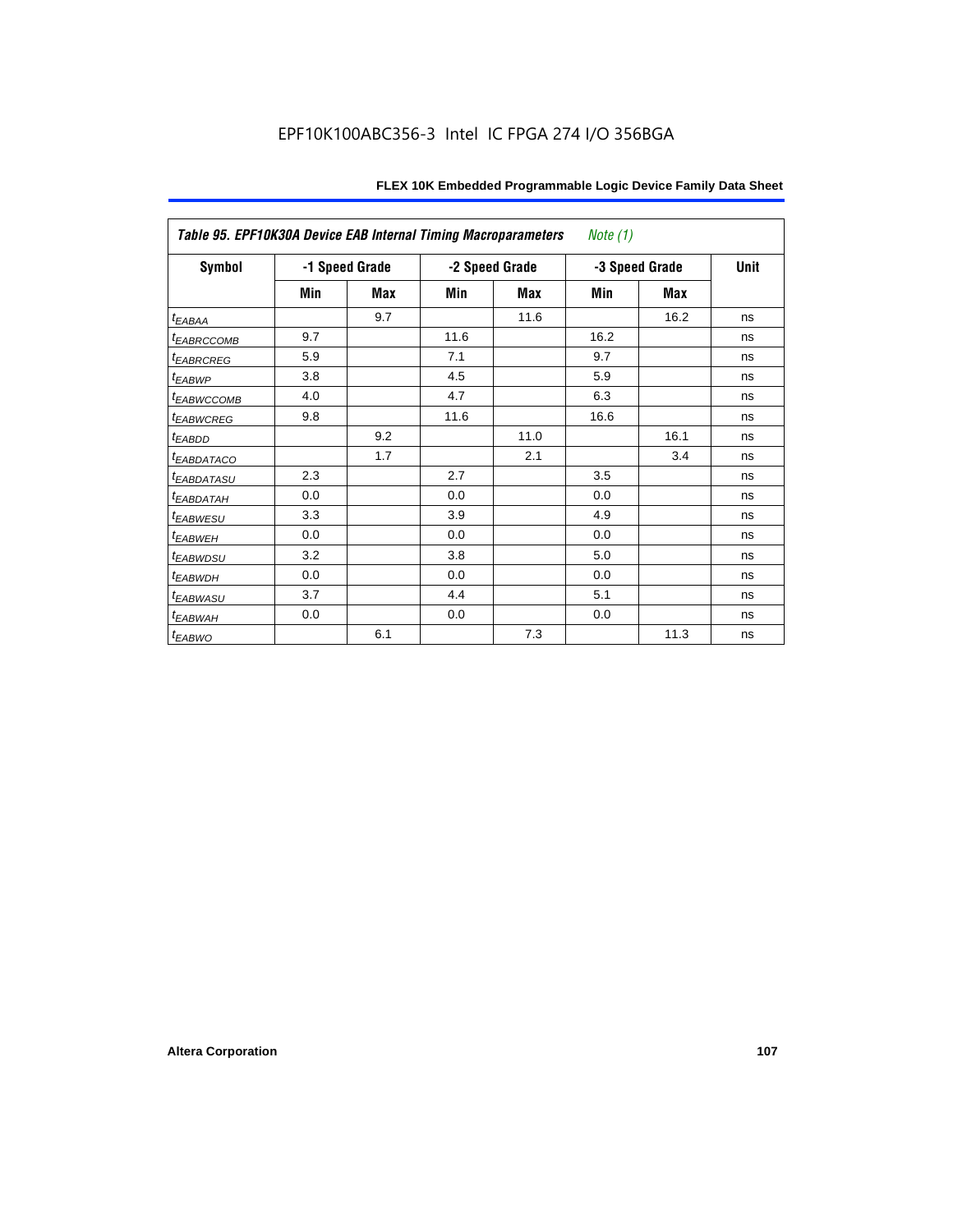# EPF10K100ABC356-3 Intel IC FPGA 274 I/O 356BGA

| Symbol                     |     | -1 Speed Grade |     | -2 Speed Grade | -3 Speed Grade | Unit |    |
|----------------------------|-----|----------------|-----|----------------|----------------|------|----|
|                            | Min | Max            | Min | Max            | Min            | Max  |    |
| $t_{DIN2IOE}$              |     | 3.9            |     | 4.4            |                | 5.1  | ns |
| t <sub>DIN2LE</sub>        |     | 1.2            |     | 1.5            |                | 1.9  | ns |
| <sup>t</sup> DIN2DATA      |     | 3.2            |     | 3.6            |                | 4.5  | ns |
| <sup>t</sup> DCLK2IOE      |     | 3.0            |     | 3.5            |                | 4.6  | ns |
| <sup>t</sup> DCLK2LE       |     | 1.2            |     | 1.5            |                | 1.9  | ns |
| <sup>t</sup> SAMELAB       |     | 0.1            |     | 0.1            |                | 0.2  | ns |
| <sup>t</sup> SAMEROW       |     | 2.3            |     | 2.4            |                | 2.7  | ns |
| <sup>t</sup> SAMECOLUMN    |     | 1.3            |     | 1.4            |                | 1.9  | ns |
| <i>t<sub>DIFFROW</sub></i> |     | 3.6            |     | 3.8            |                | 4.6  | ns |
| <sup>t</sup> TWOROWS       |     | 5.9            |     | 6.2            |                | 7.3  | ns |
| <sup>t</sup> LEPERIPH      |     | 3.5            |     | 3.8            |                | 4.1  | ns |
| <sup>I</sup> LABCARRY      |     | 0.3            |     | 0.4            |                | 0.5  | ns |
| <sup>t</sup> LABCASC       |     | 0.9            |     | 1.1            |                | 1.4  | ns |

# **FLEX 10K Embedded Programmable Logic Device Family Data Sheet**

|                          | Table 97. EPF10K30A External Reference Timing Parameters<br>Note (1) |                |     |                |     |                |             |  |  |  |
|--------------------------|----------------------------------------------------------------------|----------------|-----|----------------|-----|----------------|-------------|--|--|--|
| Symbol                   |                                                                      | -1 Speed Grade |     | -2 Speed Grade |     | -3 Speed Grade | <b>Unit</b> |  |  |  |
|                          | Min                                                                  | Max            | Min | Max            | Min | Max            |             |  |  |  |
| <sup>t</sup> DRR         |                                                                      | 11.0           |     | 13.0           |     | 17.0           | ns          |  |  |  |
| $t_{INSU}$ (2), (3)      | 2.5                                                                  |                | 3.1 |                | 3.9 |                | ns          |  |  |  |
| $t_{INH}$ (3)            | 0.0                                                                  |                | 0.0 |                | 0.0 |                | ns          |  |  |  |
| $t_{\text{OUTCO}}$ $(3)$ | 2.0                                                                  | 5.4            | 2.0 | 6.2            | 2.0 | 8.3            | ns          |  |  |  |

*Table 98. EPF10K30A Device External Bidirectional Timing Parameters Note (1)*

| Symbol                 |     | -1 Speed Grade |     | -2 Speed Grade |     | -3 Speed Grade |    |  |
|------------------------|-----|----------------|-----|----------------|-----|----------------|----|--|
|                        | Min | <b>Max</b>     | Min | <b>Max</b>     | Min | <b>Max</b>     |    |  |
| <sup>t</sup> INSUBIDIR | 4.2 |                | 4.9 |                | 6.8 |                | ns |  |
| <sup>t</sup> INHBIDIR  | 0.0 |                | 0.0 |                | 0.0 |                | ns |  |
| <b>toutcobidir</b>     | 2.0 | 5.4            | 2.0 | 6.2            | 2.0 | 8.3            | ns |  |
| <sup>t</sup> xzbidir   |     | 6.2            |     | 7.5            |     | 9.8            | ns |  |
| tzxbidir               |     | 6.2            |     | 7.5            |     | 9.8            | ns |  |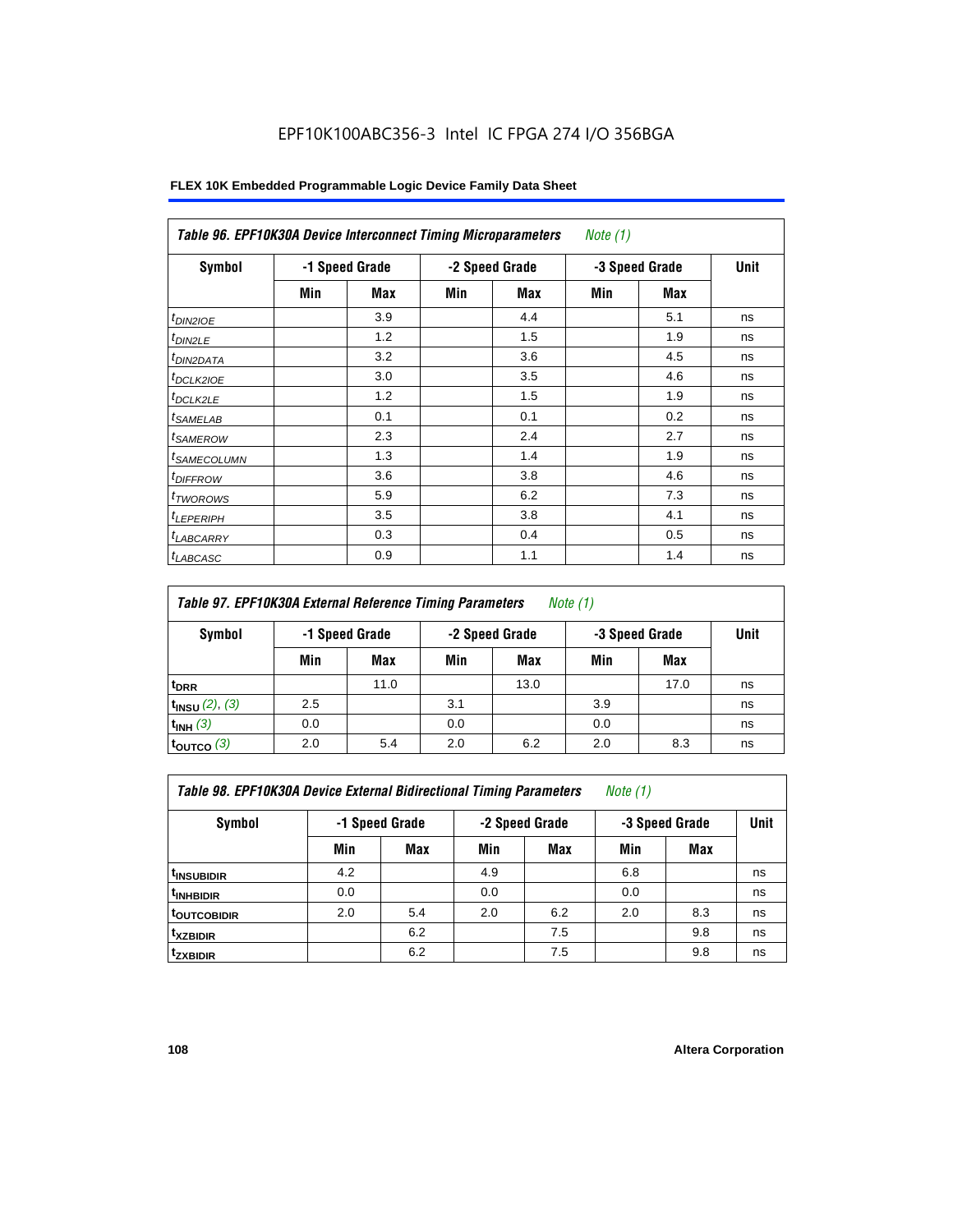#### *Notes to tables:*

- (1) All timing parameters are described in Tables 32 through 38 in this data sheet.
- (2) Using an LE to register the signal may provide a lower setup time.
- (3) This parameter is specified by characterization.

Tables 99 through 105 show EPF10K100A device internal and external timing parameters.

| Table 99. EPF10K100A Device LE Timing Microparameters Note (1) |     |                |     |                |     |                |      |  |  |
|----------------------------------------------------------------|-----|----------------|-----|----------------|-----|----------------|------|--|--|
| <b>Symbol</b>                                                  |     | -1 Speed Grade |     | -2 Speed Grade |     | -3 Speed Grade | Unit |  |  |
|                                                                | Min | Max            | Min | Max            | Min | Max            |      |  |  |
| $t_{LUT}$                                                      |     | 1.0            |     | 1.2            |     | 1.4            | ns   |  |  |
| $t_{CLUT}$                                                     |     | 0.8            |     | 0.9            |     | 1.1            | ns   |  |  |
| $t_{RLUT}$                                                     |     | 1.4            |     | 1.6            |     | 1.9            | ns   |  |  |
| t <sub>PACKED</sub>                                            |     | 0.4            |     | 0.5            |     | 0.5            | ns   |  |  |
| $t_{EN}$                                                       |     | 0.6            |     | 0.7            |     | 0.8            | ns   |  |  |
| $t_{CICO}$                                                     |     | 0.2            |     | 0.2            |     | 0.3            | ns   |  |  |
| $t_{CGEN}$                                                     |     | 0.4            |     | 0.4            |     | 0.6            | ns   |  |  |
| $t_{GENR}$                                                     |     | 0.6            |     | 0.7            |     | 0.8            | ns   |  |  |
| t <sub>CASC</sub>                                              |     | 0.7            |     | 0.9            |     | 1.0            | ns   |  |  |
| $t_{\rm C}$                                                    |     | 0.9            |     | 1.0            |     | 1.2            | ns   |  |  |
| $t_{CO}$                                                       |     | 0.2            |     | 0.3            |     | 0.3            | ns   |  |  |
| $t_{COMB}$                                                     |     | 0.6            |     | 0.7            |     | 0.8            | ns   |  |  |
| $t_{\rm SU}$                                                   | 0.8 |                | 1.0 |                | 1.2 |                | ns   |  |  |
| $t_H\,$                                                        | 0.3 |                | 0.5 |                | 0.5 |                | ns   |  |  |
| $t_{PRE}$                                                      |     | 0.3            |     | 0.3            |     | 0.4            | ns   |  |  |
| $t_{CLR}$                                                      |     | 0.3            |     | 0.3            |     | 0.4            | ns   |  |  |
| $t_{CH}$                                                       | 2.5 |                | 3.5 |                | 4.0 |                | ns   |  |  |
| $t_{CL}$                                                       | 2.5 |                | 3.5 |                | 4.0 |                | ns   |  |  |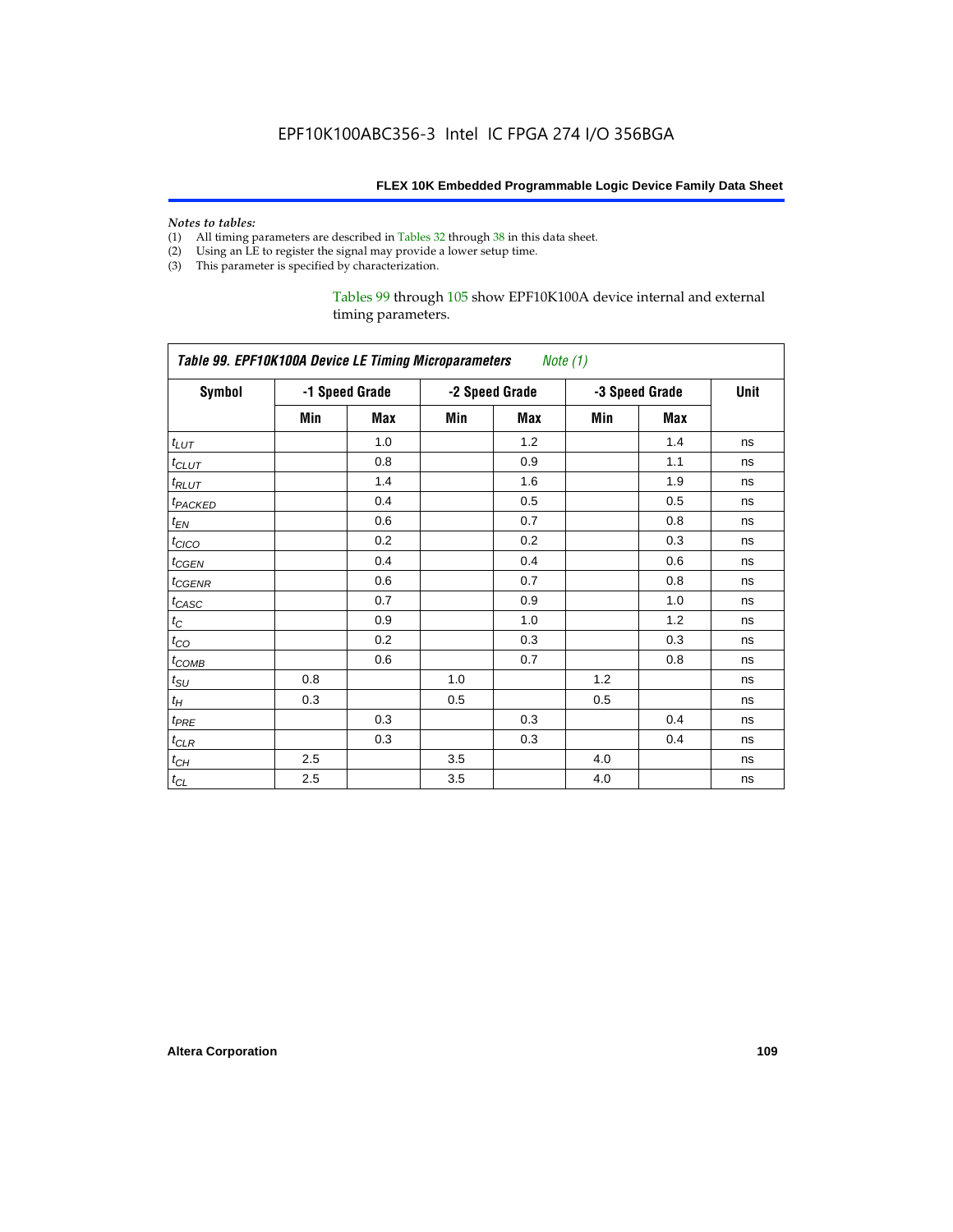# EPF10K100ABC356-3 Intel IC FPGA 274 I/O 356BGA

| Symbol              | -1 Speed Grade |     |     | -2 Speed Grade | -3 Speed Grade | Unit |    |
|---------------------|----------------|-----|-----|----------------|----------------|------|----|
|                     | Min            | Max | Min | Max            | Min            | Max  |    |
| t <sub>IOD</sub>    |                | 2.5 |     | 2.9            |                | 3.4  | ns |
| $t_{\text{IOC}}$    |                | 0.3 |     | 0.3            |                | 0.4  | ns |
| $t_{IOCO}$          |                | 0.2 |     | 0.2            |                | 0.3  | ns |
| t <sub>IOCOMB</sub> |                | 0.5 |     | 0.6            |                | 0.7  | ns |
| t <sub>iosu</sub>   | 1.3            |     | 1.7 |                | 1.8            |      | ns |
| $t_{IOH}$           | 0.2            |     | 0.2 |                | 0.3            |      | ns |
| $t_{IOCLR}$         |                | 1.0 |     | 1.2            |                | 1.4  | ns |
| $t_{OD1}$           |                | 2.2 |     | 2.6            |                | 3.0  | ns |
| $t_{OD2}$           |                | 4.5 |     | 5.3            |                | 6.1  | ns |
| $t_{OD3}$           |                | 6.8 |     | 7.9            |                | 9.3  | ns |
| $t_{XZ}$            |                | 2.7 |     | 3.1            |                | 3.7  | ns |
| $t_{ZX1}$           |                | 2.7 |     | 3.1            |                | 3.7  | ns |
| $t_{ZX2}$           |                | 5.0 |     | 5.8            |                | 6.8  | ns |
| $t_{ZX3}$           |                | 7.3 |     | 8.4            |                | 10.0 | ns |
| $t_{INREG}$         |                | 5.3 |     | 6.1            |                | 7.2  | ns |
| $t_{IOED}$          |                | 4.7 |     | 5.5            |                | 6.4  | ns |
| <sup>t</sup> INCOMB |                | 4.7 |     | 5.5            |                | 6.4  | ns |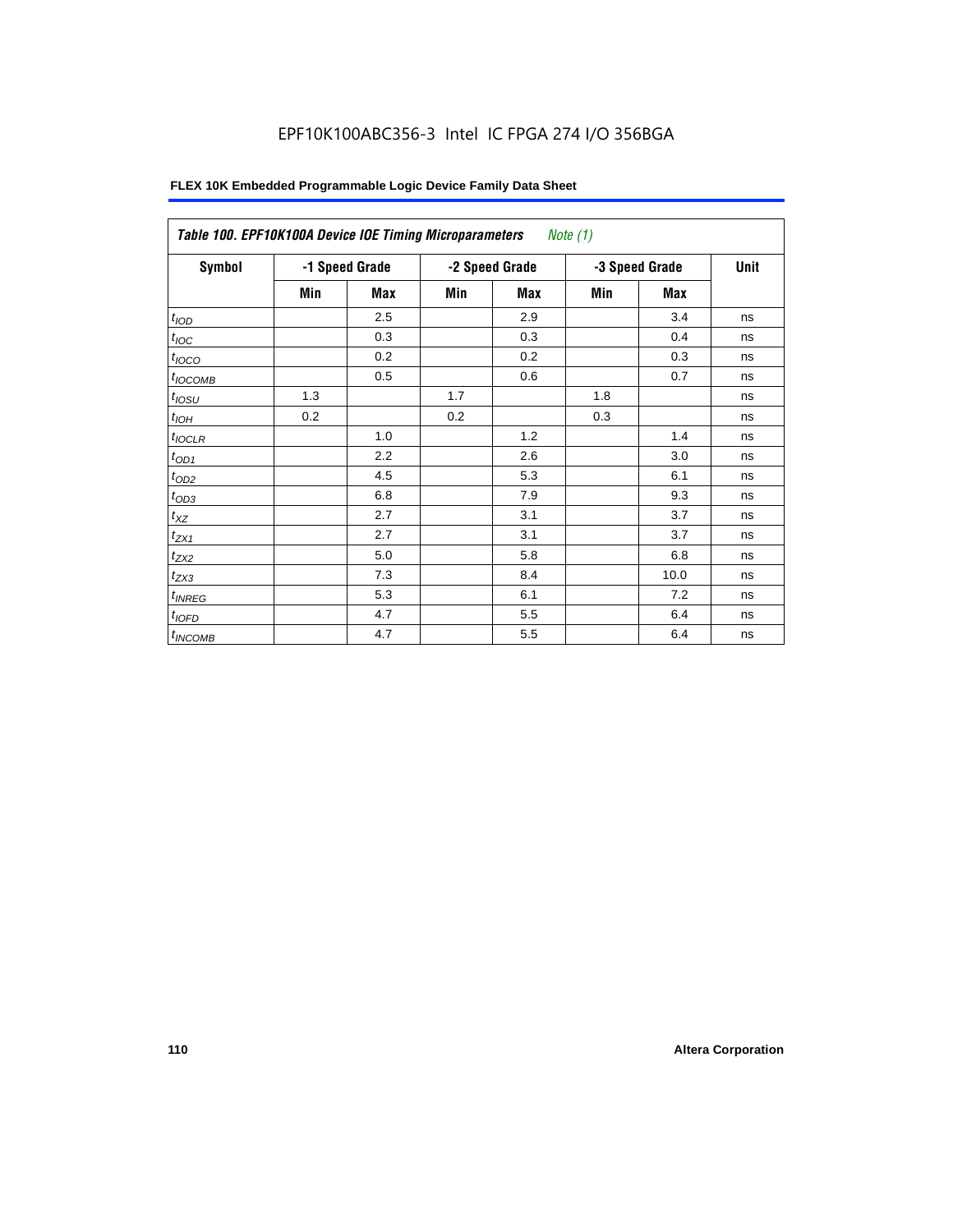| Table 101. EPF10K100A Device EAB Internal Microparameters |     |                |     |                | Note (1) |                |      |
|-----------------------------------------------------------|-----|----------------|-----|----------------|----------|----------------|------|
| <b>Symbol</b>                                             |     | -1 Speed Grade |     | -2 Speed Grade |          | -3 Speed Grade | Unit |
|                                                           | Min | <b>Max</b>     | Min | <b>Max</b>     | Min      | <b>Max</b>     |      |
| t <sub>EABDATA1</sub>                                     |     | 1.8            |     | 2.1            |          | 2.4            | ns   |
| t <sub>EABDATA2</sub>                                     |     | 3.2            |     | 3.7            |          | 4.4            | ns   |
| t <sub>EABWE1</sub>                                       |     | 0.8            |     | 0.9            |          | 1.1            | ns   |
| t <sub>EABWE2</sub>                                       |     | 2.3            |     | 2.7            |          | 3.1            | ns   |
| $t_{EABCLK}$                                              |     | 0.8            |     | 0.9            |          | 1.1            | ns   |
| t <sub>EABCO</sub>                                        |     | 1.0            |     | 1.1            |          | 1.4            | ns   |
| <b><i>EABBYPASS</i></b>                                   |     | 0.3            |     | 0.3            |          | 0.4            | ns   |
| $t_{EABSU}$                                               | 1.3 |                | 1.5 |                | 1.8      |                | ns   |
| $t_{EABH}$                                                | 0.4 |                | 0.5 |                | 0.5      |                | ns   |
| $t_{\mathit{AA}}$                                         |     | 4.1            |     | 4.8            |          | 5.6            | ns   |
| $t_{WP}$                                                  | 3.2 |                | 3.7 |                | 4.4      |                | ns   |
| $t_{WDSU}$                                                | 2.4 |                | 2.8 |                | 3.3      |                | ns   |
| $t_{WDH}$                                                 | 0.2 |                | 0.2 |                | 0.3      |                | ns   |
| $t_{WASU}$                                                | 0.2 |                | 0.2 |                | 0.3      |                | ns   |
| $t_{\textit{WAH}}$                                        | 0.0 |                | 0.0 |                | 0.0      |                | ns   |
| $t_{WO}$                                                  |     | 3.4            |     | 3.9            |          | 4.6            | ns   |
| $t_{DD}$                                                  |     | 3.4            |     | 3.9            |          | 4.6            | ns   |
| $t_{EABOUT}$                                              |     | 0.3            |     | 0.3            |          | 0.4            | ns   |
| $t_{EABCH}$                                               | 2.5 |                | 3.5 |                | 4.0      |                | ns   |
| $t_{EABCL}$                                               | 3.2 |                | 3.7 |                | 4.4      |                | ns   |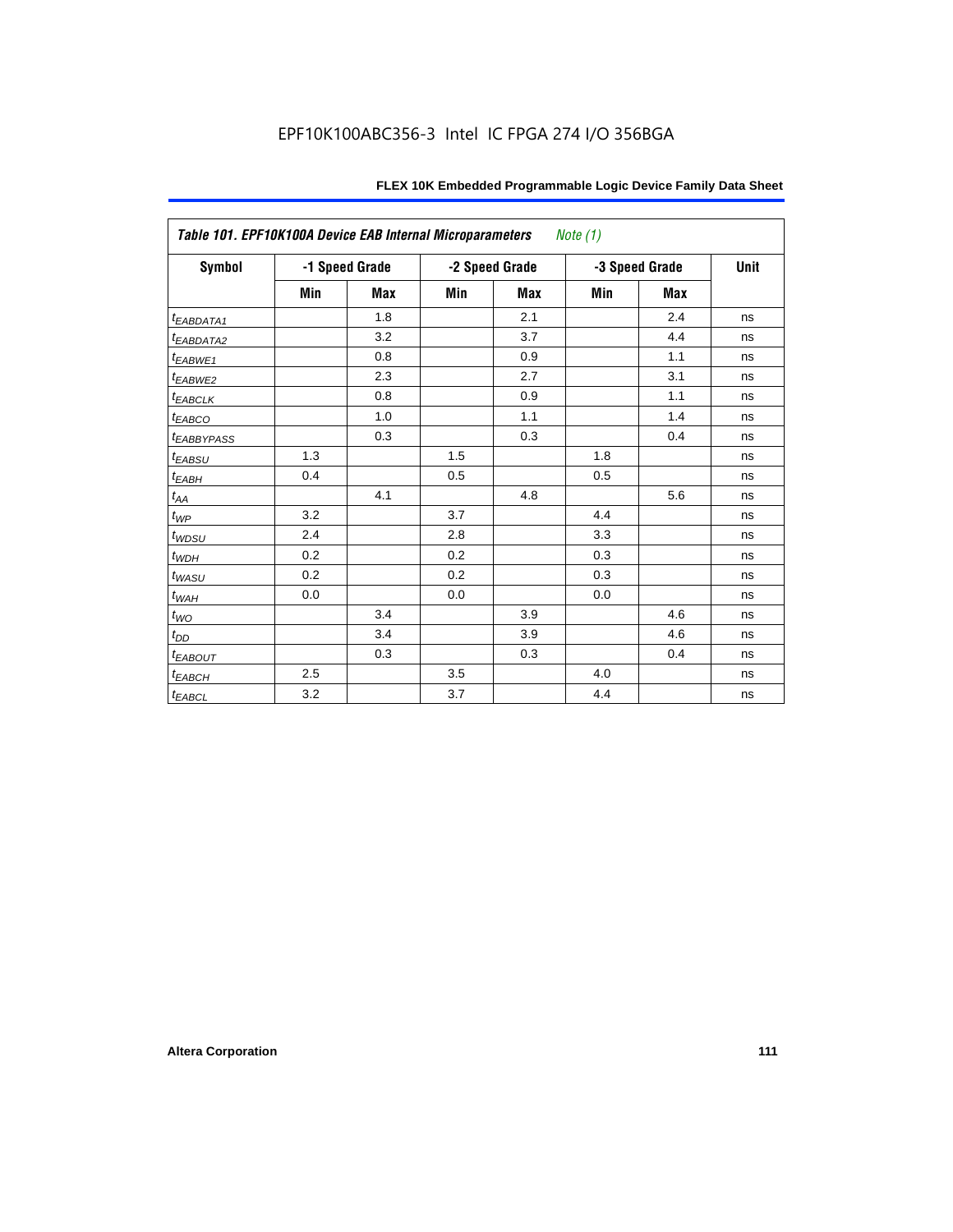| Table 102. EPF10K100A Device EAB Internal Timing Macroparameters |     |                |      |                | <i>Note</i> $(1)$ |             |    |
|------------------------------------------------------------------|-----|----------------|------|----------------|-------------------|-------------|----|
| Symbol                                                           |     | -1 Speed Grade |      | -2 Speed Grade | -3 Speed Grade    | <b>Unit</b> |    |
|                                                                  | Min | Max            | Min  | Max            | Min               | Max         |    |
| $t_{EABA}$                                                       |     | 6.8            |      | 7.8            |                   | 9.2         | ns |
| <sup>t</sup> EABRCCOMB                                           | 6.8 |                | 7.8  |                | 9.2               |             | ns |
| <i><b>EABRCREG</b></i>                                           | 5.4 |                | 6.2  |                | 7.4               |             | ns |
| <sup>t</sup> EABWP                                               | 3.2 |                | 3.7  |                | 4.4               |             | ns |
| <sup>t</sup> ЕАВWССОМВ                                           | 3.4 |                | 3.9  |                | 4.7               |             | ns |
| <sup>t</sup> EABWCREG                                            | 9.4 |                | 10.8 |                | 12.8              |             | ns |
| <sup>t</sup> EABDD                                               |     | 6.1            |      | 6.9            |                   | 8.2         | ns |
| <sup>t</sup> EABDATACO                                           |     | 2.1            |      | 2.3            |                   | 2.9         | ns |
| <sup>t</sup> EABDATASU                                           | 3.7 |                | 4.3  |                | 5.1               |             | ns |
| <sup>t</sup> EABDATAH                                            | 0.0 |                | 0.0  |                | 0.0               |             | ns |
| <i>t<sub>EABWESU</sub></i>                                       | 2.8 |                | 3.3  |                | 3.8               |             | ns |
| <sup>t</sup> EABWEH                                              | 0.0 |                | 0.0  |                | 0.0               |             | ns |
| <sup>t</sup> EABWDSU                                             | 3.4 |                | 4.0  |                | 4.6               |             | ns |
| $t_{EABWDH}$                                                     | 0.0 |                | 0.0  |                | 0.0               |             | ns |
| t <sub>EABWASU</sub>                                             | 1.9 |                | 2.3  |                | 2.6               |             | ns |
| t <sub>EABWAH</sub>                                              | 0.0 |                | 0.0  |                | 0.0               |             | ns |
| $t_{EABWO}$                                                      |     | 5.1            |      | 5.7            |                   | 6.9         | ns |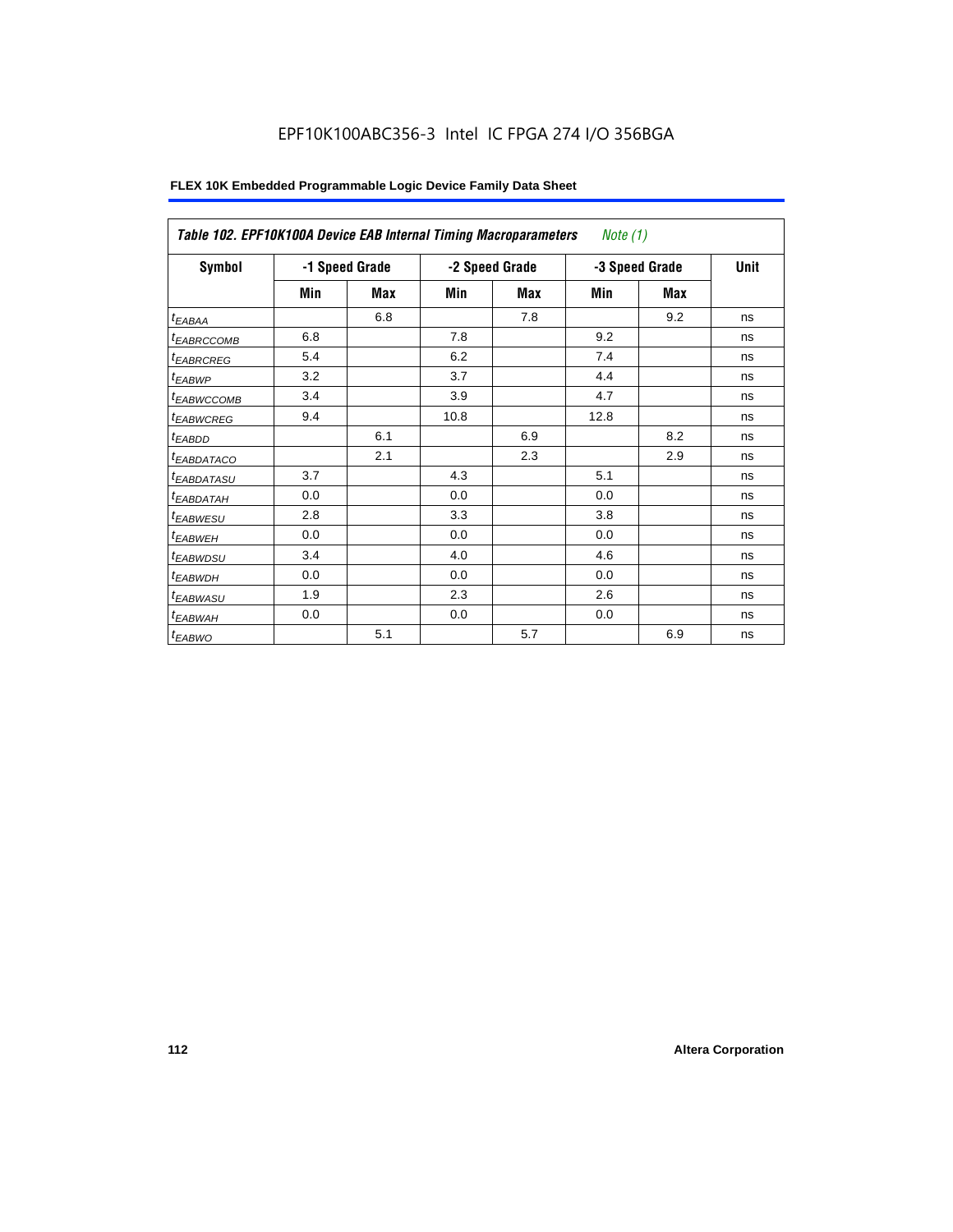| Table 103. EPF10K100A Device Interconnect Timing Microparameters |     |                |     |                | Note $(1)$     |            |    |
|------------------------------------------------------------------|-----|----------------|-----|----------------|----------------|------------|----|
| Symbol                                                           |     | -1 Speed Grade |     | -2 Speed Grade | -3 Speed Grade | Unit       |    |
|                                                                  | Min | Max            | Min | Max            | Min            | <b>Max</b> |    |
| $t_{DINZIOE}$                                                    |     | 4.8            |     | 5.4            |                | 6.0        | ns |
| $t_{DIN2LE}$                                                     |     | 2.0            |     | 2.4            |                | 2.7        | ns |
| <sup>t</sup> DIN2DATA                                            |     | 2.4            |     | 2.7            |                | 2.9        | ns |
| t <sub>DCLK2IOE</sub>                                            |     | 2.6            |     | 3.0            |                | 3.5        | ns |
| t <sub>DCLK2LE</sub>                                             |     | 2.0            |     | 2.4            |                | 2.7        | ns |
| <i>t</i> SAMELAB                                                 |     | 0.1            |     | 0.1            |                | 0.1        | ns |
| <i>t</i> SAMEROW                                                 |     | 1.5            |     | 1.7            |                | 1.9        | ns |
| <sup>t</sup> SAMECOLUMN                                          |     | 5.5            |     | 6.5            |                | 7.4        | ns |
| <i>t<sub>DIFFROW</sub></i>                                       |     | 7.0            |     | 8.2            |                | 9.3        | ns |
| t <sub>TWOROWS</sub>                                             |     | 8.5            |     | 9.9            |                | 11.2       | ns |
| <sup>t</sup> LEPERIPH                                            |     | 3.9            |     | 4.2            |                | 4.5        | ns |
| <sup>t</sup> LABCARRY                                            |     | 0.2            |     | 0.2            |                | 0.3        | ns |
| t <sub>LABCASC</sub>                                             |     | 0.4            |     | 0.5            |                | 0.6        | ns |

| Table 104. EPF10K100A Device External Timing Parameters | Note (1) |
|---------------------------------------------------------|----------|
|---------------------------------------------------------|----------|

| Symbol                 | -1 Speed Grade |      |     | -2 Speed Grade |     | -3 Speed Grade |    |
|------------------------|----------------|------|-----|----------------|-----|----------------|----|
|                        | Min            | Max  | Min | Max            | Min | <b>Max</b>     |    |
| t <sub>DRR</sub>       |                | 12.5 |     | 14.5           |     | 17.0           | ns |
| $t_{INSU}$ (2), (3)    | 3.7            |      | 4.5 |                | 5.1 |                | ns |
| $t_{INH}$ (3)          | 0.0            |      | 0.0 |                | 0.0 |                | ns |
| $t_{\text{OUTCO}}$ (3) | 2.0            | 5.3  | 2.0 | 6.1            | 2.0 | 7.2            | ns |

| Table 105. EPF10K100A Device External Bidirectional Timing Parameters | Note (1) |  |  |
|-----------------------------------------------------------------------|----------|--|--|
|-----------------------------------------------------------------------|----------|--|--|

| Symbol                  |     | -1 Speed Grade |     | -2 Speed Grade | -3 Speed Grade | <b>Unit</b> |    |
|-------------------------|-----|----------------|-----|----------------|----------------|-------------|----|
|                         | Min | Max            | Min | <b>Max</b>     | Min            | Max         |    |
| <sup>t</sup> INSUBIDIR  | 4.9 |                | 5.8 |                | 6.8            |             | ns |
| <sup>T</sup> INHBIDIR   | 0.0 |                | 0.0 |                | 0.0            |             | ns |
| <sup>t</sup> OUTCOBIDIR | 2.0 | 5.3            | 2.0 | 6.1            | 2.0            | 7.2         | ns |
| <sup>t</sup> xzbidir    |     | 7.4            |     | 8.6            |                | 10.1        | ns |
| <sup>t</sup> zxbidir    |     | 7.4            |     | 8.6            |                | 10.1        | ns |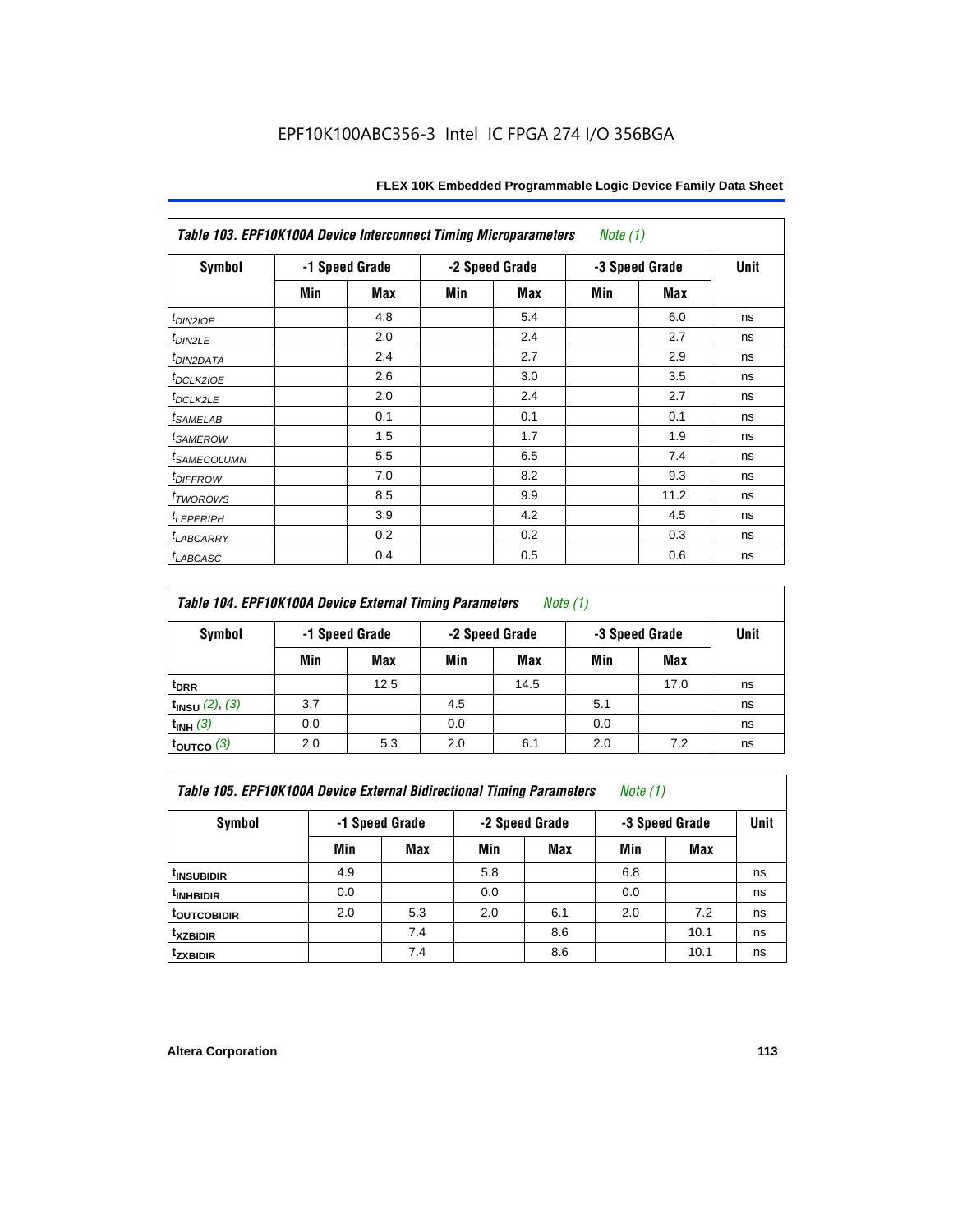#### *Notes to tables:*

- (1) All timing parameters are described in Tables 32 through 38 in this data sheet.
- (2) Using an LE to register the signal may provide a lower setup time.
- (3) This parameter is specified by characterization.

## Tables 106 through 112 show EPF10K250A device internal and external timing parameters.

| Table 106. EPF10K250A Device LE Timing Microparameters Note (1) |     |                |     |                |     |                |    |  |
|-----------------------------------------------------------------|-----|----------------|-----|----------------|-----|----------------|----|--|
| Symbol                                                          |     | -1 Speed Grade |     | -2 Speed Grade |     | -3 Speed Grade |    |  |
|                                                                 | Min | Max            | Min | Max            | Min | Max            |    |  |
| $t_{LUT}$                                                       |     | 0.9            |     | 1.0            |     | 1.4            | ns |  |
| $t_{CLUT}$                                                      |     | 1.2            |     | 1.3            |     | 1.6            | ns |  |
| $t_{RLUT}$                                                      |     | 2.0            |     | 2.3            |     | 2.7            | ns |  |
| t <sub>PACKED</sub>                                             |     | 0.4            |     | 0.4            |     | 0.5            | ns |  |
| $t_{EN}$                                                        |     | 1.4            |     | 1.6            |     | 1.9            | ns |  |
| $t_{CICO}$                                                      |     | 0.2            |     | 0.3            |     | 0.3            | ns |  |
| $t_{GEN}$                                                       |     | 0.4            |     | 0.6            |     | 0.6            | ns |  |
| t <sub>CGENR</sub>                                              |     | 0.8            |     | 1.0            |     | 1.1            | ns |  |
| $t_{CASC}$                                                      |     | 0.7            |     | 0.8            |     | 1.0            | ns |  |
| $t_{\rm C}$                                                     |     | 1.2            |     | 1.3            |     | 1.6            | ns |  |
| $t_{\rm CO}$                                                    |     | 0.6            |     | 0.7            |     | 0.9            | ns |  |
| $t_{COMB}$                                                      |     | 0.5            |     | 0.6            |     | 0.7            | ns |  |
| $t_{\text{SU}}$                                                 | 1.2 |                | 1.4 |                | 1.7 |                | ns |  |
| $t_H\,$                                                         | 1.2 |                | 1.3 |                | 1.6 |                | ns |  |
| $t_{PRE}$                                                       |     | 0.7            |     | 0.8            |     | 0.9            | ns |  |
| $t_{CLR}$                                                       |     | 0.7            |     | 0.8            |     | 0.9            | ns |  |
| $t_{CH}$                                                        | 2.5 |                | 3.0 |                | 3.5 |                | ns |  |
| $t_{CL}$                                                        | 2.5 |                | 3.0 |                | 3.5 |                | ns |  |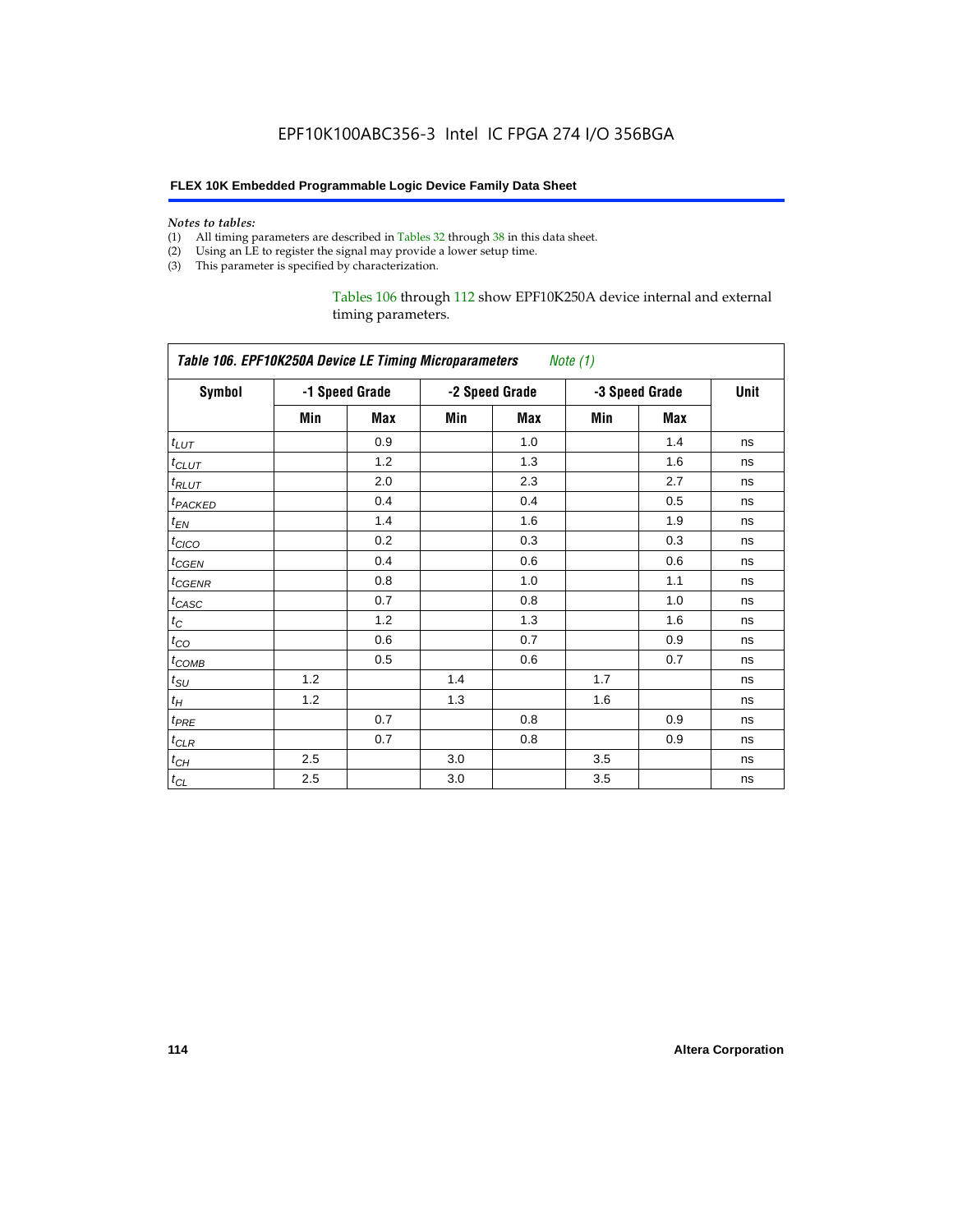| Table 107. EPF10K250A Device IOE Timing Microparameters<br><i>Note</i> $(1)$ |     |                |     |                |     |                |    |  |
|------------------------------------------------------------------------------|-----|----------------|-----|----------------|-----|----------------|----|--|
| <b>Symbol</b>                                                                |     | -1 Speed Grade |     | -2 Speed Grade |     | -3 Speed Grade |    |  |
|                                                                              | Min | Max            | Min | Max            | Min | Max            |    |  |
| t <sub>IOD</sub>                                                             |     | 1.2            |     | 1.3            |     | 1.6            | ns |  |
| $t_{\text{IOC}}$                                                             |     | 0.4            |     | 0.4            |     | 0.5            | ns |  |
| t <sub>IOCO</sub>                                                            |     | 0.8            |     | 0.9            |     | 1.1            | ns |  |
| $t_{IOCOMB}$                                                                 |     | 0.7            |     | 0.7            |     | 0.8            | ns |  |
| $t_{IOSU}$                                                                   | 2.7 |                | 3.1 |                | 3.6 |                | ns |  |
| $t_{IOH}$                                                                    | 0.2 |                | 0.3 |                | 0.3 |                | ns |  |
| $t_{IOCLR}$                                                                  |     | 1.2            |     | 1.3            |     | 1.6            | ns |  |
| $t_{OD1}$                                                                    |     | 3.2            |     | 3.6            |     | 4.2            | ns |  |
| $t_{OD2}$                                                                    |     | 5.9            |     | 6.7            |     | 7.8            | ns |  |
| $t_{OD3}$                                                                    |     | 8.7            |     | 9.8            |     | 11.5           | ns |  |
| $t_{XZ}$                                                                     |     | 3.8            |     | 4.3            |     | 5.0            | ns |  |
| $t_{ZX1}$                                                                    |     | 3.8            |     | 4.3            |     | 5.0            | ns |  |
| $t_{ZX2}$                                                                    |     | 6.5            |     | 7.4            |     | 8.6            | ns |  |
| $t_{ZX3}$                                                                    |     | 9.3            |     | 10.5           |     | 12.3           | ns |  |
| $t_{INREG}$                                                                  |     | 8.2            |     | 9.3            |     | 10.9           | ns |  |
| $t_{IOFD}$                                                                   |     | 9.0            |     | 10.2           |     | 12.0           | ns |  |
| t <sub>INCOMB</sub>                                                          |     | 9.0            |     | 10.2           |     | 12.0           | ns |  |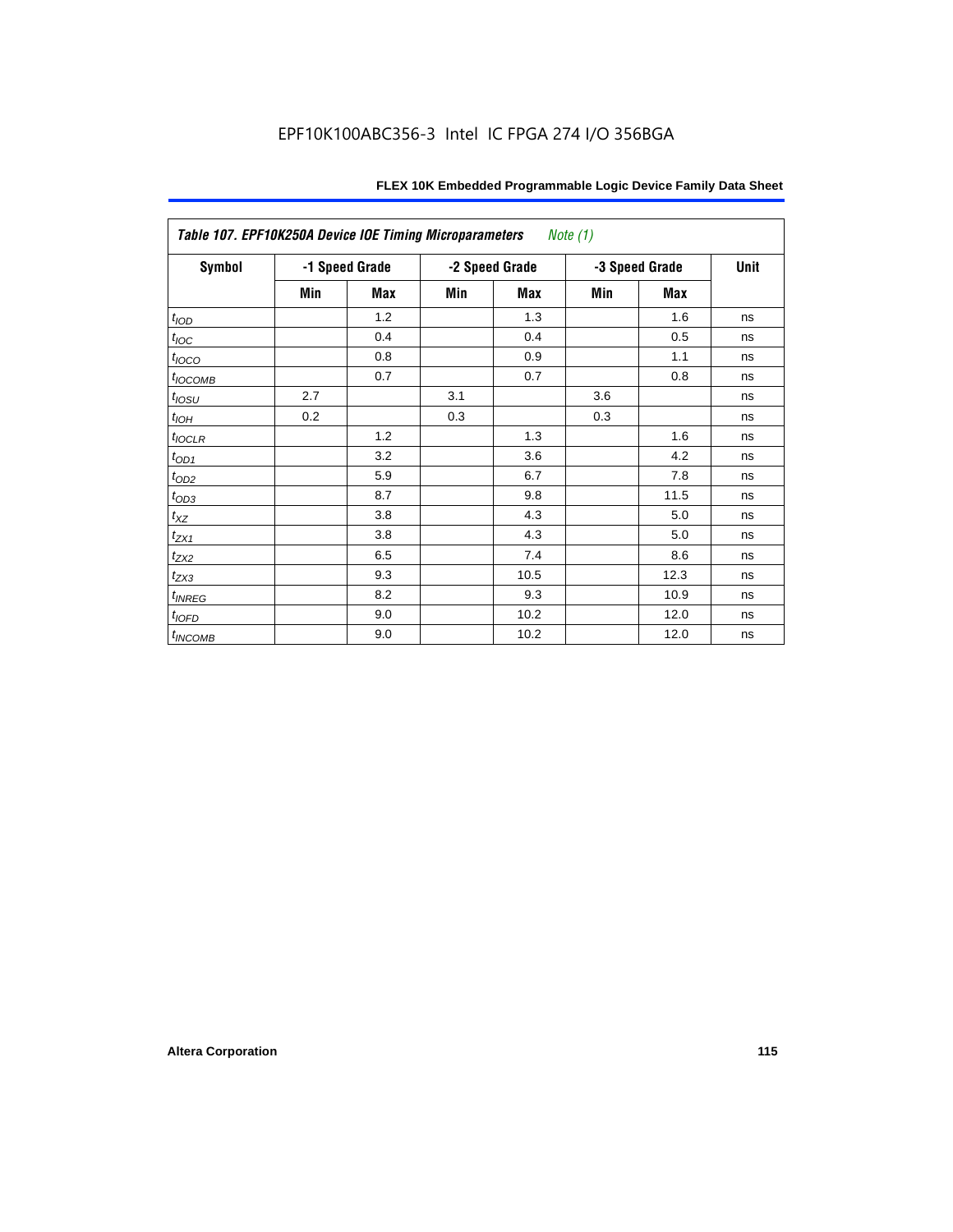# EPF10K100ABC356-3 Intel IC FPGA 274 I/O 356BGA

| Symbol                       |     | -1 Speed Grade |     | -2 Speed Grade | -3 Speed Grade | Unit       |    |
|------------------------------|-----|----------------|-----|----------------|----------------|------------|----|
|                              | Min | <b>Max</b>     | Min | <b>Max</b>     | Min            | <b>Max</b> |    |
| <sup>t</sup> EABDATA1        |     | 1.3            |     | 1.5            |                | 1.7        | ns |
| <sup>t</sup> EABDATA2        |     | 1.3            |     | 1.5            |                | 1.7        | ns |
| <sup>t</sup> EABWE1          |     | 0.9            |     | 1.1            |                | 1.3        | ns |
| <sup>t</sup> EABWE2          |     | 5.0            |     | 5.7            |                | 6.7        | ns |
| <sup>t</sup> EABCLK          |     | 0.6            |     | 0.7            |                | 0.8        | ns |
| t <sub>EABCO</sub>           |     | 0.0            |     | 0.0            |                | 0.0        | ns |
| <sup>t</sup> EABBYPASS       |     | 0.1            |     | 0.1            |                | 0.2        | ns |
| <sup>t</sup> EABSU           | 3.8 |                | 4.3 |                | 5.0            |            | ns |
| $t_{EABH}$                   | 0.7 |                | 0.8 |                | 0.9            |            | ns |
| $t_{\mathcal{A}\mathcal{A}}$ |     | 4.5            |     | 5.0            |                | 5.9        | ns |
| $t_{\mathcal{WP}}$           | 5.6 |                | 6.4 |                | 7.5            |            | ns |
| $t_{WDSU}$                   | 1.3 |                | 1.4 |                | 1.7            |            | ns |
| $t_{WDH}$                    | 0.1 |                | 0.1 |                | 0.2            |            | ns |
| $t_{WASU}$                   | 0.1 |                | 0.1 |                | 0.2            |            | ns |
| $t_{WAH}$                    | 0.1 |                | 0.1 |                | 0.2            |            | ns |
| $t_{WO}$                     |     | 4.1            |     | 4.6            |                | 5.5        | ns |
| $t_{DD}$                     |     | 4.1            |     | 4.6            |                | 5.5        | ns |
| <sup>t</sup> EABOUT          |     | 0.1            |     | 0.1            |                | 0.2        | ns |
| t <sub>EABCH</sub>           | 2.5 |                | 3.0 |                | 3.5            |            | ns |
| $t_{EABCL}$                  | 5.6 |                | 6.4 |                | 7.5            |            | ns |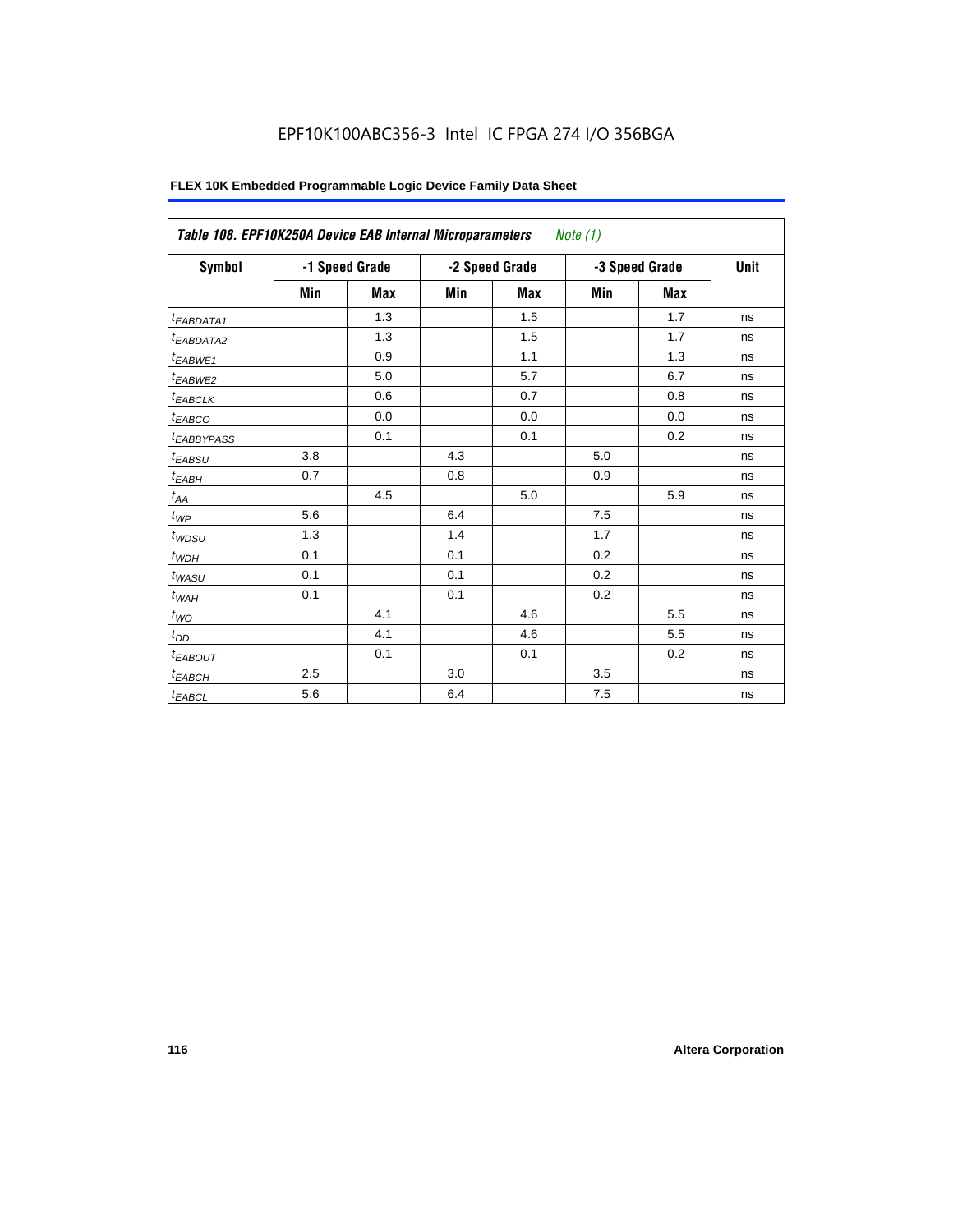| Table 109. EPF10K250A Device EAB Internal Timing Macroparameters<br><i>Note</i> $(1)$ |      |                |                |     |                |             |    |
|---------------------------------------------------------------------------------------|------|----------------|----------------|-----|----------------|-------------|----|
| Symbol                                                                                |      | -1 Speed Grade | -2 Speed Grade |     | -3 Speed Grade | <b>Unit</b> |    |
|                                                                                       | Min  | Max            | Min            | Max | Min            | Max         |    |
| $t_{EABAA}$                                                                           |      | 6.1            |                | 6.8 |                | 8.2         | ns |
| <i>EABRCCOMB</i>                                                                      | 6.1  |                | 6.8            |     | 8.2            |             | ns |
| <sup>t</sup> EABRCREG                                                                 | 4.6  |                | 5.1            |     | 6.1            |             | ns |
| t <sub>EABWP</sub>                                                                    | 5.6  |                | 6.4            |     | 7.5            |             | ns |
| <sup>t</sup> EABWCCOMB                                                                | 5.8  |                | 6.6            |     | 7.9            |             | ns |
| <b><i>EABWCREG</i></b>                                                                | 15.8 |                | 17.8           |     | 21.0           |             | ns |
| t <sub>EABDD</sub>                                                                    |      | 5.7            |                | 6.4 |                | 7.8         | ns |
| <sup>t</sup> EABDATACO                                                                |      | 0.7            |                | 0.8 |                | 1.0         | ns |
| <sup>t</sup> EABDATASU                                                                | 4.5  |                | 5.1            |     | 5.9            |             | ns |
| <sup>t</sup> EABDATAH                                                                 | 0.0  |                | 0.0            |     | 0.0            |             | ns |
| <sup>t</sup> EABWESU                                                                  | 8.2  |                | 9.3            |     | 10.9           |             | ns |
| t <sub>EABWEH</sub>                                                                   | 0.0  |                | 0.0            |     | 0.0            |             | ns |
| t <sub>EABWDSU</sub>                                                                  | 1.7  |                | 1.8            |     | 2.1            |             | ns |
| t <sub>EABWDH</sub>                                                                   | 0.0  |                | 0.0            |     | 0.0            |             | ns |
| <sup>t</sup> EABWASU                                                                  | 0.9  |                | 0.9            |     | 1.0            |             | ns |
| <sup>t</sup> EABWAH                                                                   | 0.0  |                | 0.0            |     | 0.0            |             | ns |
| $t_{EABWO}$                                                                           |      | 5.3            |                | 6.0 |                | 7.4         | ns |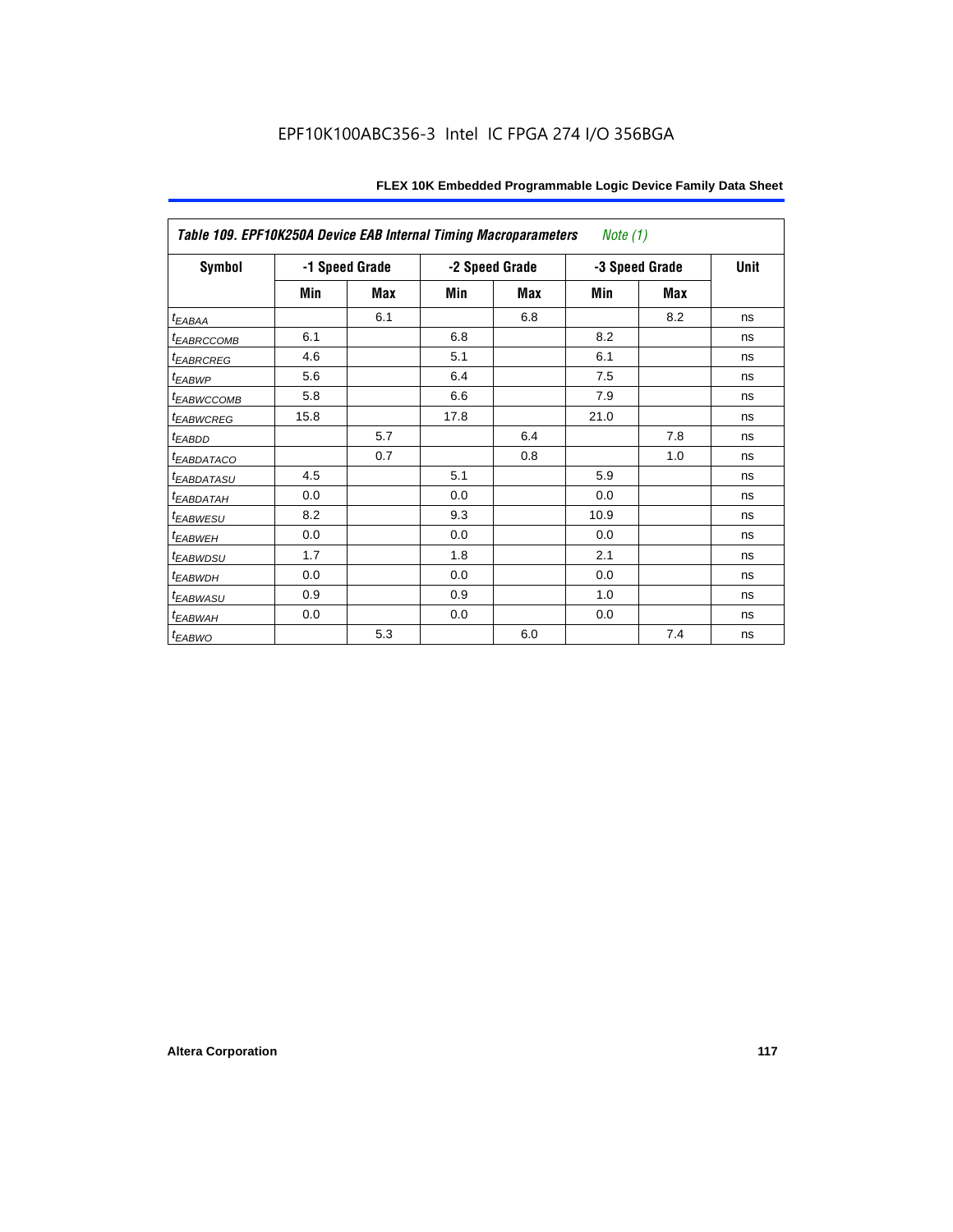# EPF10K100ABC356-3 Intel IC FPGA 274 I/O 356BGA

| <b>Symbol</b>              |     | -1 Speed Grade |     | -2 Speed Grade |     | -3 Speed Grade | Unit |
|----------------------------|-----|----------------|-----|----------------|-----|----------------|------|
|                            | Min | <b>Max</b>     | Min | Max            | Min | Max            |      |
| <i>t<sub>DIN2IOE</sub></i> |     | 7.8            |     | 8.5            |     | 9.4            | ns   |
| t <sub>DIN2LE</sub>        |     | 2.7            |     | 3.1            |     | 3.5            | ns   |
| <sup>t</sup> DIN2DATA      |     | 1.6            |     | 1.6            |     | 1.7            | ns   |
| <sup>t</sup> DCLK2IOE      |     | 3.6            |     | 4.0            |     | 4.6            | ns   |
| $t_{DCLK2LE}$              |     | 2.7            |     | 3.1            |     | 3.5            | ns   |
| <sup>t</sup> SAMELAB       |     | 0.2            |     | 0.3            |     | 0.3            | ns   |
| <sup>t</sup> SAMEROW       |     | 6.7            |     | 7.3            |     | 8.2            | ns   |
| <sup>t</sup> SAMECOLUMN    |     | 2.5            |     | 2.7            |     | 3.0            | ns   |
| <i>t<sub>DIFFROW</sub></i> |     | 9.2            |     | 10.0           |     | 11.2           | ns   |
| <sup>t</sup> TWOROWS       |     | 15.9           |     | 17.3           |     | 19.4           | ns   |
| <sup>t</sup> LEPERIPH      |     | 7.5            |     | 8.1            |     | 8.9            | ns   |
| <sup>t</sup> LABCARRY      |     | 0.3            |     | 0.4            |     | 0.5            | ns   |
| <sup>t</sup> LABCASC       |     | 0.4            |     | 0.4            |     | 0.5            | ns   |

| Table 111. EPF10K250A Device External Reference Timing Parameters<br><i>Note</i> $(1)$ |     |                |                |      |                |      |             |
|----------------------------------------------------------------------------------------|-----|----------------|----------------|------|----------------|------|-------------|
| Symbol                                                                                 |     | -1 Speed Grade | -2 Speed Grade |      | -3 Speed Grade |      | <b>Unit</b> |
|                                                                                        | Min | Max            | Min            | Max  | Min            | Max  |             |
| t <sub>DRR</sub>                                                                       |     | 15.0           |                | 17.0 |                | 20.0 | ns          |
| $t_{INSU} (2) (3)$                                                                     | 6.9 |                | 8.0            |      | 9.4            |      | ns          |
| $t_{INH}$ (3)                                                                          | 0.0 |                | 0.0            |      | 0.0            |      | ns          |
| $t_{\text{OUTCO}}$ (3)                                                                 | 2.0 | 8.0            | 2.0            | 8.9  | 2.0            | 10.4 | ns          |

| Table 112. EPF10K250A Device External Bidirectional Timing Parameters |  |  | Note (1) |  |
|-----------------------------------------------------------------------|--|--|----------|--|
|-----------------------------------------------------------------------|--|--|----------|--|

| Symbol                   | -1 Speed Grade |      |      | -2 Speed Grade | -3 Speed Grade | Unit |    |
|--------------------------|----------------|------|------|----------------|----------------|------|----|
|                          | Min            | Max  | Min  | <b>Max</b>     | Min            | Max  |    |
| I <sup>t</sup> insubidir | 9.3            |      | 10.6 |                | 12.7           |      | ns |
| <sup>t</sup> INHBIDIR    | 0.0            |      | 0.0  |                | 0.0            |      | ns |
| <b>toutcobidir</b>       | 2.0            | 8.0  | 2.0  | 8.9            | 2.0            | 10.4 | ns |
| <sup>t</sup> xzbidir     |                | 10.8 |      | 12.2           |                | 14.2 | ns |
| <sup>t</sup> zxbidir     |                | 10.8 |      | 12.2           |                | 14.2 | ns |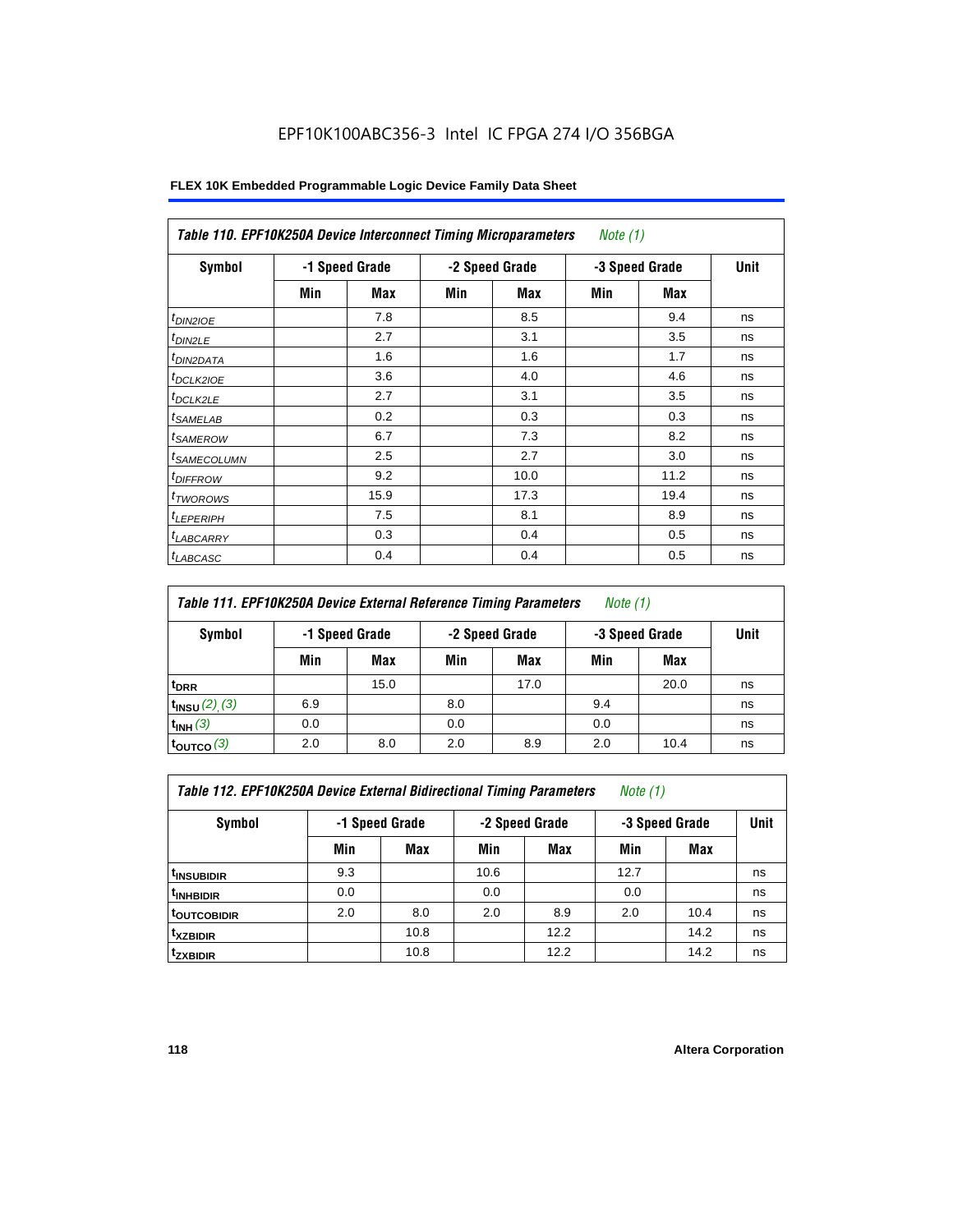#### *Notes to tables:*

- (1) All timing parameters are described in Tables  $32$  through  $37$  in this data sheet.<br>(2) Using an LE to register the signal may provide a lower setup time.
- (2) Using an LE to register the signal may provide a lower setup time.<br>(3) This parameter is specified by characterization.
- This parameter is specified by characterization.

# **ClockLock & ClockBoost Timing Parameters**

For the ClockLock and ClockBoost circuitry to function properly, the incoming clock must meet certain requirements. If these specifications are not met, the circuitry may not lock onto the incoming clock, which generates an erroneous clock within the device. The clock generated by the ClockLock and ClockBoost circuitry must also meet certain specifications. If the incoming clock meets these requirements during configuration, the ClockLock and ClockBoost circuitry will lock onto the clock during configuration. The circuit will be ready for use immediately after configuration. Figure 31 illustrates the incoming and generated clock specifications.

### *Figure 31. Specifications for the Incoming & Generated Clocks*

The  $t_i$  parameter refers to the nominal input clock period; the  $t_0$  parameter refers to the *nominal output clock period.*



#### Table 113 summarizes the ClockLock and ClockBoost parameters.

| Table 113. ClockLock & ClockBoost Parameters<br>(Part 1 of 2) |                                                                         |      |     |                |            |  |  |
|---------------------------------------------------------------|-------------------------------------------------------------------------|------|-----|----------------|------------|--|--|
| Symbol                                                        | <b>Parameter</b>                                                        | Min  | Typ | Max            | Unit       |  |  |
| $t_{R}$                                                       | Input rise time                                                         |      |     | $\overline{2}$ | ns         |  |  |
| $t_F$                                                         | Input fall time                                                         |      |     | 2              | ns         |  |  |
| $t_{INDUTY}$                                                  | Input duty cycle                                                        | 45   |     | 55             | $\%$       |  |  |
| $f_{CLK1}$                                                    | Input clock frequency (ClockBoost clock multiplication factor equals 1) | 30   |     | 80             | <b>MHz</b> |  |  |
| $t$ CLK1                                                      | Input clock period (ClockBoost clock multiplication factor equals 1)    | 12.5 |     | 33.3           | ns         |  |  |
| $f_{CLK2}$                                                    | Input clock frequency (ClockBoost clock multiplication factor equals 2) | 16   |     | 50             | <b>MHz</b> |  |  |
| $t_{CLK2}$                                                    | Input clock period (ClockBoost clock multiplication factor equals 2)    | 20   |     | 62.5           | ns         |  |  |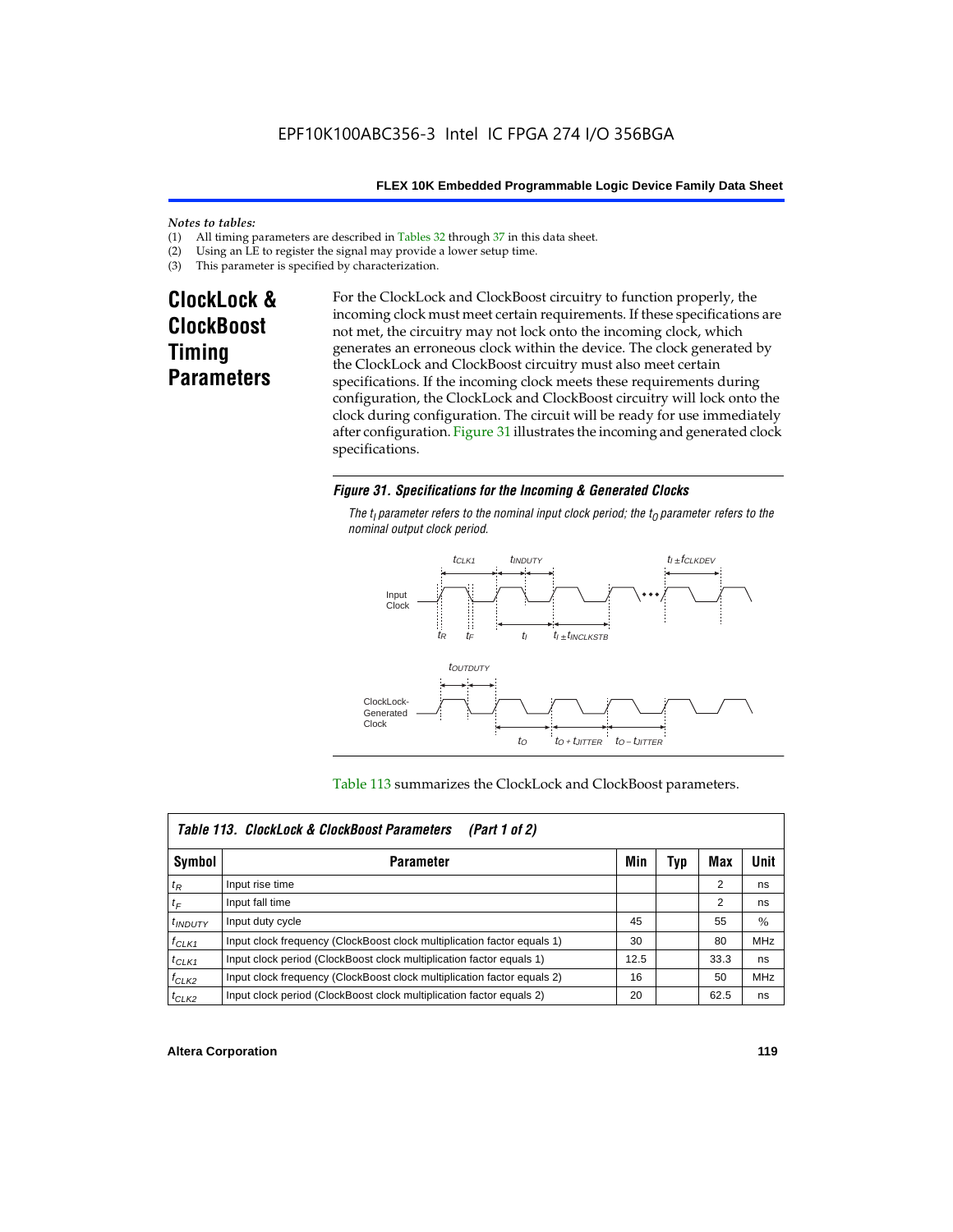| Table 113. ClockLock & ClockBoost Parameters<br>(Part 2 of 2) |                                                                                                                 |     |     |           |            |  |  |  |
|---------------------------------------------------------------|-----------------------------------------------------------------------------------------------------------------|-----|-----|-----------|------------|--|--|--|
| Symbol                                                        | <b>Parameter</b>                                                                                                | Min | Typ | Max       | Unit       |  |  |  |
| <b><i><u>LCLKDEV1</u></i></b>                                 | Input deviation from user specification in MAX+PLUS II (ClockBoost clock<br>multiplication factor equals 1) (1) |     |     | $\pm 1$   | <b>MHz</b> |  |  |  |
| <sup>f</sup> CLKDEV2                                          | Input deviation from user specification in MAX+PLUS II (ClockBoost clock<br>multiplication factor equals 2) (1) |     |     | $\pm 0.5$ | MHz        |  |  |  |
| <sup>t</sup> INCLKSTB                                         | Input clock stability (measured between adjacent clocks)                                                        |     |     | 100       | ps         |  |  |  |
| $t_{LOCK}$                                                    | Time required for ClockLock or ClockBoost to acquire lock (2)                                                   |     |     | 10        | μs         |  |  |  |
| $t_{JITTER}$                                                  | Jitter on ClockLock or ClockBoost-generated clock (3)                                                           |     |     |           | ns         |  |  |  |
| <i>toutbuty</i>                                               | Duty cycle for ClockLock or ClockBoost-generated clock                                                          | 40  | 50  | 60        | %          |  |  |  |

*Notes:*

(1) To implement the ClockLock and ClockBoost circuitry with the MAX+PLUS II software, designers must specify the input frequency. The MAX+PLUS II software tunes the PLL in the ClockLock and ClockBoost circuitry to this frequency. The *fCLKDEV* parameter specifies how much the incoming clock can differ from the specified frequency during device operation. Simulation does not reflect this parameter.

(2) During device configuration, the ClockLock and ClockBoost circuitry is configured before the rest of the device. If the incoming clock is supplied during configuration, the ClockLock and ClockBoost circuitry locks during configuration, because the  $t_{LOCK}$  value is less than the time required for configuration.

(3) The *t<sub>IITTER</sub>* specification is measured under long-term observation.

# **Power Consumption**

The supply power (P) for FLEX 10K devices can be calculated with the following equation:

 $P = P_{INT} + P_{IO} = (I_{CCSTANDBY} + I_{CCACTIVE}) \times V_{CC} + P_{IO}$ 

Typical  $I_{CCSTANDBY}$  values are shown as  $I_{CC0}$  in the FLEX 10K device DC operating conditions tables on pages 46, 49, and 52 of this data sheet. The  $I_{\text{CCACTIVE}}$  value depends on the switching frequency and the application logic. This value is calculated based on the amount of current that each LE typically consumes. The  $P_{IO}$  value, which depends on the device output load characteristics and switching frequency, can be calculated using the guidelines given in *Application Note 74 (Evaluating Power for Altera Devices)*.

 $\Box$  Compared to the rest of the device, the embedded array consumes a negligible amount of power. Therefore, the embedded array can be ignored when calculating supply current.

The  $I_{\text{CCACTIVE}}$  value is calculated with the following equation:

$$
I_{\text{CCACTIVE}} = K \times f_{\text{MAX}} \times N \times \text{tog}_{\text{LC}} \times \frac{\mu A}{\text{MHz} \times \text{LE}}
$$

The parameters in this equation are shown below: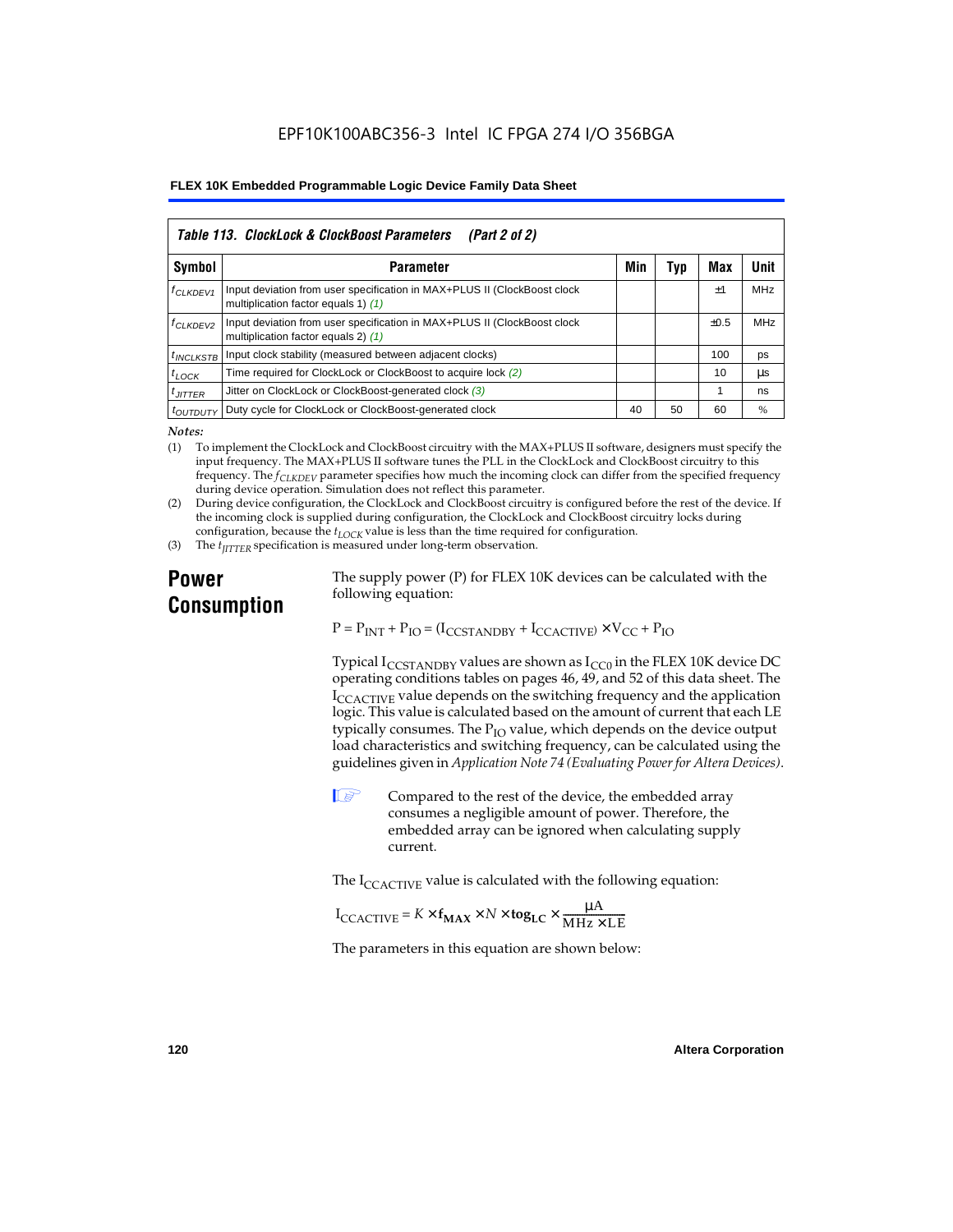| $f_{MAX}$   | $=$ | Maximum operating frequency in MHz                    |
|-------------|-----|-------------------------------------------------------|
| N           |     | Total number of logic cells used in the device        |
| $\log_{LC}$ | $=$ | Average percent of logic cells toggling at each clock |
|             |     | (typically 12.5%)                                     |
| K           | $=$ | Constant, shown in Tables 114 and 115                 |

| Table 114. FLEX 10K K Constant Values |                |  |  |  |  |
|---------------------------------------|----------------|--|--|--|--|
| <b>Device</b>                         | <b>K</b> Value |  |  |  |  |
| EPF10K10                              | 82             |  |  |  |  |
| EPF10K20                              | 89             |  |  |  |  |
| EPF10K30                              | 88             |  |  |  |  |
| EPF10K40                              | 92             |  |  |  |  |
| EPF10K50                              | 95             |  |  |  |  |
| EPF10K70                              | 85             |  |  |  |  |
| EPF10K100                             | 88             |  |  |  |  |

| Table 115. FLEX 10KA K Constant Values |                |
|----------------------------------------|----------------|
| <b>Device</b>                          | <b>K</b> Value |
| <b>EPF10K10A</b>                       | 17             |
| EPF10K30A                              | 17             |
| EPF10K50V                              | 19             |
| EPF10K100A                             | 19             |
| EPF10K130V                             | 22             |
| EPF10K250A                             | 23             |

This calculation provides an  $I_{CC}$  estimate based on typical conditions with no output load. The actual  $I_{CC}$  should be verified during operation because this measurement is sensitive to the actual pattern in the device and the environmental operating conditions.

To better reflect actual designs, the power model (and the constant *K* in the power calculation equations) for continuous interconnect FLEX devices assumes that logic cells drive FastTrack Interconnect channels. In contrast, the power model of segmented FPGAs assumes that all logic cells drive only one short interconnect segment. This assumption may lead to inaccurate results, compared to measured power consumption for an actual design in a segmented interconnect FPGA.

Figure 32 shows the relationship between the current and operating frequency of FLEX 10K devices.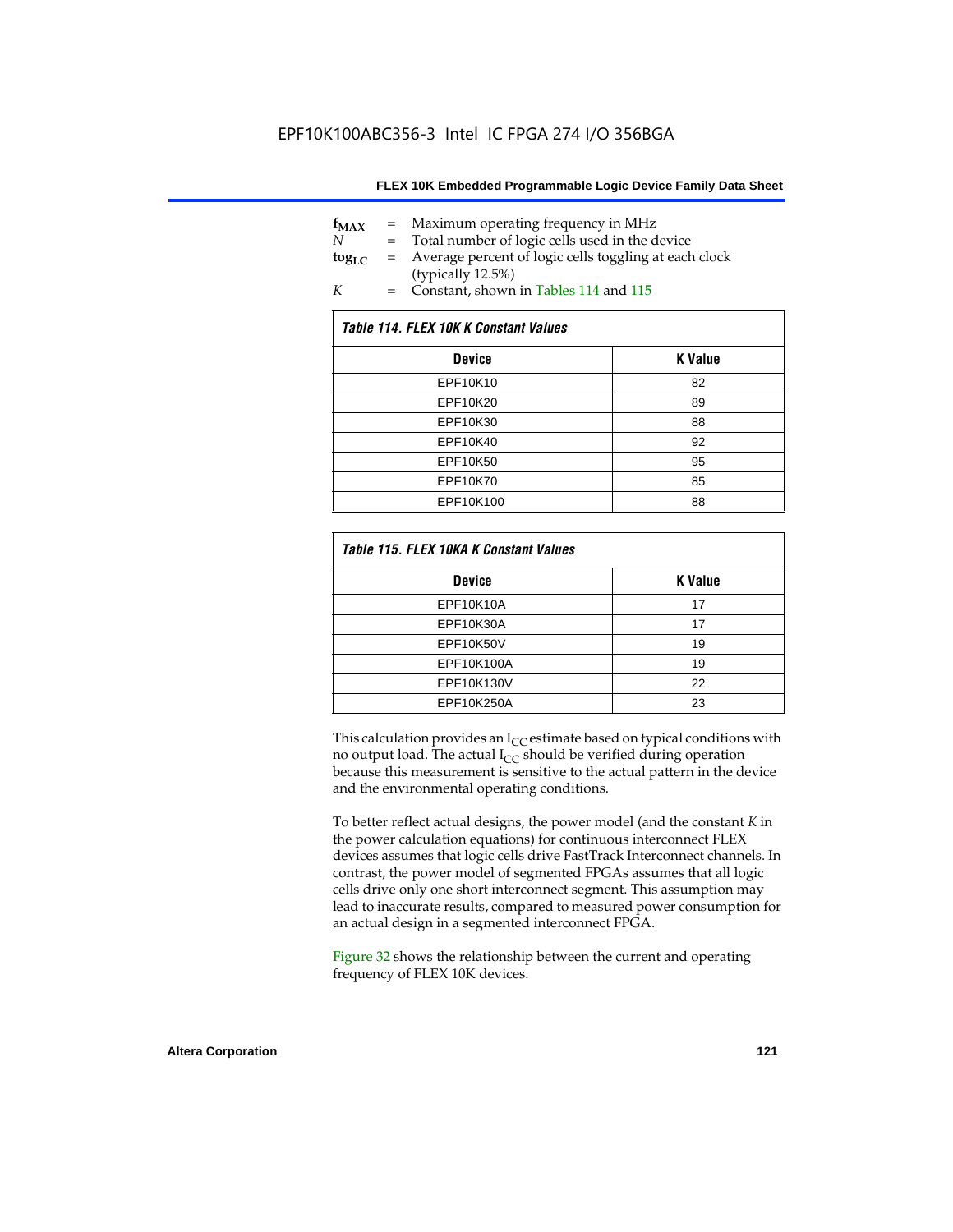# *Figure 32. ICCACTIVE vs. Operating Frequency (Part 1 of 3)*

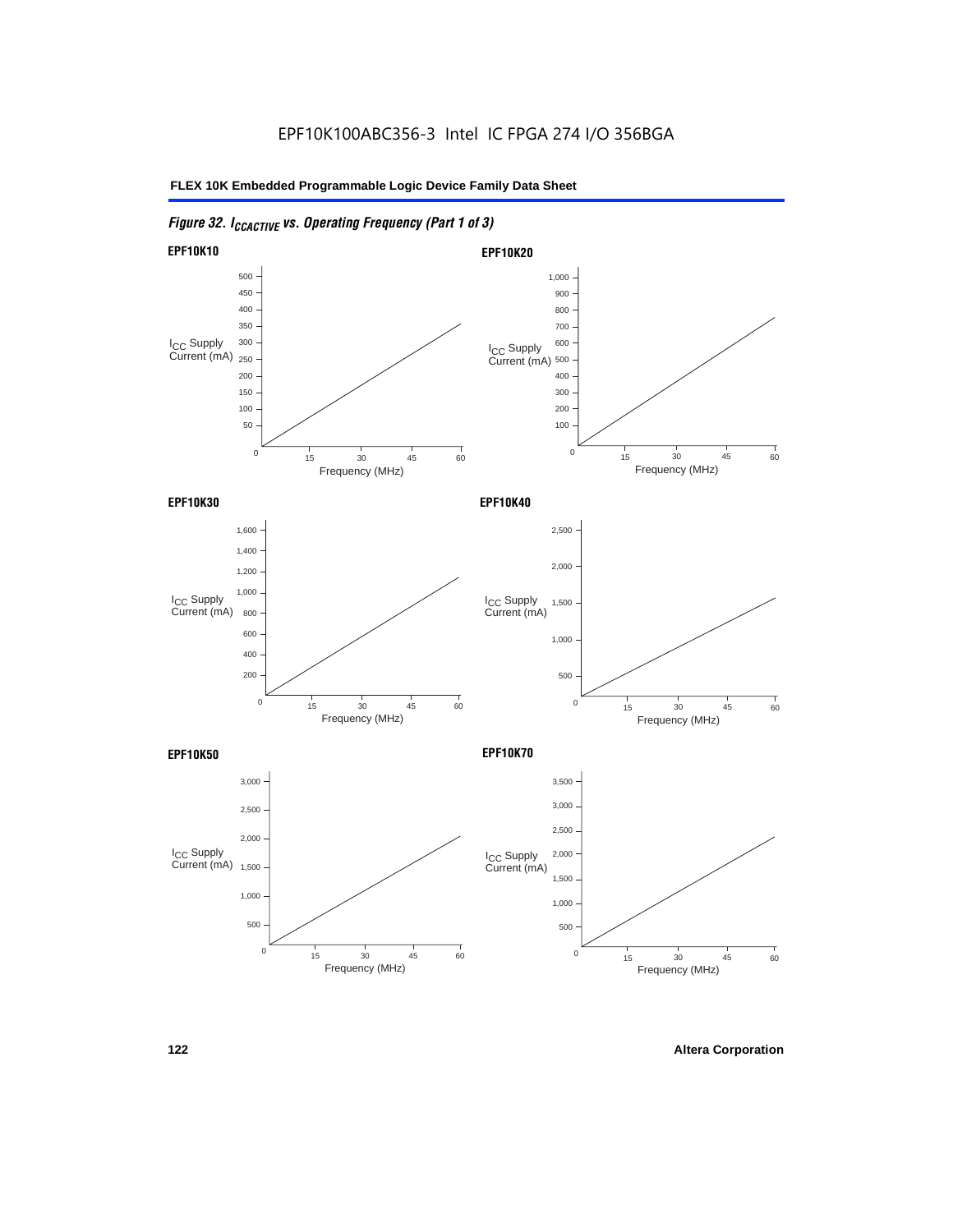

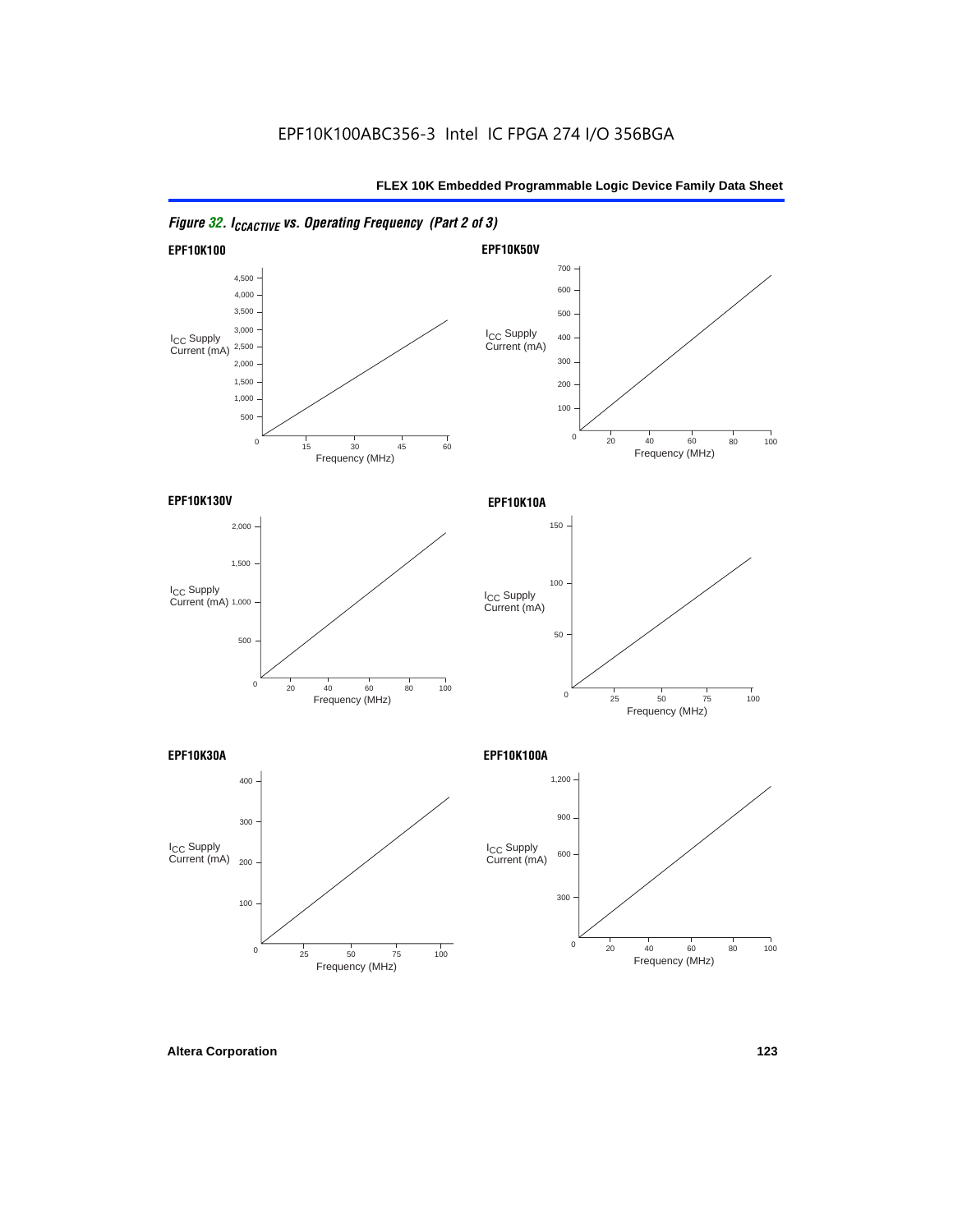

# **Configuration & Operation**

The FLEX 10K architecture supports several configuration schemes. This section summarizes the device operating modes and available device configuration schemes.

f See *Application Note 116 (Configuring APEX 20K, FLEX 10K & FLEX 6000 Devices)* for detailed descriptions of device configuration options, device configuration pins, and for information on configuring FLEX 10K devices, including sample schematics, timing diagrams, and configuration parameters.

# **Operating Modes**

The FLEX 10K architecture uses SRAM configuration elements that require configuration data to be loaded every time the circuit powers up. The process of physically loading the SRAM data into the device is called *configuration*. Before configuration, as VCC rises, the device initiates a Power-On Reset (POR). This POR event clears the device and prepares it for configuration. The FLEX 10K POR time does not exceed 50 µs.

During initialization, which occurs immediately after configuration, the device resets registers, enables I/O pins, and begins to operate as a logic device. The I/O pins are tri-stated during power-up, and before and during configuration. Together, the configuration and initialization processes are called *command mode*; normal device operation is called *user mode*.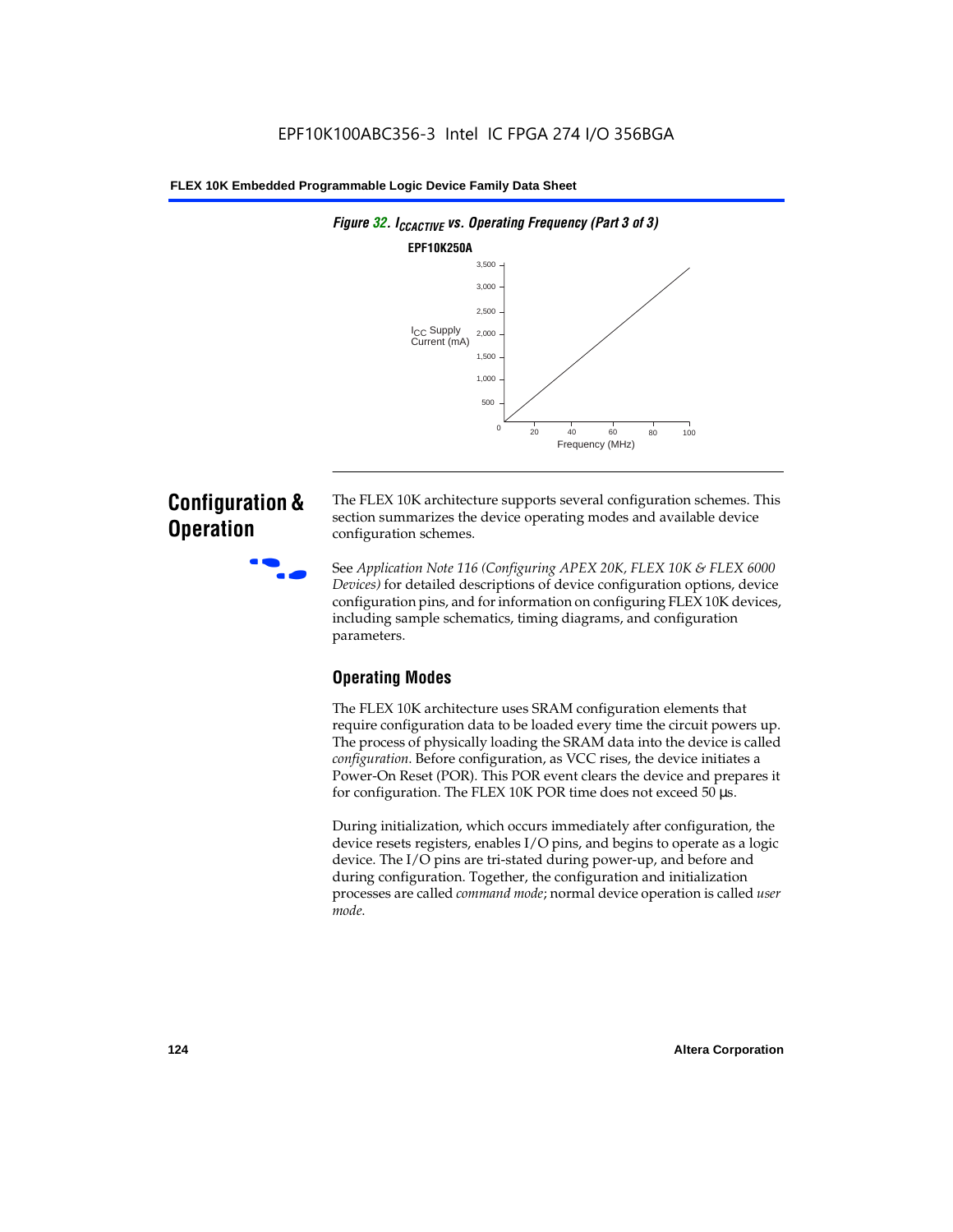SRAM configuration elements allow FLEX 10K devices to be reconfigured in-circuit by loading new configuration data into the device. Real-time reconfiguration is performed by forcing the device into command mode with a device pin, loading different configuration data, reinitializing the device, and resuming user-mode operation.

The entire reconfiguration process may be completed in less than 320 ms using an EPF10K250A device with a DCLK frequency of 10 MHz. This process can be used to reconfigure an entire system dynamically. In-field upgrades can be performed by distributing new configuration files.

 $\Box$  Refer to the configuration device data sheet to obtain the POR delay when using a configuration device method.

## **Programming Files**

Despite being function- and pin-compatible, FLEX 10KA and FLEX 10KE devices are not programming- or configuration-file compatible with FLEX 10K devices. A design should be recompiled before it is transferred from a FLEX 10K device to an equivalent FLEX 10KA or FLEX 10KE device. This recompilation should be performed to create a new programming or configuration file and to check design timing on the faster FLEX 10KA or FLEX 10KE device. The programming or configuration files for EPF10K50 devices can program or configure an EPF10K50V device. However, Altera recommends recompiling a design for the EPF10K50V device when transferring it from the EPF10K50 device.

### **Configuration Schemes**

The configuration data for a FLEX 10K device can be loaded with one of five configuration schemes (see Table 116), chosen on the basis of the target application. An EPC1, EPC2, EPC16, or EPC1441 configuration device, intelligent controller, or the JTAG port can be used to control the configuration of a FLEX 10K device, allowing automatic configuration on system power-up.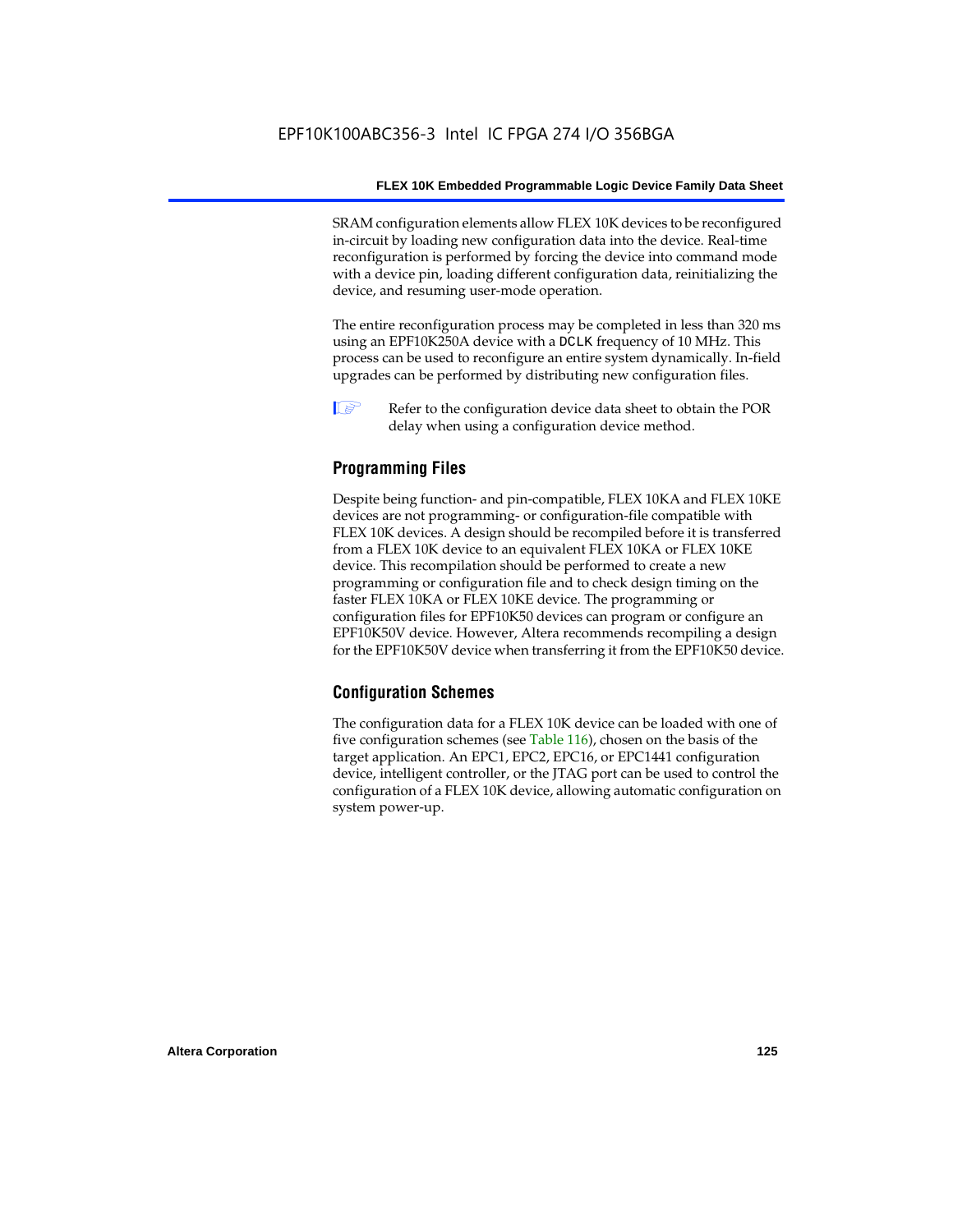Multiple FLEX 10K devices can be configured in any of the five configuration schemes by connecting the configuration enable (nCE) and configuration enable output (nCEO) pins on each device.

| <b>Table 116. Data Sources for Configuration</b> |                                                                                                                            |  |
|--------------------------------------------------|----------------------------------------------------------------------------------------------------------------------------|--|
| <b>Configuration Scheme</b>                      | Data Source                                                                                                                |  |
| Configuration device                             | EPC1, EPC2, EPC16, or EPC1441 configuration device                                                                         |  |
| Passive serial (PS)                              | BitBlaster, MasterBlaster, or ByteBlasterMV download cable, or<br>serial data source                                       |  |
| Passive parallel asynchronous (PPA)              | Parallel data source                                                                                                       |  |
| Passive parallel synchronous (PPS)               | Parallel data source                                                                                                       |  |
| <b>JTAG</b>                                      | BitBlaster, MasterBlaster, or ByteBlasterMV download cable, or<br>microprocessor with Jam STAPL file or Jam Byte-Code file |  |

# **Device Pin-Outs**

# **Revision History**

The information contained in the *FLEX 10K Embedded Programmable Logic Device Family Data Sheet* version 4.2 supersedes information published in

See the Altera web site (**http://www.altera.com**) or the Altera Digital

# **Version 4.2 Changes**

previous versions.

Library for pin-out information.

The following change was made to version 4.2 of the *FLEX 10K Embedded Programmable Logic Device Family Data Sheet*: updated Figure 13.

# **Version 4.1 Changes**

The following changes were made to version 4.1 of the *FLEX 10K Embedded Programmable Logic Device Family Data Sheet*.

- Updated General Description section
- Updated I/O Element section
- Updated SameFrame Pin-Outs section
- Updated Figure 16
- Updated Tables 13 and 116
- Added Note 9 to Table 19
- Added Note 10 to Table 24
- Added Note 10 to Table 28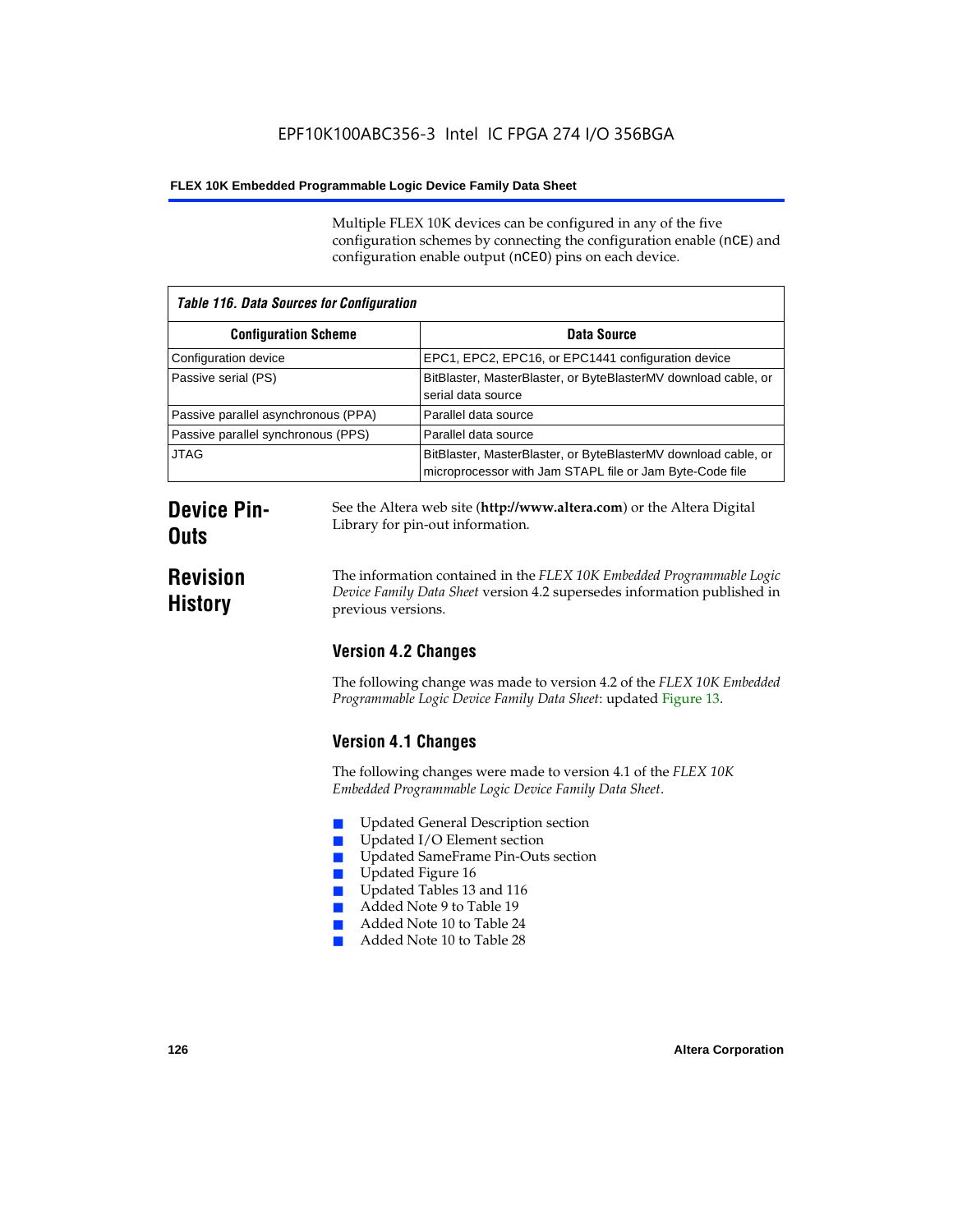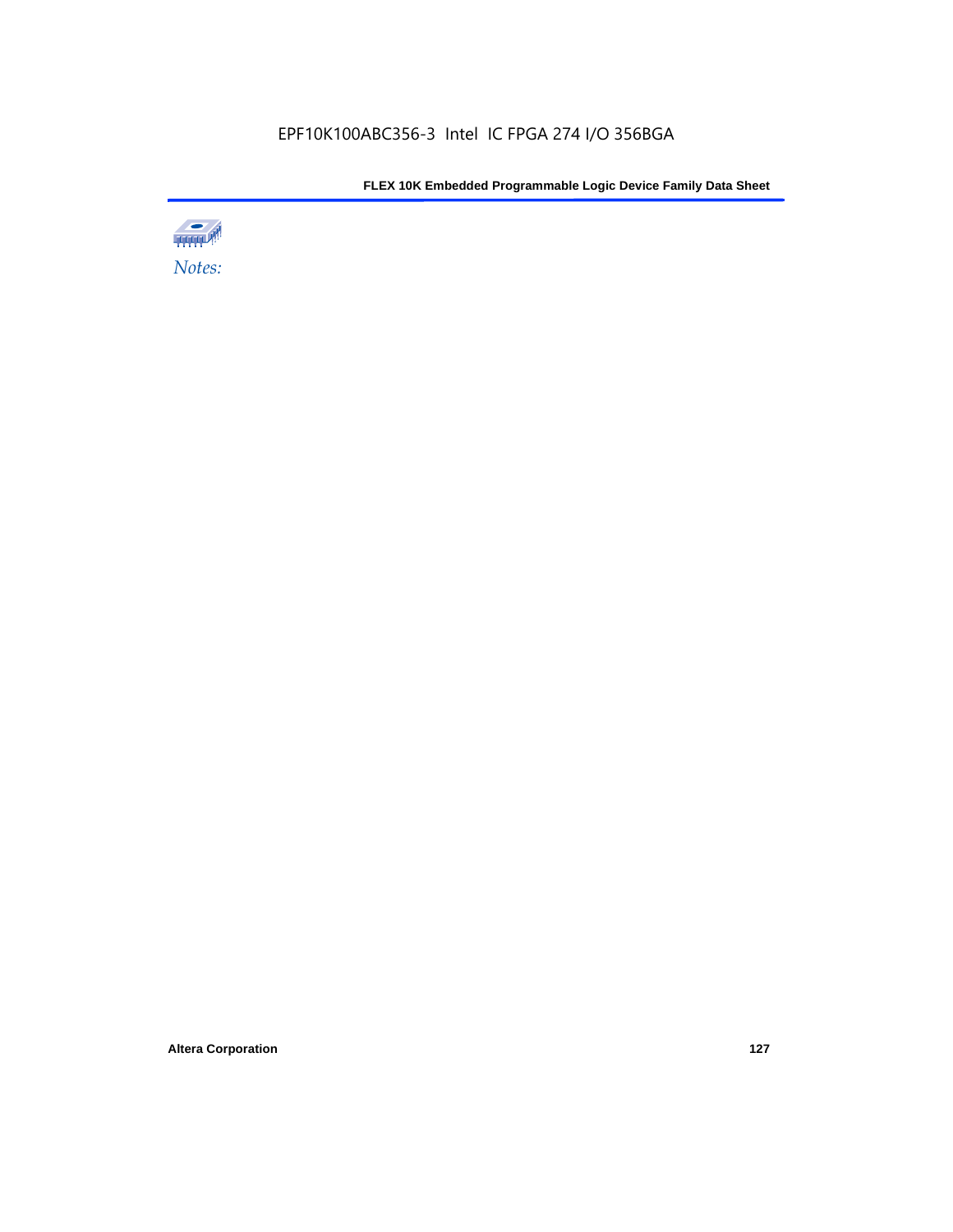

101 Innovation Drive San Jose, CA 95134 (408) 544-7000 http://www.altera.com Applications Hotline: (800) 800-EPLD Customer Marketing: (408) 544-7104 Literature Services: lit\_req@altera.com

Copyright © 2003 Altera Corporation. All rights reserved. Altera, The Programmable Solutions Company, the stylized Altera logo, specific device designations, and all other words and logos that are identified as trademarks and/or service marks are, unless noted otherwise, the trademarks and service marks of Altera Corporation in the U.S. and other countries. All other product or service names are the property of their respective holders. Altera products are protected under numerous U.S. and foreign patents and pending applications, maskwork rights, and copyrights. Altera warrants performance of its semiconductor products to

current specifications in accordance with Altera's standard warranty, but reserves the right to make changes to any products and services at any time without notice. Altera assumes no responsibility or liability arising out of the application or use of any information, product, or service described herein except as expressly agreed to in writing by Altera Corporation. Altera customers are advised to obtain the latest version of device specifications before relying on any published information and before placing orders for products or services.



**128 Altera Corporation**